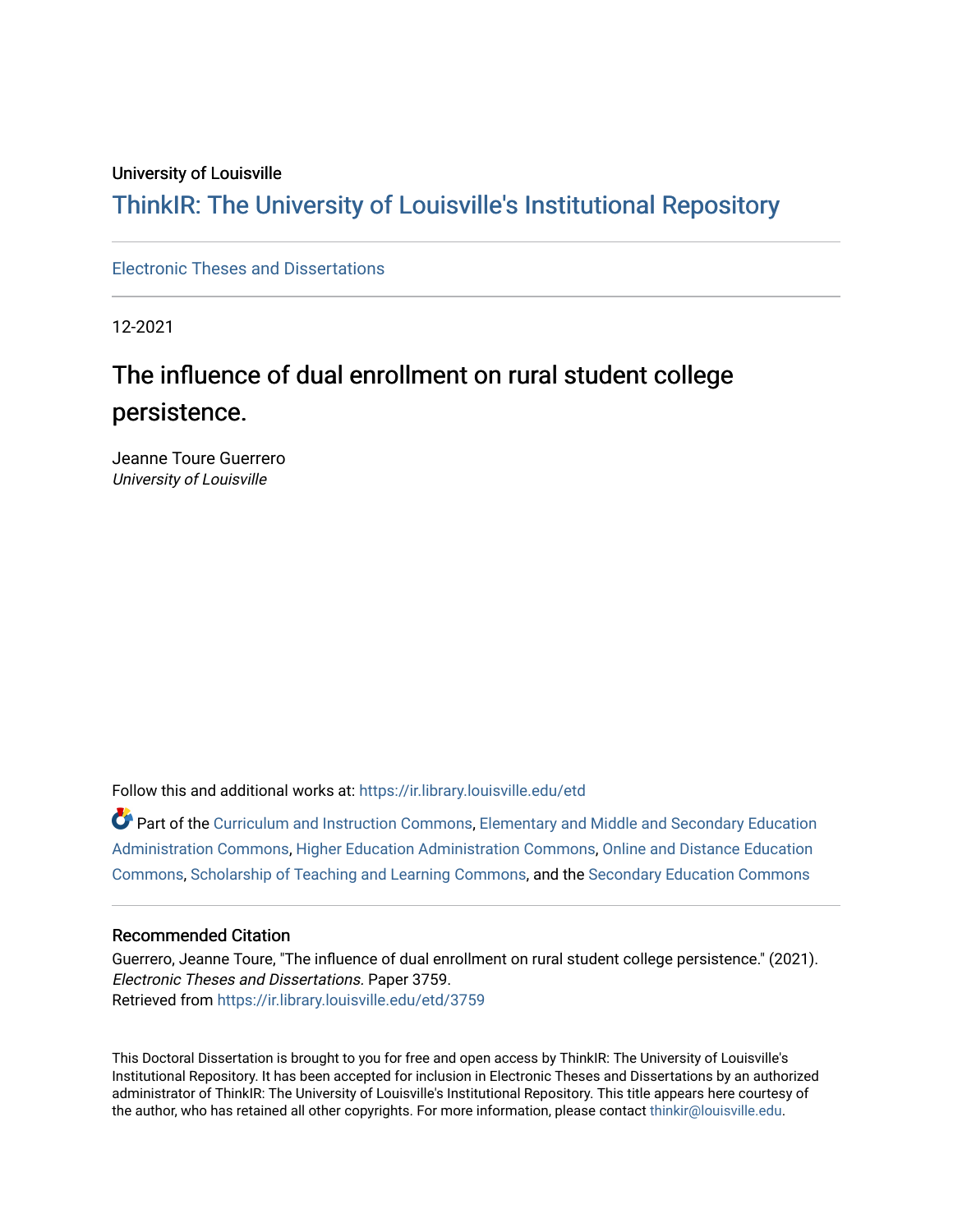# THE INFLUENCE OF DUAL ENROLLMENT ON RURAL STUDENT COLLEGE PERSISTENCE

By

Jeanne Touré Guerrero B.A., Louisiana State University, 1990 M.A., Delta State University, 1993

A Dissertation Submitted to the Faculty of the College of Education and Human Development of the University of Louisville in Partial Fulfillment of the Requirements for the Degree of

> Doctor of Philosophy in Educational Leadership and Organization Development

Department of Educational Leadership, Evaluation and Organization University of Louisville Louisville, Kentucky

December 2021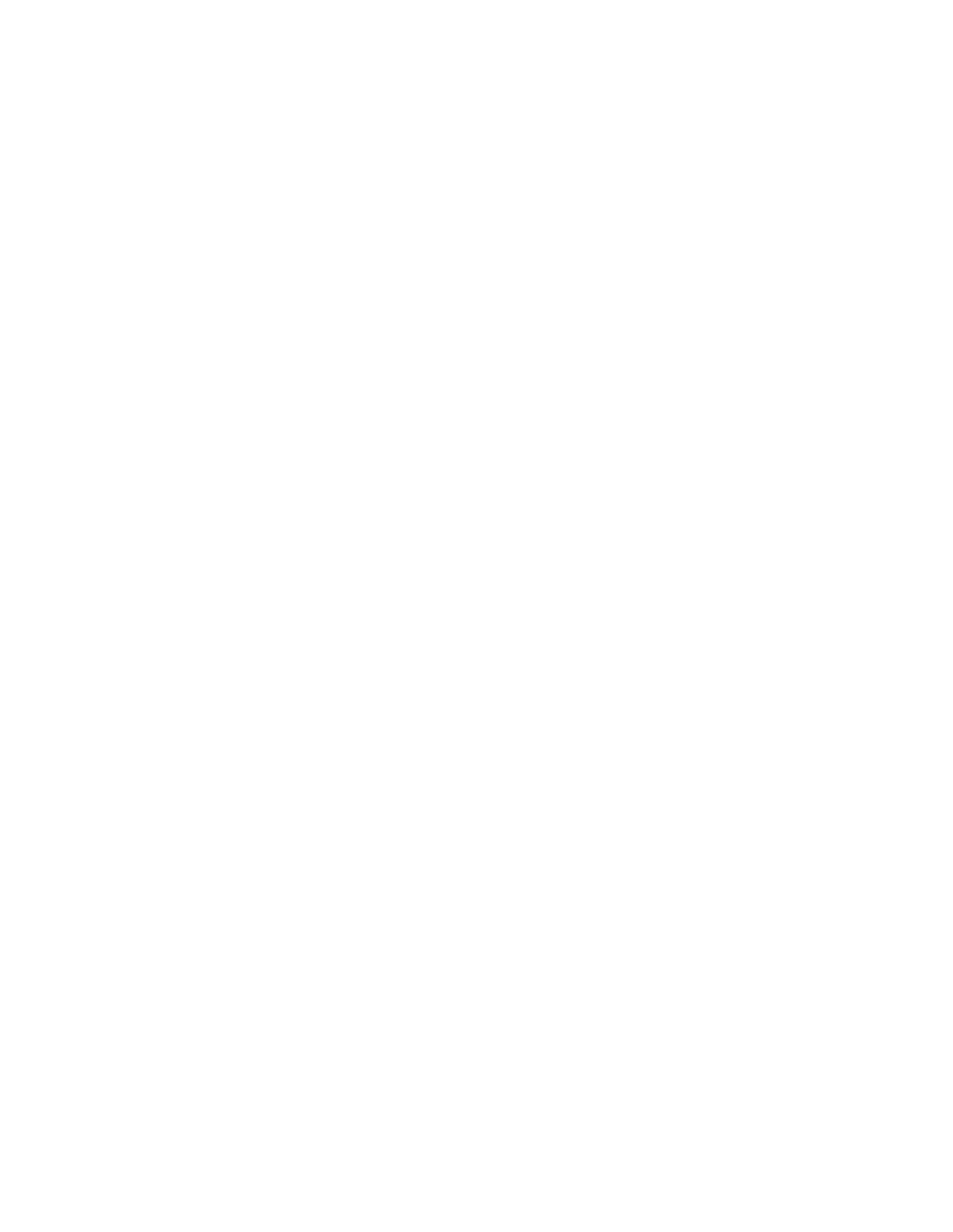# THE INFLUENCE OF DUAL ENROLLMENT ON RURAL STUDENT COLLEGE PERSISTENCE

By

Jeanne Touré Guerrero B.A., Louisiana State University, 1990 M.A., Delta State University, 1993

A Dissertation Approved on

July 16, 2021

by the following Dissertation Committee:

Dr. Jacob Gross, Dissertation Chair

Dr. Casey George

Dr. Jason Immekus

Dr. Ann Larson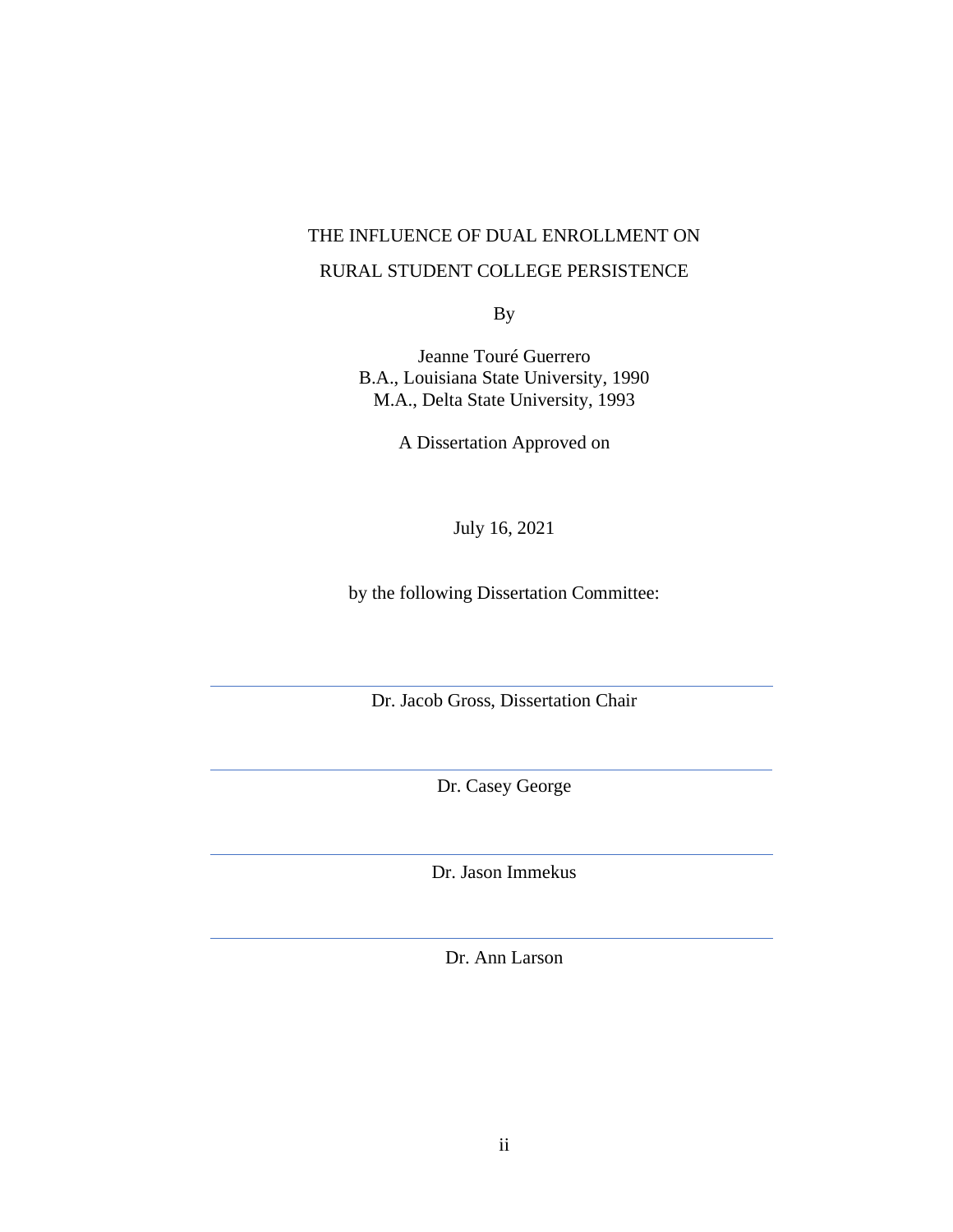# DEDICATION

First and foremost, I dedicate this dissertation to God who set my path before I even knew it. Second, I dedicate this dissertation to my ancestors who worked hard to make my life better. It is through their prayers that this journey is now complete.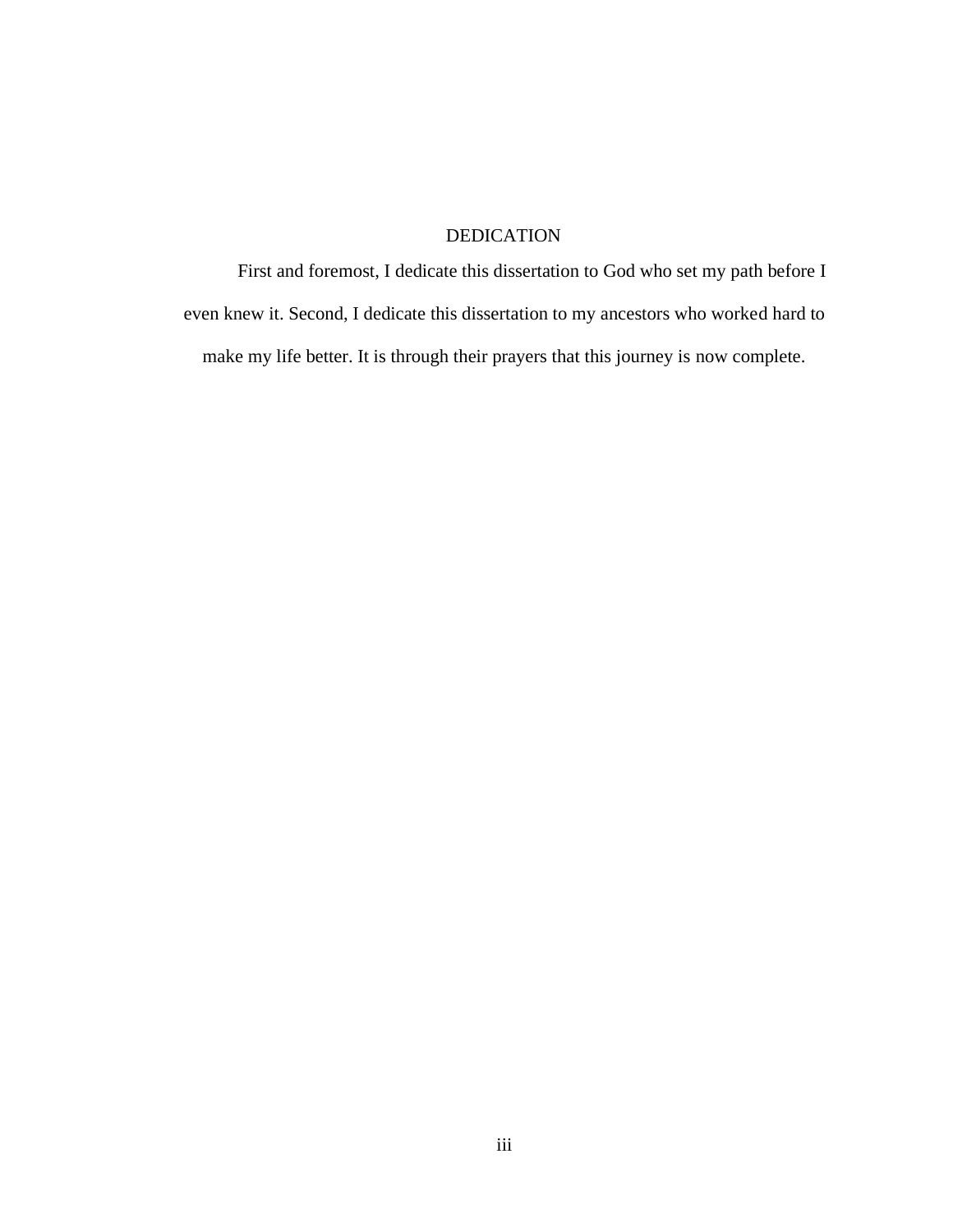#### ACKNOWLEDGEMENTS

There are so many advisors, mentors, colleagues, friends, and family that made this dissertation possible. First, I would like to thank my chair, Dr. Jacob Gross, and my committee members, Dr. Casey George, Dr. Jason Immekus, and Dr. Ann Larson, without whom this dissertation would not be possible. To Dr. Gross, thanks for your time advising and editing to strengthen my dissertation and make me a stronger researcher. To Dr. George, thanks for helping me to look at the possibilities for education in the public policy realm and for also being a good sounding board when I needed to talk through various ideas related to my program. To Dr. Immekus, thanks for encouraging me and being such a good instructor that I began to enjoy Statistics even after not having a math class in more years than I care to remember. And to Dr. Larson, a special thank you for mentoring and encouraging me to begin this dissertation journey.

This dissertation could not be done without a strong support network as well. I am grateful to have several supportive people in my life. I want to thank the skilled UofL librarian, Fannie Cox, who helped me time and time again to identify resources relevant to my topic. I also thank Brittany Crawford who reviewed my work as many times as I needed. Your research and analytical background were invaluable and aided me greatly in moving this dissertation forward. To my advisor, friend, and confidant Dr. Thomas Riedel, I cannot begin to thank you for working with me, talking with me, and being such an unfaltering rock of support whenever I needed it. Thanks so much for being there. To my friend Karen Harrell who has always been so encouraging of me and my work. Your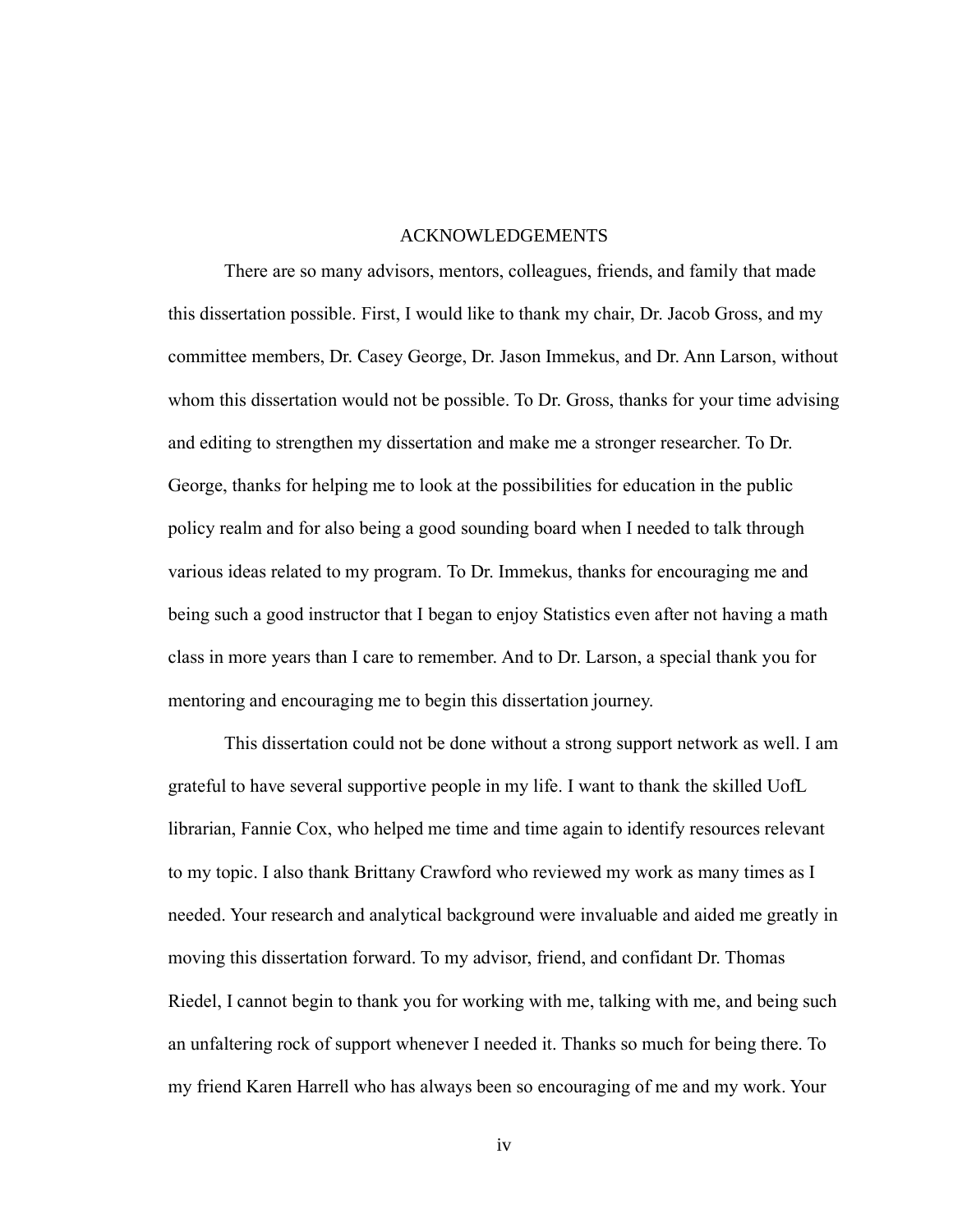listening ear and ability to tell me what I needed to hear rather than what I wanted to hear kept me grounded. Finally, I want to thank my family who was encouraging and supportive throughout my experience.

Thanks to my stepmother, Alfreda Walls Clarke, who was a counselor and a second mother to me. Thanks to my dad, Lorenzo Guerrero Clarke, for making me believe I could do anything. Thanks to my mom, Dr. Lillian Stratmon, who was a role model after earning her doctorate in a time when few women of color made such achievements and provided an example of what hard work and determination looked like. Thanks to my brother, Don Lorenzo Guerrero, for always believing in me. Thanks to my daughter, Miss Savannah Jean Guerrero, who I admire for her free-spiritedness and solid thinking in stressful situations. I hope I make you as proud of me as I am of you. To my extended "pet" family, Mr. Tibbs and Miss Marie, who kept my spirits up by watching their playful interactions and providing a happy tail wag whenever I was down. Lastly, I want to thank Ural LaWayne Jones for listening to my long-winded explanations about my research methods and procedures, comforting me when I felt down, and supporting me until the very end. I could not have finished this dissertation without your encouragement. Thank you for being my friend, my advisor, my counselor, and my Lupus Dei.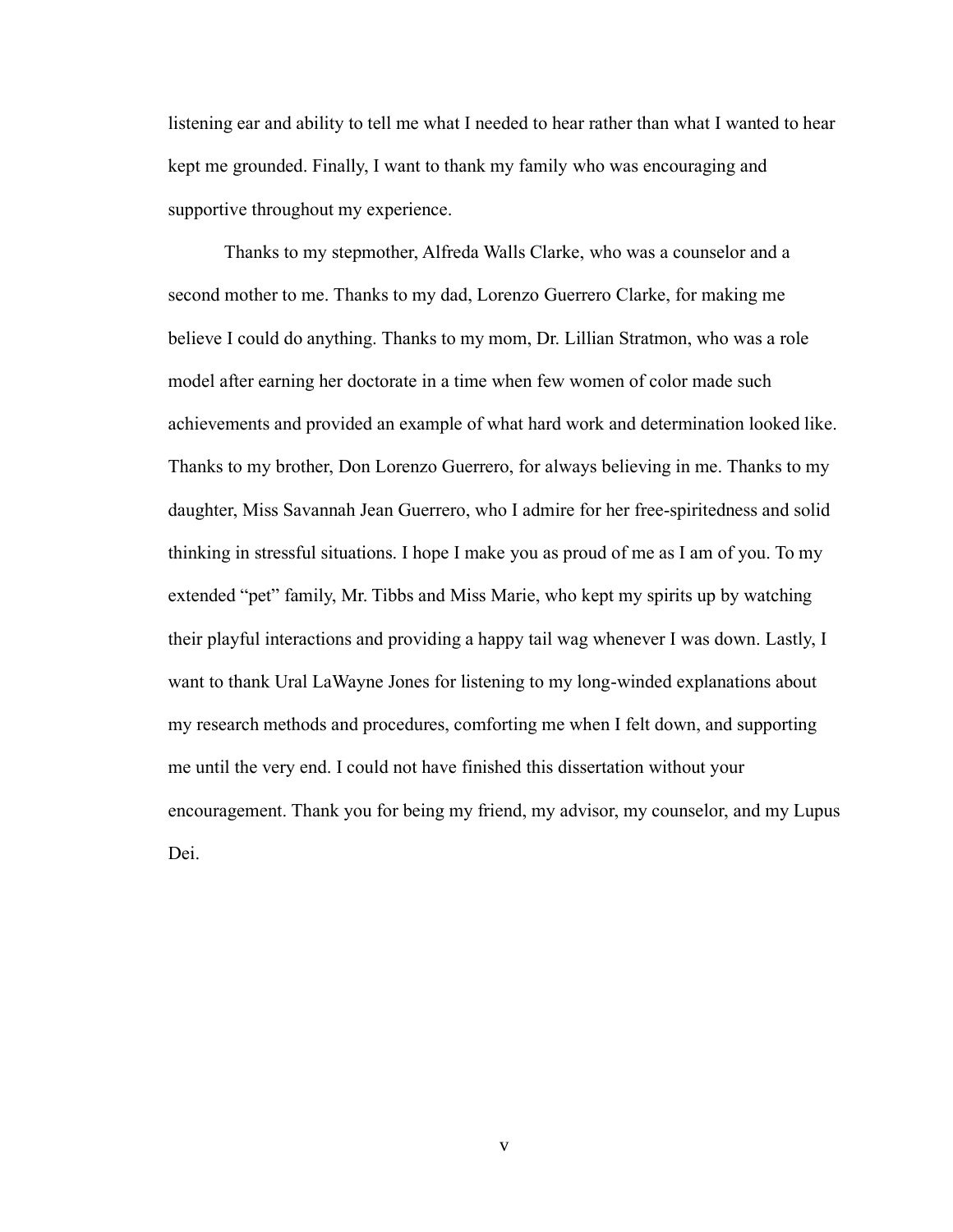#### ABSTRACT

# THE INFLUENCE OF DUAL ENROLLMENT ON RURAL STUDENT COLLEGE PERSISTENCE

Jeanne Touré Guerrero

#### July 16, 2021

Using the High School Longitudinal Study of 2009 (HSLS:09), this study addresses the research question of whether dual enrollment (DE) influences first- to thirdyear college persistence at a four-year institution, controlling for gender, race/ethnicity, socioeconomic status (SES), and rurality. The results revealed that there are statistically significant differences between the independent variables of DE Participation, Gender, Race/Ethnicity, SES, and Rurality and the dependent variable of College Persistence. Controlling for other variables, the following main effects results emerged: Students participating in DE courses were more likely to persist than non-DE students. Female DE students were more likely to persist when compared to male DE students. Black/African American students had a slightly higher likelihood of persisting than Hispanic or more than one race DE students even though minority students had a lower likelihood to persist than Asian or White students. Though low-SES DE students were less likely to persist when compared to middle or high-SES DE students, low-SES had the greatest moderating effects on DE participation and college persistence. DE students who took courses in a suburb or city were more likely to persist when compared to DE students who took courses in a town or rural location. However, DE students who took courses in a town were less likely to persist as compared to DE students who took courses in a rural

vi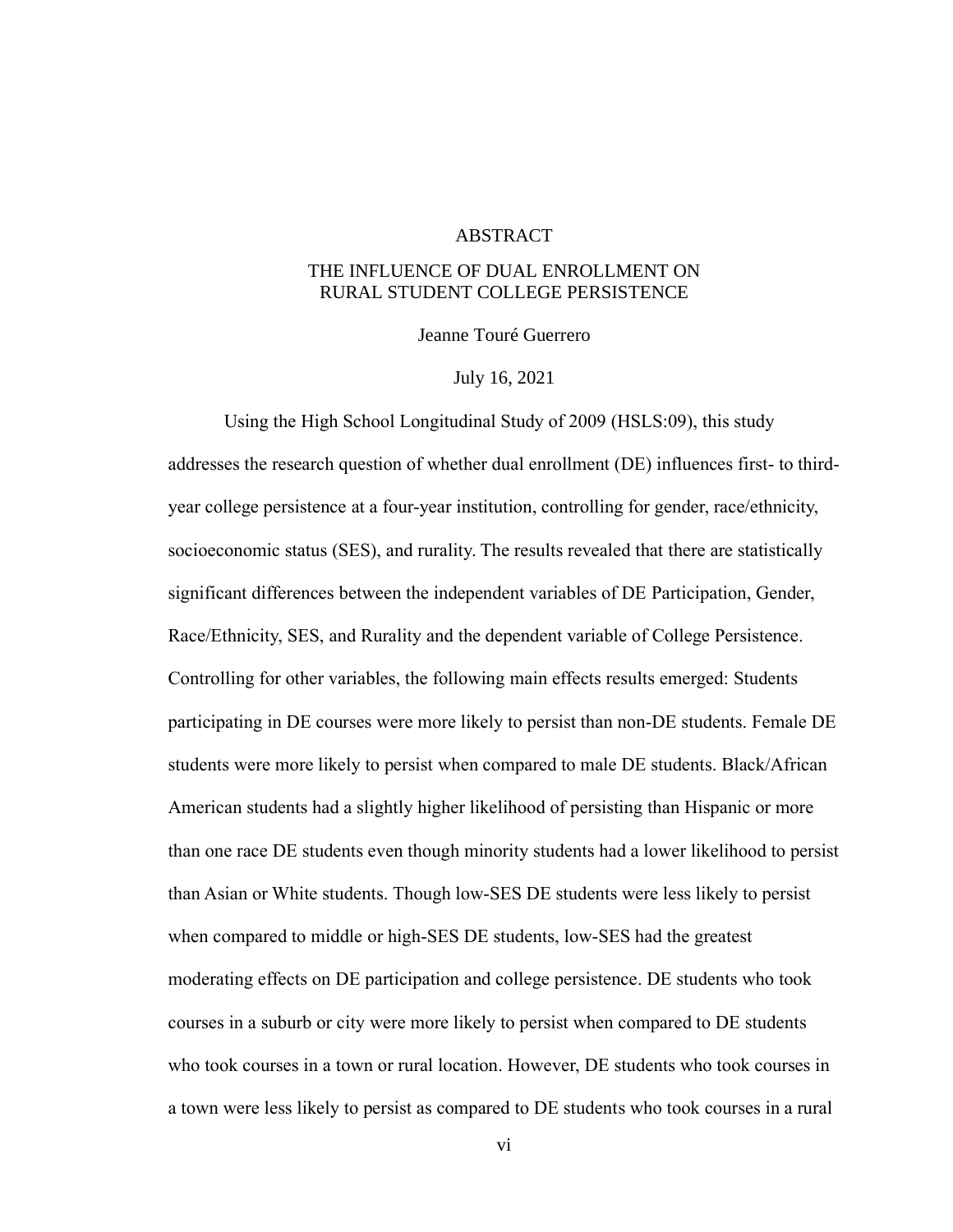area. These findings shed light on the effects of DE student participation with other controlling factors that have implications on rural student postsecondary enrollment, persistence, and completion.

*Keywords*: dual enrollment, college persistence, rural students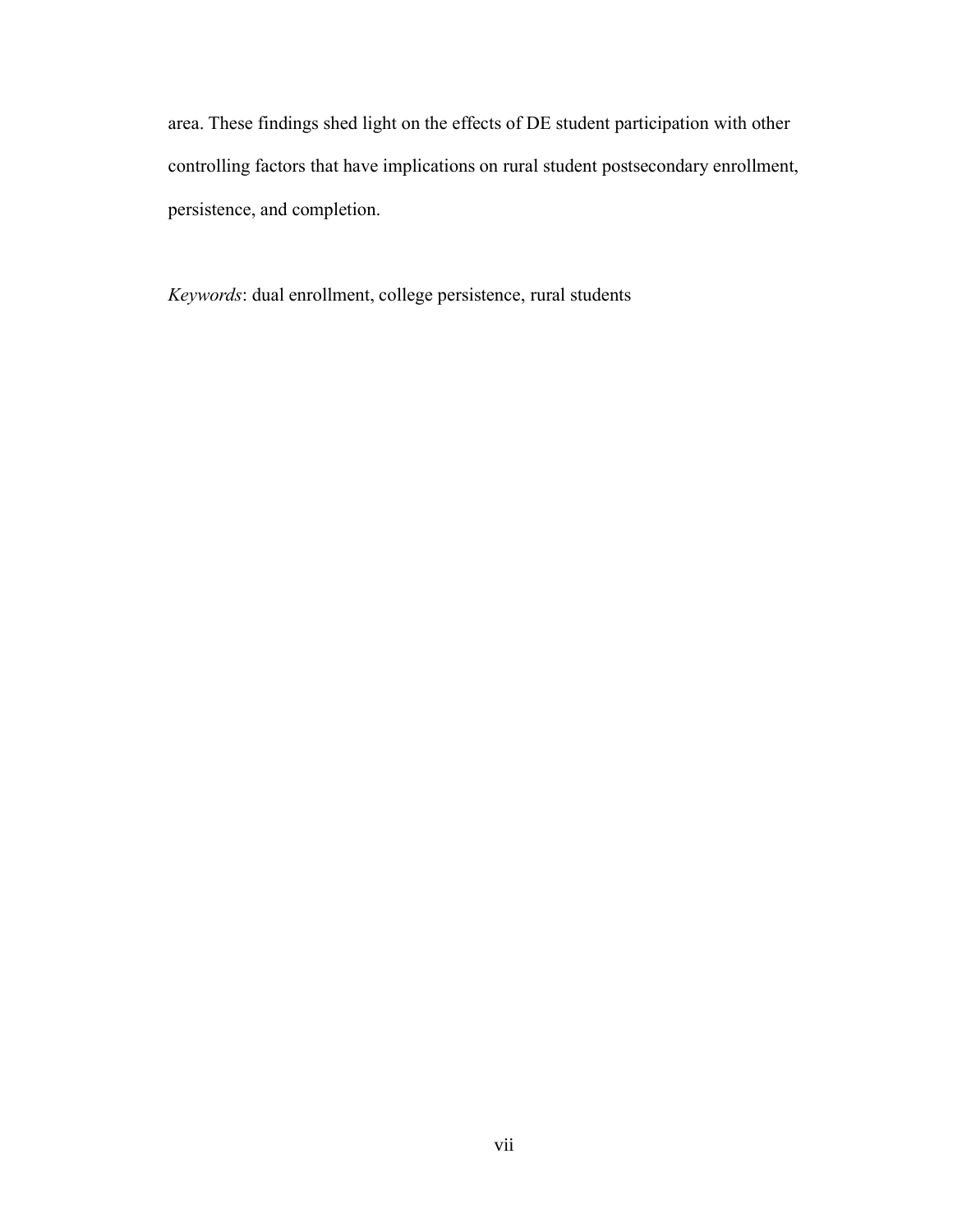# TABLE OF CONTENTS

| <b>PAGE</b> |
|-------------|
|             |
|             |
|             |
|             |
|             |
|             |
|             |
|             |
|             |
|             |
|             |
|             |
|             |
|             |
|             |
|             |
|             |
|             |
|             |
|             |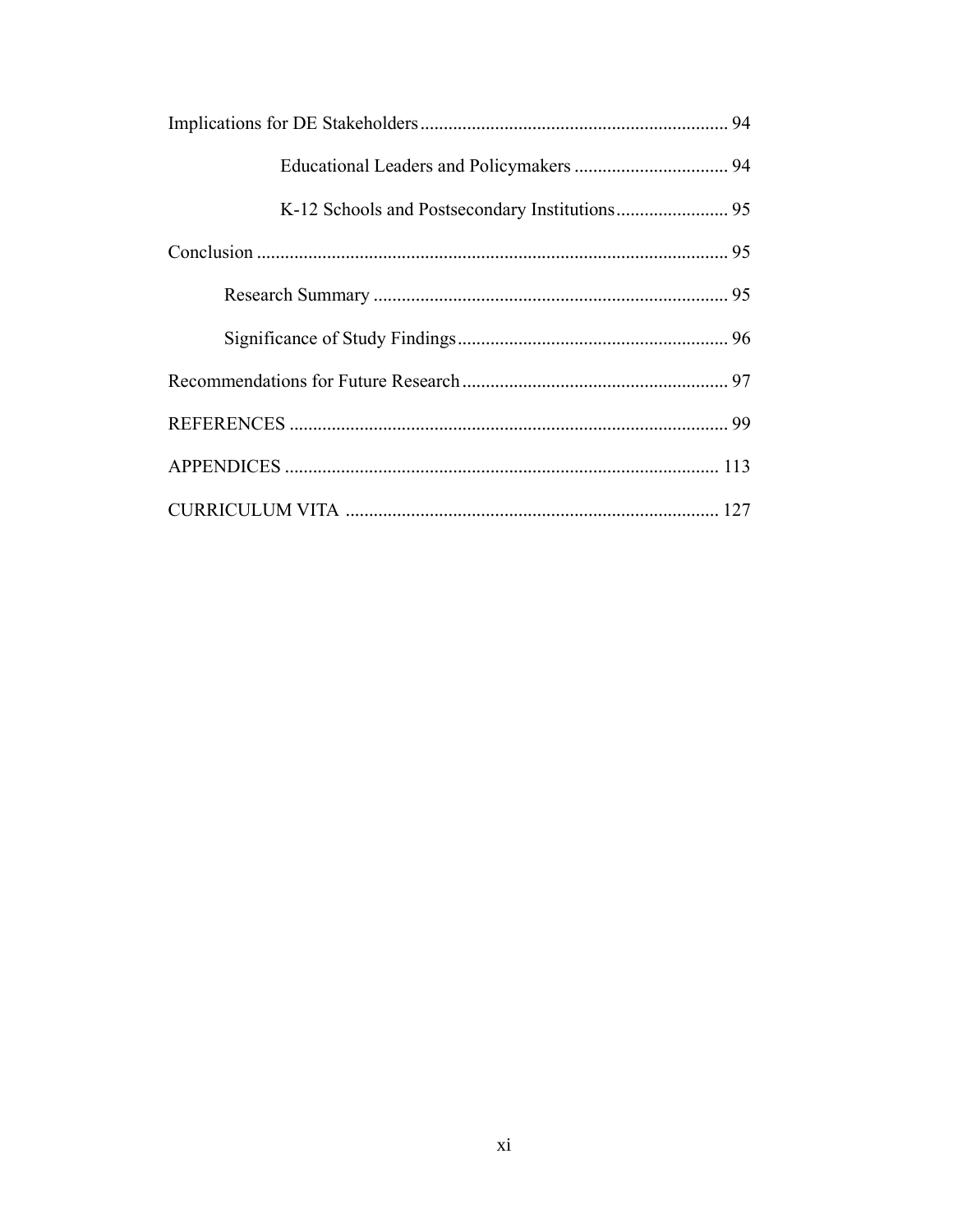# LIST OF TABLES

| <b>TABLE</b> |                                                                 | <b>PAGE</b> |
|--------------|-----------------------------------------------------------------|-------------|
|              | 1. DE Research Sources from HSLS:09 Data Collection Timeline 46 |             |
|              |                                                                 |             |
|              |                                                                 |             |
|              |                                                                 |             |
|              |                                                                 |             |
|              |                                                                 |             |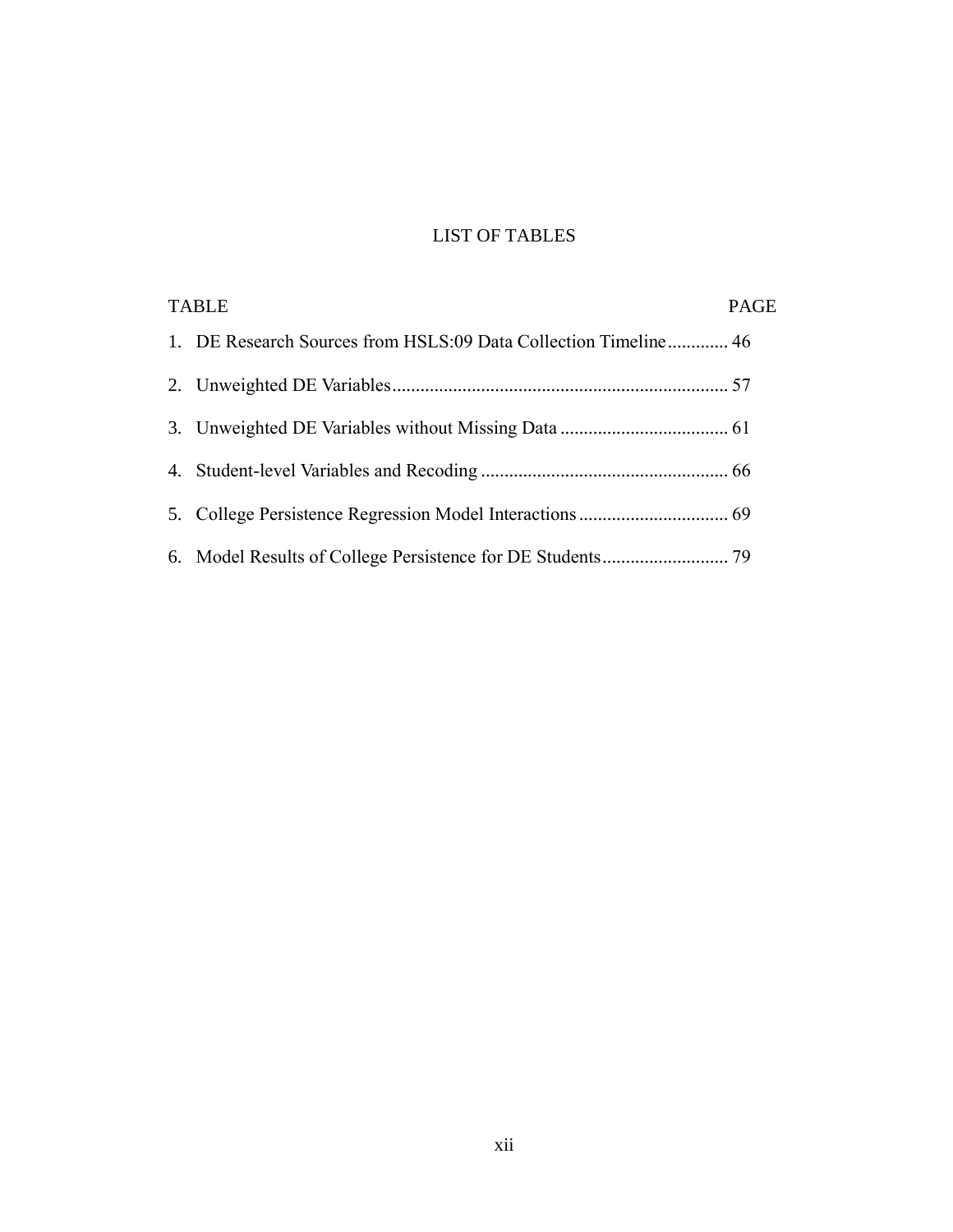# CHAPTER ONE

### INTRODUCTION

Although rural students graduate from high school at rates higher than the national average, fewer students attend college right after high school and are more likely to drop out as compared to their nonrural peers (Wells, Manly, Kommers, & Kimball, 2019). For these students, however, several unique challenges make considering postsecondary education a difficult choice. Students who grow up in rural areas tend to have strong connections to their community, and many choose to remain close to home despite school counselors and teachers who urge high-achieving students to pursue college and job opportunities elsewhere (Byun, Irvin, & Meece, 2012; Howley, 2006; Petrin, Schafft, & Meece, 2014; Wells et al., 2019). With research suggesting that educational attainment is highly correlated with measures of economic prosperity, rural counties with the lowest levels of educational attainment face higher poverty, unemployment, and population loss than other rural counties (U.S. Department of Agriculture, 2017). Regardless, parents may discourage their children from pursuing postsecondary education away from home for fear that they might leave and never return. Consequently, students may pursue more limited educational opportunities nearby, rather than move away from their rural homes (Byun, Irvin, & Meece, 2015; Petrin et al., 2014). Thus, understanding how rural areas influence student college persistence and degree completion is complicated and must account for multiple factors that may even conflict with one another.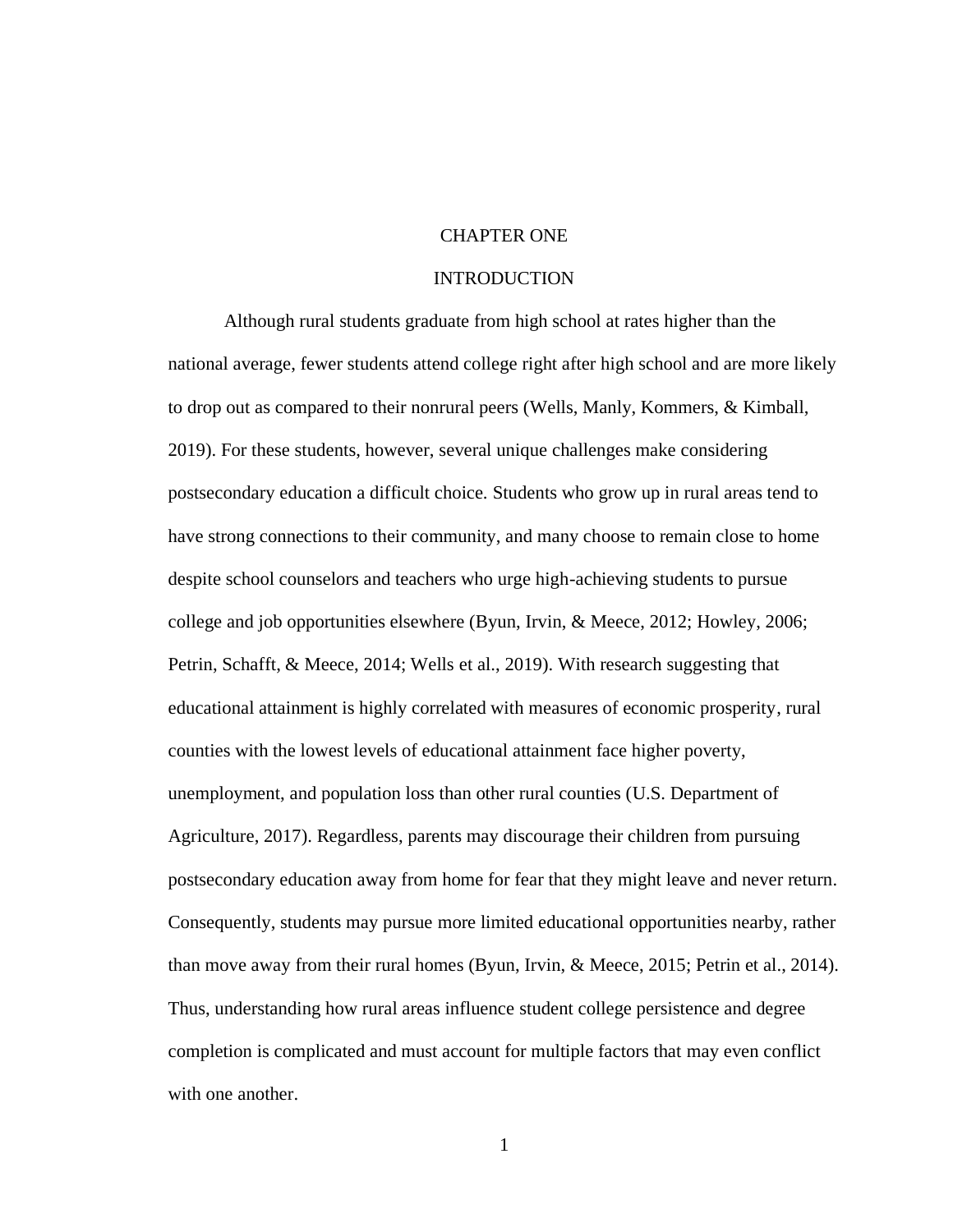Research suggests that geographic location and family socioeconomic statuses (SES) are two of the most powerful determinants of students' college attendance and completion (Storer, Mienko, Chang, & Kang, 2012). In rural areas, massive economic shifts from agriculture, mining, and forestry to manufacturing, service, and automated industries have left higher rates of unemployment, poverty, and isolation among rural citizens as compared to those living in urban and suburban areas. Several studies have documented that students from rural, low-income families are less likely than students from more affluent families to complete high school and attend college (Byun et al., 2012; Demi, Coleman-Jensen, & Snyder, 2010; Koricich, Chen, & Hughes, 2018). For those rural students who do complete high school and enroll in college, research suggests that they are less likely to persist in college and attain a degree as compared to their nonrural peers (Wells et al., 2019). Although researchers have not found that living in rural environments is directly correlated with lower college aspirations and degree attainment, there is evidence to support that completing advanced academic coursework in high school is more important to college achievement than family relationships, SES, or geographic location (e.g., Adelman, 1999, 2006; Byun et al., 2015). As a result, educators and policymakers across the U.S. have increasingly encouraged participation in precollege programs such as Dual Enrollment (DE), to raise college awareness, persistence, and degree completion (Zinth, 2015).

High school dual enrollment, also known as "dual credit," or "concurrent enrollment," among other terms, refers to high school students taking college courses at public and private two- and four-year postsecondary institutions. Participating students take DE courses through a variety of delivery modes including at a community college or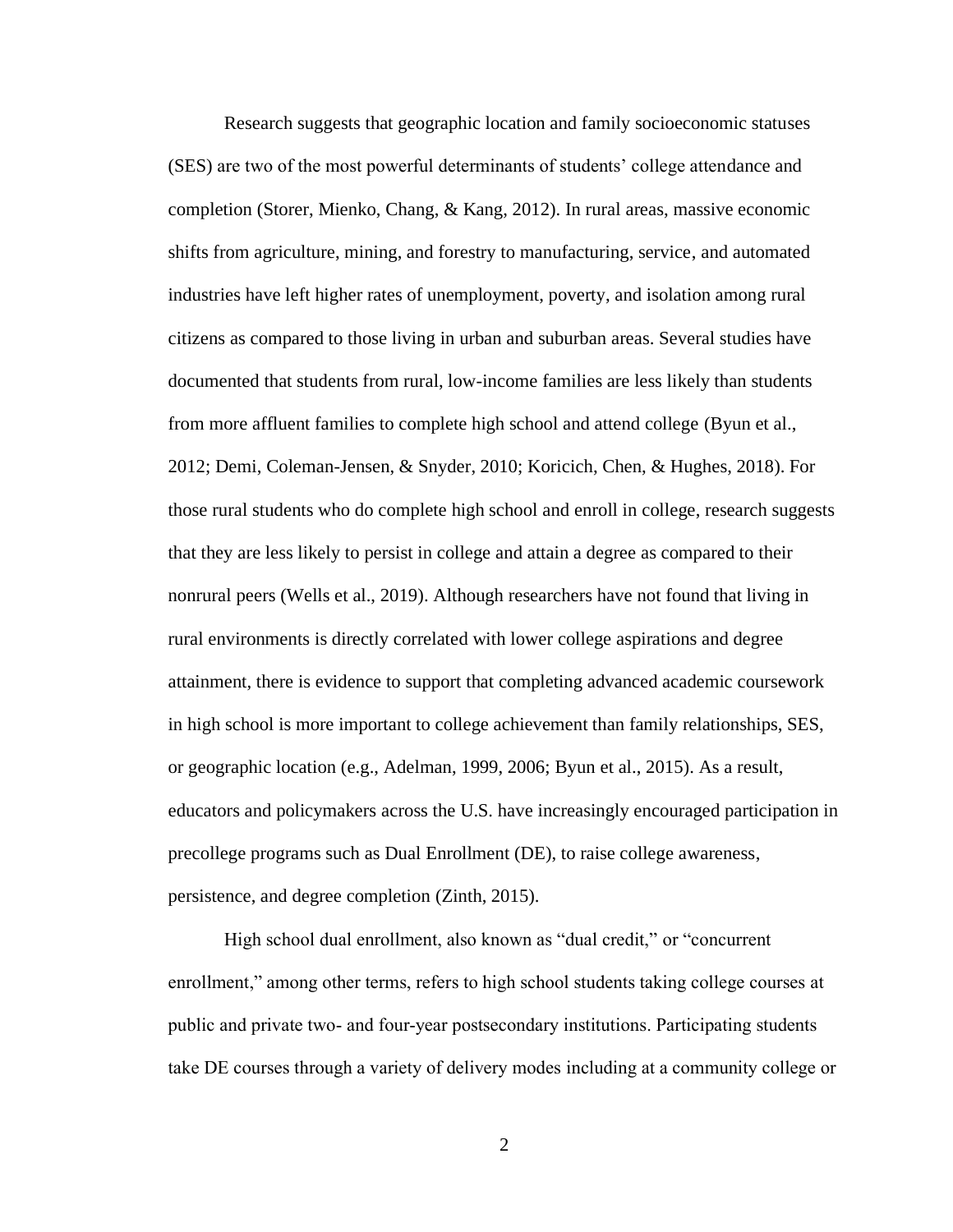four-year institution, with a high school teacher or college professor, before, during, or after school, on a college campus, at their high school, or online. Dual credit and concurrent enrollment generally refer to programs in which students earn high school and college credit simultaneously. Students taking DE courses may receive college credit but not necessarily high school credit. While differences are depending on the program and instruction, students enrolled in these programs typically receive college credit for passing these courses (Tobolowsky & Ozuna Allen, 2016). Despite these widely used definitions, DE is frequently used interchangeably with dual credit and concurrent enrollment as terminology remains inconsistent across participating institutions and states (Hoffman, Vargas, & Santos, 2009; Miller, Kosiewicz, Wang, Marwah, Delhommer, & Daugherty, 2017; Spencer & Maldonado, 2021; Zinth & Barnett, 2018). For this study, however, DE encompasses dual credit and concurrent enrollment course offerings. DE refers to pathways, programs, and opportunities that enable high school students to take college-credit courses while still enrolled in high school and receive college credit upon successful completion.

DE programs are similar to other credit-based transition to college programs, such as Advanced Placement (AP) and International Baccalaureate (IB) programs, in that they provide rigorous course work and college preparation for students. In these programs, students can earn college credits before graduating from high school. DE programs, however, allow students to receive college credit by receiving a passing grade in the course rather than taking an end-of-the-year test. Multiple studies have included DE as one of the most common factors related to increased student college preparation, persistence, and degree completion. Research indicates that students who participated in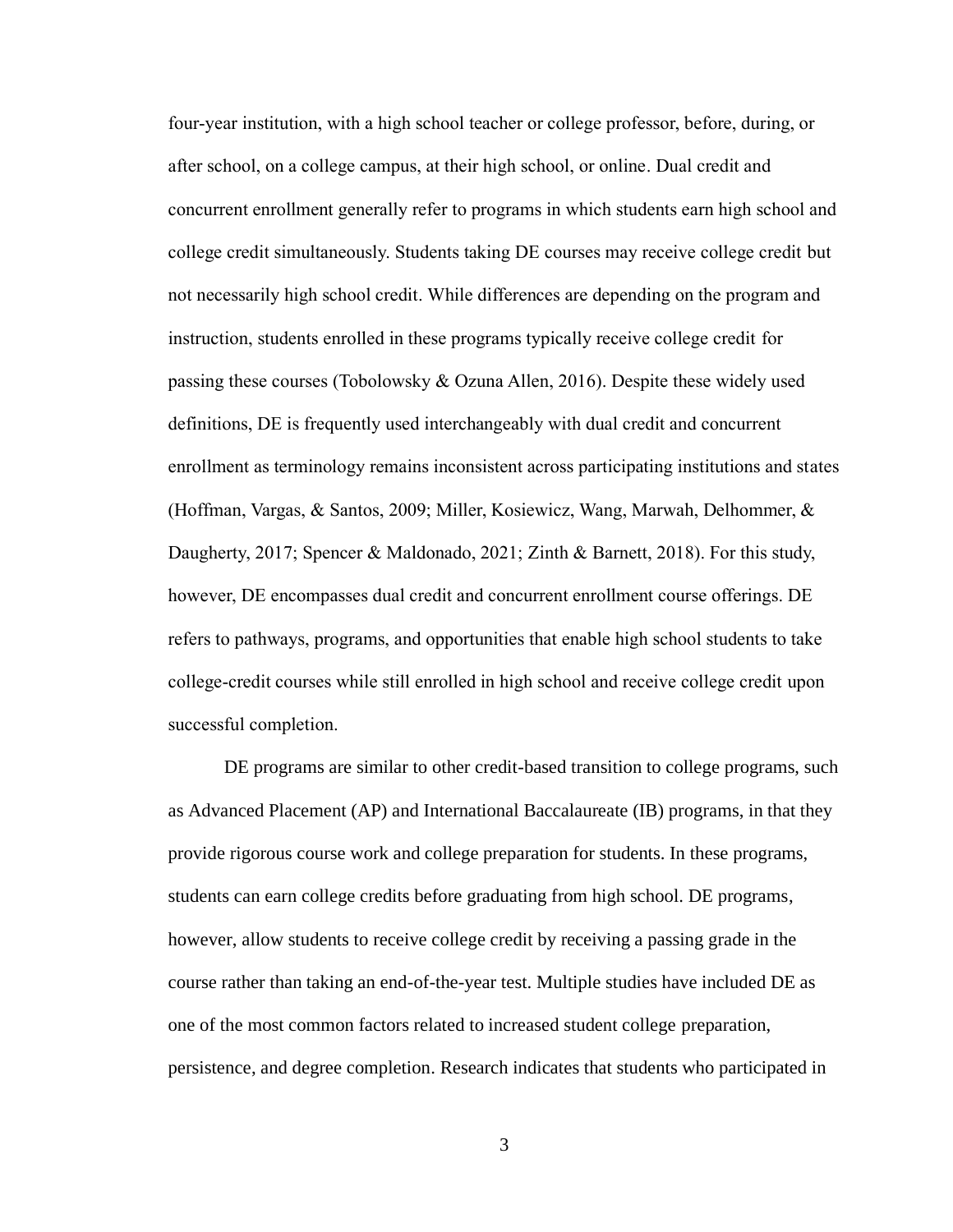DE courses have higher grade point averages (GPAs), improved postsecondary persistence, were more likely to obtain a college degree, and accumulated less debt as compared to students who did not participate in DE (e.g., Blankenberger, Lichtenberger, & Witt, 2017; Cowan & Goldhaber, 2015). Furthermore, rural high school students who participate in advanced DE math and science courses, gain early exposure to challenging courses and can better understand the requirements to enter STEM majors and fields once they begin college (Ihrig, Lane, Mahatmya, & Assouline, 2018). Notably, rural schools and school districts are more likely to offer DE instead of AP or IB, according to the 2015-16 U.S. Department of Education Civil Rights Data Collection. Yet, national reports indicate that rural students have less access to DE courses because of challenges such as geographic isolation, the lack of qualified teachers, and limited school budgets (Johnson & Zoellner, 2016; Sage & Sherman, 2014; Tieken, 2014). Even though many state and local policies advocate increasing DE courses in schools, administrative and program costs for schools, students, and their families pose additional obstacles. As educators continue to struggle with the issue of how to successfully transition students from high school to college, this research is important because it expands upon the existing literature related to DE, college persistence, and the rural student.

#### **Conceptual Framework: College Student Persistence**

The conceptual framework that guides this study is adapted from Vincent Tinto's 1997 *Classroom as Communities* Student Integration Model (SIM), which presented a theory of student persistence that describes the influences of precollege attributes and linked them to the classroom, student effort, and postsecondary college persistence. Broadly, Tinto's model argued that individual departure from postsecondary institutions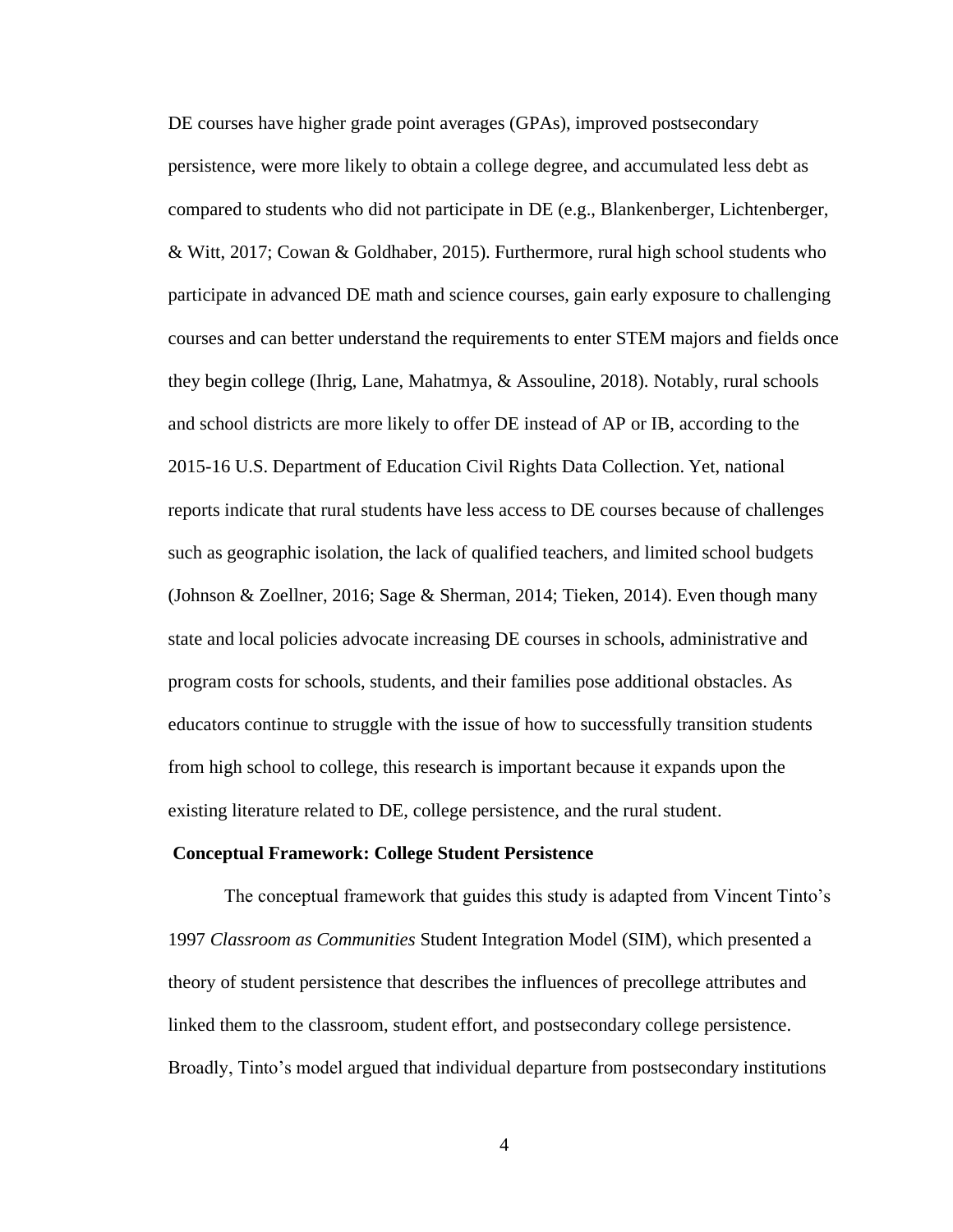arises during a longitudinal process that includes interactions between a student with certain background characteristics, classroom experiences, educational commitment, and interactions that support whether a student continues their education or drops out before completion. Tinto proposed that the stronger a student's level of social and academic integration within a classroom, the greater the student's commitment to a postsecondary institution and the goal of graduation (Tinto, 1975, 1987, 1997). He postulated that although the student experience outside the classroom (e.g., home environment, work situation, etc.) may be fraught with challenges, the student experience within the classroom can be modified to directly affect student learning and persistence (Tinto, 1997). Prior research pointed to college students who report higher levels of contact with peers and faculty demonstrate higher levels of learning, which leads to stronger school commitment and the likelihood of degree attainment (Pascarella & Terenzini, 1980; Terenzini & Pascarella, 1977). Subsequent research has similarly highlighted college student academic and social integration as crucial to increasing the likelihood that a student will persist and attain a degree (e.g., Astin, 1984; Endo & Harpel, 1982; Johnson & Stage, 2018). Yet few studies have used Tinto's theories to examine the influence of the high school classroom, particularly the DE classroom, and its' relationship to college persistence and degree completion (Berger, Turk-Bicakci, Garet, Song, Knudson, Haxton, Zeiser, Hoshen, Ford, Stephan, Keating, & Cassidy, 2013; Edmunds, Unlu, Glennie, Bernstein, Fesler, Furey, & Arshavsky, 2017). Moreover, studies that investigate the DE high school classroom in a rural environment are virtually nonexistent. Therefore, I have adapted the Tinto (1997) SIM on the college classroom to expand upon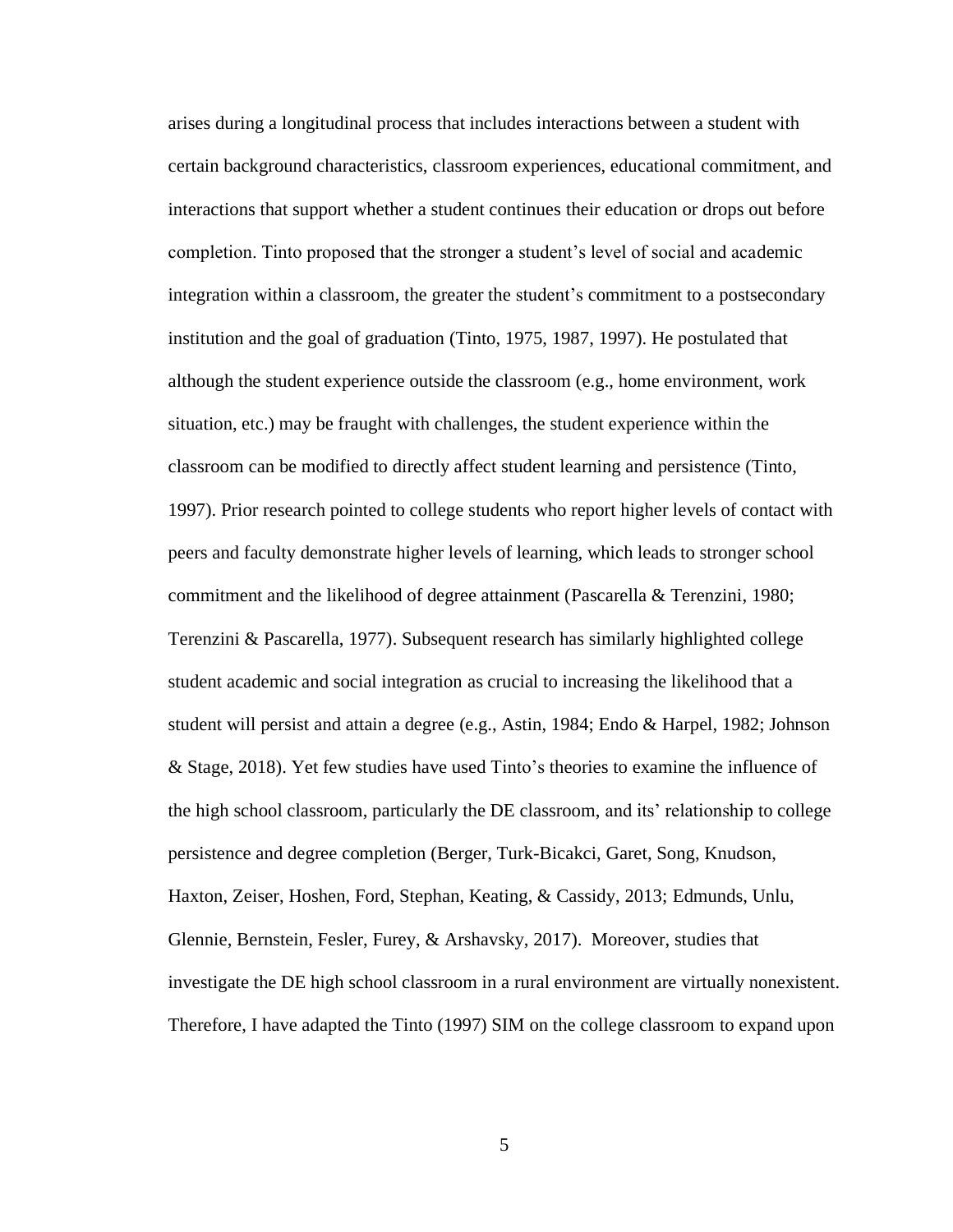existing literature and explore the linkages between participating in high school DE courses within a rural high school DE environment and college student persistence.

#### **Purpose of this Study**

The purpose of this study is to examine the effects of participation in high school DE courses on first- to third-year college persistence at postsecondary institutions after controlling for gender, race/ethnicity, SES, and rurality. Data from the National Center for Education Statistics (NCES) HSLS:09 was used to measure the relationship of DE on the likelihood of first- to third-year student college persistence.

Existing research supports the idea that students who participate in high school DE courses have increased likelihoods of persisting in college and completing a degree; therefore, DE was included as a predictor variable in this research (e.g., Cowan et al., 2015; Blankenberger et al., 2017; Taylor & Yan, 2018). Persistence as related to first- to third-year college students was included as an outcome variable because it is a close correlate to degree attainment (Azmitia, Sumabat-Estrada, Cheong, & Covarrubias, 2018; Lewine, Manley, Bailey, Warnecke, Davis, & Sommers, 2019; Toutkoushian, May-Trifiletti, & Clayton, 2019). The sociodemographic factors of gender, race/ethnicity, SES, and rurality are used as main and moderator effect variables to explore whether there are statistically significant differences between DE participation and college persistence based upon demographics or geographic location (Byun, Meece, & Agger, 2017; Cosby, McDoom-Echebiri, James, Khandekar, Brown, & Hanna, 2019). Although research on DE programs as related to college persistence and degree completion has been increasing in recent years, the literature on DE and postsecondary educational persistence is still limited (e.g., Hunter & Wilson, 2019; Pierson, Hodara, & Luke, 2017). Further, the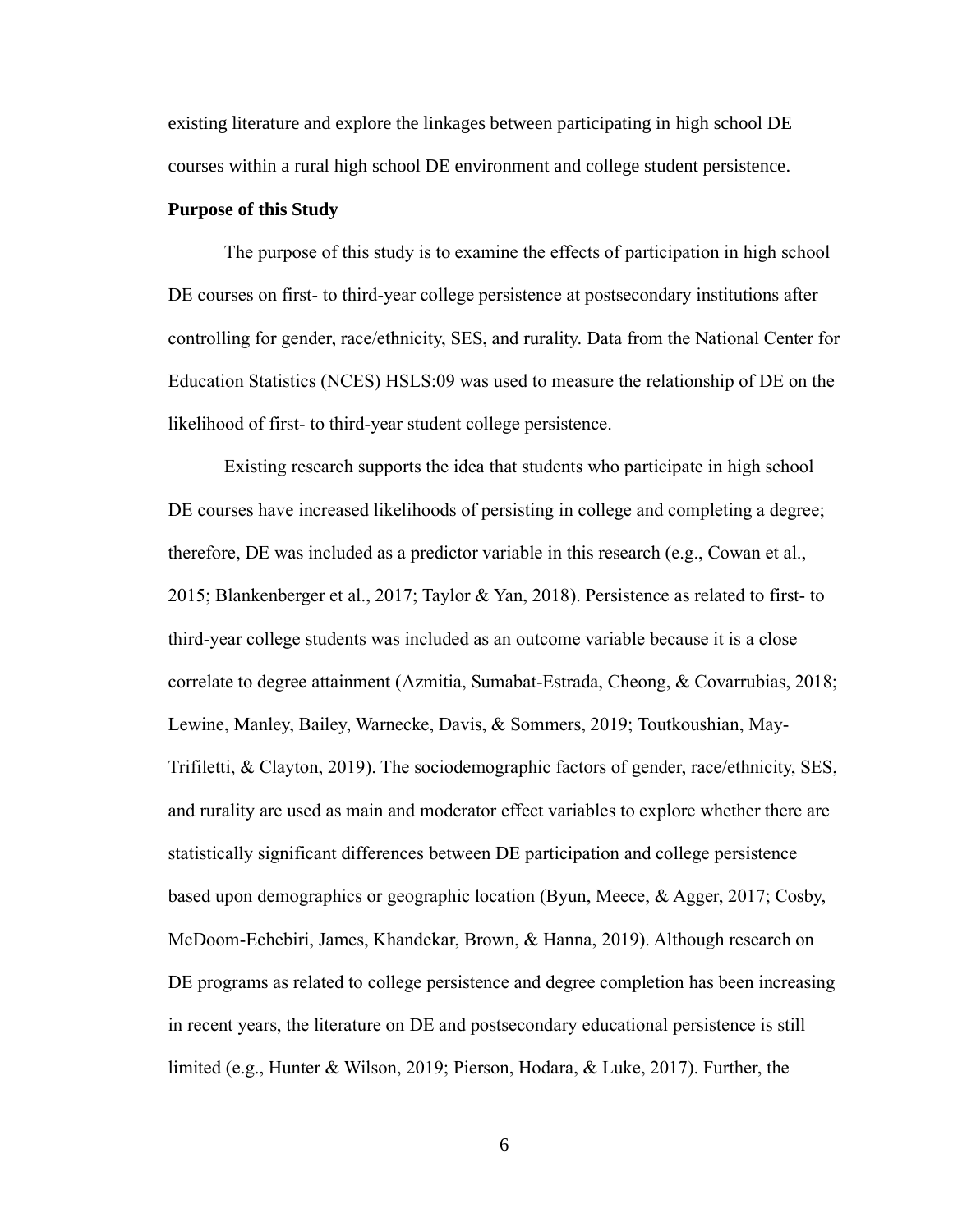literature on DE, college persistence, and rurality is almost nonexistent.

### **Research Question and Hypotheses**

The following research question guides this study:

To what extent does dual enrollment influence first- to third-year college persistence, controlling for gender, race/ethnicity, socioeconomic status, and rurality? The null hypothesis is as follows:

There is not a statistically significant difference in first- to third-year college persistence between students who participate in dual enrollment and students who participate in other college credit courses, after controlling for gender, race/ethnicity, socioeconomic status, and rurality.

The alternative hypothesis is as follows:

There is a statistically significant difference in first- to third-year college persistence between students who participate in dual enrollment and students who participate in other college credit courses, after controlling for gender, race/ethnicity, socioeconomic status, and rurality.

#### **Significance of the Study**

Increasingly, student success in college is gauged by retention and persistence to graduation rates. Understanding the factors that influence student success can assist educators and policy makers in terms of programming and institutional investments, particularly in regards to DE. Most of the existing literature on DE is focused on college enrollment rather than college persistence, two-year rather than four-year colleges, and single DE programs or institutions rather than a national scope (e.g., Hunter et al., 2019; Pierson, et al., 2017). This study is significant because it uses the national HSLS:09 data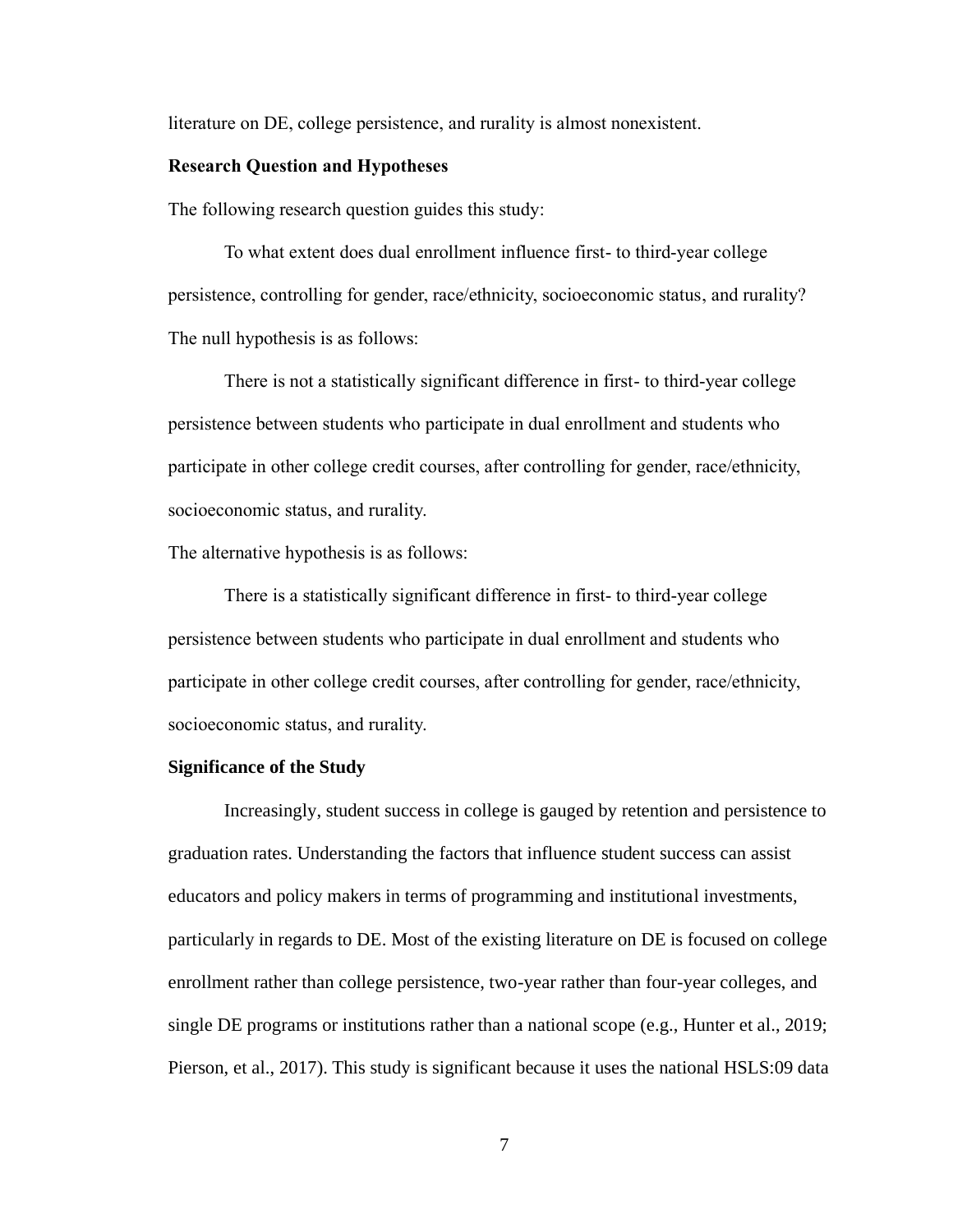to evaluate DE and the sociodemographic (e.g., gender, race/ethnicity, SES, and rurality) factors that lead to student persistence toward college completion in a four-year institution.

While most studies focus on first-year student retention, less is known about third-year student persistence. Research that tests theories of long-term retention behavior is limited by both the difficulty in tracking students in and out of institutions and by the lack of comprehensive predictive models (Pascarella & Terenzini, 2005). However, several authors suggest that long-term persistence to degree completion is a growing trend that has not been adequately accounted for in the retention literature and needs more attention (e.g., Witteveen & Attewell, 2021). This study adds to the literature on the influence of DE by examining first- to third-year enrollment status rather than first- to second-year retention to provide a more comprehensive understanding of college persistence to degree completion.

The results from this research have implications for multiple educational stakeholders. For K-12 schools and postsecondary institutions, DE courses and programs are often viewed as potential pathways to bridge students from high school to college. As all levels of educational organizations struggle with deciding how to allocate funding, this study can add to the literature on understanding DE's short-term and long-term effectiveness toward student college persistence. For policymakers and educators, the results from this study can provide information on whether DE improves educational outcomes, especially for rural students who are underrepresented in higher education. And finally, for students and their families, this research can help them decide whether the time and money invested in DE course or program participation are well spent.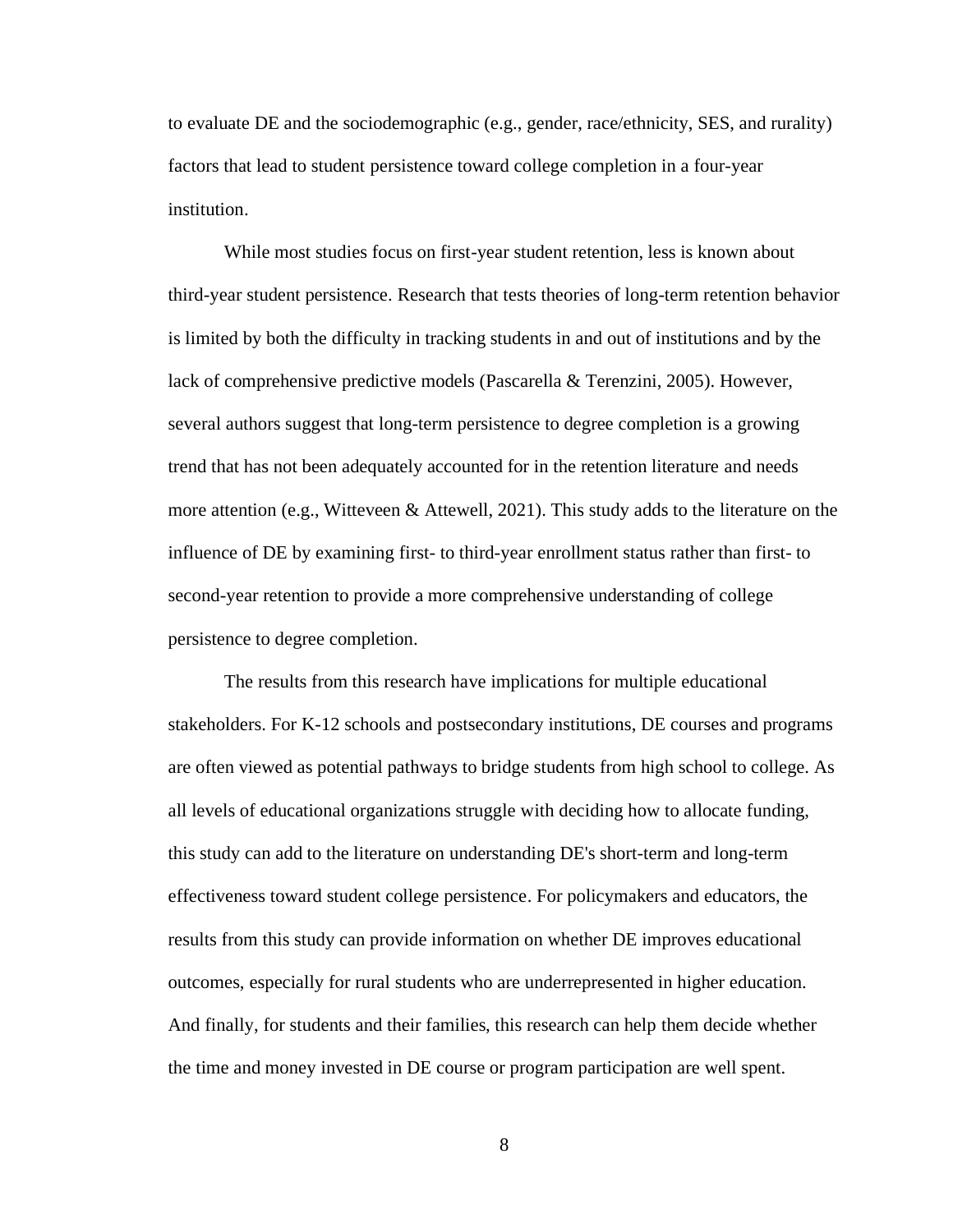#### **Definition of Key Terms**

Below are the definitions of terms relevant to this study. Some of the terms applied/referenced throughout this study are either unique to DE or defined distinctively.

*Advanced Placement (AP):* AP indicates a program of courses developed by the College Board to prepare high school students to take AP exams in a specific subject that may allow them to receive college credit for the corresponding course. Earning college credit for AP depends upon the college, but many U.S. colleges and universities accept AP scores.

*College Persistence:* College persistence, as defined by this study, refers to continuous enrollment from the beginning of the first academic year of college to the spring of the third academic year. The term "Did not persist" is used to describe students who have decided not to return to a specific university or continue for any reason and withdrew from the university.

*Degree Attainment/Completion*: Degree attainment/completion refers to the highest level of education completed. For this study, the term is defined as earning an associate's degree or higher.

*Dual Enrollment (DE)*: Dual enrollment refers to a college course whereby a high school student enrolls and may receive college credit upon successful completion of the course. These courses may be taught by a certified high school teacher or a college instructor at the high school or college campus. Other terms used to describe DE include concurrent enrollment, dual credit, articulated credit, and co-enrollment. In this study, DE defines all courses that enable high school students to take college-credit courses while still enrolled in high school and receive college credit on successful completion.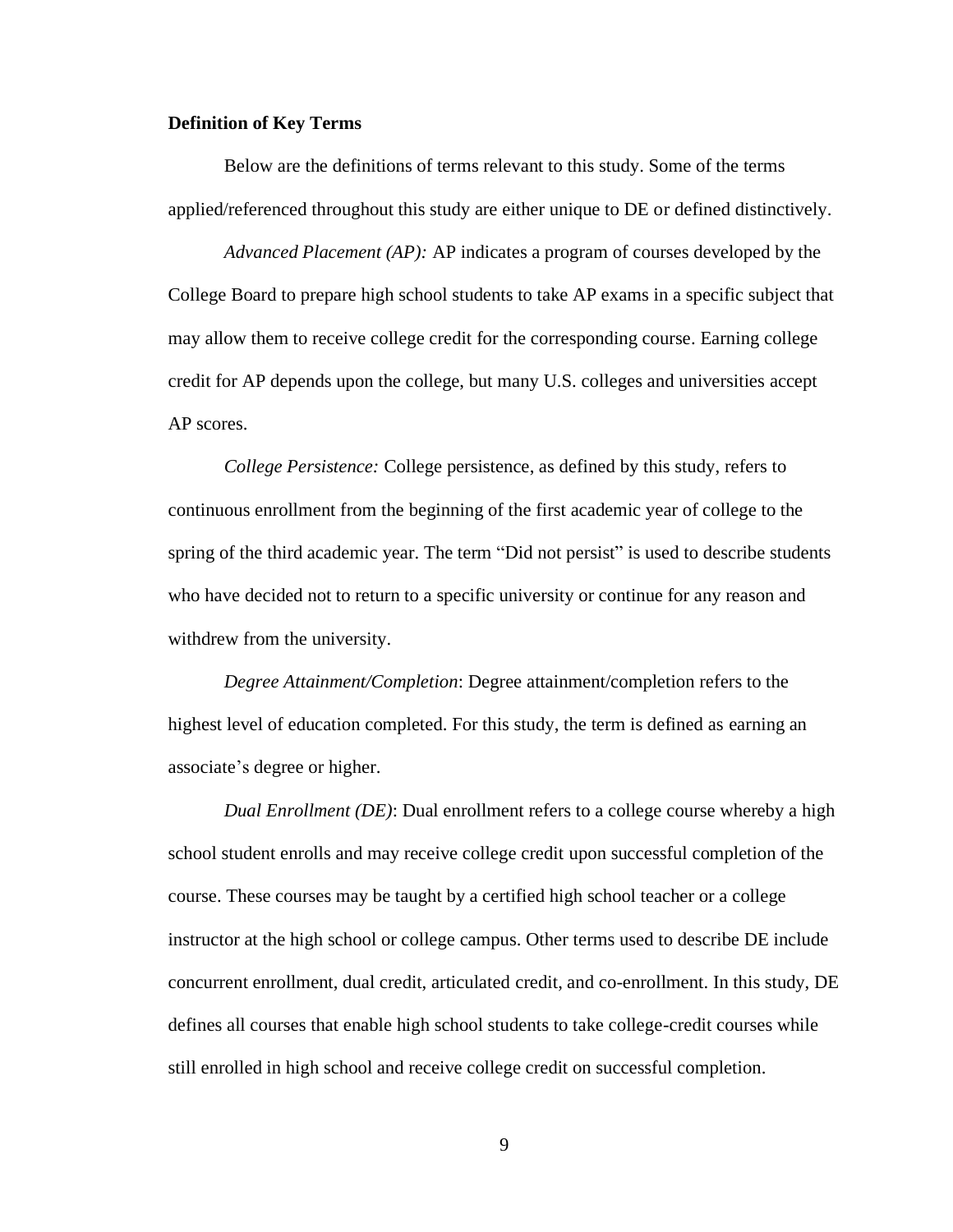*Dual Enrollment Program*: Dual enrollment program refers to a partnership agreement between a secondary and a postsecondary institution that allows high school students to enroll in college courses before high school completion. A high school student may enroll in a college course without being in a DE program, but this study defines a DE program as a student who participates in a DE course (s) through their high school.

*High School Longitudinal Study (HSLS:09)*: HSLS:09 is a nationally representative longitudinal study from the NCES of more than 25,000 students from 944 schools who began Grade 9 in 2009. Follow-up surveys were administered to the student cohorts in 2012, 2013, and 2016. A final survey is scheduled for 2025. This data enables the HSLS:09 to follow students from the beginning of high school through postsecondary education and beyond.

*International Baccalaureate (IB):* International baccalaureate refers to a high school curriculum that includes college courses approved by the International Baccalaureate organization. Like AP, students enrolled in IB courses may earn college credit by taking an end-of-course exam.

*Precollege Credit/Programs*: Precollege credit/programs indicate coursework that may lead to college credit awarded upon successful course completion or an end-ofcourse exam taken by students before high school completion. Examples of precollege credit include DE, AP, and IB.

*Socioeconomic Status (SES)*: SES referred to students who were at, above, or below the poverty line by 100% as defined by the U.S. Census. Often measured as a combination of education, income, and occupation, this study uses the parental income of the HSLS:09 participating students to define SES.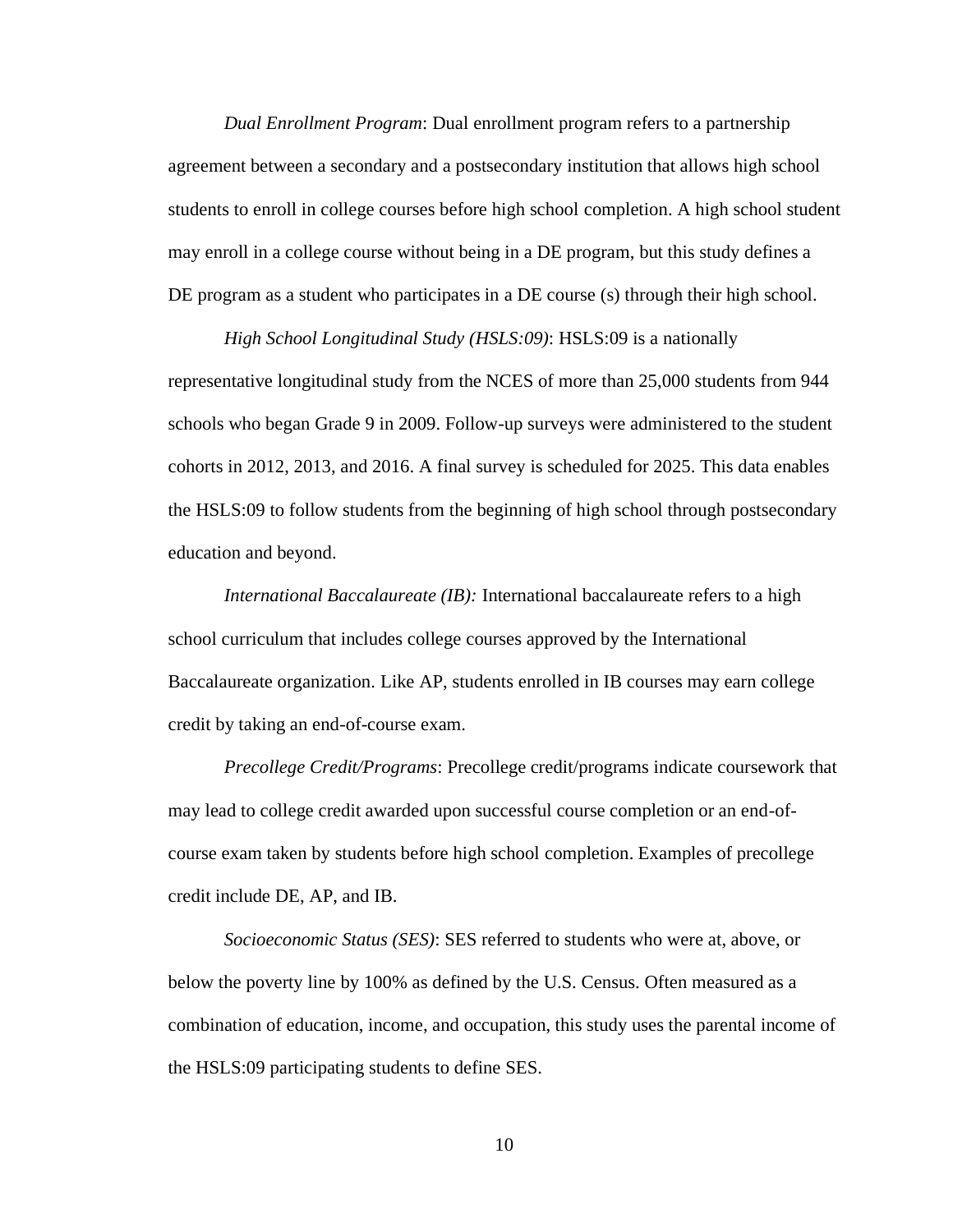# **Organization of the Study**

This study is organized into five chapters. Chapter One began with a discussion of the topic, research question, and significance of the study. Chapter Two summarizes relevant literature on the common characteristics of rural students, the communities where they live, and the influence of DE within their educational systems. Chapter Two further provides a historical overview of Vincent Tinto's (1997) SIM to present how and why this theory serves as the foundational basis for this study. Chapter Three describes the data source, quantitative methods, and key variables used in designing and conducting this study. Chapter Four details the results of the study. Finally, Chapter Five discusses the implications of the study and also provides recommendations for areas of future research and practice as well as the conclusion of this study.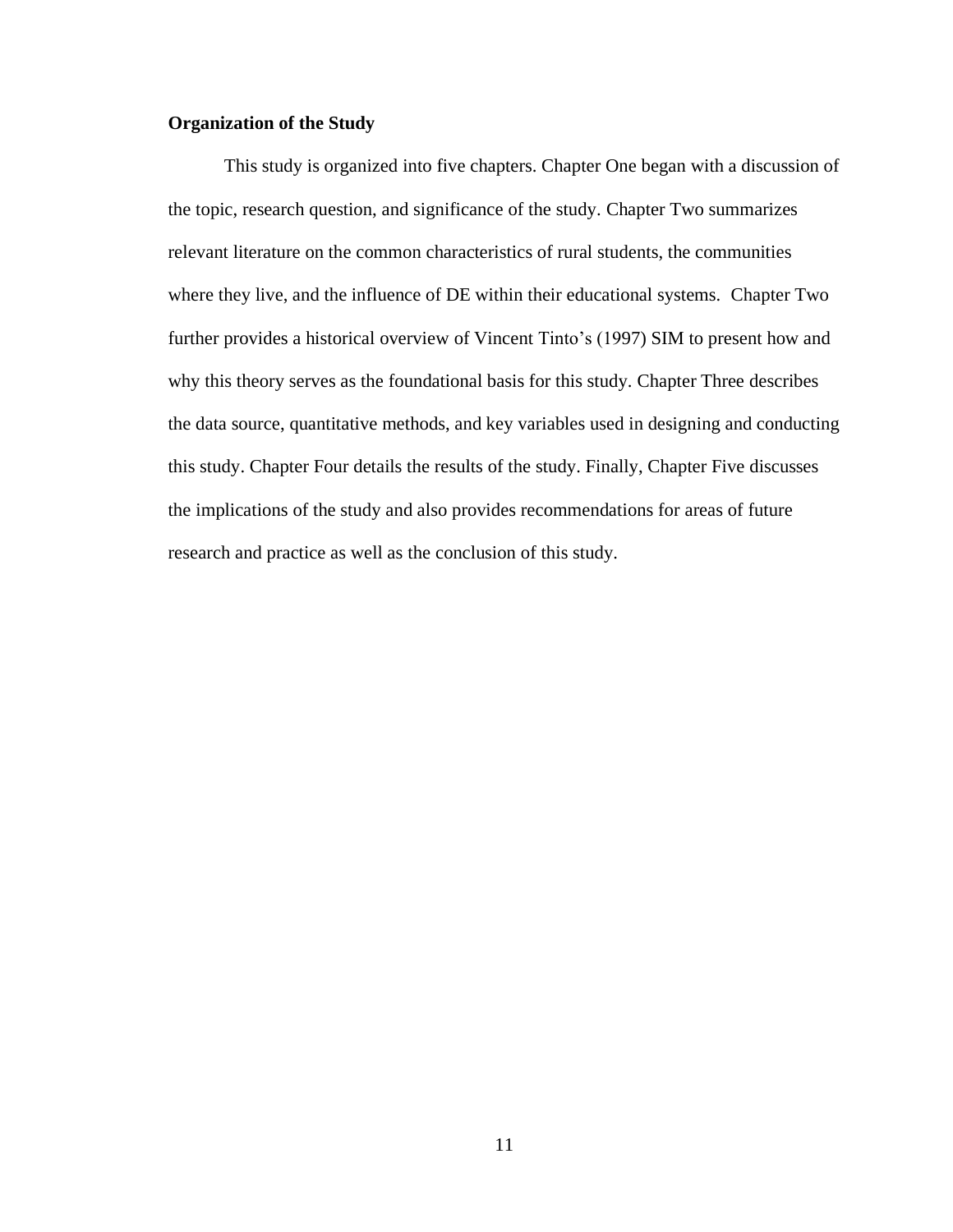# CHAPTER TWO

### LITERATURE REVIEW

There is extensive research on the benefits of DE for students who participate in DE courses and programs. These benefits include increased academic rigor, ease of transition between high school and college, cost savings from reduced or waived tuition, and decreased time to college degree attainment (Barnett & Kim, 2014; Kilgore  $\&$ Wagner, 2017; Partridge, Schaller, Berry, & Routon, 2020). Further, prior research indicates that DE may have even greater benefits for low-income and underrepresented student populations. While DE opportunities are not the only college credit options for high school students, DE courses and programs are offered more widely in rural schools and school districts than in nonrural areas (U. S. Department of Education, Civil Rights Data Collection, 2015-16). Even though DE participation is increasing in rural areas, much of the literature on DE relates to college enrollment and persistence at the program or institutional level focusing mostly on urban and suburban student populations (e.g., Allen & Dadgar, 2012; Hughes, Rodriguez, Edwards, & Belfield, 2012). Limited research exists on the postsecondary educational persistence of students who participated in DE on a national level (An, 2013; Shapiro, Dundar, Huie, Wakhungu, Yuan, Nathan, & Hwang, 2017). Moreover, DE studies that examine college persistence based upon rurality are virtually nonexistent.

The purpose of this study is to explore the relationship between students who take DE courses in a rural high school classroom and their likelihood of persisting in college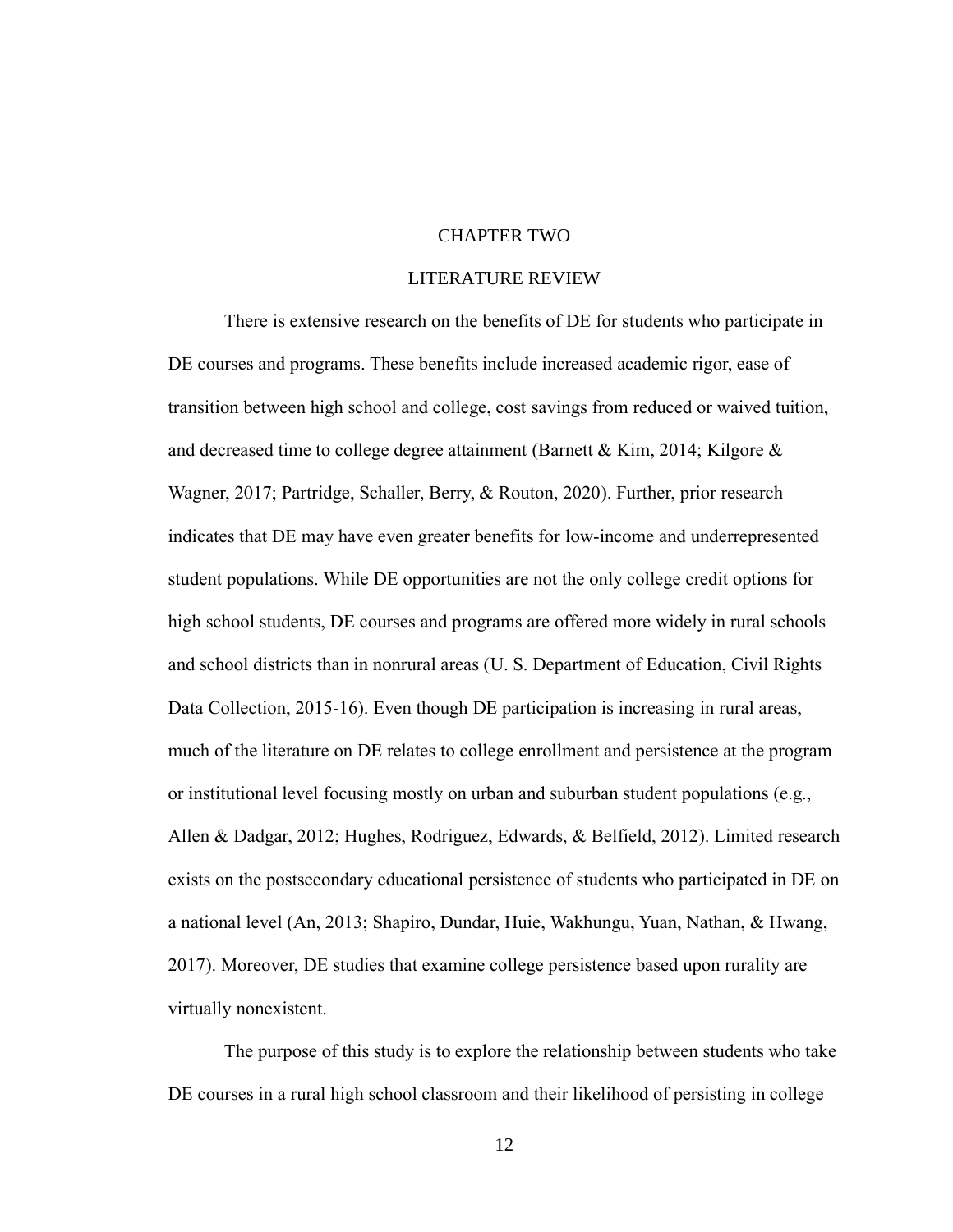from the first- to the third-year. First, this literature review summarizes Vincent Tinto's theoretical models on student integration which guide this research and provide a conceptual framework for addressing the research question and hypothesis of this study. Next, this section presents a review of the literature on rurality and the rural student, the influence of the rural family and friends, the role of rural schools to a student's decision whether to leave or stay in their home community and the influence of whether they decide to pursue a college degree. Then, this section describes a historical overview of DE, the advantages of DE over AP, criticisms of DE, as well as college accessibility and affordability. Further, this chapter discusses college persistence and the unique challenges for students who take DE courses in a rural environment, which include varying DE school policies and instructional practices. Finally, this review summarizes the gaps in the literature that this study proposes to fill as related to how DE and rurality may shape a student's postsecondary educational decisions, persistence, and degree attainment.

#### **Theoretical Framework**

Educational persistence and degree attainment are important issues to postsecondary education. Increasingly, undergraduates take more than four years to complete a baccalaureate degree if they even finish a degree at all. Nationally, student first to second-year retention rates average 83% at four-year public institutions and 85% at four-year private nonprofit institutions (Shapiro, Ryu, Huie, Liu, & Zheng, 2019). In contrast, rates for students to gain a bachelor's degree within six years average 61% at four-year public institutions and 67% at four-year private nonprofit institutions (McFarland et al., 2019). This lower six-year graduation rate as compared to the first to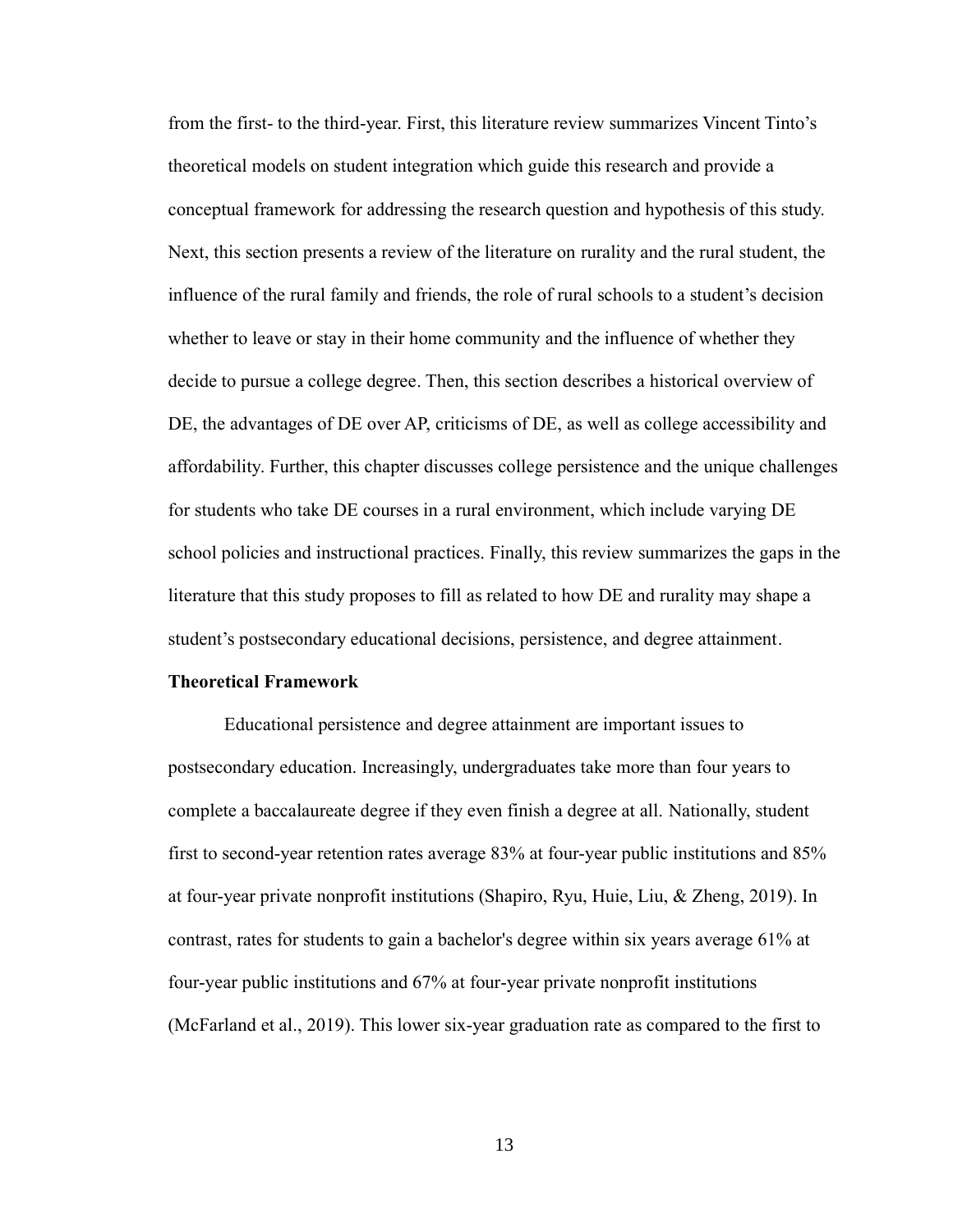second-year retention rate suggests that persistence toward degree attainment remains a significant problem.

Most of the foundational theories on college persistence evolved as a result of the work from Vincent Tinto's (1975) Student Integration Model (SIM). Tinto's (1975) SIM asserted that a student's decision to drop out of college is based upon the level of their social and academic integration within the institution. His model suggested that students enter college with certain background traits (e.g., race, academic achievement, family, and financial circumstances), which lead to initial commitments, both to the goal of degree completion and to the specific college attended. Tinto argued that it is these initial commitments that influence academic performance and social interactions and affect the student's level of integration within the institution. The greater the individual's integration within the college, the greater their commitment to the institution and the goal of degree completion. Later, Tinto expanded this SIM to include the importance of the college classroom in his theories on student college persistence. In his (1997) *Classroom as Communities,* which is also the foundational model for this study*,* Tinto asserted that the college classroom is the center of educational activity and crucial to a student's academic and social integration with an institution. He pointed out that for students who commute and have multiple obligations outside of college, the classroom may be the only place where students and faculty meet without any other distractions. Tinto suggested that the collaborative learning community within a classroom environment enables students to develop strong relationships with faculty and peers that may help to support and better integrate them into the social communities and academic life of the institution. Thus, the greater the student involvement within the classroom, the greater the academic and social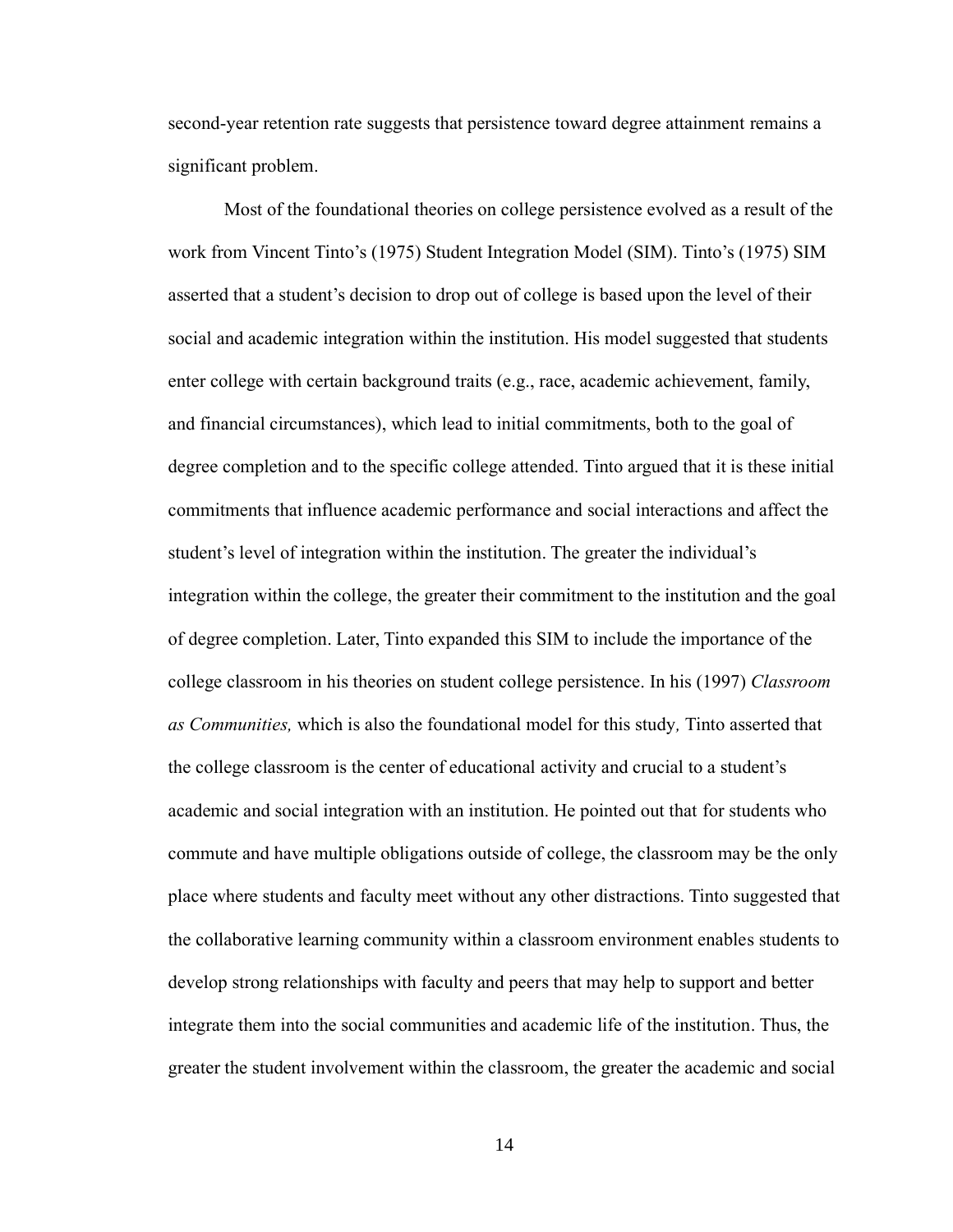involvement within an institution and the stronger the student's commitment to college persistence and degree completion.

While Tinto's classroom theory emphasized the role of the college classroom, several researchers have focused on the role of the high school curriculum and classroom as being important predictors of student success in college (Adelman, 1999, 2006; Byun et al., 2015). Some of the most notable studies examined DE courses and found positive associations between DE and outcomes such as high school graduation, college enrollment, first-year college GPA, and first- to second-year college persistence (An, 2013; Hughes et al., 2012). Although DE was initially designed for high achieving students, there has been limited research that argues that the benefits of participating in DE courses appear to be greatest for middle- to lower-achieving students, low-income, and underrepresented student populations (Edwards & Hughes, 2011). Because DE courses may count for both high school and college credit at typically reduced or no cost to the student, the overall college costs for a student may be less and thereby eliminating some of the financial stresses of attaining higher education (Cassidy, Keating, & Young, 2010; Jones, 2014; Karp & Hughes, 2008). As a result, these benefits have led educational leaders and policymakers to support DE in their efforts to address college completion goals and provide students access to more of these courses. Regardless of the increasing popularity of DE, most of the research has been limited to states or individual college systems and programs. Additionally, research related to college persistence rarely studies long-term persistence to college completion. Most studies focus on college enrollment or first- to second-year persistence. However, researchers agree that the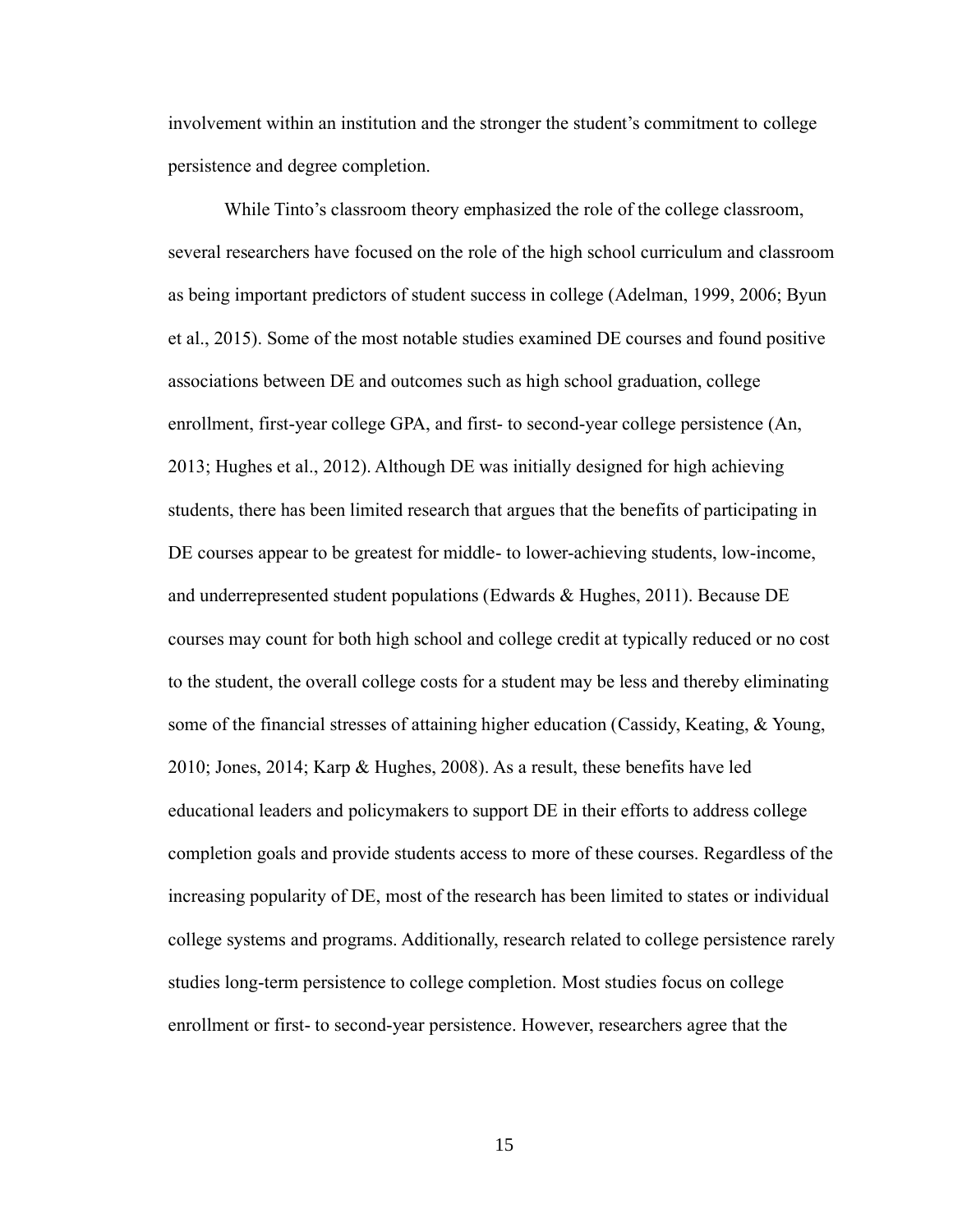attrition of second-year students warrants further analysis (Loes, An, Saichaie, & Pascarella, 2017; Nora, Barlow, & Crisp, 2005).

#### **The Importance of Second- to Third-year College Persistence**

Many colleges and universities emphasize retention efforts on students during their first year. However, most campuses lose as many students through attrition from the second year to graduation as are lost from the first to the beginning of the second year (e.g., Nora & Cabrera, 1996; Nora, Cabrera, Hagedorn, & Pascarella, 1996; Braxton, Milien, & Sullivan, 2000; Nora, 2004). Much of this early work relied on Tinto's (1975) SIM. Subsequent studies modified Tinto's original (1975) model and led to the use of models such as Bean and Metzner's (1985) student attrition model, Pascarella and Terenzini's (1980) interpretation of Tinto's (1975) theoretical framework, and even Astin's (1984) student involvement perspective. Limited literature examines student persistence rates from the second to third years and the factors that influence a student's decision to stay or leave college completely. Research that tests long-term persistence to degree completion is limited by both the difficulty in tracking students into and out of institutions and by the absence of comprehensive prediction models (Pascarella  $\&$ Terenzini, 2005). The limited research developed using secondary data might be insufficient to establish preventative measures to combat student withdrawal. Some students may transfer to another degree program at the same institution; others may transfer to another institution; some may change their educational decisions (e.g., transfer from a two-year to a four-year or vice versa); and lastly, other students may withdraw postsecondary education altogether. Moreover, research is also limited by the inability to distinguish dropouts from transfer students, which are two very different outcomes as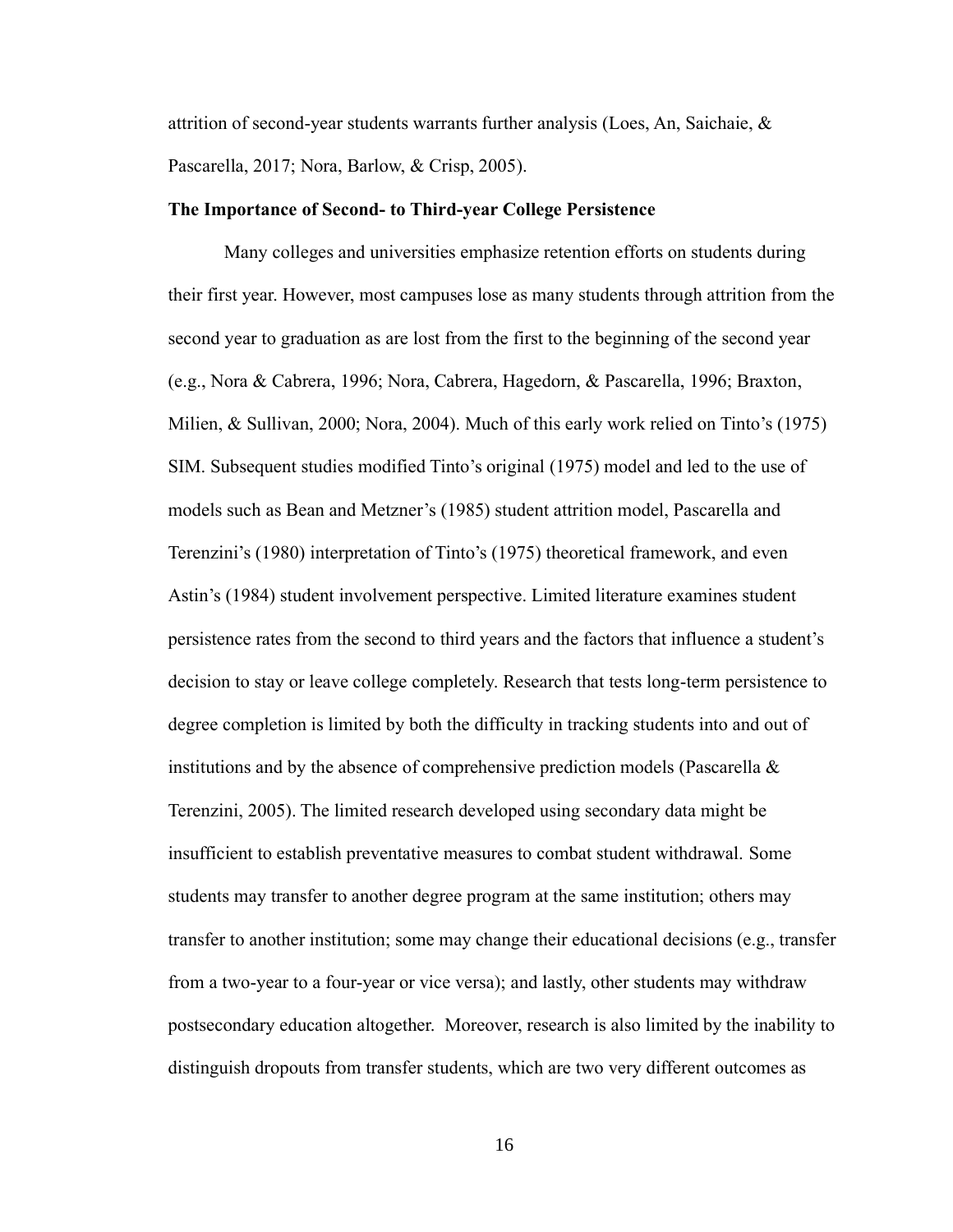students leave postsecondary institutions (Aulck, Velagapudi, Blumenstock, & West, 2016; Ishitani & Flood, 2018; Tinto, 1975, 1987).

Nevertheless, this study focuses on third-year enrollment status, rather than firstyear retention, because of several reasons: (1) third-year enrollment status may be a more reliable predictor for degree attainment; (2) students who return for their second year may drop out or transfer by their third-year; and (3) even though this study was limited from comparing first- to second-year persistence, the influence of DE on long-term college persistence, especially for rural students, is not well documented. Therefore, this study used a modified version of Tinto's (1997) SIM to analyze the influence of DE on college persistence from the rural student perspective. I believe that the results from this work are an important step in understanding the complexities of college persistence for students who participate in DE courses and especially for students taking DE courses in rural communities.

#### **Conceptual Model**

It is for the above-mentioned reasons that I selected Tinto's 1997 *Classroom as Communities* SIM that links classrooms, student learning, and college persistence as the framework for my conceptual model to assess the passage of a student who took high school DE in a rural environment through their first- to third-year of college. Many researchers have recognized the importance of the classroom to student learning (Newhouse, 2021; Rands & Gansemer-Topf, 2017; Tinto, 1997). In Tinto's (1997) model, he asserts that even though a student begins college with a range of background traits (e.g., family background, academic skills, abilities, and prior schooling), it is the academic experiences as well as the faculty and peer interactions within the classroom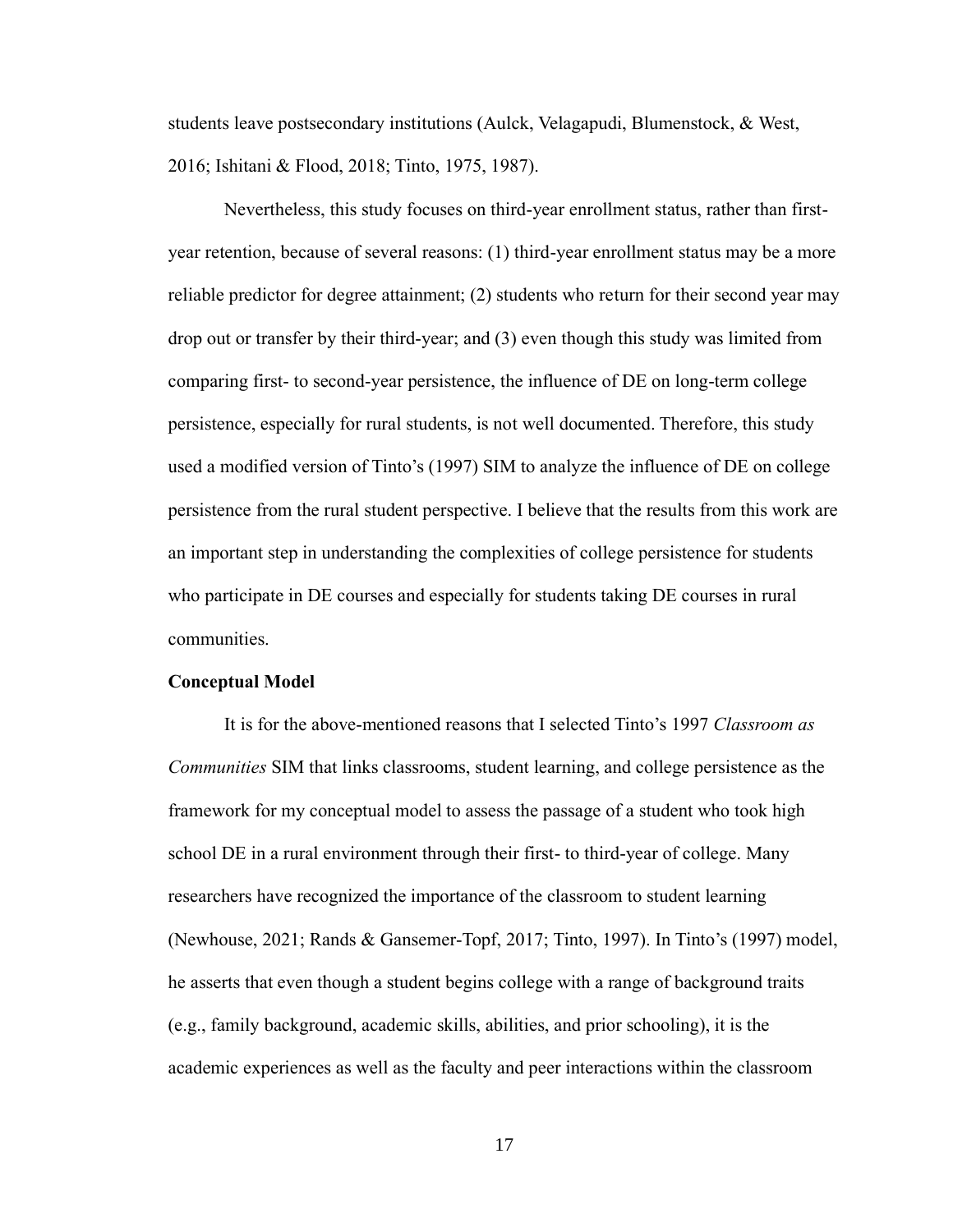that promote student persistence. Tinto (1993) identified two of the most common external factors that shape persistence are obligations and finances. He defines obligations as "the responsibilities individuals have in regards to associations with groups or communities external to the college (e.g., families and work), whereas {finances} refers to the ability of the individual to finance college attendance" (p. 38). For the rural student, being able to isolate themselves from the influence of outside pressures (e.g., family responsibilities and environmental poverty) within the DE classroom may allow the student to focus more on the academic rigors of the advanced program. Moreover, a student who participates in a high school DE classroom is often offered the college-level course at a discount or even free, which can reduce the financial pressures of attending college (Barnett & Stamm, 2010; Cassidy et al., 2010; Jones, 2014). Although Tinto's model suggested that student characteristics such as determination and effort are equally important for student success, students who are under stress (e.g., work commitments, financial pressure, or family obligations) may not persist towards a degree. He argued that regardless of the external factors in a student's life, faculty and students can interact within this context without distractions (Tinto, 1997).

Prior literature identified other important predictors of students' educational outcomes. School-related factors such as academic curriculum combined with individual characteristics (e.g., gender, race/ethnicity, and SES), and influence from friends and family are important to college persistence (Agger, Meece, & Byun, 2018; Ma, Pender, & Welch, 2016). For instance, Astorne-Figari and Speer (2018) revealed that men were more likely to drop out of college while women were more likely to switch majors. Though they found no evidence that switching majors affected the academic performance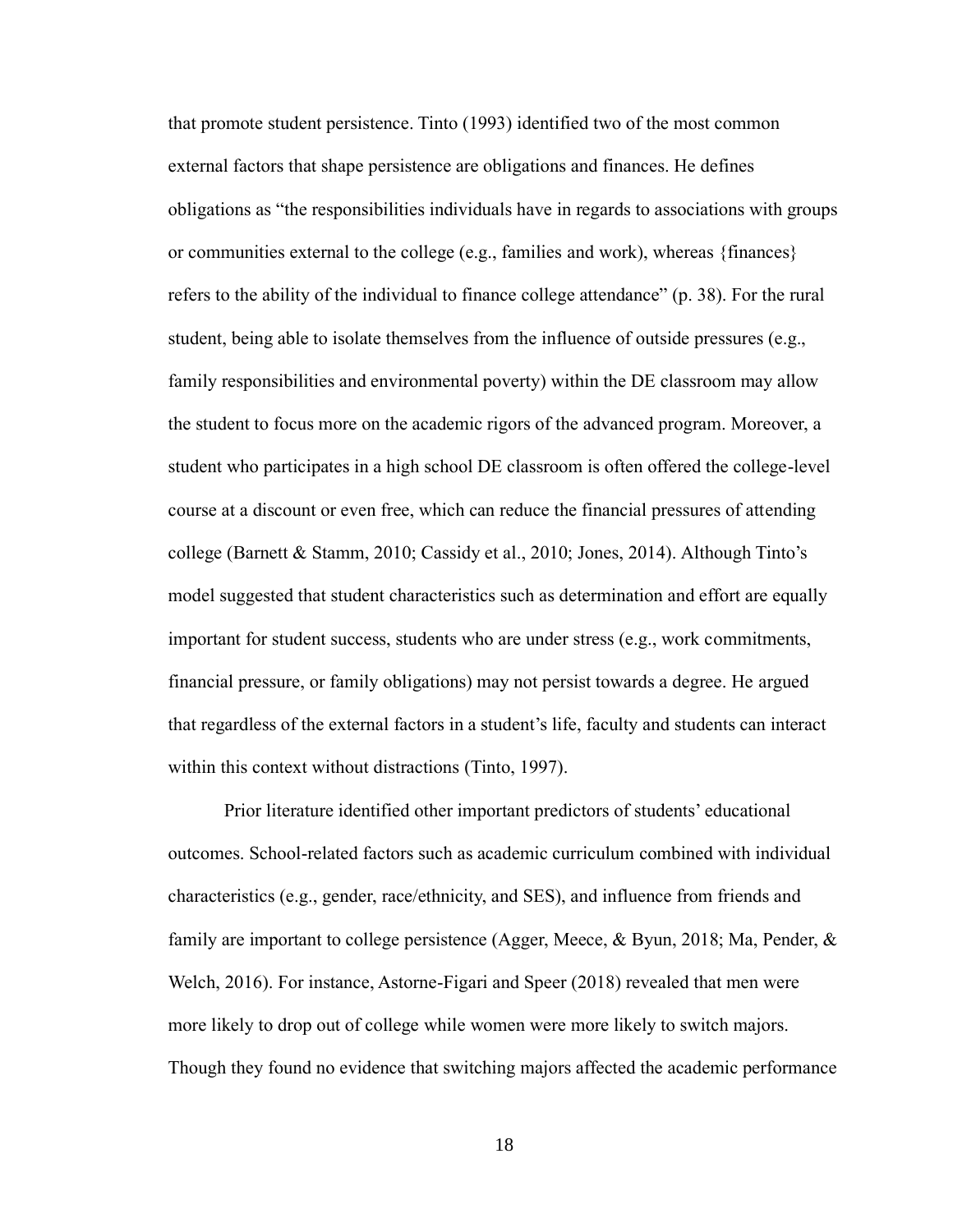of women, dropping out of college affected men over a much longer term (e.g., economic earning potential). Nevertheless, other studies found that high school academic preparation was more important to college persistence than gender, race/ethnicity, SES, or rurality. For example, a qualitative article by Lancaster and Xu (2017) examined the experiences of African American STEM students at a four-year institution. They found that the barriers to degree completion for these students included: weak relationships with faculty; large and infrequent class offerings; and inadequate high school preparation for challenging classes. Conversely, a quantitative research study by Farruggia, Han, Watson, Moss, and Bottoms (2018) explored noncognitive factors such as academic mindset (e.g., sense of belonging, self-efficacy), academic perseverance (e.g., grit, delayed gratification), learning strategies (e.g., time management, self-regulated learning), social skills (e.g., interpersonal skills, empathy), and academic behaviors (e.g., going to class, doing homework) as related to academic success. They found that academic mindsets and perseverance were important to academic success but to a lesser degree than academic performance. Similarly, Westrick, Le, Robbins, Radunzel, and Schmidt (2015) found that first-year academic performance was a better predictor of second and third-year retention than SES. Even though Ma, Pender, and Welch (2016) found that college enrollment rates were higher for those from the highest SES quartile than for those from the lowest and middle SES quartiles, they concluded that SES was a weak predictor of both academic performance and college retention once a student entered college. When rurality was factored into research studies, however, challenges for students to persist until degree completion become more prominent. For example, a quantitative study using the National Educational Longitudinal study of 1988 (NELS:88) by Wells, Manly, Kommers, and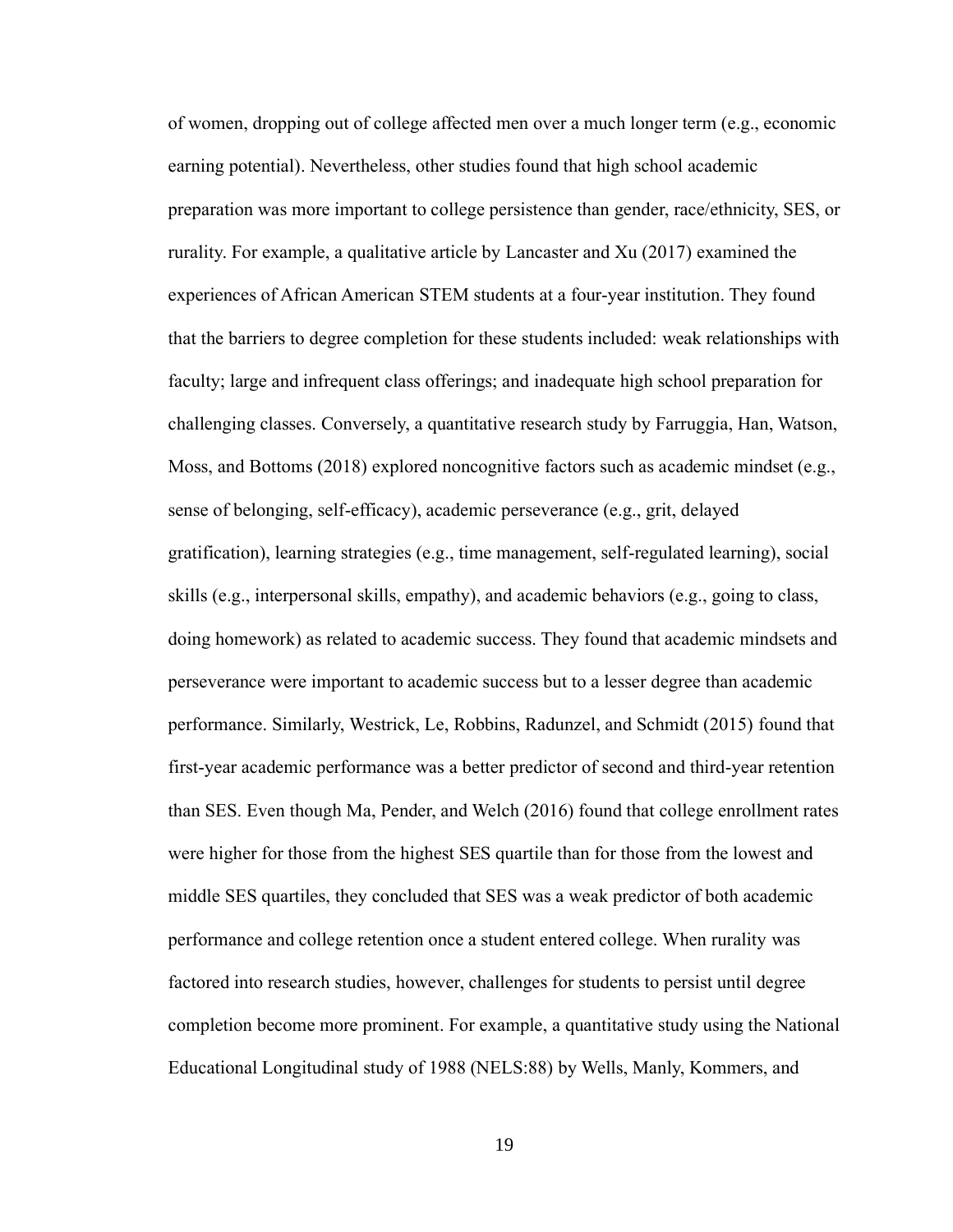Kimball (2019) concluded that rural students had lower rates of enrollment and degree completion than their nonrural peers. When they controlled for factors such as SES, rates of college completion between rural and nonrural students reduced. Yet, they also found that there were relatively higher increases in academic preparation for rural students as compared with nonrural students. Still, they were other unobserved factors that could not be explained that maintained rural and nonrural disparities. Their results were consistent with an earlier study by Byun, Meece, and Irvin (2012) which indicated that race/ethnicity, family SES, the high school curriculum were significant factors for college completion among rural students. Though there are some similarities between rural students nonrural students with the same background, research indicates that students who attend schools located within rural communities have other issues that make their pathway to college more challenging than for students attending schools in urban or suburban schools.

While research does not directly link the DE classroom to student persistence, I propose to examine the relationship of high school DE on first- to third-year college persistence, controlling for gender, race/ethnicity, SES, and rurality to further explore college persistence particularly for rural students. To analyze this research, I have adapted Tinto's 1997 theoretical SIM framework as the basis for my conceptual model to examine the extent to which DE courses influence first- to third-year college persistence. The following section describes rurality and the rural student as well as the benefits and challenges of taking DE in a rural environment.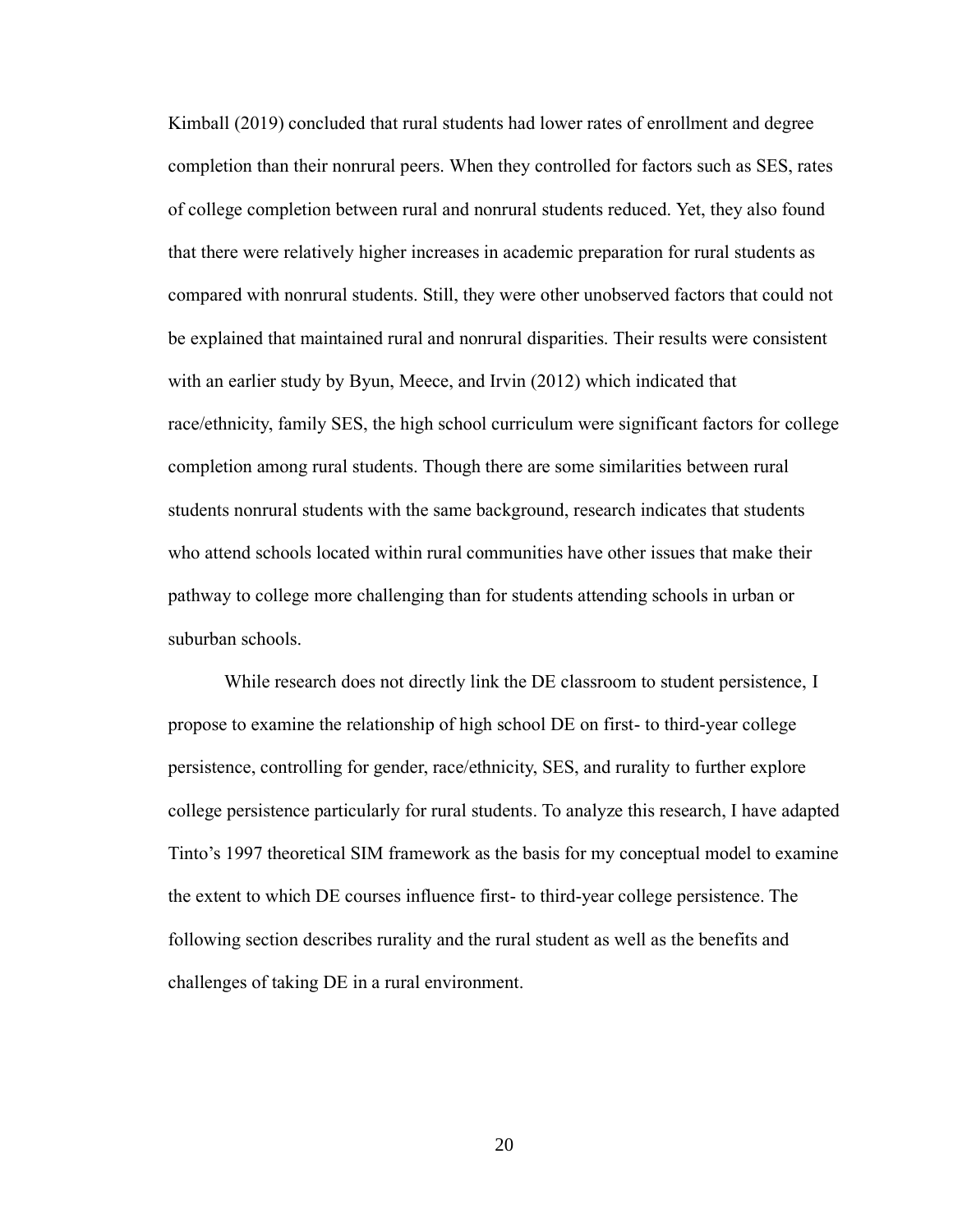# **Definitions of Rurality**

Historically, rural identity has been strongly associated with a place. People often relate to being "rural" because of who they are and not because of where they are located (Falk, 1996). In general, a rural area or countryside is a geographic area that is located outside of towns and cities, but community kinship and shared closeness to family and nature are the most common components of rural identity and symbolic of their thinking (Bell, 1992; Greider & Garkovich, 1994; Petrzelka, 2004). While there are no clear definitions of rurality, research indicates that where a student lives, particularly during childhood, is a key determinant of college participation (Chetty, Hendren, & Katz, 2016; Rothwell & Massey, 2015). A review of rural sociology literature operationalizes the definition of rural in the category of place-based theories, with the more common characteristics being population density and geographic size (Koziol, Arthur, Hawley, Bovaird, Bash, McCormick, & Welch, 2015). The most frequently used definitions come from four different sources: the U.S. Bureau of the Census, the Office of Management and Budget (OMB), the U.S. Department of Agriculture's Economic Research Service (ERS), and NCES. These agencies generally define rural by geographic location (i.e., rural, urban, and suburban), population, and economic outcomes. In terms of population, the agencies cite two types of urban localities — urban areas and urban clusters. Urban areas are locations with 50,000 or more people; urban clusters include at least 2,500 but fewer than 50,000 people. Rural areas, on the other hand, have 2,500 people or fewer and comprise all population, housing, and territory not included in an urban area or cluster (Ratcliffe, Burd, Holder, & Fields, 2016; U.S. Census Bureau, 2010; U.S. Department of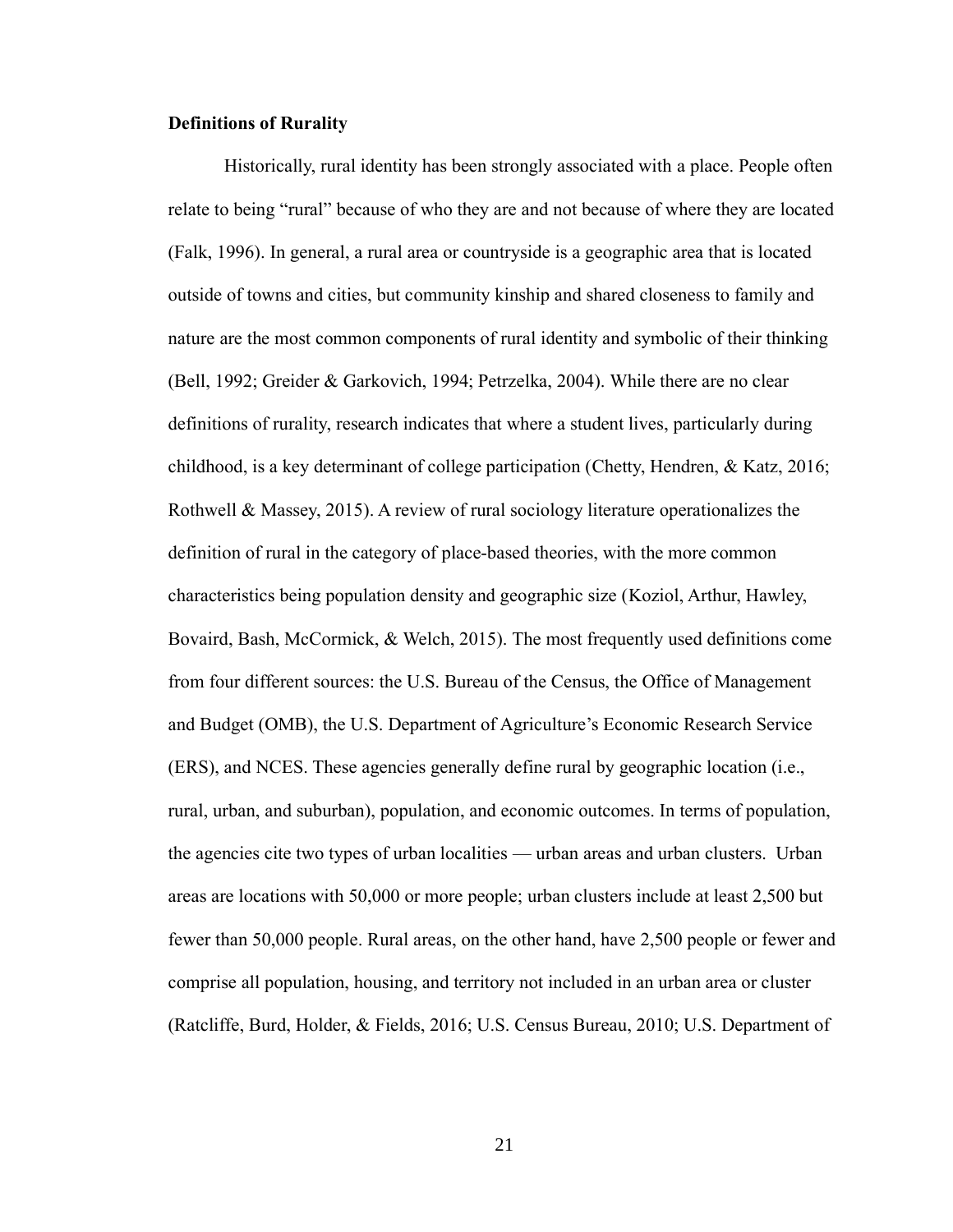Agriculture, 2017; U.S. Office of Management and Budget, 2010).

In educational research, the NCES uses the rural, urban, and suburban terms as defined by the U.S. Census Bureau to classify schools and school districts. Therefore, this study uses NCES classification to identify and differentiate rural schools and school districts in relatively remote areas from those located just outside urban centers (Gerverdt, 2015). Additionally, prior comparative educational research studies have also used both *rural* and *nonrural* terms to differentiate student groups (e.g., Byun et al., 2017; Byun et al., 2012, 2015; Wells et al., 2019). Although there may be some similarities between rural and nonrural locations, this study will highlight several factors that are unique to the rural community. Thus, this study uses the term *rural* to define rural locations outside urban and suburban areas. *Nonrural* defines both urban and suburban locations unless differences between students attending urban and suburban schools are emphasized. The section below describes the interconnectedness of the rural family and friends, the role of the school, budgetary funding challenges, rural school advantages, and the influence of DE in rural schools.

#### **The Influence of the Rural Family**

Many rural students face a common challenge when considering their postsecondary educational choices. Whether to remain in their rural communities and stay close to their families and friends or to move away and pursue educational and career opportunities not supported in their areas (Meece, Hutchins, Byun, Farmer, Irvin, & Weiss, 2013). Research indicates that rural students' tight and interconnected relationships with family and friends are among the primary influencers on their postsecondary decisions to attend college, where to attend, and even whether they remain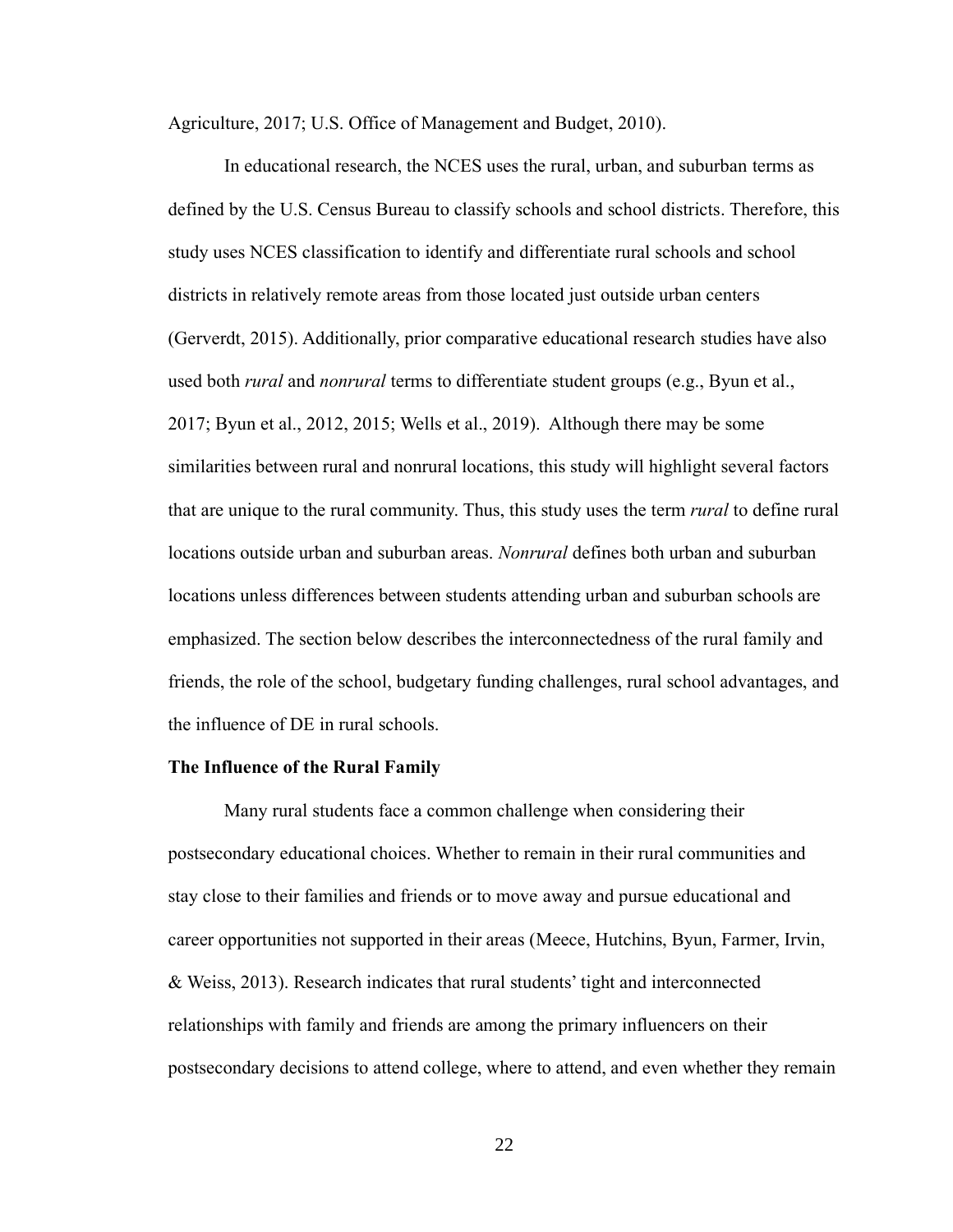in college (Byun et al., 2012; Demi et al., 2010). With limited economic opportunities available to students in rural areas, families and community members struggle with the possibility that youth might leave the areas and never return (Petrin et al., 2014). Scant research has investigated the extent to which family background explains rural and nonrural differences in college education. Among the limited studies, Byun, Irvin, and Meece (2012) used data from the National Education Longitudinal Study of 1988 (NELS:88) and concluded that SES posed the most significant challenges for rural student college enrollment and degree attainment as compared to nonrural students. The results indicated that rural parents had lower levels of educational expectations for their children and thus, lower levels of involvement in their children's education. In more recent research, Byun, Irvin, and Meece (2015) maintained that rural-nonrural differences in college enrollment and degree attainment were explained by differences in SES, but they also observed differences due to high school preparation. They concluded that SES, high school academic intensity as well as other demographic factors explained more of the differences in rural and nonrural college attendance and persistence patterns.

Partly due to industrial restructuring from agriculture, mining, and timber industries to manufacturing and service industries, rural populations often have lower median family-household and per-capita incomes, higher poverty rates for families and individuals, and higher unemployment rates compared to nonrural areas (Hamilton, Hamilton, Duncan, & Colocousis, 2008; Jacob, Bourke, & Luloff, 1997; U.S. Department of Agriculture, 2017). Of the nearly 7.5 million public school students who were enrolled in rural school districts during the 2016-17 school year, nearly one in six of those rural students' lives below the poverty line. Also, as many rural schools across the U.S. are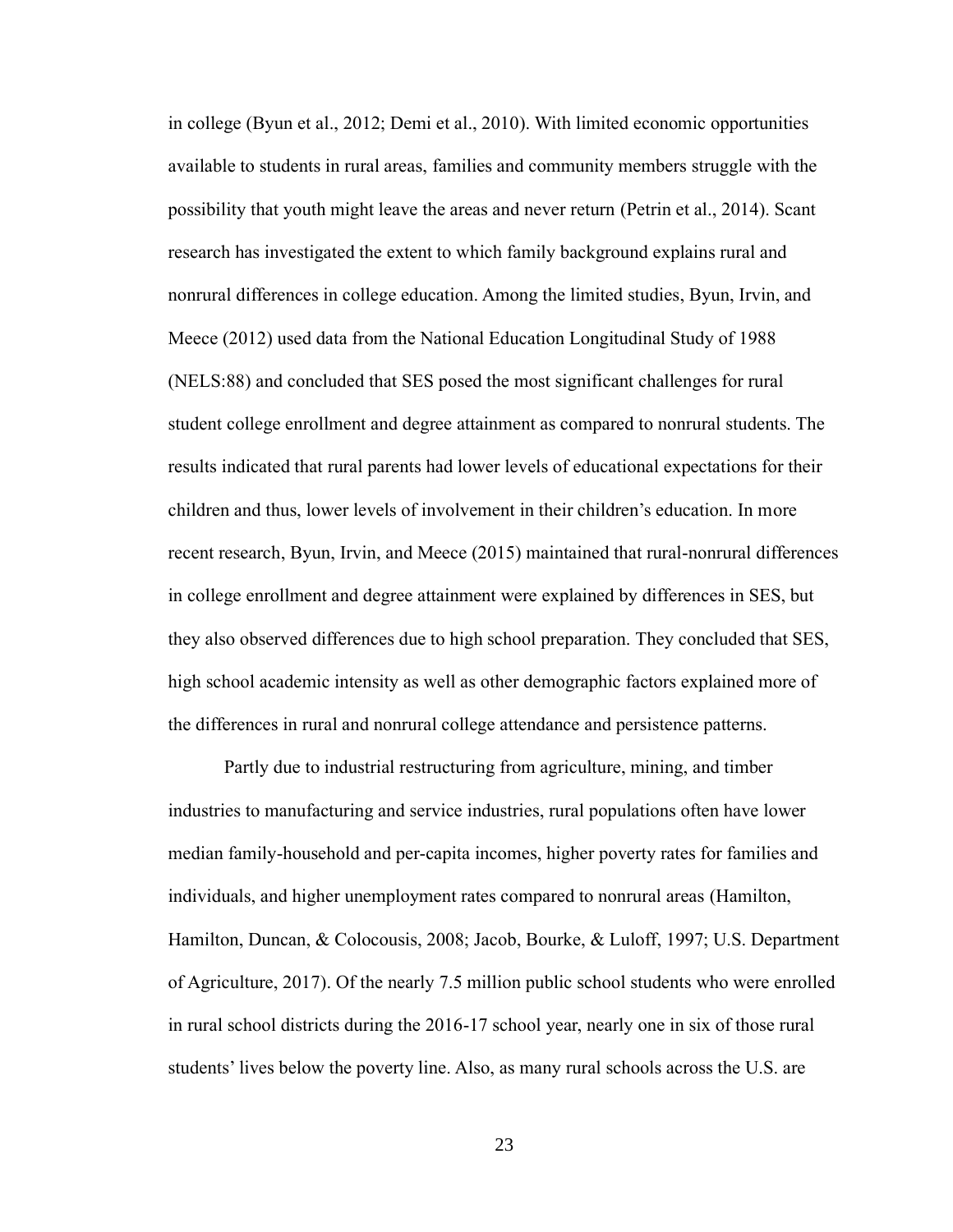relatively small as compared to nonrural schools and school districts, they receive less state or federal funding as a result. The median enrollment for U.S. rural districts is 494 students, and at least half of rural districts in 23 states enroll less than the median (Showalter, Hartman, Johnson, & Klein, 2019). In turn, rural youth from low-income families have less positive educational outcomes as measured by academic achievement, high school graduation rates, college enrollment, and college completion (Koricich et al., 2018).

Although recent data indicates that more rural residents are earning high school diplomas or equivalent, rural areas are still lagging in the share of adults with college degrees as compared with adults in nonrural areas (Wells et al., 2019). Moreover, the rural students who are attending college are more likely to attend a two-year over fouryear college and less selective four-year colleges than nonrural students (Koricich et al., 2018). Byun, Meece, and Agger (2017) used a national sample of 2,112 students from rural high schools to investigate patterns of college attendance as well as the role of family and school-related influences on college attendance. They found that 57% of the rural students enrolled in a two-year college, but only 24% of those enrolled transferred to a four-year college. Additionally, 32.1% of students enrolled in a four-year college, and 6.7% then transferred to a two-year college. Lastly, 3.5% of students had other attendance patterns (e.g., attended a two-year and then a four-year college, and then returned to a two-year college, etc.). The reasons that factored into rural students' college attendance decisions were mostly because of college proximity. In other words, two-year colleges were more often closer to their home communities than four-year colleges (Byun et al., 2017). These findings were similar to other prior studies on rural students' college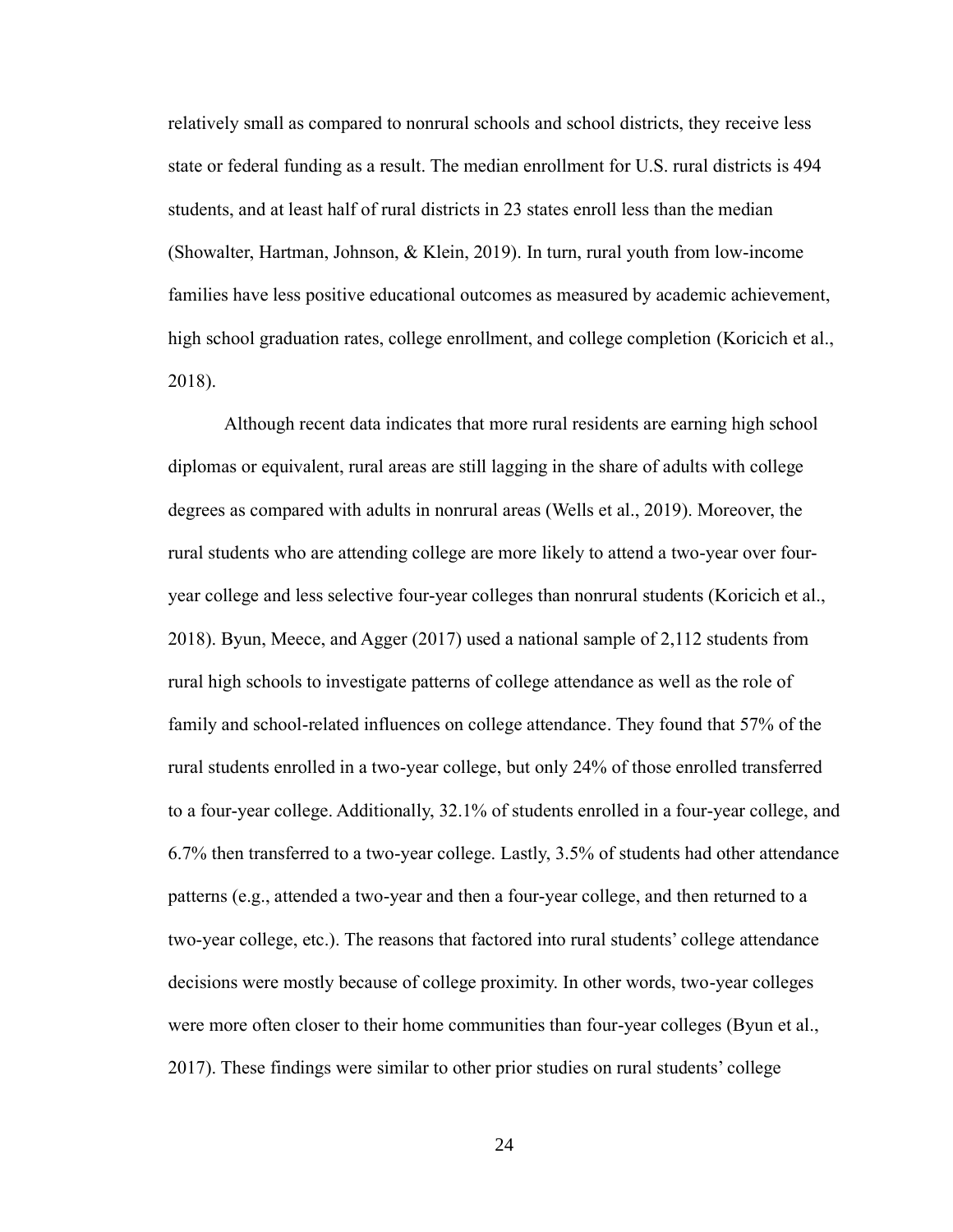enrollment and attendance (Irvin, Byun, Smiley, & Hutchins, 2013). For instance, earlier research by Turley (2009) analyzed data from NELS:88 to examine the college enrollment patterns of 17,000 Grade 12 students. Turley revealed that the closer a student lived to a college, the more likely it was for that student to attend a postsecondary institution. However, Turley indicated that the effect of college proximity is small when compared to the effect of other factors such as race/ethnicity and parental education. Turley also found that lower parental incomes were associated with lower odds of applying to and enrolling in college, lower parental incomes were also associated with higher odds of enrolling in a nearby college. Thus, students with lower parental incomes were more likely to attend a college or university if it was located closer to their community.

When choosing a college to attend, many students enroll nearby. Approximately 57% of the incoming freshmen attending public four-year colleges enroll within 50 miles of their permanent home (Eagan, Stolzenberg, Ramirez, Aragon, Suchard, & Hurtado, 2014). A strong connection to place may make rural students seek educational pathways and careers that allow them to remain within their home communities. Yet, remaining in a rural area for postsecondary education can be problematic because many rural communities are "education deserts" with few or no college choices nearby. An education desert is defined as a local area where there are little to no colleges within the area. Education deserts do not occur at random and are systematically drawn along lines of race and class where low-income neighborhoods and communities of color tend to have the poorest access to educational opportunities. Between 1.29 and 2.86 million students attend college in education deserts and many of them are concentrated in rural areas of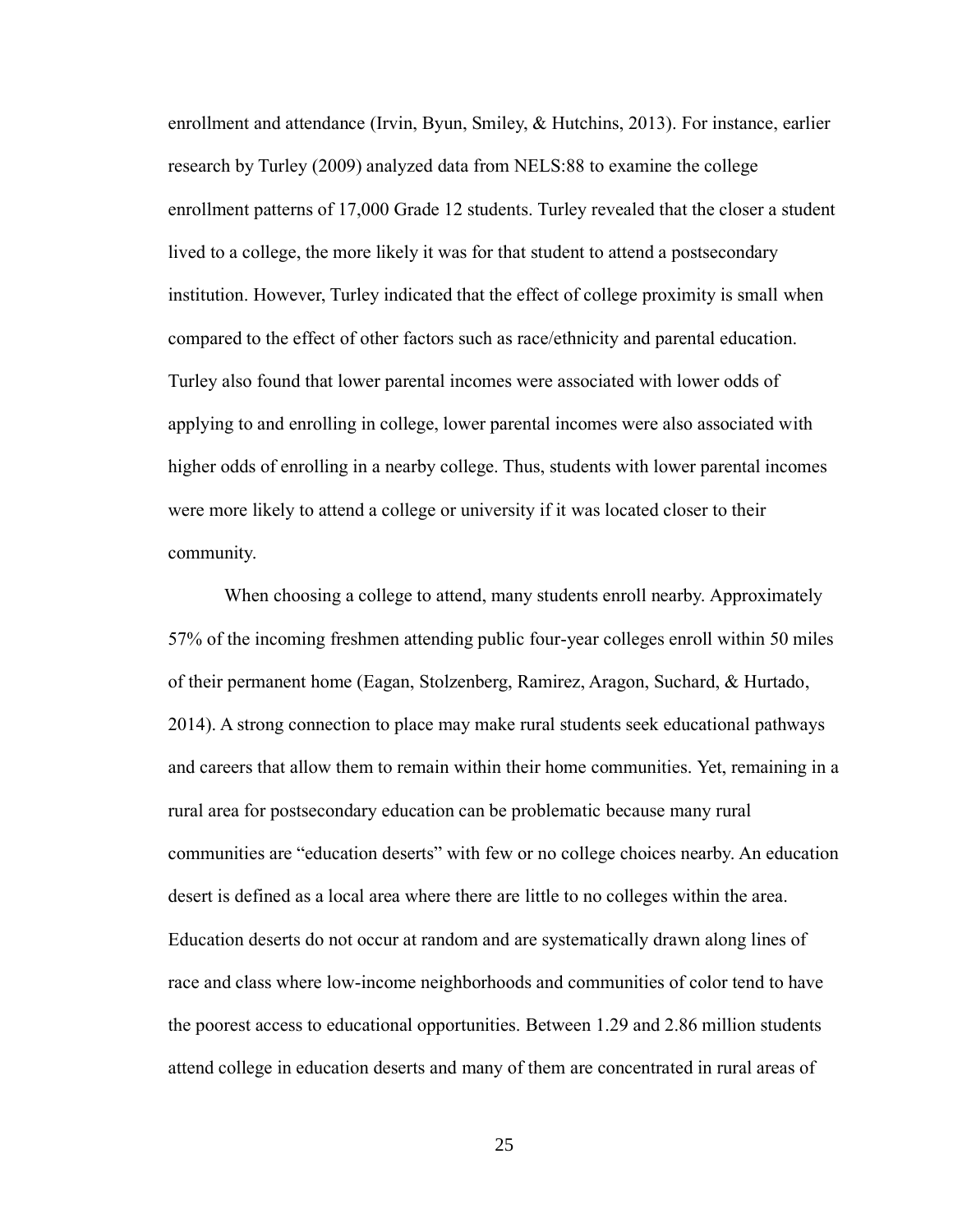low population density (Hillman, 2016). Students who live in education deserts are more likely to apply to and enroll in colleges farther away from home or a less selective college than students who have more college options available nearby (Klasik, Blagg, & Pekor, 2018). Considering the lack of postsecondary education opportunities available to many rural students, the prospect of whether to leave or remain in their community can have long-term consequences, including a lower likelihood of completing a degree (Ovink, Kalogrides, Nanney, & Delaney, 2018).

## **Choosing Whether to Leave or Stay in a Rural Community**

Many rural areas in the United States have undergone significant social, economic, and demographic changes. While some rural communities have become highamenity retirement or recreational destinations, other places have experienced a decline in agriculture and manufacturing businesses, which have led to population loss and closing of businesses that once served farming communities (Petrin et al., 2014). Although some young people would prefer to stay in their rural communities, unemployment and economic stagnation have caused many to leave. These events have created several challenges for rural communities, including reducing the outmigration of youth.

Youth outmigration is an issue within rural communities for many reasons. One of the more significant challenges for rural areas, however, is that population decline is associated with income inequality (Butler, Wildermuth, Thiede, & Brown, 2020). Although links between income inequality and population change vary by geographic region, population decline in rural regions are often characterized by lower per capita income, decreased tax bases, and declines in educational achievement (Cromartie, 2017;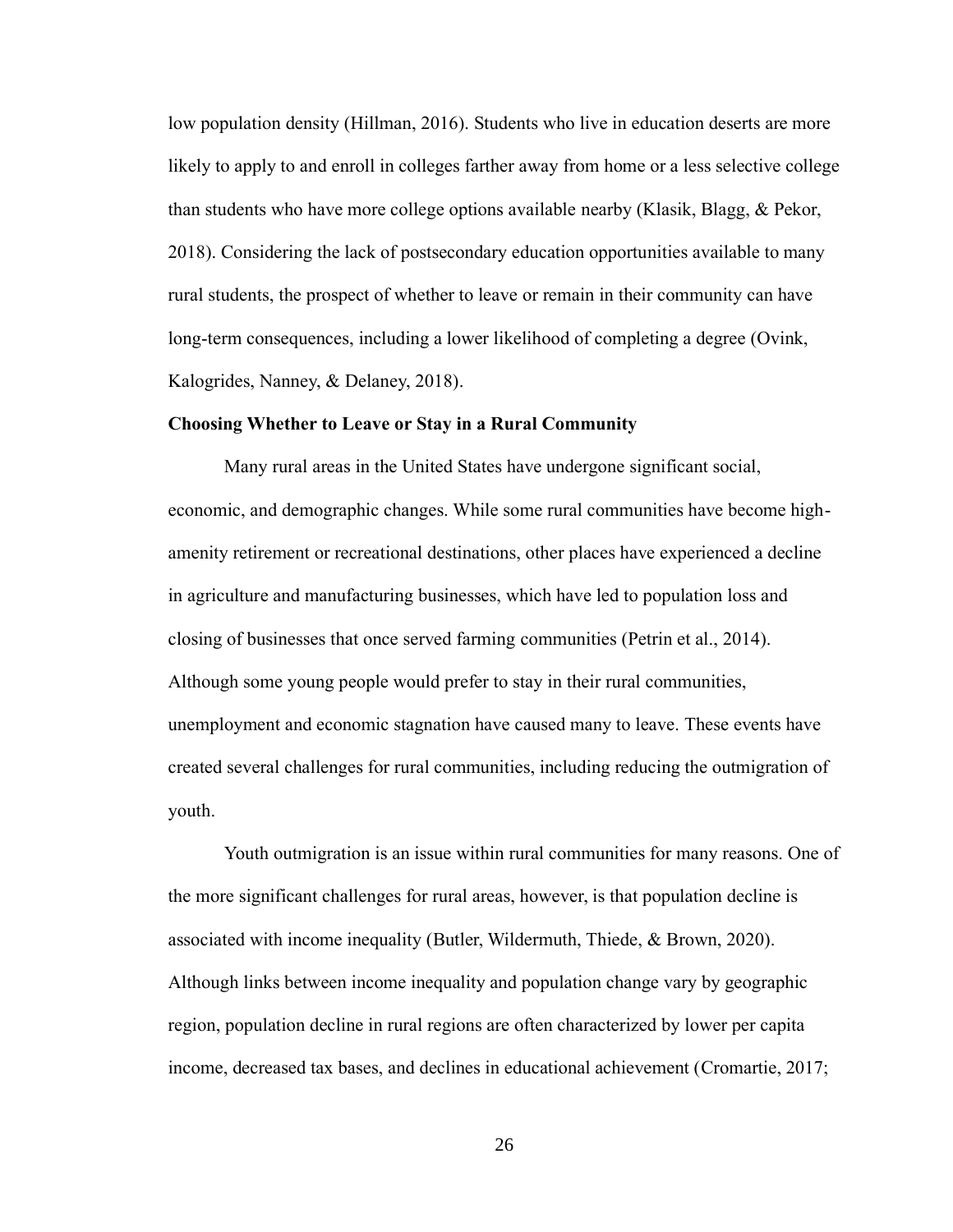Johnson & Litchter, 2019; Mattingly, 2020; Economic Research Service, 2017). The rural student is therefore left in a difficult situation. They must decide whether they will leave and pursue opportunities elsewhere or stay in the community with their families and social connections.

Those who leave rural areas are called "leavers" which is used to refer to those who choose to leave the locale in search of other opportunities, such as education, jobs, careers, or other reasons. Those who choose to remain in their rural communities are generally called "stayers." Many stayers may wish to remain in the area, while others might rather leave but cannot.

**The Rural Student Leaver**. The people who leave rural communities, also known as "leavers," are generally classified as high-achievers whom the local people (parents, teachers, guidance counselors, etc.) urge to leave so that they can find more opportunities (Carr & Kefalas, 2009). For these communities, it can be difficult to see the highest achieving students leave, but it may seem as if leaving is the only chance these students have for upward social mobility (Sherman & Sage, 2011). Teachers and counselors in these areas face the reality that advising these students may lead to young people leaving their communities and never returning. Nevertheless, they understand that those who choose to attend colleges near rural communities may have a limited range of academic programs that do not adequately serve their students and may lead to lower graduation rates (Hillman, 2016). Among the limited studies on rural students, a qualitative study by Farmer, Dadisman, Latendresse, Hill, Farmer, Thompson, and Irvin (2006) focused on understanding what adults, including parents, teachers, and community leaders, perceived as successful outcomes for rural African-American students in their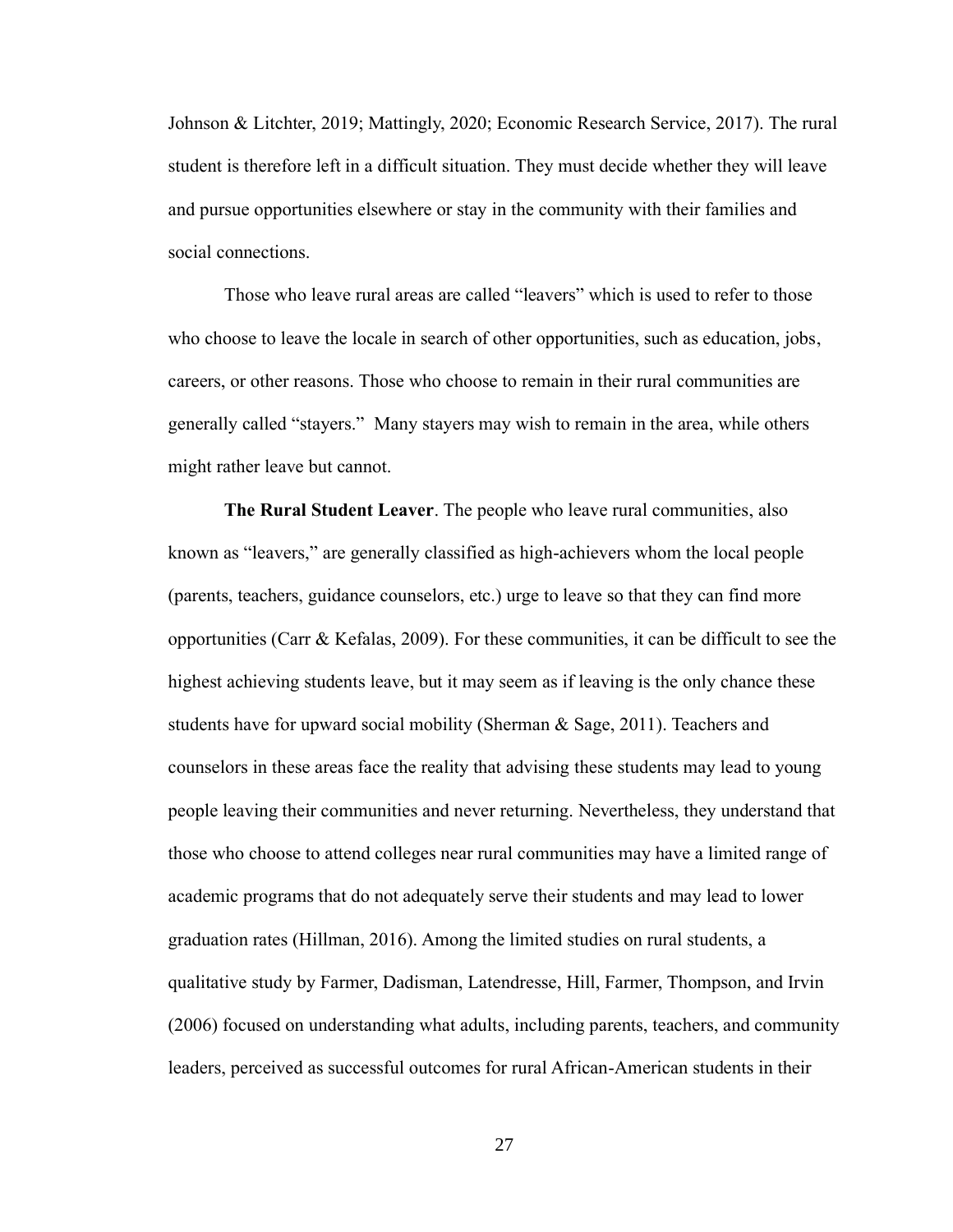communities. Focus groups with these adults identified two major outcome perceptions: 1) The successful adult would leave to attain more education and establish a career that could not be supported within their community; and 2) The successful adult would stay and establish a career without leaving their community.

The general view of focus group participants was that because of highly limited economic resources, educational opportunities, and employment options in the rural community, it would be necessary for most youth to leave the community to establish successful careers and economic independence. Even though some parents acknowledged that they had limited opportunities in their communities, they wanted more opportunities for their child(ren). For those who left the community, however, the parents expected that the successful adults should remain connected to their rural home by either returning home after they developed a career or vocation that the community could sustain (e.g., teachers, healthcare professionals, building trades); or the successful adults would return on weekends or special occasions to serve as role models for other youth in the community.

Nonetheless, students who choose to leave their communities and pursue a postsecondary degree away from home often continue to be influenced by their rural environment regardless of the distance they may have moved. Students must then navigate how their college attachment and rural identity intersect, which may also affect their educational experiences. For example, some rural students have described receiving regular advice from family members, high school counselors, teachers, coaches, and peers about their academic or personal decisions (Means, 2018). In addition to family and community support, research also indicates that local businesses, civic organizations, and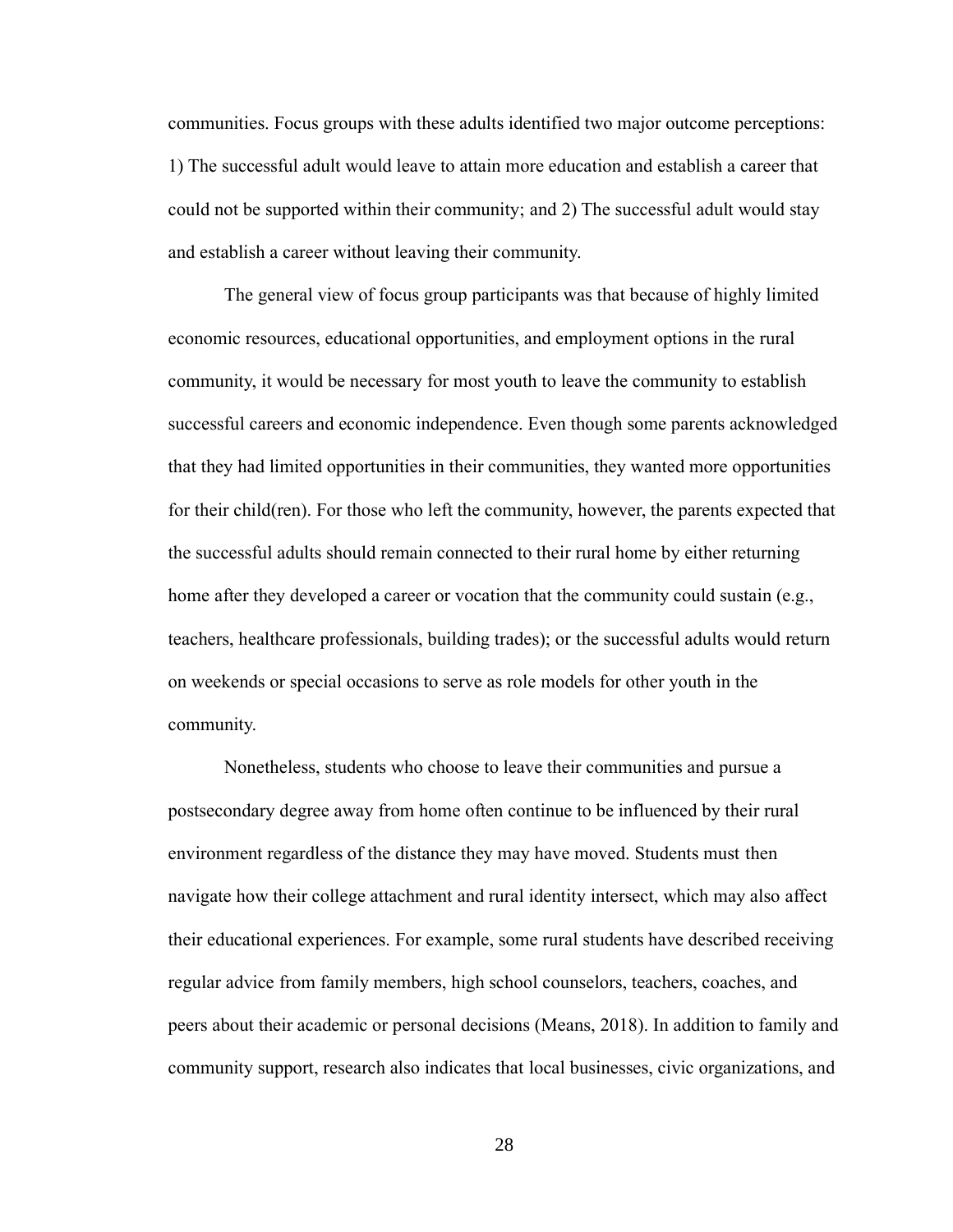faith-based organizations can play critical roles in supporting rural students in their pursuit of higher education (Alleman & Holly, 2013).

**The Rural Student Stayer.** While educational and career opportunities may encourage some students to leave their rural communities, others choose to stay. A strong connection to one's home community may make some rural students desire to remain a part of that community even when engaging in postsecondary education (Petrin et al., 2014). The place attachment of these students, known as "stayers," may also increase their desire to attend college close to home, which has often been among the most important factors that U.S. high school students consider when choosing a college, especially rural students with low-SES (Turley, 2009). Yet, many rural areas are not near higher educational institutions, thereby increasing the financial costs for the rural student. Considering evidence that several rural areas may be characterized as "education deserts" with no more than one community college within a reasonable commuting distance, the desire to attend college close to home may diminish overall enrollment rates for rural students who may be forced to move away for additional educational opportunities (Hillman, 2016). The lower access to college and a college educated population can affect economic opportunities as well. Historically, many rural areas have been able to offer employment in sectors such as manufacturing or agriculture that did not necessarily require a postsecondary degree. However, businesses are increasingly seeking highly skilled and educated workers to fill jobs. To help students gain these much-needed jobs, some rural schools, in collaboration with community groups, have begun to focus on increasing DE offerings of targeted programs, such as those within STEM areas, to stimulate economic growth and opportunities.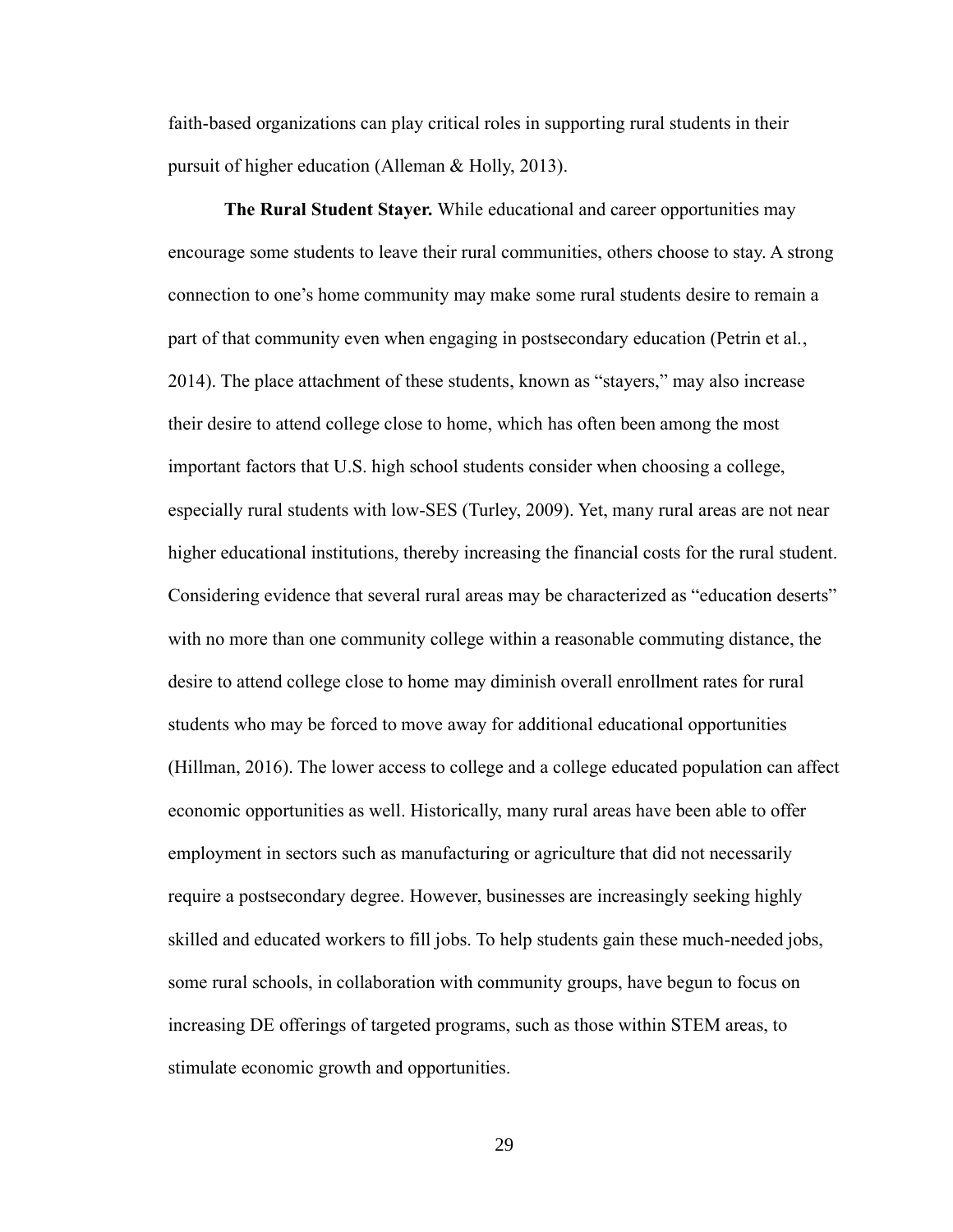Nationally, growth in STEM-related careers has been three times faster than non-STEM careers (Langdon, McKittrick, Beede, Khan, & Doms, 2011). In the next decade, almost all of the 30 fastest-growing careers will require some STEM-related skills. Yet, fewer than 40% of students who enter college intending to major in STEM persist to graduate with a STEM degree (American College Testing, 2011). As a result, rural school districts seek ways to help their students obtain jobs in these rising fields regardless of whether the student is a leaver or stayer. Many believe that the promise of STEM can support rural students' explorations of foundational math and science courses as well as engage them in addressing research issues within their communities. For instance, researchers studying students' reasons for pursuing postsecondary education leading to STEM careers found that students' interests were related to their level of math achievement in grade 12, exposure to math and science courses, and math self-efficacy beliefs (Miller & Benbow, 2012). These findings suggest that investment in DE STEM programs may have promise to support rural students with their higher education goals and careers.

#### **The Role of Schools in the Rural Community**

Nationally, nearly 7.5 million public school students were enrolled in rural school districts during the 2016-17 school year, almost one of every seven students across the country (Showalter et al., 2019). Yet, rural schools and rural education are typically overlooked as related to education policies and academic scholarships. The factors that have contributed to the invisibility of rural schools, districts, students, and their families include geographic isolation, loss of industry and economic bases, poverty, lower school district budget revenue, and lack of political capital (Johnson et al., 2016). Though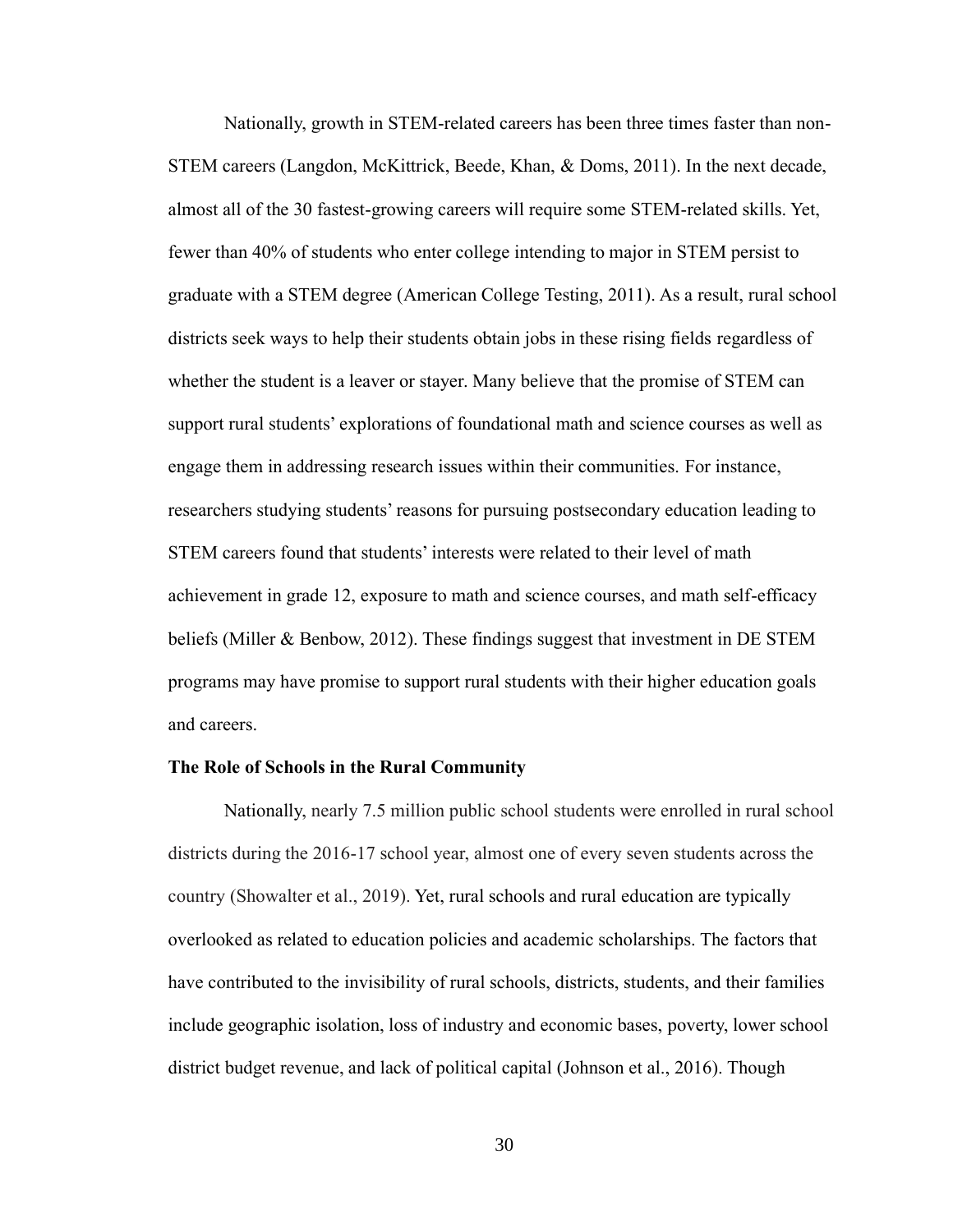federal and state funding formulas are meant to close educational achievement gaps, funding formulas treat rural, urban, and suburban schools the same (Johnson et al., 2016). School enrollment drives public school funding. Because many rural school districts across the U.S. are small as compared to nonrural schools and school districts, they receive far less funding. The results of this lower funding are educational inequalities for rural K-12 students as compared to their urban and suburban peers (Showalter et al., 2019; Byun et al., 2012, 2015; Koricich et al., 2018; Kotok, Kryst, & Hagedorn, 2016). To reverse this trend, educational leaders have increasingly touted DE as an effective tool, particularly for underrepresented and low-income students (Gagnon, Liu, & Cherasaro, 2021; Nelson & Waltz, 2019). The rationale is a belief that DE increases equity by giving participants exposure to college-level courses at lower costs than taking the same courses in a traditional college will thereby reduce the financial burden of attending a postsecondary institution (Miller et al., 2017).

#### **Overview of Dual Enrollment (DE)**

High school DE, also known as "dual credit" and "concurrent enrollment" (among other terms), refers to high school students enrolled in a course (s) that allows them to receive credits that apply both to high school diploma requirements and college graduation requisites. Although students taking DE courses may not necessarily receive high school credit, they typically receive college credit for passing these courses. Other commonly used terms of dual credit and concurrent enrollment generally refer to programs in which students earn high school and college credit simultaneously. Therefore, each of these terms will be referred to under the umbrella of DE.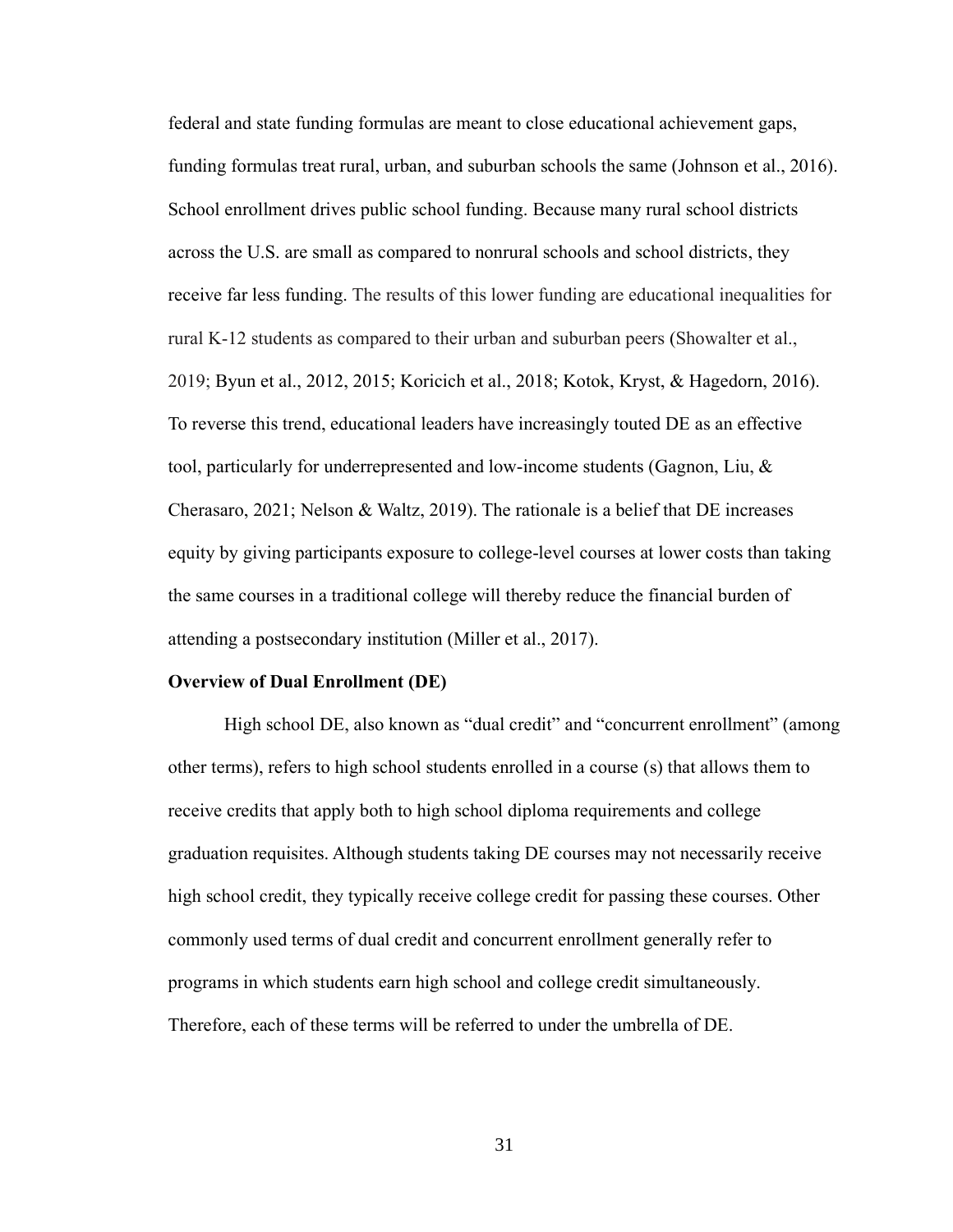While the first DE programs emerged in the 1950s, their popularity has soared over the last decade (Thompson, 2017). Between the 2002-03 and 2010-11 academic years, the number of high school students taking college courses for credit increased by 68%, to nearly 1.4 million (NCES). Currently, all states offer some form of DE, and about a third of students take classes for college credit during high school (Education Commission of the States, 2016; McFarland et al., 2019). With this trend, more rural schools and school districts have also been increasing their DE offerings over AP or IB than even urban and suburban areas (Rural, 10.8%; Urban, 6.4%; Suburban, 7.3%) (U.S. Department of Education, Civil Rights Data Collection, 2015-16). Empirical research indicates that students who participate in DE courses have higher grade point averages (GPAs), are more likely to complete a college degree, and accumulate less debt than nonparticipants (e.g., Freismuth, 2017; Hunter et al., 2019; Grubb, Scott, & Good, 2017; Warren & Goins, 2019). For colleges and universities, DE programs provide opportunities for increasing enrollment and tuition revenues. Additionally, community colleges and smaller schools have a chance to reach high-achieving students who may not have considered such schools (Hughes, 2010).

#### **DE Student Characteristics**

Though DE was originally intended for gifted and advanced students, it has since expanded to include a wider range of students. Participating in DE courses has been found to improve educational outcomes for students, in particular low-income and minority students (An, 2013). However, there are still many barriers to both participation and success. Because states and school districts vary widely in terms of who participates in DE courses, some states have crafted policies that encourage historically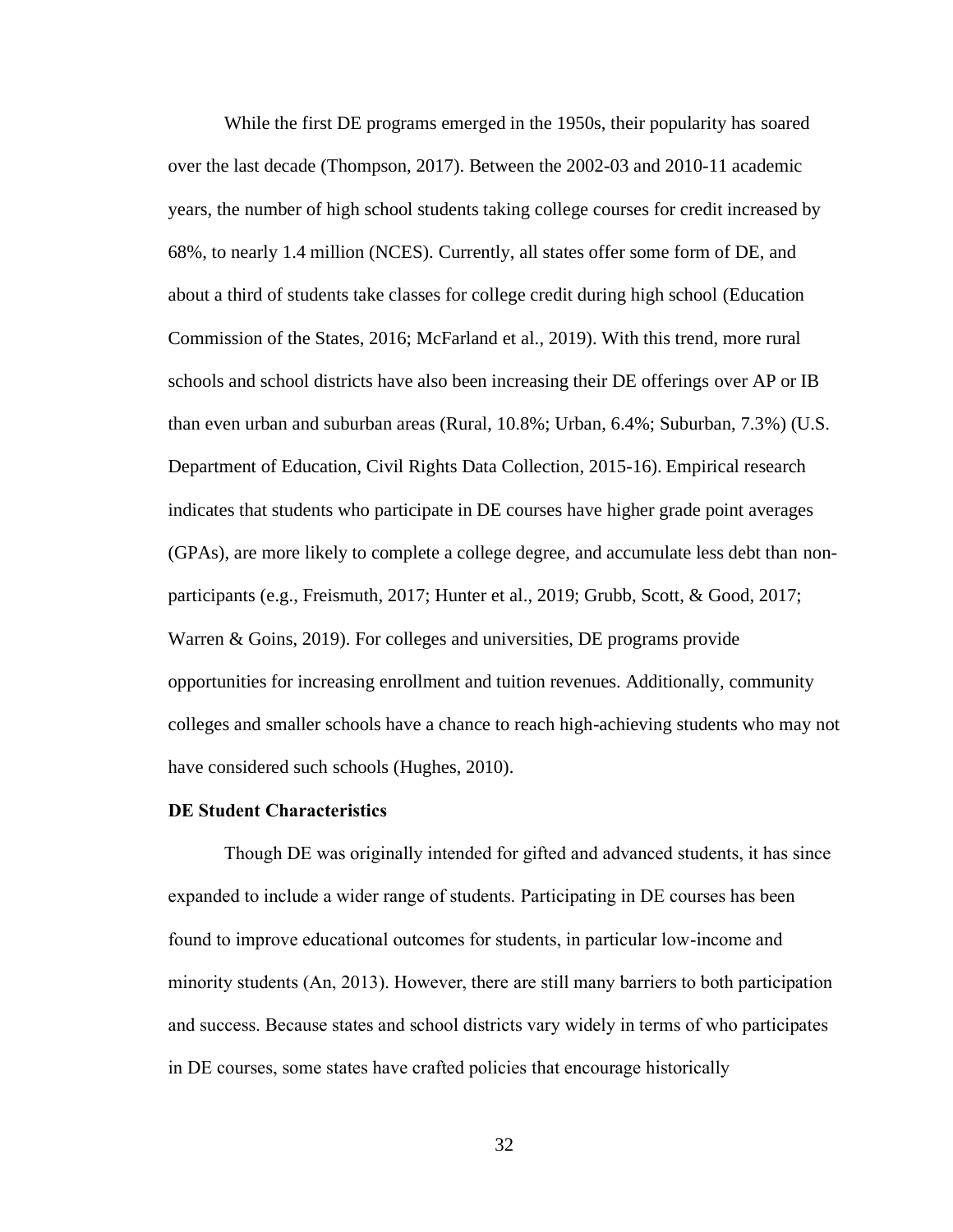underrepresented students to take DE (Education Commission of the States, 2016). Despite the best intentions of state policies aiming to increase equity and access, research generally finds that DE courses are still racial and economically stratified, an issue that remains consistent in rural communities as well (Miller et al., 2017; Museus, Lutovsky,  $\&$ Colbeck, 2007). Rising immigration and changing racial and ethnic composition, especially among Hispanics, in rural America has gone largely unnoticed as most media attention focuses on the rise of majority-minority urban and suburban areas (Morello  $\&$ Keating, 2011). The nonmetropolitan population of racial and ethnic minorities increased from 8.6 to 10.3 million between 2000 and 2010 while Whites hardly grew at all (U.S. Census Bureau, 2000, 2010). Yet, the students who typically participate in DE courses are more likely to be white males from high-SES backgrounds (U.S. Department of Education, Civil Rights Data Collection, 2015-15; Museus et al., 2007; Pierson et al., 2017). Moreover, students who attend high schools serving high populations of minority students are significantly less likely to have access to DE courses (U. S. Department of Education, Civil Rights Data Collection, 2015-16). For instance, a recent study by Rivera, Kotok, and Ashby (2019) used HSLS:09 data to analyze the probability of a student to enroll in DE courses during high school. They found that SES and prior achievement were strong predictors of whether students participate in DE with over 63% of DE students who tended to be White and have middle- to high-SES. Additionally, they found that racial minorities were significantly less likely to participate in DE, while being female and higher SES was positively associated with DE enrollment (Rivera, et al., 2019). These enrollment disparities can affect college preparedness and potentially lead to lower college persistence and graduation rates (Evenbeck & Johnson, 2012).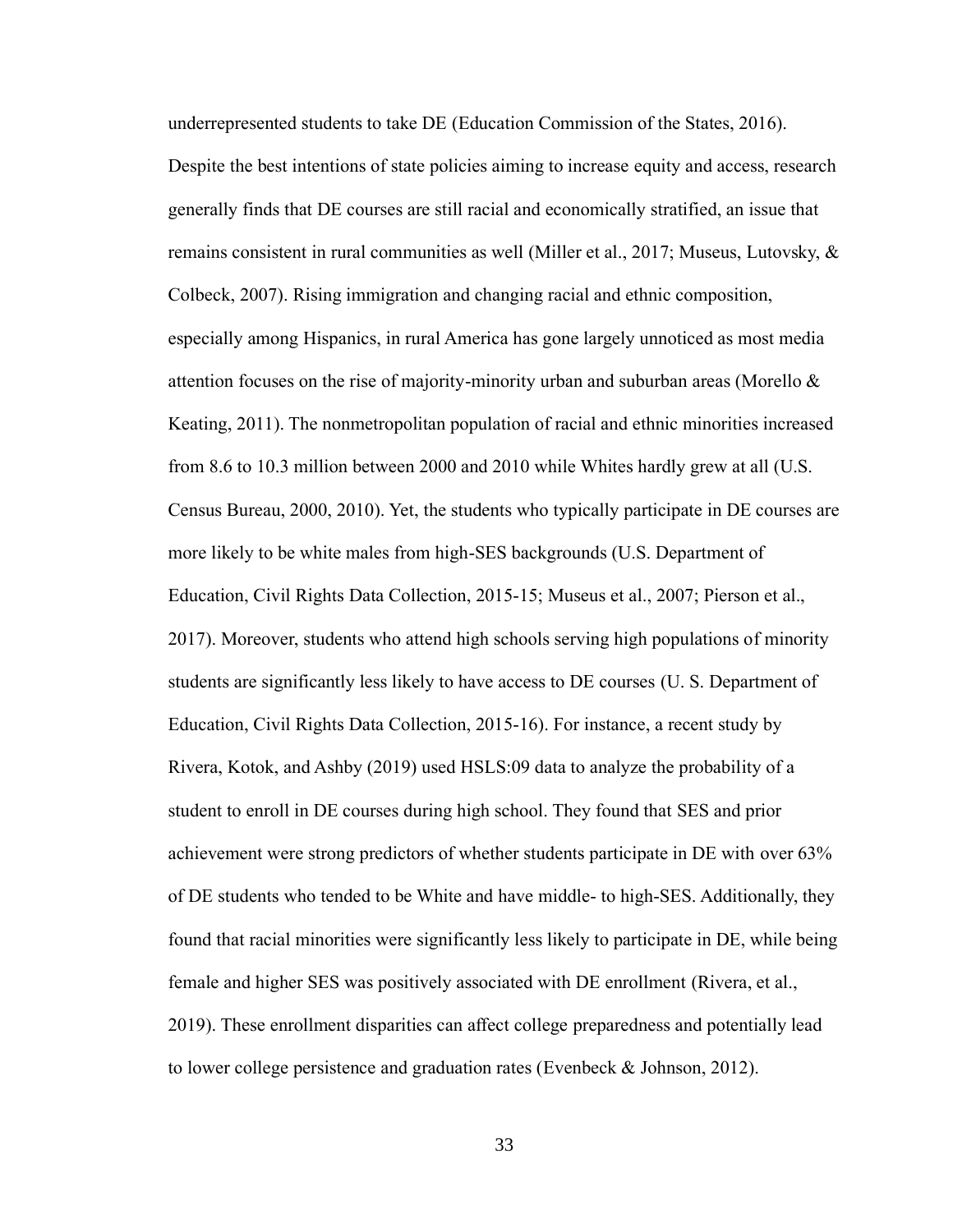Higher-SES students enroll in DE more often due to several advantages including higher-average achievement, family social capital, and the ability to pay extra fees in states where DE requires some form of payment (Miller et al., 2017). Yet, research among the student groups which benefit the most from DE participation are low-income students even though they are less likely to enroll in college or obtain a degree than students when compared to their White, more affluent DE peers (An & Taylor, 2019; Berger et al., 2013; Miller et al., 2017). Another reason why DE may be especially important for low-income rural students is that, oftentimes, low-income students can earn DE college credits that are free or heavily subsidized, which can reduce the financial burden of pursuing a college degree (An, 2013). Despite the benefits DE could provide racial/ethnic minorities and low-SES students, few studies have examined the differences in college persistence and degree completion for these student populations as compared to the majority of participating DE students (An, 2013; Pretlow & Wathington, 2014).

In addition to lower rates of minority and low-SES student participation in DE, there are also discrepancies according to gender. In general, females participate in advanced coursework and attend college at greater rates than males. (Handwerk, Tognatta, Coley, & Gitomer, 2008; Kena et al., 2016). A recent study by Agger, Meece, and Byun (2018) pointed to higher academic achievement and postsecondary enrollment at greater rates for rural females as compared to males. Yet, DE participation seems to be contrary to the trend of postsecondary advancement with males being far more likely than females to participate in DE (U.S. Department of Education, Civil Rights Data Collection, 2015-16). Even without gender differences in DE offerings, the RAND Corp produced a study published in 2017 that surveyed dual enrollment programs in Texas, as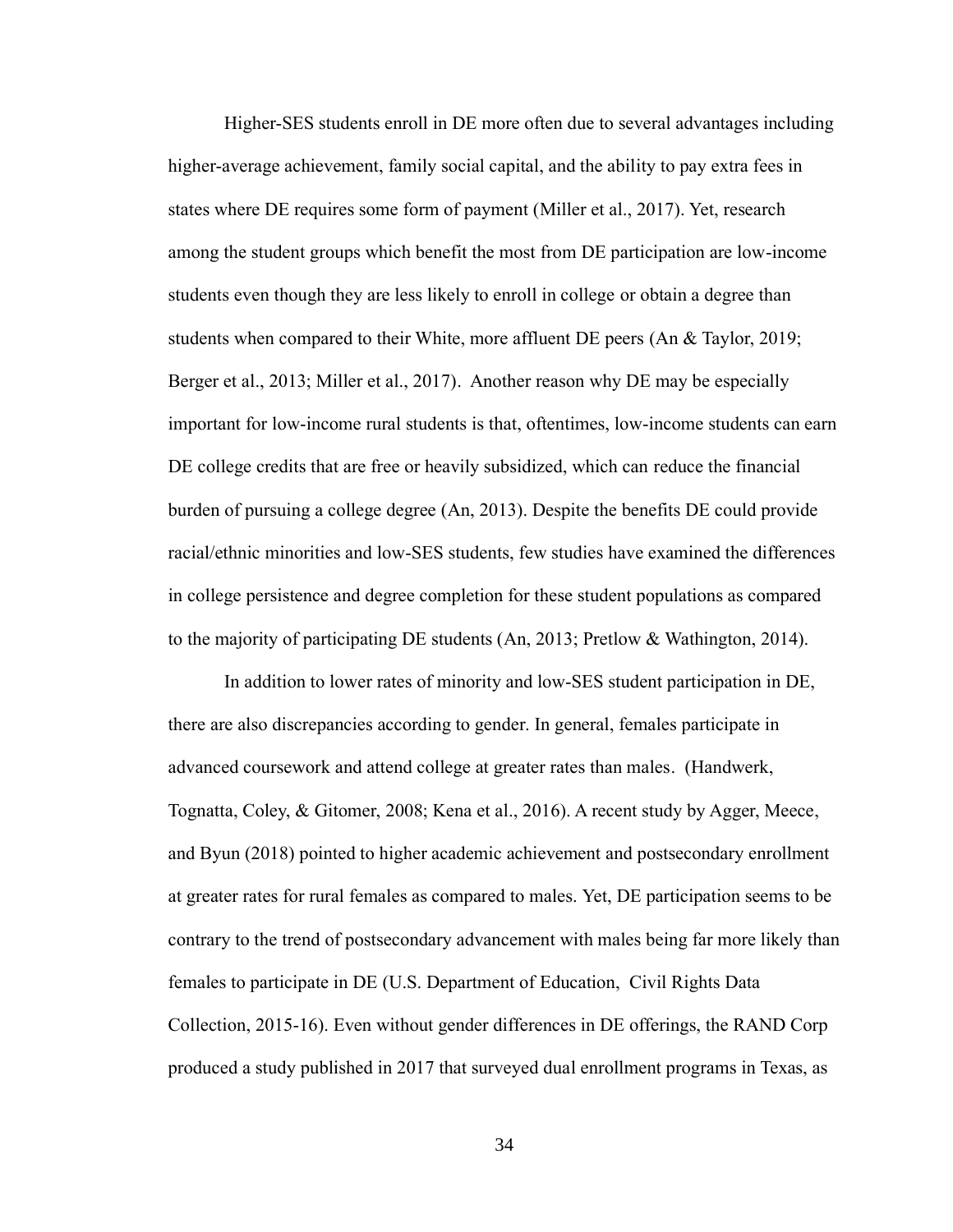the state expanded access to DE over the past two decades. This report found that as the number of DE students increased, the racial and economic gaps in participation increased, advantaging the white and wealthy (Miller et al., 2017). Although research supports that DE helps students prepare for, succeed in, and graduate from college, studies reveal that DE opportunities are not equally shared by non-white, non-wealthy students of color.

As there are gender, race/ethnicity, and SES differences in DE participants, there are also geographic differences in DE courses as well. According to the 2015-16 U.S. Department of Education Civil Rights Data Collection, more rural schools and school districts offered DE instead of AP than even urban and suburban areas (DE participation by school locales are 10.8% for rural, 7.3% for suburban, and 6.4% for urban). While DE courses may be offered in a wide variety of settings (e.g., in a high school, at a two- or four-year college, or online), rural schools are more likely to offer DE programs through distance education as compared to students from towns, urban, and suburban areas (38%, 28%, 15%, and 13% respectively). Moreover, rural students participating in DE courses were more likely to be taught by high school instructors than postsecondary instructors (Ralph, 2013).

## **DE Criticisms**

Though DE proponents tout the benefits of the program, there are critics of the program as well. With increasing DE programs targeting low-income who struggle academically or those who are from historically underrepresented populations, some question whether DE courses, often taught in high schools or online as is the case for many rural students, and by high school instructors, are comparable to college classes (Evenbeck et al., 2012; Jones, 2014; Tinberg & Nadeau, 2013). Because DE courses are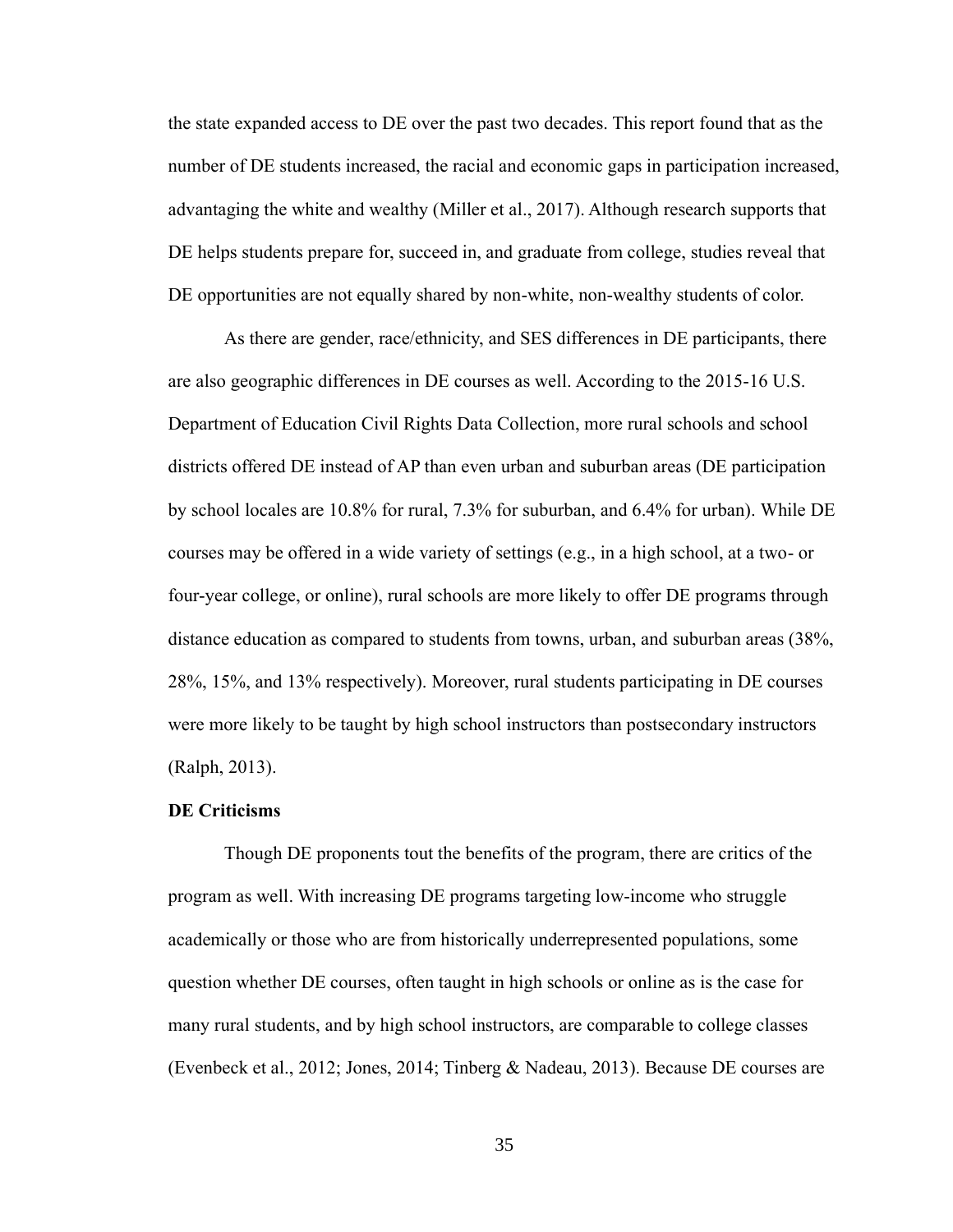actual college courses, as opposed to college-level courses or curriculum such as AP and IB programs, instructors are expected to maintain the same standards, texts, and evaluation assessments as the sponsoring college or university. A study by Ferguson, Baker, and Burnett (2015) indicated that DE courses were at least as rigorous, if not more rigorous, than those taught to students on a traditional college campus. Further, the faculty that they interviewed tended to assess the academic ability of DE students as generally higher than non-DE students. Yet the most common concerns regarding students who participated in DE courses or programs are a lack of academic preparation for college coursework and issues regarding effective adjustment to the college environment (Hughes et al., 2012).

Doubts about the rigor of dual credit courses have led some colleges to limit the number of courses that will transfer or to accept only those that were taught on college campuses, by college faculty. For some participating DE students, there may be a gap between their academic skills and their readiness to engage in college-level coursework. These gaps may make it challenging for these students to grasp the material being taught, and potentially hurt their ability to be successful in a DE course. The long-term damage for an unsuccessful DE student is that they may receive poor grades on their high school and their college transcript before they have the chance to begin their college journey (Karp et al., 2008; Jones, 2014). The National Alliance for Concurrent Enrollment Partnerships (NACEP), an accrediting body for concurrent partnerships, works to ensure that college courses offered by high school teachers are as rigorous as courses offered on the sponsoring college campus. However, NACEP accreditation is not required for schools to participate in DE partnerships, and standards for instructor qualifications may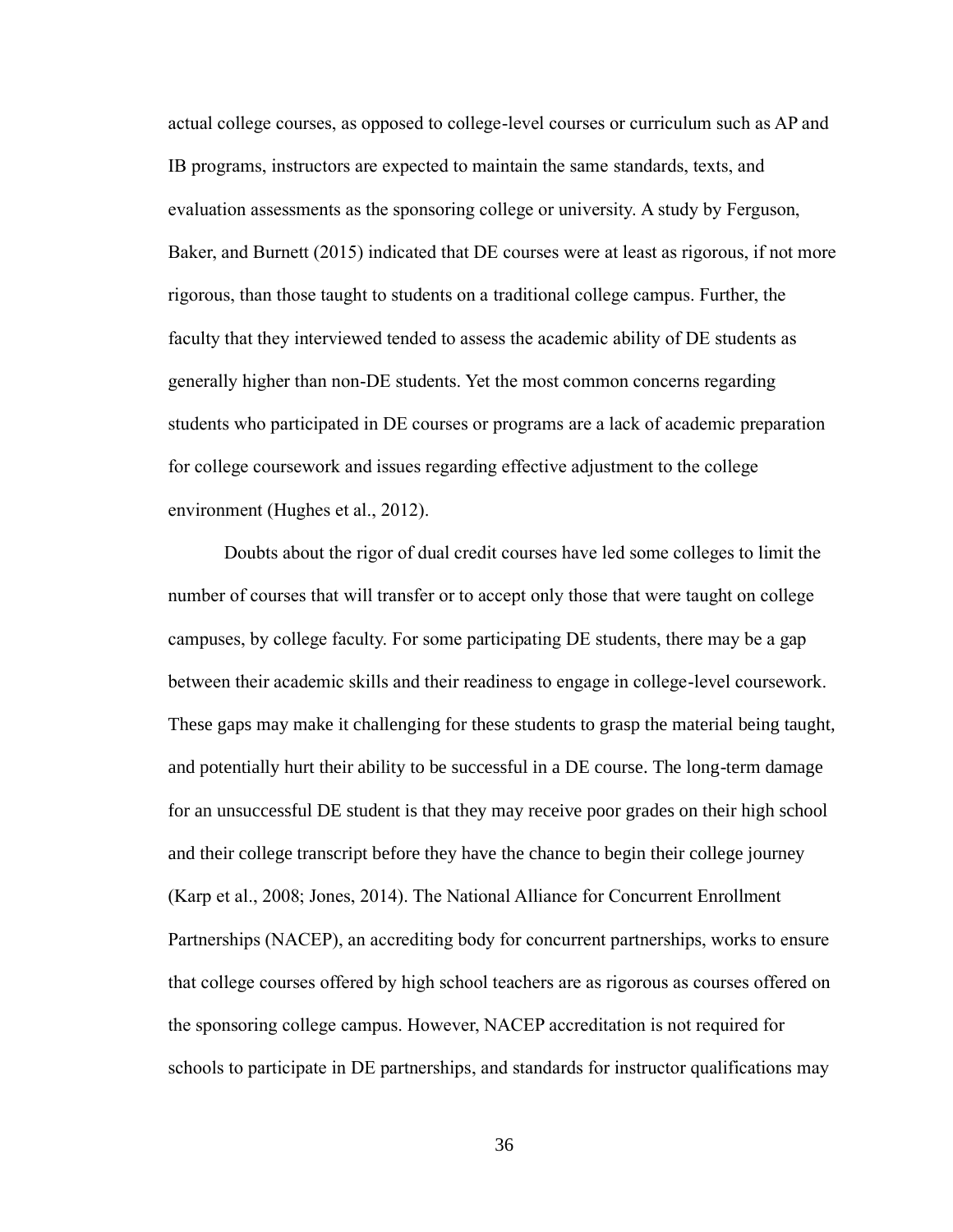not align with those for traditional postsecondary courses (Zinth, 2015). As a result, there is no assurance that students who participate in DE will be academically prepared for college coursework.

Although schools and school districts struggle with aligning high school and college credit for DE courses, these programs may also pose administrative challenges for postsecondary institutions as well. A key issue for colleges is finding appropriate classroom space when DE classes are held on college campuses. With continually rising tuition costs, decreasing governmental aid (An, 2013), and increasing volume of students attending college, neither parents nor state legislatures want to continue paying the escalating costs of higher education. Thus, supporting more and more students to pursue DE credits before college becomes an attractive option. As a result, a number of states are mandating that public colleges and universities accept an equal number of AP and DE credits (Guzy, 2016). Currently, over 25 states require public two- and four-year institutions to accept college credits earned through DE programs in their state (Durosko, 2019). Reports of first year students entering college with 30-60 credit hours are becoming more frequent. There are few studies that analyze the outcomes of students who take one or more DE courses. A study by Allen, Drew, Dadger & Mina (2012) found that completing one or more DE courses was associated with positive and substantial gains including earning more credits during the first semester of college and a higher college GPA. With more DE students taking core curriculum subjects such as English, Math, Political Science, and History, college administrators are concerned that DE classes negatively impact their revenues because participating students paid only nominal fees (Kinnick, 2012). Additionally, DE sponsoring colleges and universities are required to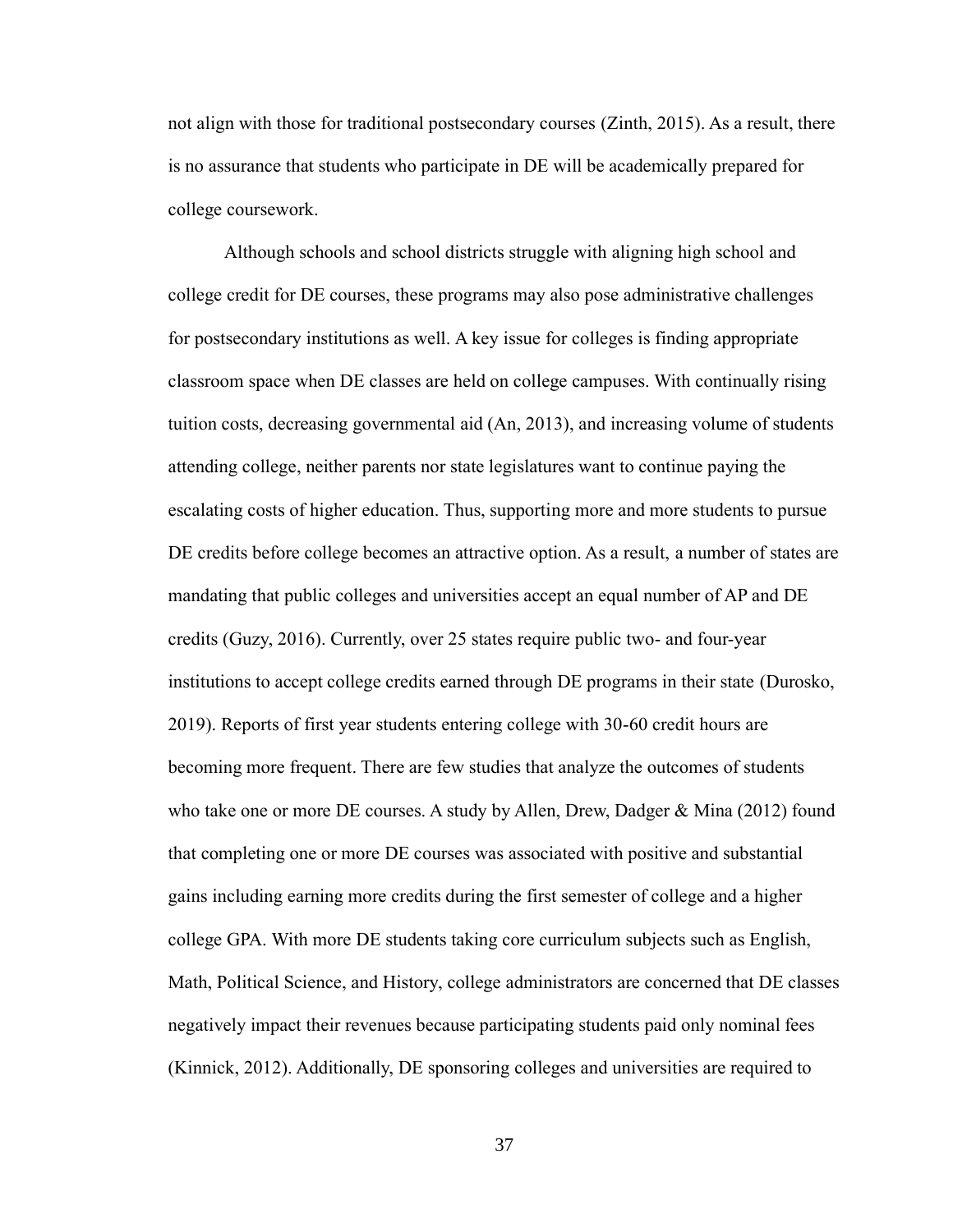hire staff that will administer and monitor the programs, but they do not always receive federal or state funding to cover the added personnel (Partridge et al., 2020). Proving the value of DE programs to the institution has become increasingly important as state budgets for higher education shrinks. National reports indicate rural high schools face similar challenges to implementing high-quality DE courses which include accessibility, financial costs (e.g., tuition, fees, textbooks, and transportation), lack of qualified teachers, and inconsistent state policies as related to DE.

## **DE Accessibility**

As rural students were significantly more likely to take DE courses through distance education than students from towns, urban, and suburban areas (38%, 28%, 15%, and 13%, respectively), education leaders have expressed concern that rural students and students from low-income households lack access to affordable high-speed broadband (Ralph, 2013). Though online technology may have allowed rural students to enroll in DE courses, the lack of broadband connection can affect student performance with higher-SES and nonrural students having access to more rigorous courses. The COVID-19 pandemic has only further highlighted the digital divide. During the pandemic, many educational resources moved online, including textbooks and reference materials. For those without adequate internet connection, completing assignments can be very challenging if not impossible, a common issue for rural students (Rosenboom & Blagg, 2018; U. S. Department of Agriculture, 2018). The comparatively lower population density of rural areas may be the reason why broadband access is not as widely available than in more highly populated urban and suburban areas. The greater the geographical distance to customers, the higher the cost to serve those customers. While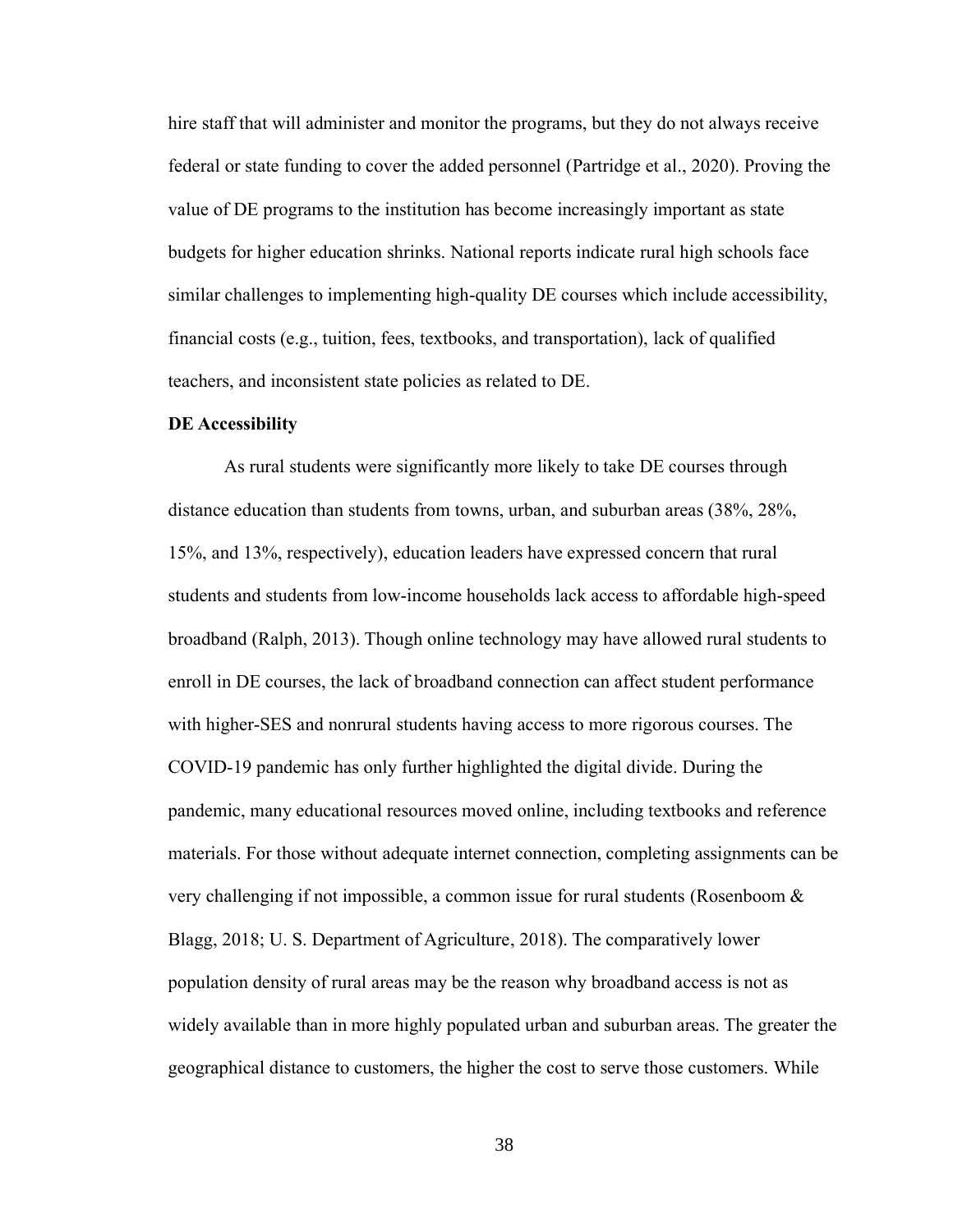there are many examples of rural communities with state-of-the-art technology facilities, studies have indicated that rural areas tend to lag behind urban and suburban areas with either higher speeds or by having no access at all (Rachfal & Gilroy, 2019).

### **Funding Challenges**

Rural schools also face unique and complex funding challenges as well. Although a higher percentage of rural public schools offered DE than nonrural areas, these programs were more likely to rely on funding from students and their families (Taie  $\&$ Goldring, 2017). As these regions tend to have smaller populations and student enrollment, their levels of federal and state funding may not cover DE tuition, textbooks, and fees associated with the program. Lower property values, combined with a relatively high tax burden and a lack of corporate tax revenue, resulting in a smaller economic base for educational spending (Zinth, 2016). The smaller the pool of funding a school or school district receives, the lower the schools' federal Title I money. Title I (more specifically Part A (Title I) of the Elementary and Secondary Education Act, as amended by Every Student Succeeds Act [ESEA]) provides financial assistance to local educational agencies (LEAs) and schools with high numbers or high percentages of children from low-income families to help ensure that all children meet challenging state academic standards. These federal funds are allocated through statutory formulas based primarily on census poverty estimates and the cost of education in each state (U.S. Department of Education, 2015). It is particularly difficult for small, rural high schools to meet the complex academic and social needs of all their students without the requisite number of highly trained teachers and the funds to expand advanced coursework and provide state-of-the-art equipment. Among rural schools that offered DE, a lower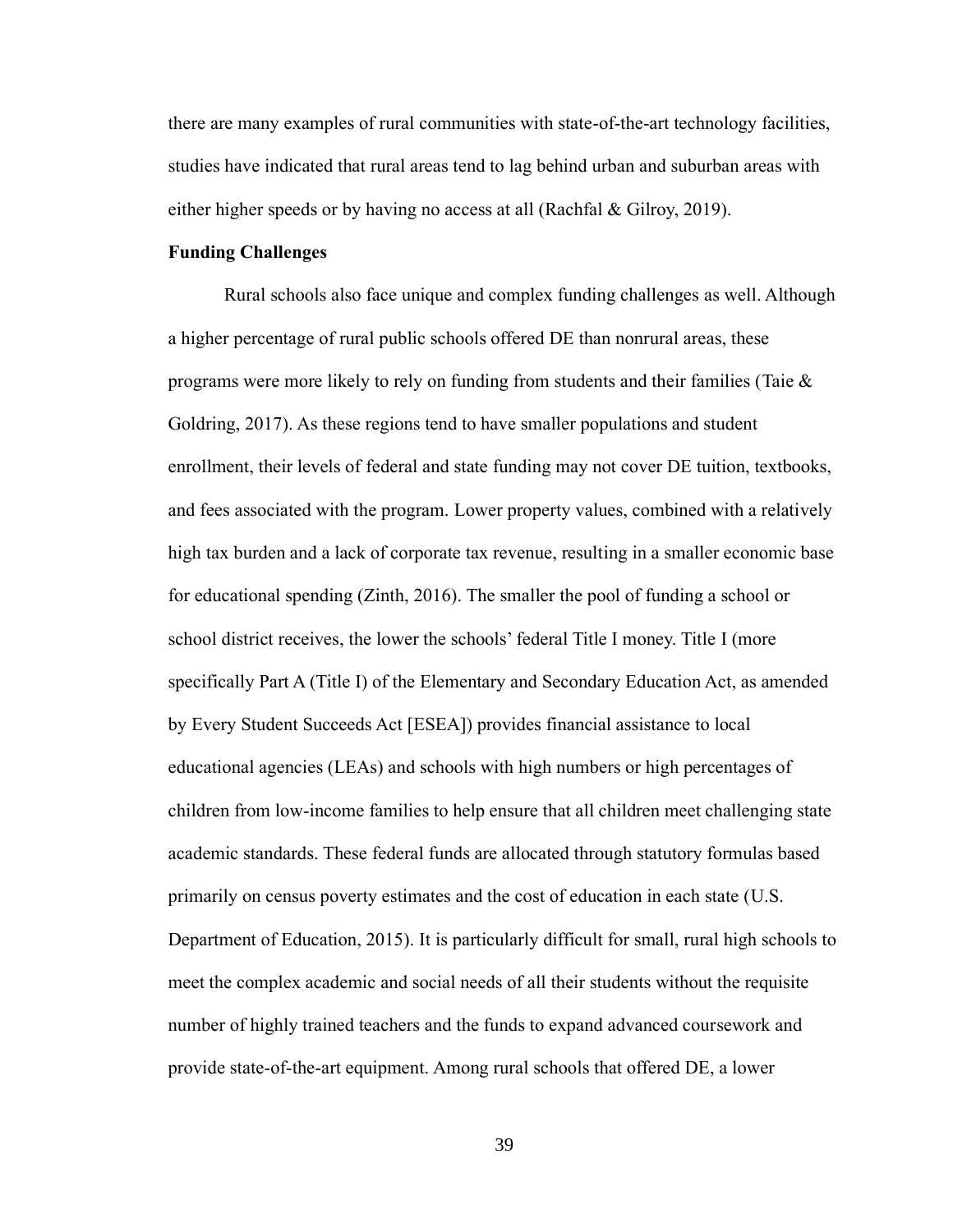percentage reported that the DE was funded by the school, district, or state than did schools located in other types of communities (72% as compared with 77% to 84%), and a higher percentage reported that it was funded by the family or the student than did schools located in towns or cities  $(50\%$  as compared with 42% and 26%, respectively) (McFarland et al., 2019). Strategies to reduce cost include fully funding the state dual enrollment program so that it is free for all students, creating scholarship or grant programs to support students from low-income households, limiting what colleges may charge for dual enrollment courses, and covering the tuition and fees for a limited number of courses (Zinth, 2016).

## **Lack of Qualified Teachers**

A lack of qualified teachers is also an issue for rural schools wanting to offer DE courses to their students. While some urban and suburban high schools offer DE courses led by college faculty who travel to the high school campus, longer travel distances in rural areas can make this option unrealistic (Zinth, 2016). To alleviate this issue, colleges may certify high school teachers to teach the DE course content. Many states require high school instructors to meet the same qualifications as postsecondary faculty at the partnering institution (e.g., have a completed master's degree and a minimum of 18 credit hours master's-level content in the subject of the course). However, rural districts may have difficulty recruiting and retaining teachers with these qualifications. Additionally, policies vary for certifying teachers across states. For example, Georgia mandated that all DE instruction should come from a postsecondary institution. Wyoming, on the other hand, allows any secondary teacher to teach a dual-credit course. The other 11 states fall between these two policy extremes (Zinth, 2015). As a result, rural schools are less likely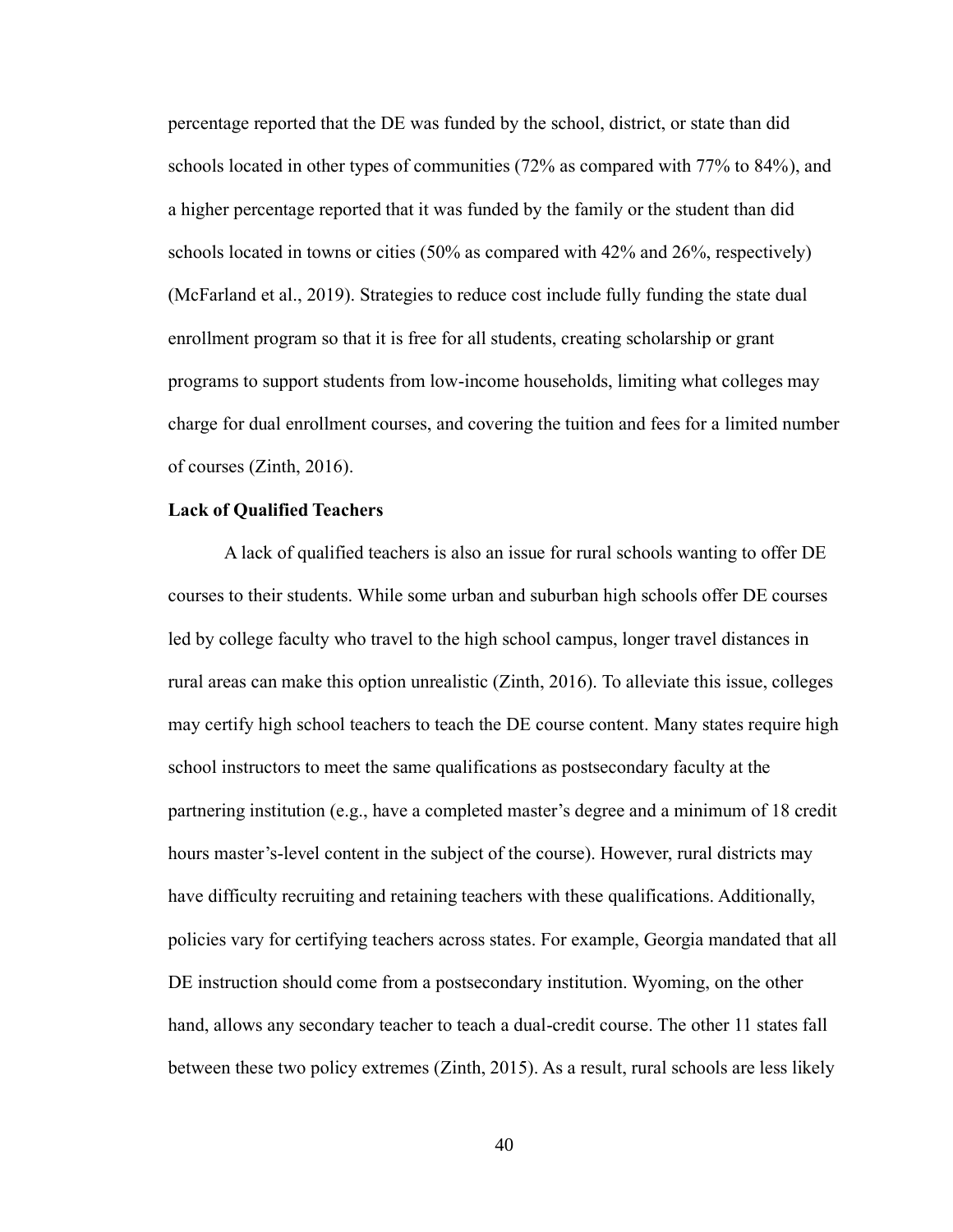to offer a broad selection of DE courses to students, if they can provide any at all. This means that rural students may be less likely to take benchmark college readiness courses (e.g., college algebra, geometry, calculus) or a science course beyond biology (e.g., physics or chemistry) (Allen, Radunzel, Moore, 2017). For postsecondary institutions, issues arise when deciding whether to accept DE courses for college credit due to questions about the quality and rigor of DE courses (Tobolowsky et al., 2016).

## **Inconsistent State Policies**

Currently, all states offer some form of DE (Education Commission of the States, 2016) and about a third of students take classes for college credit during high school (McFarland et al., 2019). According to the Education Commission of the States (ECS), 47 states plus the District of Columbia have statewide policies in place for DE, but these policies vary. As of 2016, 12 states mandated postsecondary institutions and high schools to participate in DE programs whereas 20 states suggested voluntary participation. Five state policies combine both voluntary and mandatory conditions, nine state policies do not specify policies, and four states have no statewide policy at all related to DE. Other states leave DE policies to the discretion of localities and their pertinent postsecondary institutions or systems (Education Commission of the States, 2016)

In summary, the above section describes some of the studies that suggest the benefits of DE to rural students yet the challenges of administering the program. Research suggests that the impact of DE on rural student college enrollment, persistence, and degree completion, particularly for low-income students, may be promising. However, the issues of financial costs, low school district funding, inability to secure qualified teachers, and inconsistent state policies may prevent many rural school districts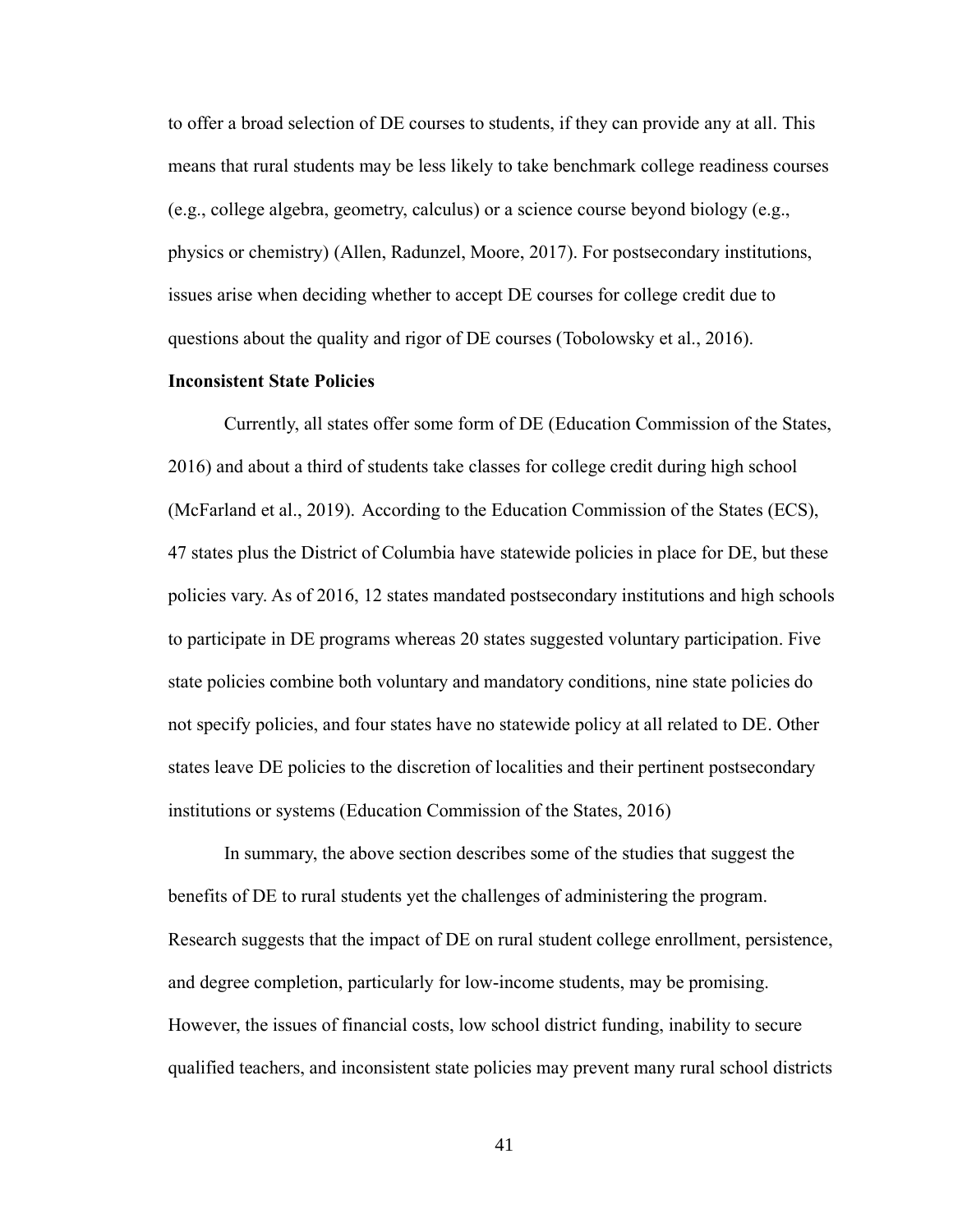from offering DE courses to students. The next section describes the methods used to explore the effects of rurality on DE and college persistence. This research is important to assessing DE courses and programs for the students who may benefit from them the most.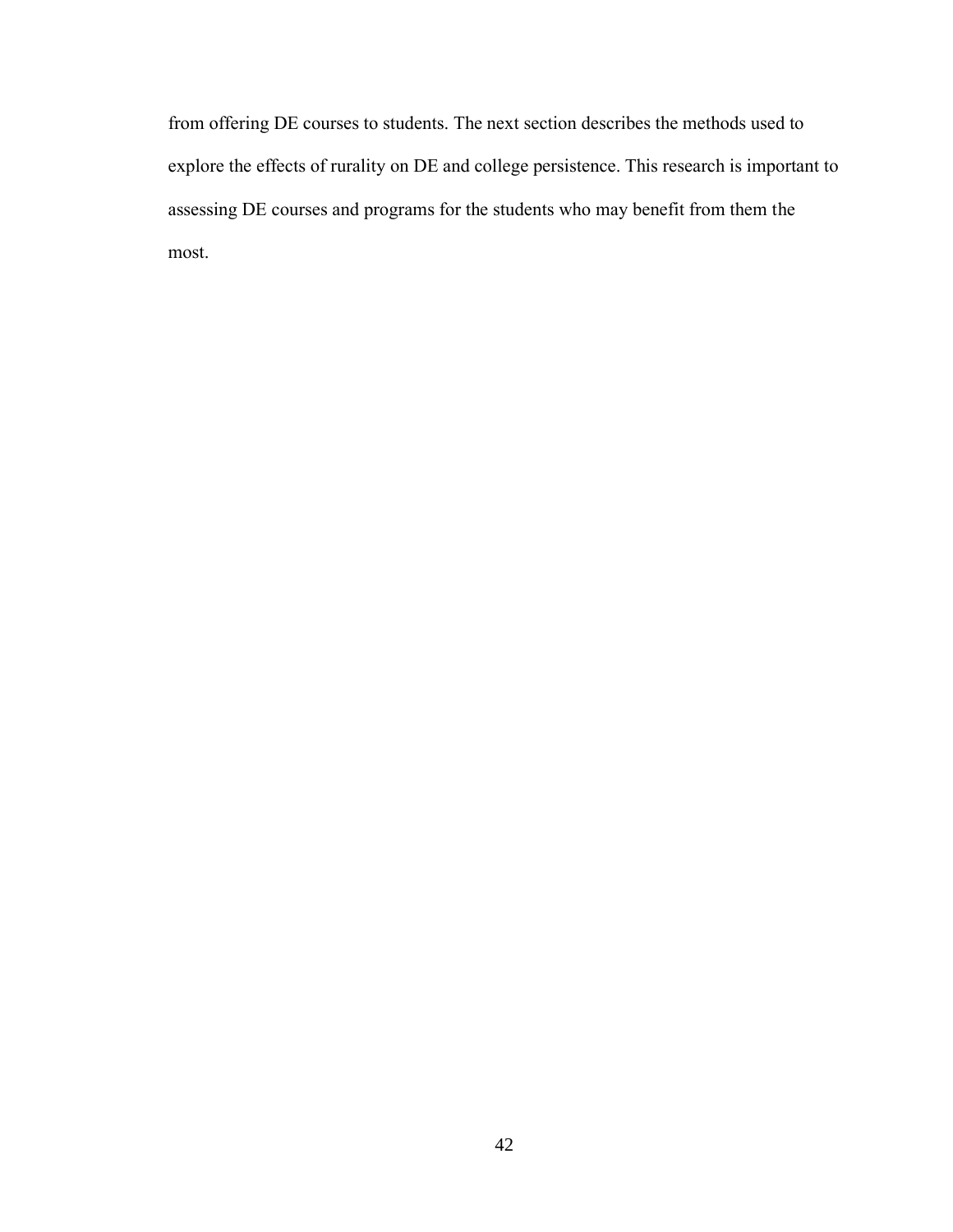# CHAPTER THREE

# **METHODS**

This chapter describes the methods used to determine the influence of DE on college persistence among rural students controlling for gender, race/ethnicity, SES, and rurality. For this study, a correlational design was employed to measure the degree of association between students taking DE courses before high school completion and persistence to the third-year of college. Students were defined as those who enrolled in four-year postsecondary institutions for the first time immediately following high school graduation. Persistence was defined by students who began at any four-year postsecondary institution in fall 2013 and remained enrolled through the third-year as of February 2016. Rurality was included as a moderating variable that alters the direction or strength of the relation between the DE predictor and college persistence as an outcome.

This study used secondary longitudinal data from the NCES HSLS:09 study. Random assignment of groups was not possible in this study due to time and expense; therefore, individuals were assigned to or self-selected into a treatment or ex post facto research design based on their preexisting characteristics with groups in the dataset (Guo & Frasier, 2014). To reduce selection bias, I controlled for extraneous variables by examining background characteristics (i.e., gender, race/ethnicity, SES, and rurality) as suggested by prior literature (Browman, Destin, Carswell, & Svoboda, 2017; Huang, Roche, Kennedy, & Borcato, 2017; Weeden, Gelbgiser, & Morgan, 2020).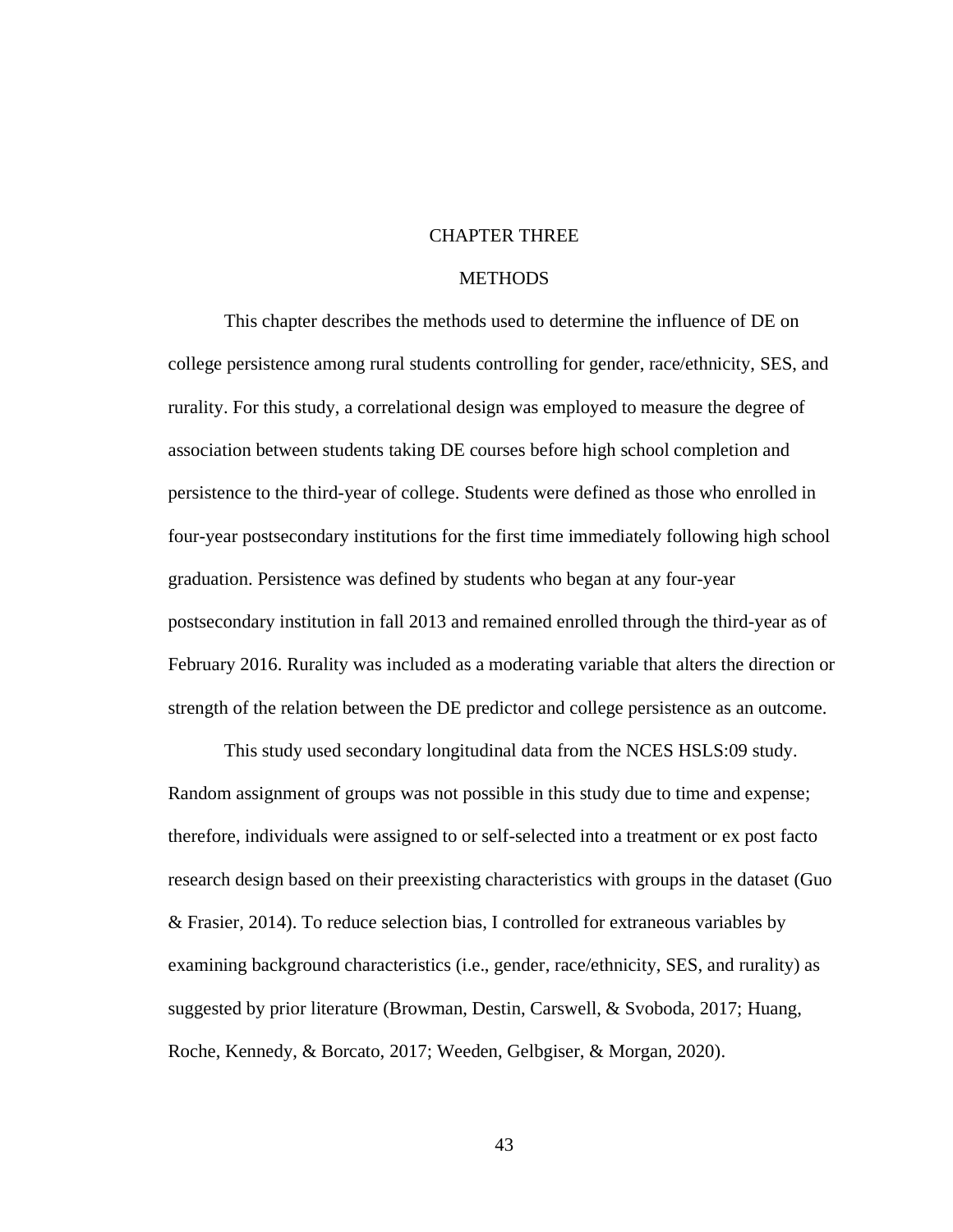This chapter discusses the conceptual model for this study as adapted from Vincent Tinto's SIM framework and is discussed in-depth. This chapter also defines the research question, HSLS:09 data sample, target population, sample design, conceptual model, treatment variables, and methodology.

#### **Research Question**

The research question guiding this study design is as follows:

To what extent does dual enrollment influence first- to third-year college persistence, controlling for gender, race/ethnicity, socioeconomic status, and rurality?

## **HSLS:09 Data Sample**

Several reasons support the choice to use HSLS:09 as the appropriate data source for this study. First, HSLS:09 data included extensive information on student demographic and background characteristics for over 25,000 students in more than 900 public and private schools across the nation beginning in Grade 9 and following them through their first three years of college. Additionally, HSLS:09 includes school-level data on the geographic regions of the country including rural locations. Second, the first follow-up, conducted in 2012 when participating students were in Grade 11, provided transcript data on students' DE general, math, and science courses. Third, the 2013-14 update and high school transcript data, collected when students were in Grade 12, included academic precollege preparation across the first three years of high school (i.e., DE coursework) and high school completion status (e.g., transcript of courses, location of last high school attended). Further, the second follow-up (2016) and postsecondary transcripts (2017), conducted after the students' first three years of college, provided data on college enrollment after high school (e.g., dates of college enrollment and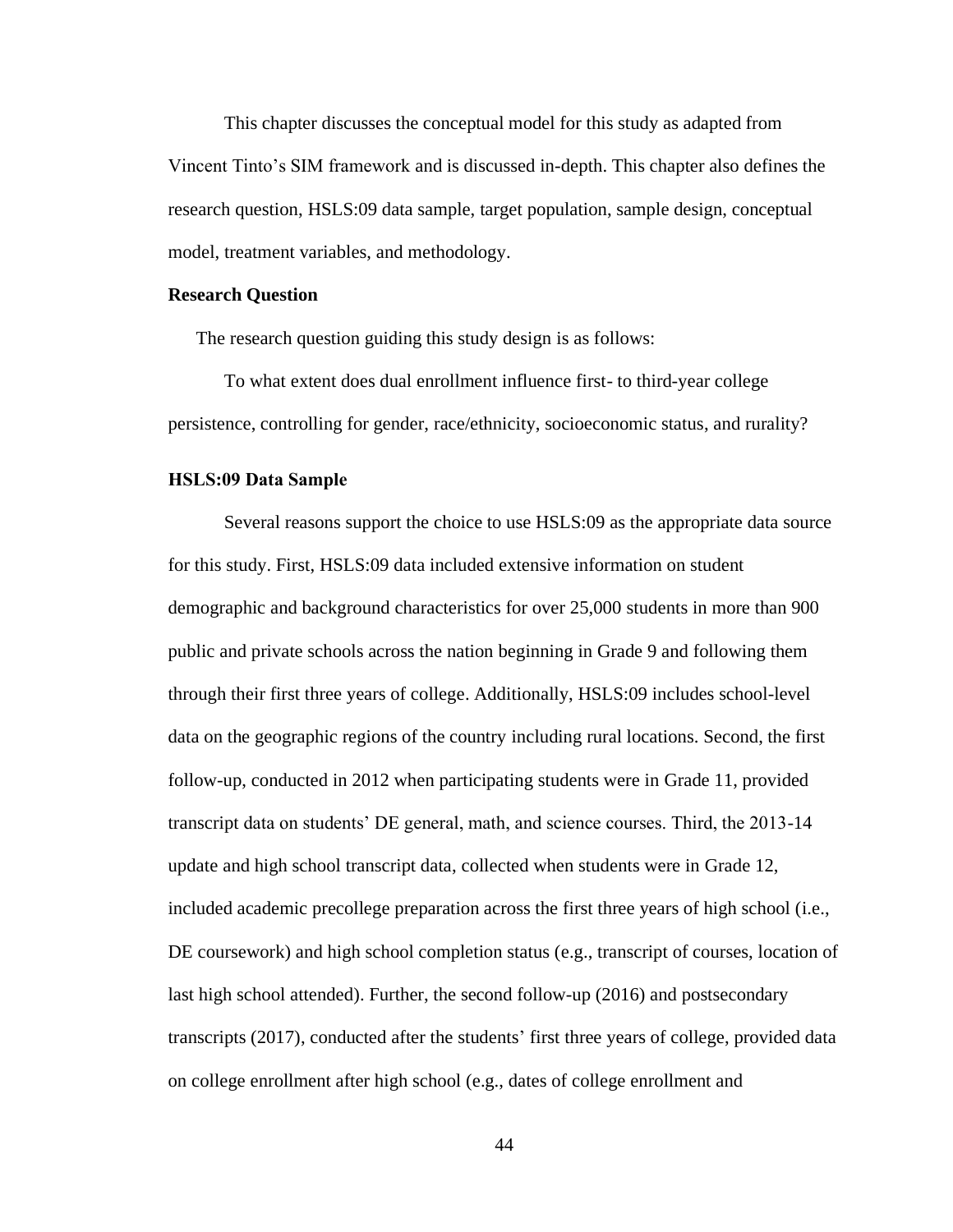persistence). More specifically, these data revealed whether students persisted from the first to the third-year of college. This study does not follow students through college completion because this information will be covered in the final 2025 follow-up. Even though other NCES longitudinal studies follow student persistence through college completion, the HSLS:09 was the only source that charted the progress of students who participated in DE courses from high school through college. Thus, HSLS:09 was the most appropriate source to explore the association of first- to third-year college persistence for rural students who took DE courses in high school.

To investigate the influence of DE on rural student college persistence, I focused on the 2016 second follow-up and 2017 postsecondary transcript collection that included data from five HSLS:09 data groups (i.e., Base Year fall 2009, spring 2012, fall/spring 2013-14, spring 2016, and spring 2017). Because I used publicly accessible data, I had to use prior years in some instances because data were suppressed in subsequent years. Throughout this dissertation, I refer to the 2009 Base Year survey as the *Grade 9 Survey*, the 2012 First Follow-up as the *Grade 11 Survey*, the 2013 Update and High School Transcript (U/HST) data collection as the *Grade 12 Survey,* the 2016 Second Follow-up (three years after high school completion) as the *College Survey,* and the 2017 Postsecondary Evaluation Transcript Study (four years after high school completion) as *PST*. These terms are important to help the reader understand the meaning of the timeline and do not necessarily describe students' class statuses at the time of a particular data collection wave. Table 1 outlines the HSLS:09 timeline and the sources for the variables of interest in this study.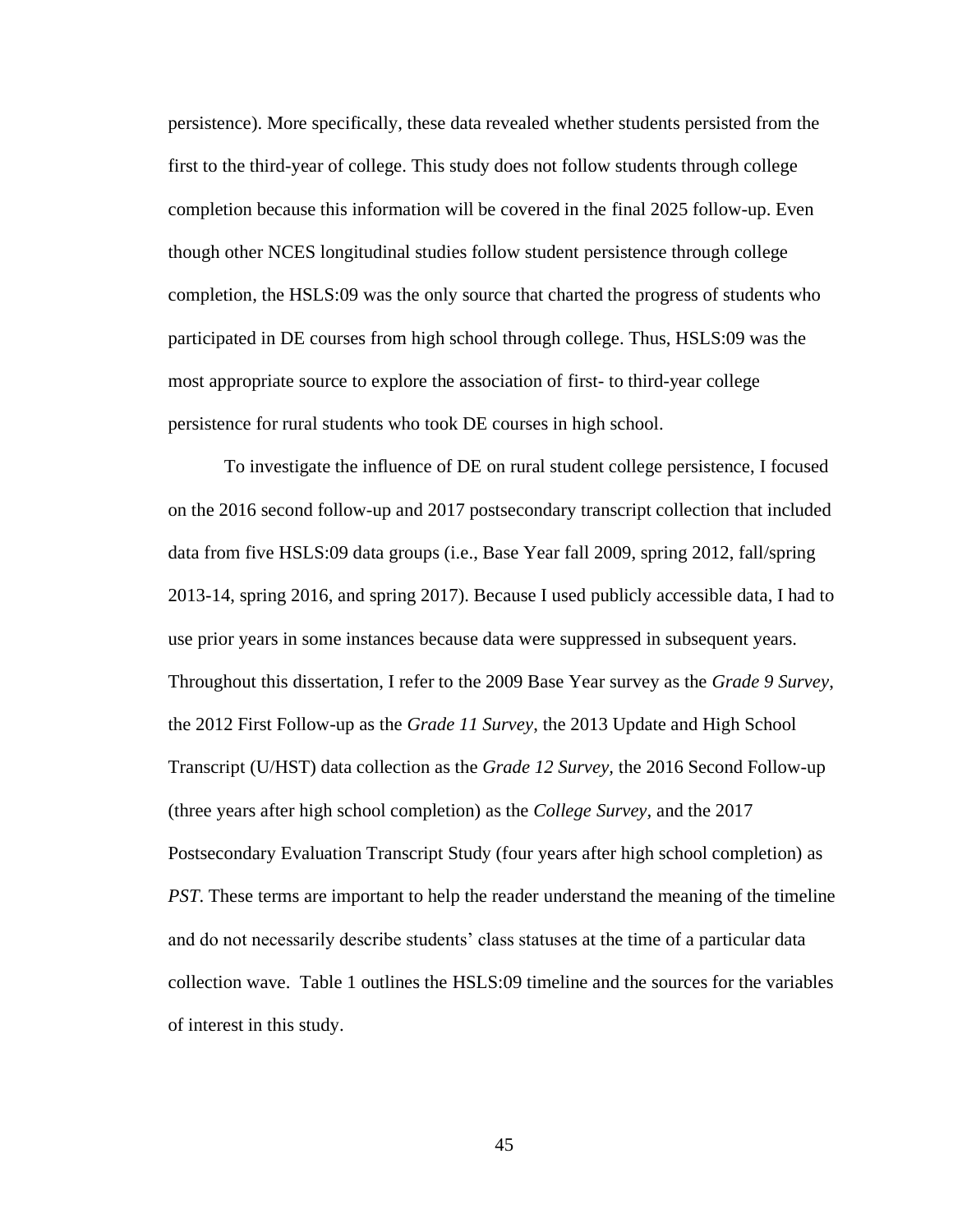#### Table 1

*DE Research Sources from HSLS:09 Data Collection Timeline*

| <b>Survey Year</b>             | Data Collected                                                                                                                             |
|--------------------------------|--------------------------------------------------------------------------------------------------------------------------------------------|
| Grade 9: Fall 2009             | Gender, race/ethnicity, and SES                                                                                                            |
| Grade 11: Spring 2012          | DE courses including general, math, and science                                                                                            |
| Grade 12: Fall 2013            | High school type (rurality)                                                                                                                |
| College Survey:<br>Spring 2016 | College persistence at any institution (enrolled in third-year)<br>(e.g., public, private, private non-profit, 4-year, 2-year, or<br>less) |
| PST: Spring 2017               | High school DE courses enrolled as listed on the college<br>transcript                                                                     |

*NOTE*: DE = Dual Enrollment. These data reflect information obtained from the HSLS:09 base year, first follow-up, update and high school transcripts, second follow-up, and postsecondary transcripts evaluation (PST) public-use data files.

## **HSLS:09 Weighting**

HSLS:09 data used a stratified, two-stage random design for selecting the sample and applied weights to the data with primary sampling units (PSUs) defined as schools randomly selected at the first stage and students randomly selected from schools at the second stage. During the first stage of the sampling process, stratified random sampling and school recruitment resulted in the identification of 1,889 eligible schools. From the sampling, a total of 944 of these schools participated in the study, resulting in a 55.5% (weighted) or 50% unweighted response rate. In the second stage of sampling, students were randomly sampled from schools' Grade 9 enrollment lists, with 25,206 eligible selections (approximately 27 students per school). More than 21,000 students participated, or about 86% (weighted) of eligible selected fall ninth-graders. HSLS:09 data used weighting to measure the magnitude of an effect and to make estimates from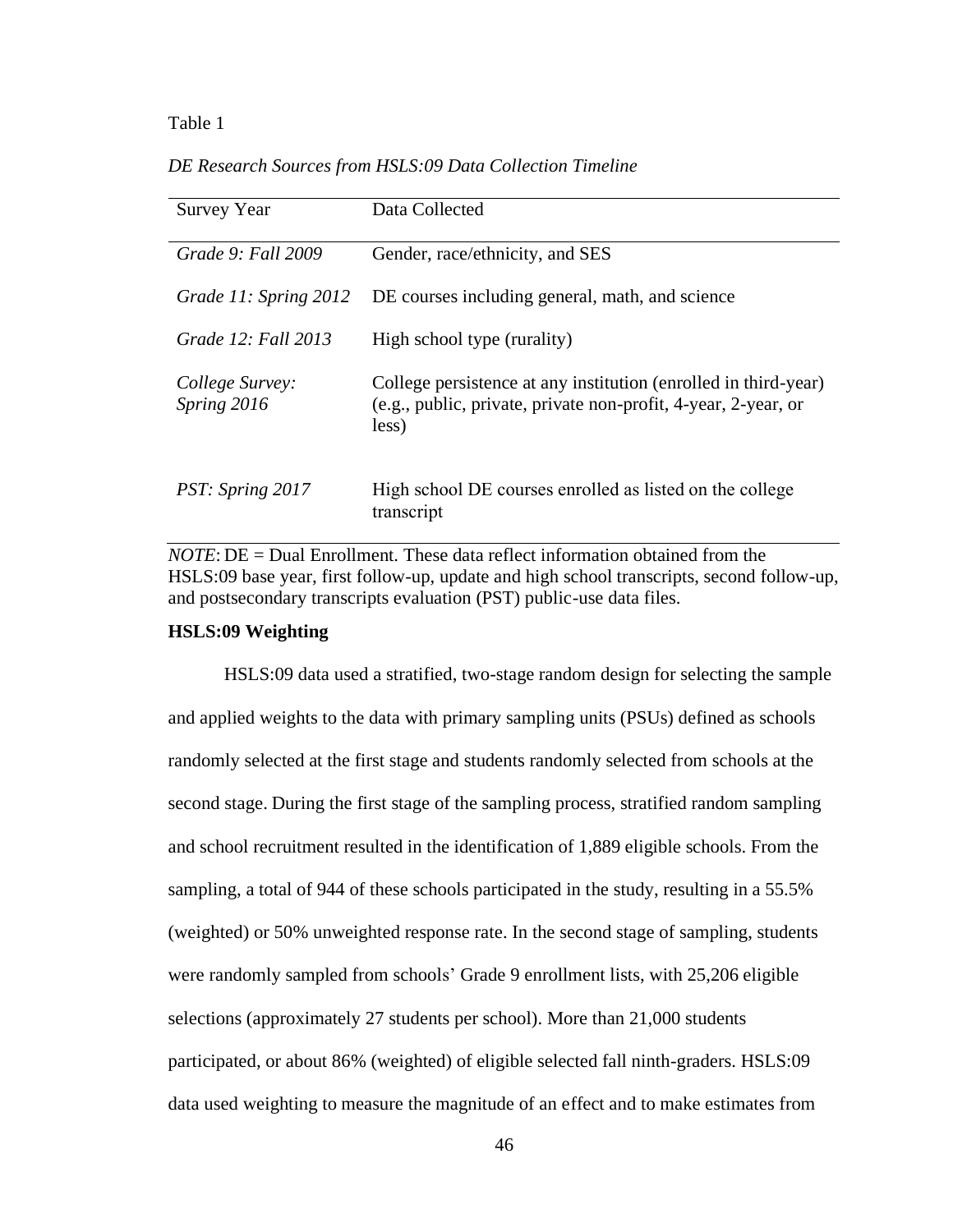the sample data representative of the target population (Miratrix, Sekhon, Theordoridis, & Campos, 2018). Because of this weighting design, NCES recommended the PowerStats statistical tool for researchers to generate descriptive analyses and linear regressions (NCES). However, PowerStats could not generate advanced computations such as the binary logistic regression analyses used for this study. Instead, I downloaded the HSLS:09 public-use data to SPSS software version 27 with a complex sample add-on for analyses. The complex sample add-on was included to handle the sample weights.

## **Target Population**

The target population for this research included rural and nonrural (urban, town, and suburban) schools that participated in high school DE courses during the HSLS:09 data collection timespan. Target schools were defined as public schools, public charter schools, or private schools with students in Grades 9 and 11 residing in one of the 50 states or the District of Columbia. The HSLS:09 sample schools were obtained from two NCES files including the following: 1) The primary sample of regular public and charter schools was collected from the 2005-06 Common Core of Data (CCD); and 2) Private schools were sampled from the 2005-06 Private School Universe Survey (PSS). Schools that began in Grade 10 instead of Grade 9 were excluded from the sample to gain a better understanding of educational experiences starting in the first year of high school. The schools were then stratified by type (public, private, Catholic, and other private), region (Northeast, Midwest, South, and West), and locale (urban, suburban, town, and rural).

From the HSLS:09 full sample size of over 25,000 high school students, the study sample included: 1) Students who began Grade 9 in fall 2009 and were first-time enrolled in a four-year postsecondary education by fall 2013. 2) The sample was then restricted to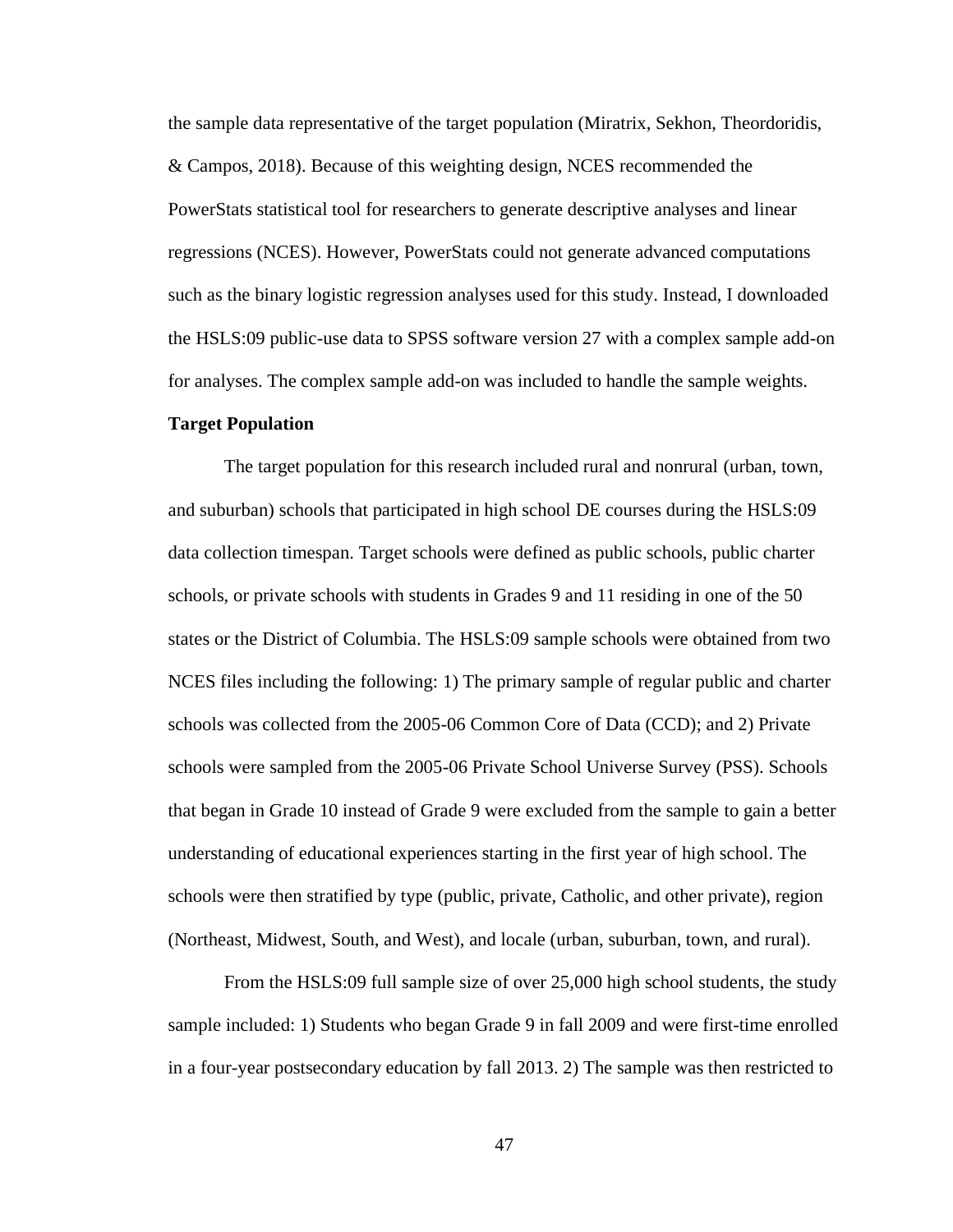students who took at least one or more DE classes (general, math, and science) during high school. I included students who attended public, private, Catholic, and other private schools in the sample to observe any variability resulting from the type of high school where students take DE courses. 3) Because I used the most recent HSLS:09 public-use data, which was the second follow-up, I defined the sample of students as those who were enrolled in the third-year of college during the spring of 2016. 4) Lastly, I measured rurality by examining the location of the last high school the student attended before beginning college.

## **Sample Design**

This study was conducted using longitudinal secondary data from the NCES HSLS:09. I selected a correlational design for this research to evaluate whether there was a relationship between the quantitative variables associated with DE and college persistence as measured by students persisting from the first to the third-year in college. Likewise, I chose binary logistic regression to measure the relationship between the independent variable of DE participation and the dependent variable of college persistence, controlling for gender, race/ethnicity, SES, and rurality. Moreover, logistic regression models have been used in previous studies as related to DE and college persistence as well (e.g., Byun et al., 2015; Pierson et al., 2017).

## **Conceptual Model Design**

The conceptual model for this study is based on a modified version of Tinto's 1997 *Classroom as Communities* SIM. Though Tinto considered students' experiences (demographic background, academic preparation, and SES) to be important to college persistence, his model did not factor a students' precollege academic experiences in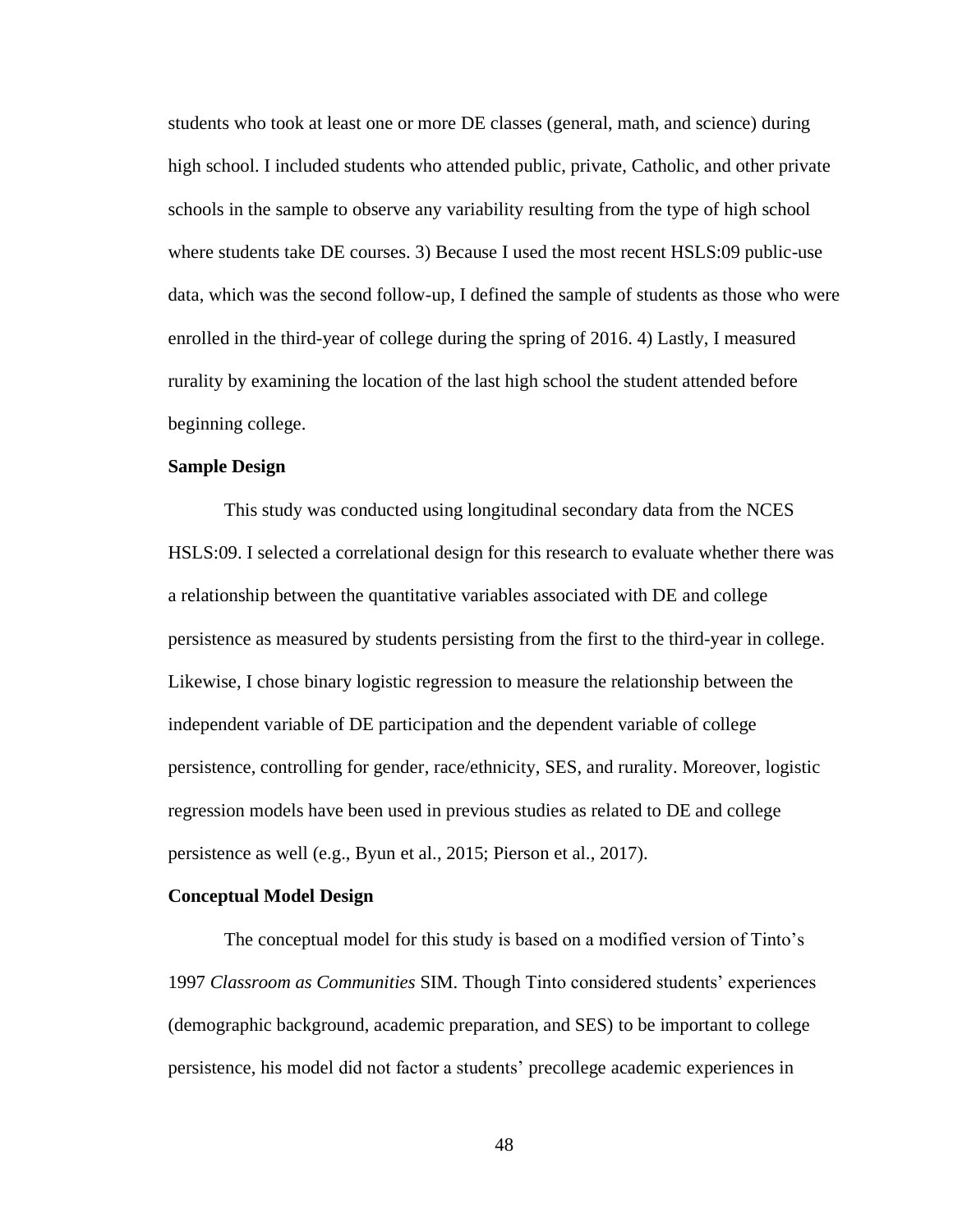courses such as DE as being a factor, which can lead to successful college integration. Therefore, I adjusted Tinto's SIM to include DE and demographic factors (i.e., gender, race/ethnicity, SES, and rurality) to understand the influence of such experiences upon college persistence, particularly for rural students. Figure 1 shows the conceptual model that provides the context for this research. This model traces the independent variables (including background characteristics (gender, race/ethnicity, SES, and rurality), precollege preparation (participation in at least one DE general, math, or science course), college type (four-year, two-year, or no college), and college experiences (location, sector, level, and selectivity of the postsecondary institution) that factor into a rural students' education-related choices and persistence. Though this model encompasses several college factors that Tinto suggests relate to college persistence, this study only focuses on sociodemographic characteristics and DE as precollege factors to examine their relationship on first- to third-year college persistence.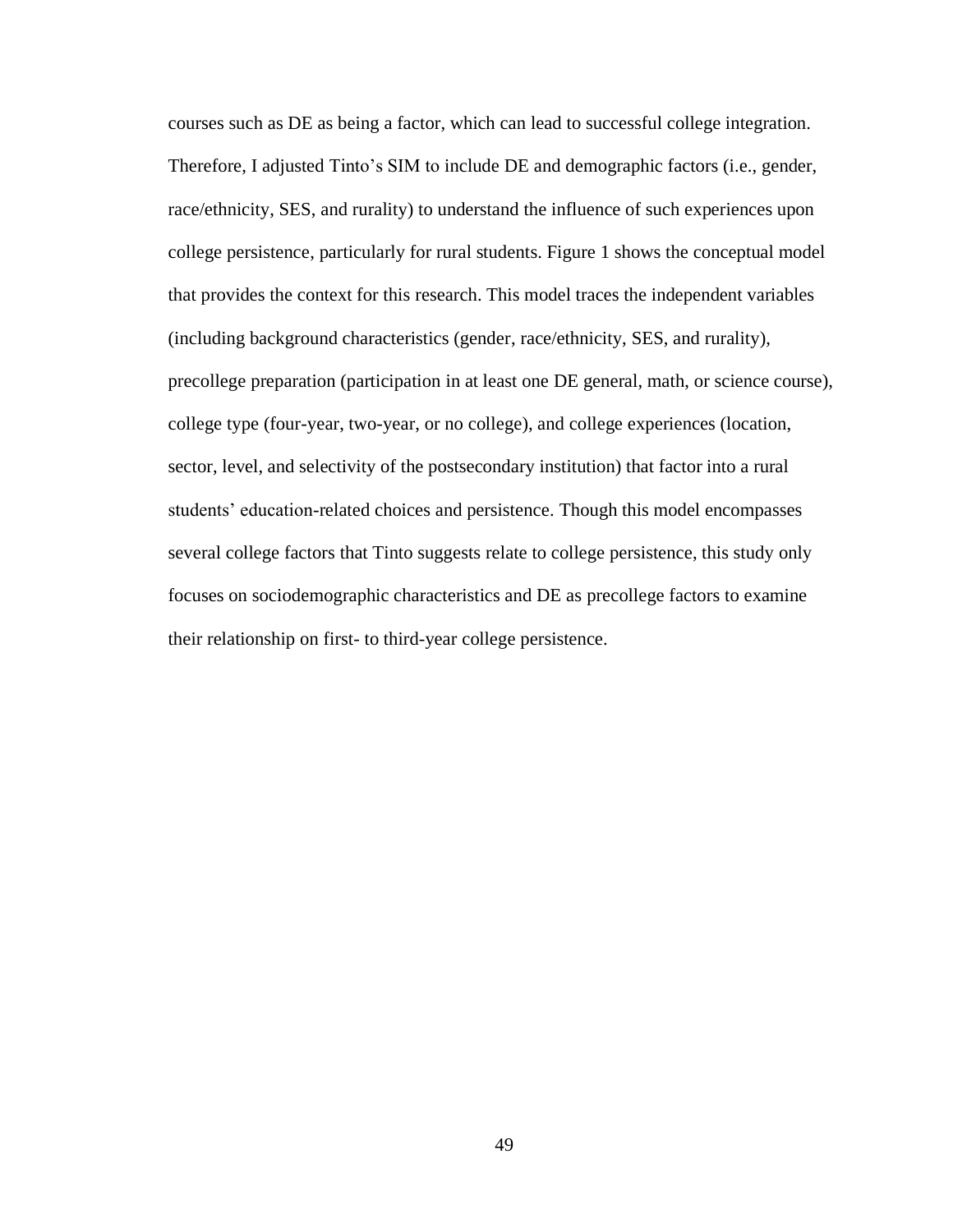# Figure 1

# *High School through College Conceptual Map*



*Figure 1*. The high school through college conceptual map modified from Tinto's 1997 Student Integration Model served as the starting point for identifying key variables to be measured.

# **Variables of Interest**

Despite tremendous growth in DE participation, literature on student college persistence after participating in high school DE courses is limited. Moreover, research on students who took DE in a rural environment is almost nonexistent. This study seeks to add to DE research by exploring the association of DE on college persistence for rural students. Consequently, I drew upon DE and rural student literature to select key variables of interest as described below.

**Independent variable.** The independent variable, DE, was defined as one or more DE classes in which both high school and college credit were earned before high school graduation as reflected on students' transcripts (Adams, 2013). To control for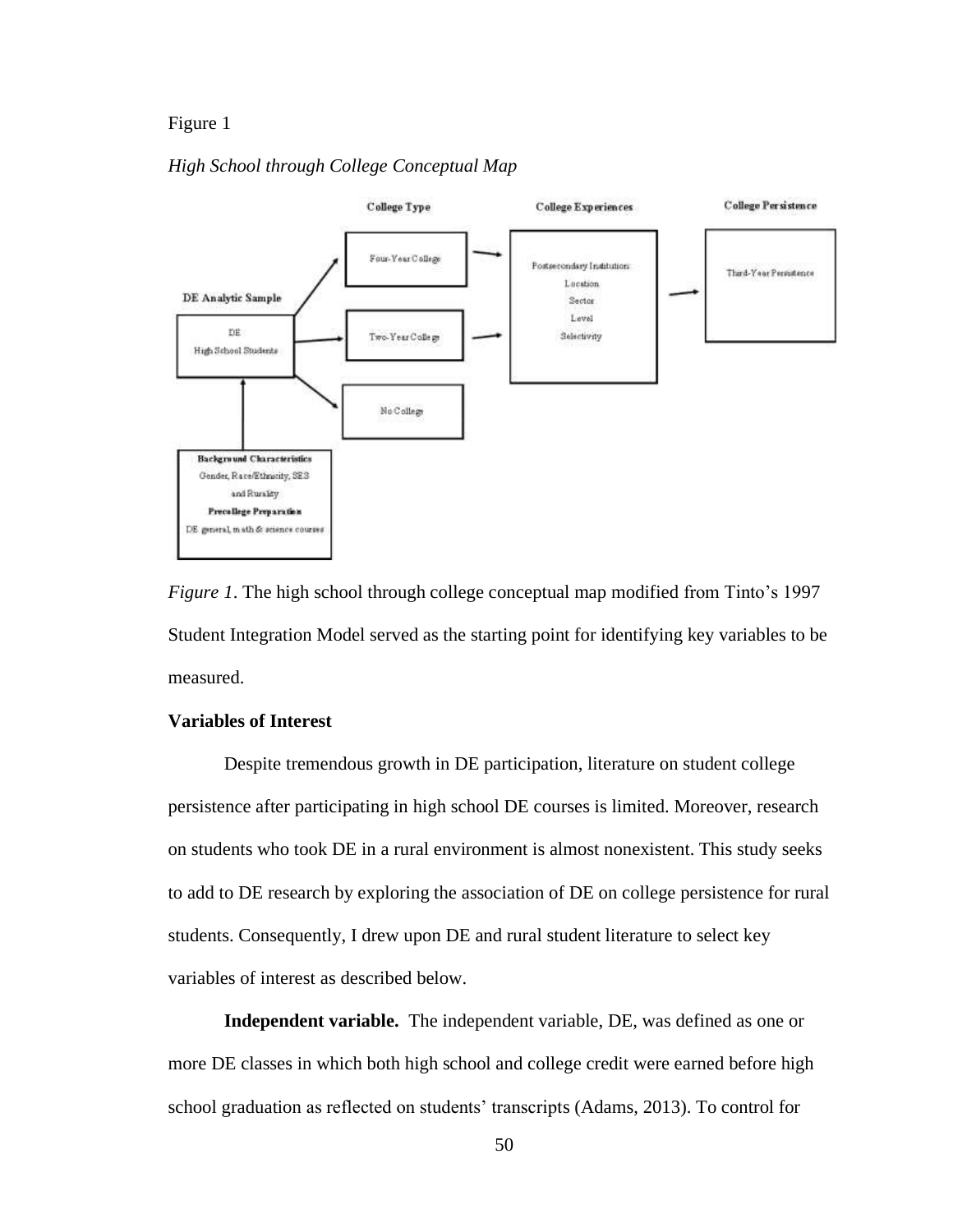external influences of DE course participation upon postsecondary persistence, I controlled for gender (in this case, a binary indicator of the student's sex: male, female), race/ethnicity (i.e., American Indian/Alaska Native; Asian, non-Hispanic; Black/African-American, non-Hispanic; Hispanic, no race specified; Hispanic, race specified; More than one race, non-Hispanic, Native Hawaiian/Pacific Islander, non-Hispanic; and White, non-Hispanic), SES (i.e., at or above poverty or below poverty), and rurality (i.e., city, suburban, town, or rural). In this study, SES was measured according to the participating student's family members who indicated that they were at, above, or below the 2008 poverty threshold by 100% as identified by U.S. Census (HSLS:09). Rurality was defined by the location of the last high school where the student was enrolled before beginning college.

**Dependent variable.** The dependent variable, college persistence, was defined as students who completed their first year at any four-year postsecondary institution and returned for the third-year. (Cataldi, Bennett, & Chen, 2018). Though most prior studies define college persistence as continued enrollment from the first to the second year, this study defines college persistence as continued enrollment from the first- to third-year because third-year enrollment status may be a more reliable predictor for degree attainment than the first to second-year and more study is warranted. Those students who do not return to a specific university or continue for another year for any reason and withdrew are defined as did not persist.

**Moderating variable.** Rurality was included as a moderating variable in this study. According to Frazier, Tix, and Barron (2004), **"**a moderator effect is nothing more than an interaction whereby the effect of one variable depends on the level of another."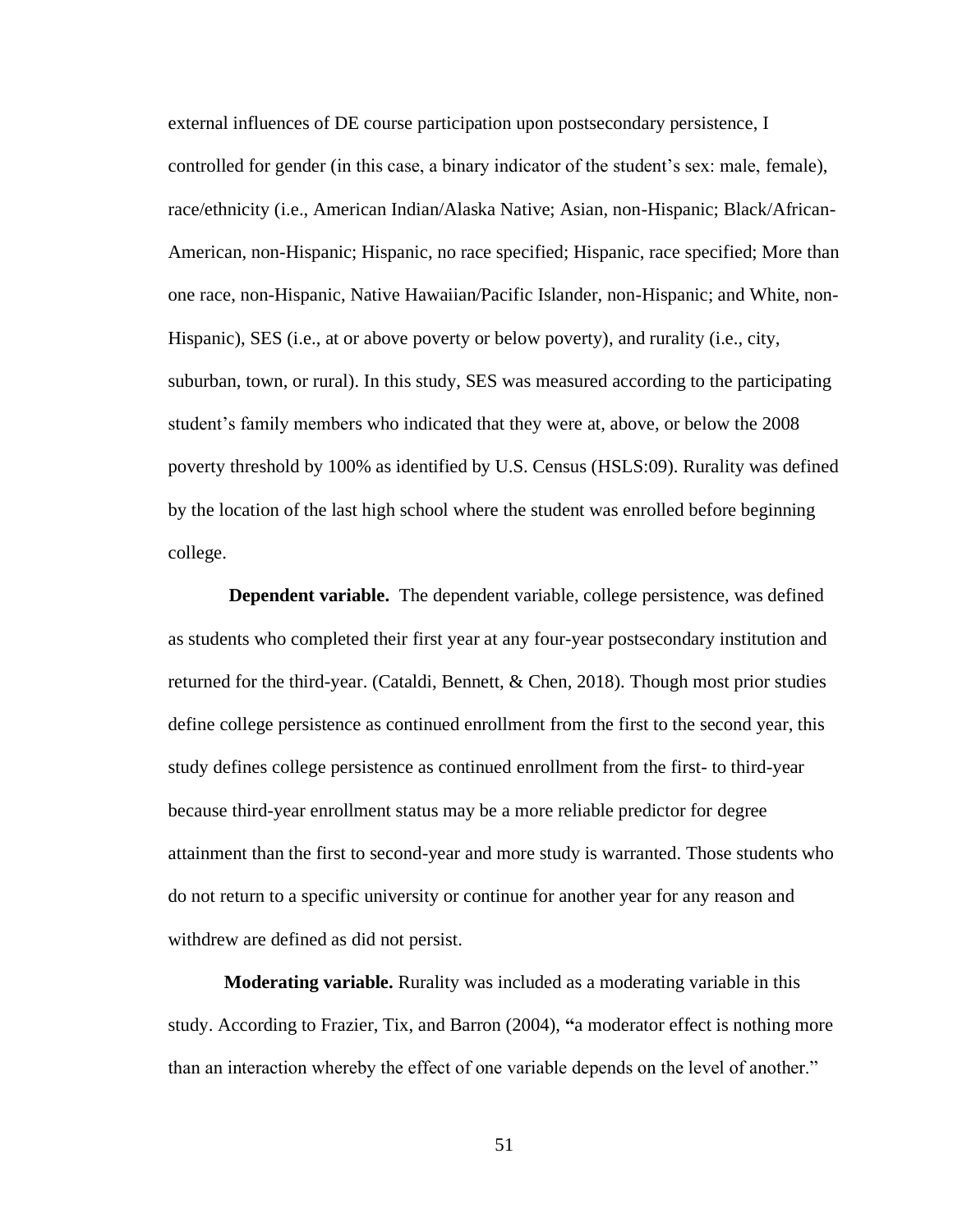(p. 116). The term rurality (rural) was defined as a student's last high school attended outside urban and suburban (nonrural) areas as categorized by the U.S. Census (U.S. Census, 2010). Rurality is central to this study as it addresses whether location alters the relationship between the independent variable (DE) and the dependent variable (college persistence). Within this [correlational](https://en.wikipedia.org/wiki/Correlation) analysis, the rurality moderator was examined as the third variable that affects the correlation between the independent and dependent variables, or the value of the slope and provided an understanding of the influence of rurality between the independent variable, DE, and the dependent variable, college persistence (Wu & Zumbo, 2008).

## **Procedures**

Having selected the independent variables and dependent variables to address the research question, the hypotheses comparison groups were then identified. Based on the dependent variable of first- to third-year college persistence, the referent group was identified as Group 0. The first independent variable, DE, was identified as Group 1. The second independent variable, Gender, was identified as Group 2. The third independent variable, Race/Ethnicity, was identified as Group 3. The fourth independent variable, SES, was identified as Group 4. The fifth independent variable, Rurality, was identified as Group 5. Thus, hypotheses are as follows:

## **Group 0 versus Group 1 (DE Participation):**

**H0:** The odds ratio of persisting in college from the first- to third-year by DE participation is the same across groups, and association with DE does not affect the outcome. This means that there are no statistically significant differences between a student who participates in at least one DE course to persist in college from the first- to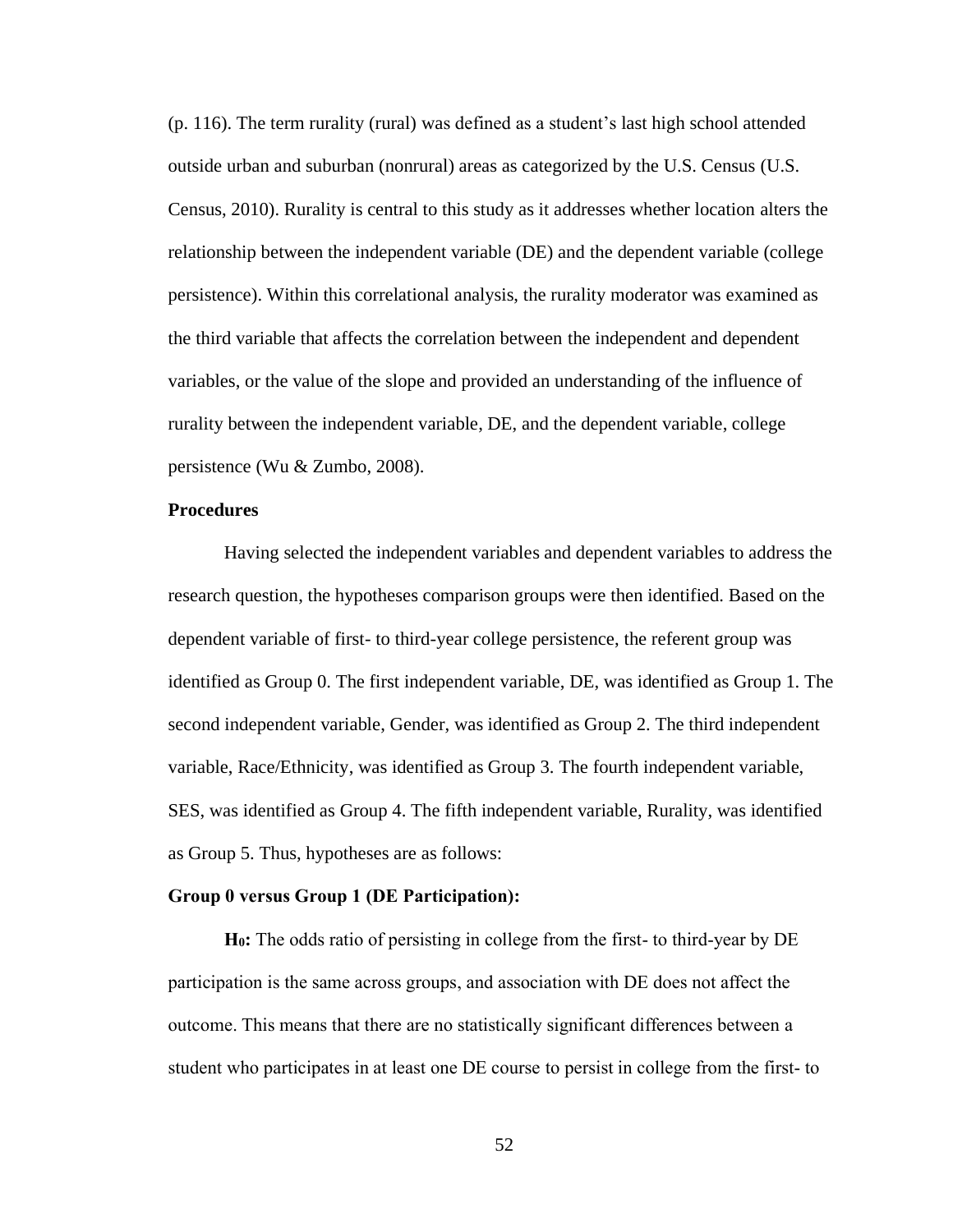the third-year as compared to a student who does not participate in DE.

**H1:** The odds ratio of persisting in college from the first- to third-year by DE participation is different across groups, and association with DE affects the outcome. This means that there are statistically significant differences between a student who participates in at least one DE course to persist in college from the first- to the third-year as compared to a student who does not participate in DE.

### **Group 0 versus Group 2 (Gender):**

**H0:** The odds ratio of persisting in college from the first- to third-year by DE participation in at least one DE course based upon gender is the same across groups, and association with DE based upon gender does not affect the outcome. This means that there are no statistically significant differences based upon gender between a student who participates in at least one DE course to persist in college from the first- to the third-year.

**H1:** The odds ratio of persisting in college from the first- to third-year by DE participation in at least one DE course based upon gender is different across groups, and association with DE based upon gender affects the outcome. This means that there are statistically significant differences based upon gender between a student who participates in at least one DE course to persist in college from the first- to the third-year.

### **Group 0 versus Group 3 (Race/Ethnicity):**

**H0:** The odds ratio of persisting in college from the first- to third-year by DE participation in at least one DE course based upon race/ethnicity is the same across groups, and association with DE based upon race/ethnicity does not affect the outcome. This means that there are no statistically significant differences based upon race/ethnicity between a student who participates in at least one DE course to persist in college from the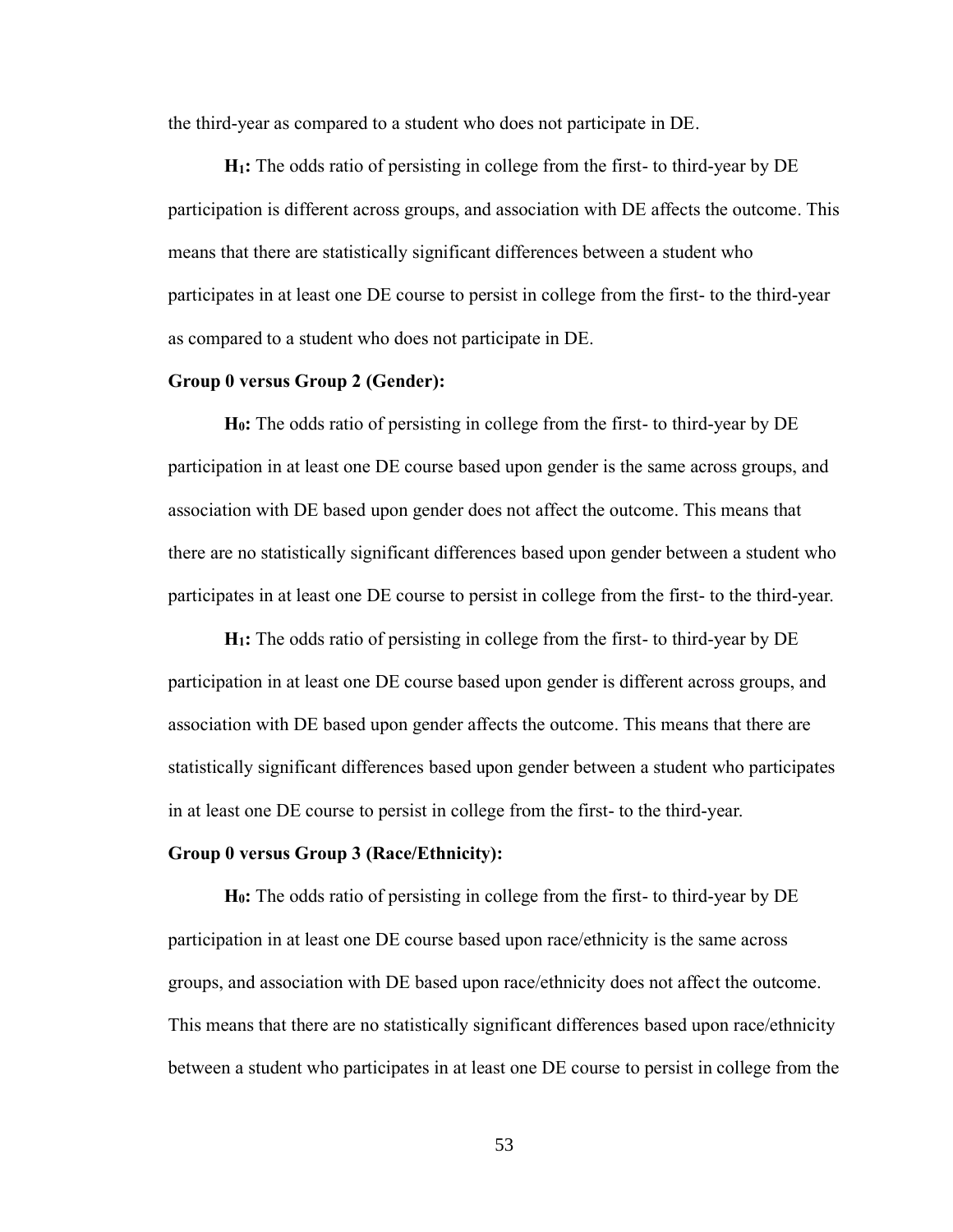first- to the third-year.

**H1:** The odds ratio of persisting in college from the first- to third-year by DE participation in at least one DE course based upon race/ethnicity is different across groups, and association with DE based upon race/ethnicity affects the outcome. This means that there are statistically significant differences based upon race/ethnicity between a student who participates in at least one DE course to persist in college from the first- to the third-year.

## **Group 0 versus Group 4 (SES):**

**H0:** The odds ratio of persisting in college from the first- to third-year by DE participation in at least one DE course based upon SES is the same across groups, and association with DE based upon SES does not affect the outcome. This means that there are no statistically significant differences based upon SES between a student who participates in at least one DE course to persist in college from the first- to the third-year.

**H1:** The odds ratio of persisting in college from the first- to third-year by DE participation in at least one DE course based upon SES is different across groups, and association with DE based upon SES affects the outcome. This means that there are statistically significant differences based upon SES between a student who participates in at least one DE course to persist in college from the first- to the third-year.

# **Group 0 versus Group 5 (Rurality):**

**H0:** The odds ratio of persisting in college from the first- to third-year by DE participation in at least one DE course based upon rurality is the same across groups (i.e., city, suburban, town, and rural), and association with DE based upon rurality does not affect the outcome. This means that there are no statistically significant differences based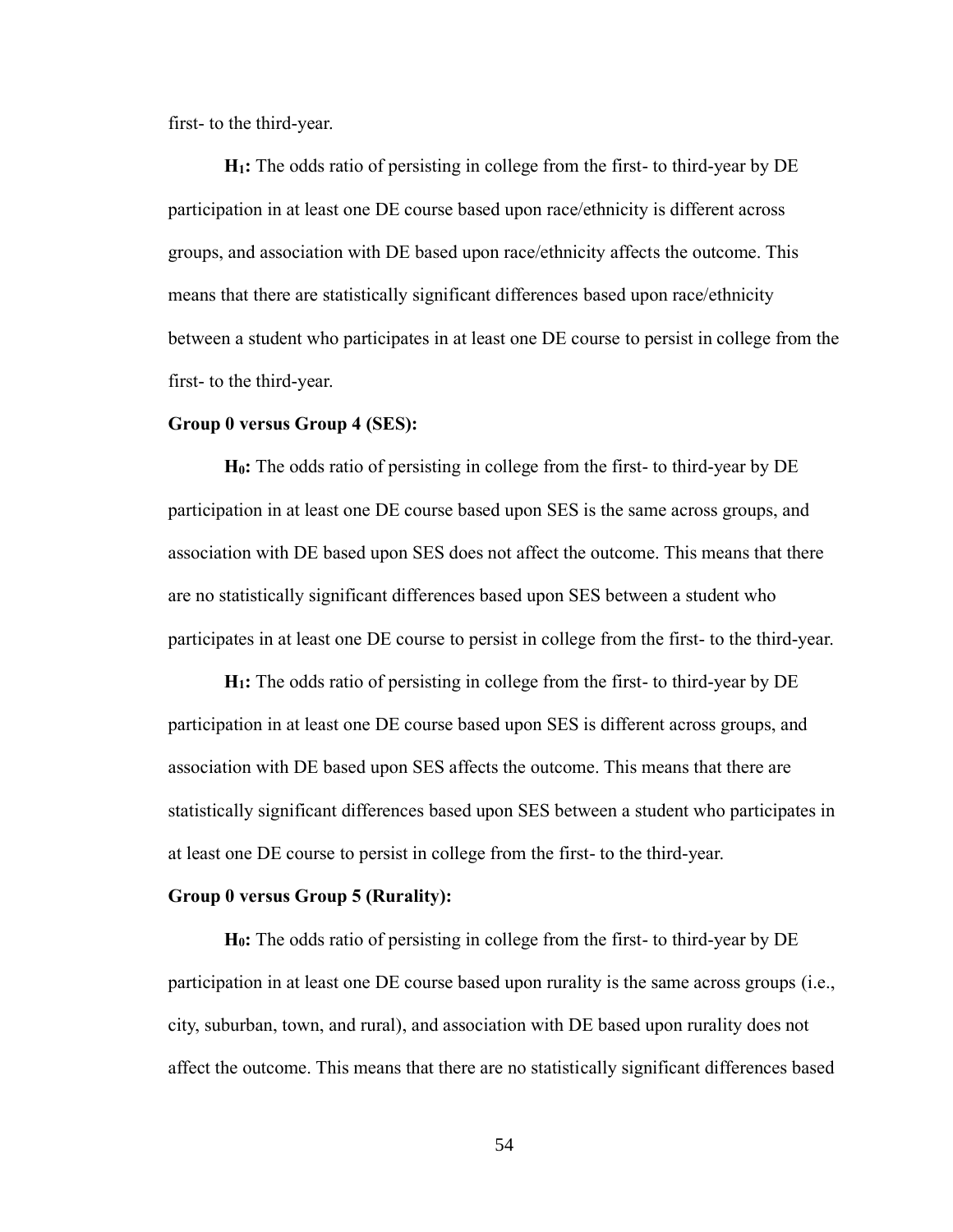upon rurality between a student who participates in at least one DE course to persist in college from the first- to the third-year.

**H1:** The odds ratio of persisting in college from the first- to third-year by DE participation in at least one DE course based upon rurality is different across groups (i.e., city, suburban, town, and rural), and association with DE based upon rurality affects the outcome. This means that there are statistically significant differences based upon rurality between a student who participates in at least one DE course to persist in college from the first- to the third-year.

### **Data Analysis**

This study focused on the observed differences of students who participated in DE before high school completion controlling for gender, race/ethnicity, SES, and rurality. Before analyzing the data, I performed descriptive statistical analyses of the selected DE student sample to understand the data and screen for outliers. Using PST data, X5DUALCRSFLG served as the independent variable, DE, which included dual enrollment data based on courses completed as of June 2016. To identify gender, race/ethnicity, and SES, I used Grade 9 data because this information was suppressed in the college survey and PST data collection. Therefore, the X1SEX, X1RACE, and X1POVERTY variables served as the gender, race/ethnicity, and SES independent variables, respectively. I used the college survey to identify rurality and college persistence. The college survey provided information on the last high school a student attended and college persistence three years after high school. The variable, X4LOCALE, served as the moderating independent variable for rurality, which categorized a students' last high school location as city, suburb, town, or rural. Finally, X4PSENRSTLV was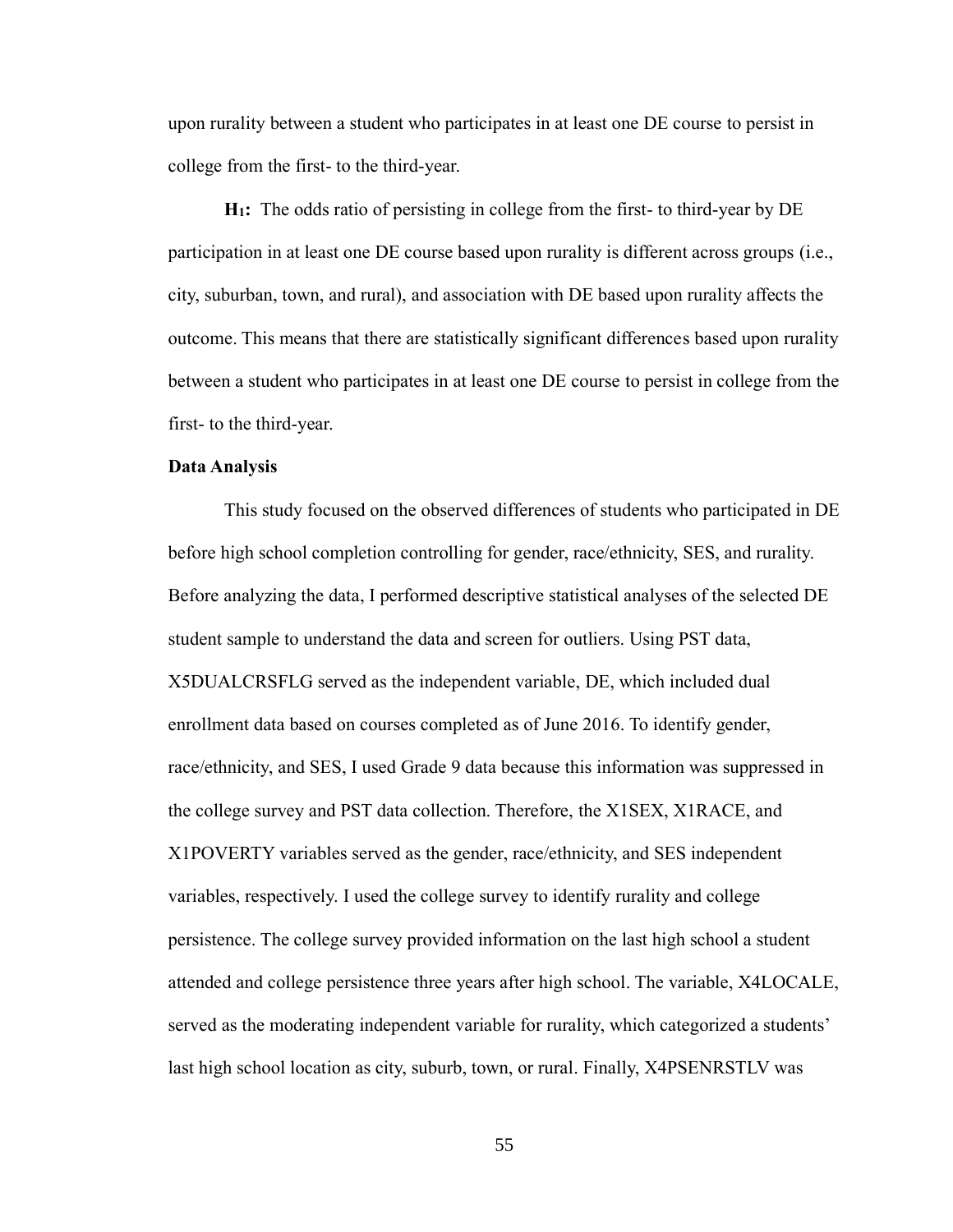used as the college persistence dependent variable and included student enrollment status at any institution as of February 2016.

## **Descriptive Statistics**

Using unweighted scores based on the full sample  $(N = 23,503)$ , the descriptive statistics were as follows: the percentage of males was 50.9% and females were 49%. The percentage of students as categorized by race/ethnicity was as follows: American Indian/Alaska Native, non-Hispanic 0.7%; Asian, non-Hispanic 8.3%; Black/African-American, non-Hispanic 10.4%; Hispanic, no race specified 1.8%; Hispanic, race specified 14.4%; More than one race, non-Hispanic 8.3%; Native Hawaiian/Pacific Islander, non-Hispanic 0.5%; and White, non-Hispanic 51.4%. The percentage of students at or above poverty was 59.8%, and the percentage of students below poverty was 11.4%. The percentage of students based on rurality were City 21.2%, Suburb 22.9%, Town 9.1%, and Rural 73%. The percentage of students who participated in only DE classes was 1.2%, the percentage of students who participated in both DE and postsecondary enrollment courses (not including AP or IB) was 10.9%, and the percentage of students who participated in only postsecondary enrollment courses were 43.1%. The percentage of students as categorized by college enrollment level were as follows: the percentage of students who were not enrolled was 14.3%, the percentage of student who were enrolled in a four-year institution was 32.1%, the percentage of students who were enrolled in a two-year institution was 7.9%, and the percentage of students who were enrolled in a less than two-year institution was 0.6%. The student-level composite or X variables were used because they had the least amount of missing information as compared to using individual student-level variables. Despite using composite variables, data were still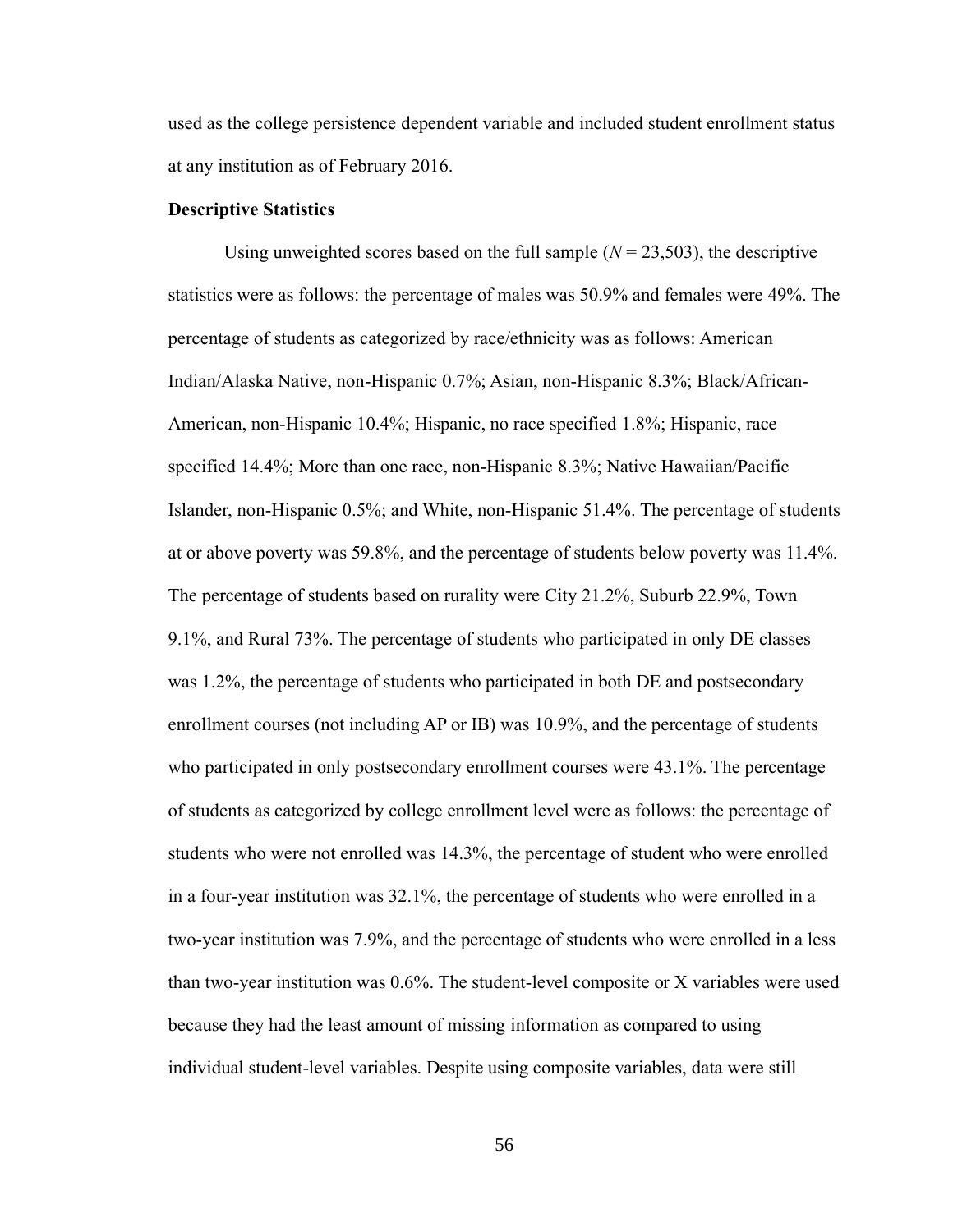missing. The missing data values had a minimum of .23% and a maximum of 4.28%.

Unit non-response or components not applicable had a minimum of 17.78% and a

maximum of 28.57%.

# Table 2

# *Unweighted DE Variables*

| <b>Baseline</b> characteristics                          | Full sample      |        |                               |                          |                 |         |
|----------------------------------------------------------|------------------|--------|-------------------------------|--------------------------|-----------------|---------|
|                                                          | $\boldsymbol{N}$ | $\%$   | Item<br>legitimate<br>skip/NA | Unit<br>non-<br>response | Component<br>NA | Missing |
| Gender                                                   |                  |        |                               |                          |                 | 0.03%   |
| Male                                                     | 11,973           | 50.94% |                               |                          |                 |         |
| Female                                                   | 11,524           | 49.03% |                               |                          |                 |         |
| Race/Ethnicity                                           |                  |        |                               |                          |                 | 4.28%   |
| Amer.<br>Indian/Alaska Native,<br>non-Hispanic           | 165              | 0.70%  |                               |                          |                 |         |
| Asian                                                    | 1,952            | 8.31%  |                               |                          |                 |         |
| Black/African-<br>American<br>non-Hispanic               | 2,450            | 10.42% |                               |                          |                 |         |
| Hispanic,<br>no race specified                           | 422              | 1.80%  |                               |                          |                 |         |
| Hispanic,<br>race specified                              | 3,375            | 14.40% |                               |                          |                 |         |
| More than one race,<br>non-Hispanic                      | 1,941            | 8.26%  |                               |                          |                 |         |
| Native<br>Hawaiian/<br>Pacific Islander,<br>non-Hispanic | 110              | 0.47%  |                               |                          |                 |         |
| White, non-                                              | 12,082           | 51.41% |                               |                          |                 |         |
| Hispanic                                                 |                  |        |                               |                          |                 |         |
| <b>SES</b>                                               |                  |        |                               | 28.57%                   |                 | 0.23%   |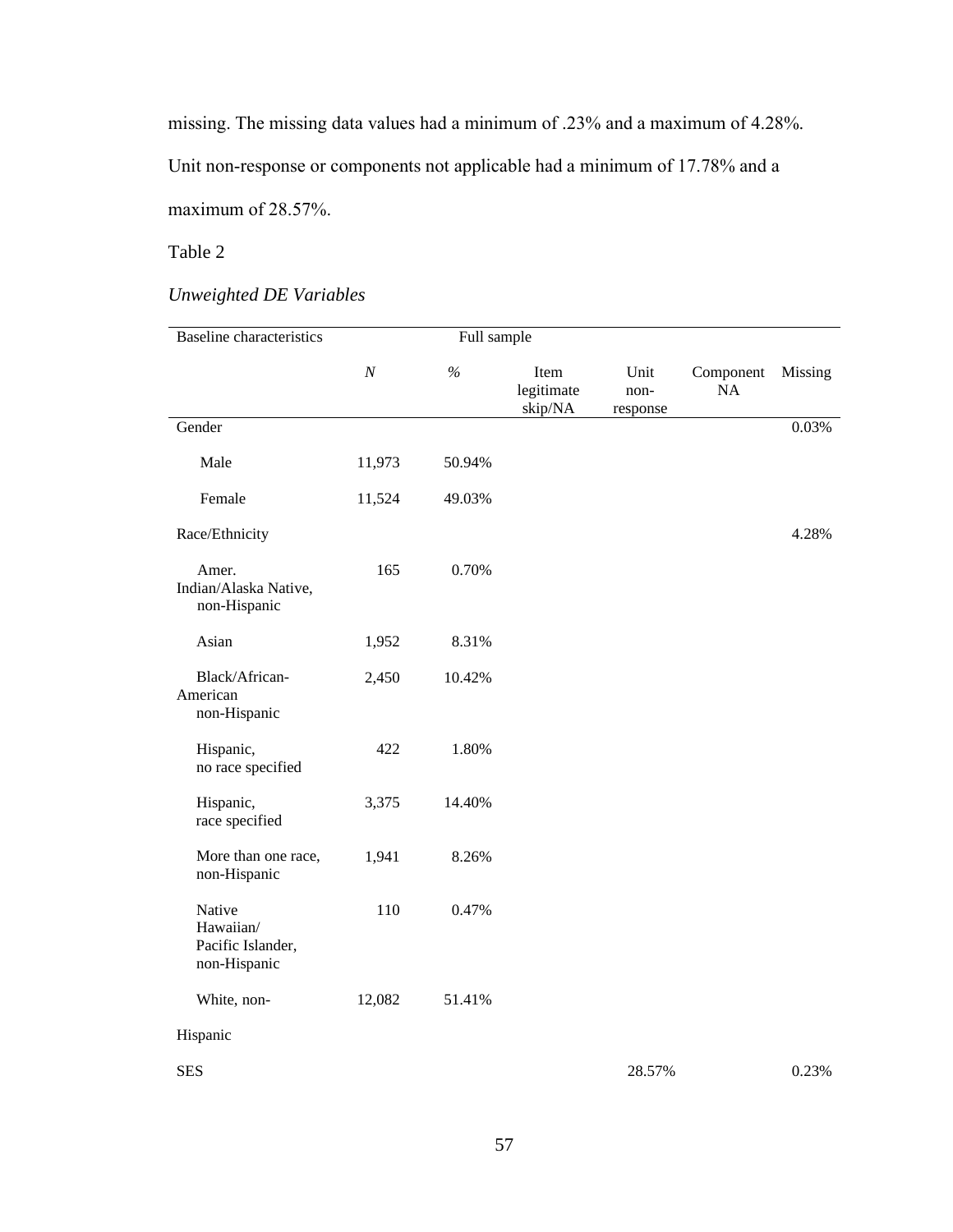| At or above poverty                                 | 14,062 | 59.83% |        |        |        |       |
|-----------------------------------------------------|--------|--------|--------|--------|--------|-------|
| Below poverty                                       | 2,671  | 11.36% |        |        |        |       |
| Rurality                                            |        |        |        | 26.24% |        | 0.77% |
| City                                                | 4,978  | 21.18% |        |        |        |       |
| Suburb                                              | 5,386  | 22.92% |        |        |        |       |
| Town                                                | 2,133  | 9.08%  |        |        |        |       |
| Rural                                               | 4,658  | 19.82% |        |        |        |       |
| DE Participation                                    |        |        |        | 17.78% | 26.20% | 0.82% |
| Only DE                                             | 279    | 1.19%  |        |        |        |       |
| Both DE and PS<br>enrollment courses<br>known       | 2,567  | 10.92% |        |        |        |       |
| Only PS enrollment<br>courses known                 | 10,122 | 43.17% |        |        |        |       |
| <b>College Persistence</b>                          |        |        | 18.21% | 26.24% |        | 0.38% |
| Not Enrolled                                        | 3,365  | 14.32% |        |        |        |       |
| Enrolled in a four-<br>year institution             | 7,553  | 32.14% |        |        |        |       |
| Enrolled in a two-<br>year institution              | 1,868  | 7.95%  |        |        |        |       |
| Enrolled in a less-<br>than-two-year<br>institution | 139    | 0.59%  |        |        |        |       |
| Enrolled, institution<br>level unknown              | 40     | 0.17%  |        |        |        |       |

*Note*. *N* = 23,503. SOURCE: U.S. Department of Education, National Center for Education Statistics, High School Longitudinal Study of 2009 (HSLS:09) public-use data files. Base Year, Update and High School Transcript, Second Follow-up, and Postsecondary Evaluation Transcripts Public-Use Data files.

# **Missing Data**

Because missing data could potentially affect the power, precision, and bias of the estimate of my results, I developed a plan to account for the missing data. First, I had to decide if the data were missing completely at random (MCAR), missing at random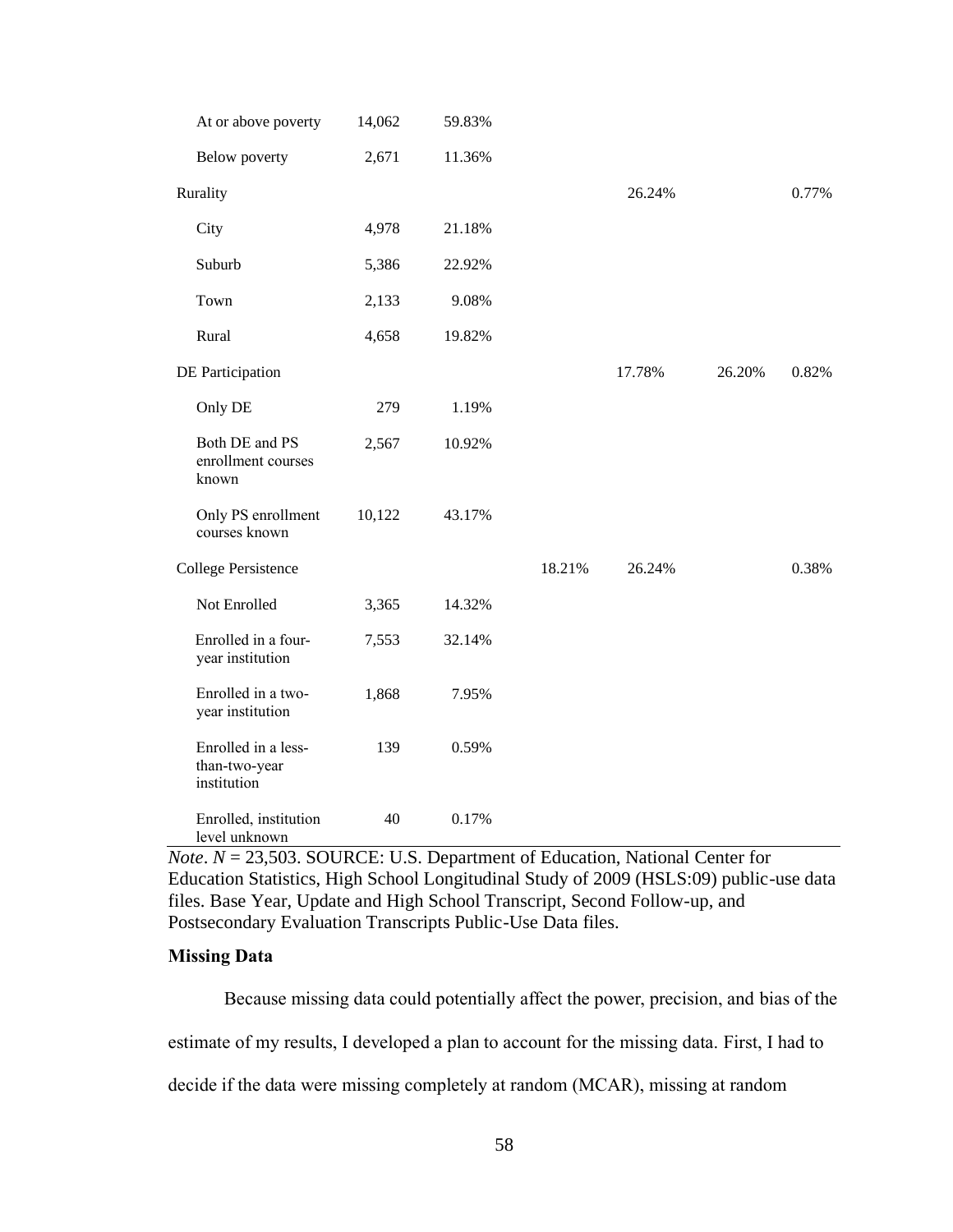(MAR), or missing not at random (MNAR) (e.g., Little & Rubin, 2019). If missing values were truly MCAR, then most analytic results would not be affected by the excluded survey cases. HSLS:09 codes indicated that data were missing for different reasons such as unit non-response, component not applicable. I concluded that the data were MAR. Common approaches for handling missing data include complete case analysis, pairwise deletion, and imputation. Recent studies suggest multiple imputations is a best practice approach to handling missing data, particularly when using longitudinal data with multiple data points (Allison, 2010; Enders, Keller, & Levy, 2018; Van Buuren, 2018). Multiple imputations fill in the missing data to create a complete analysis dataset while also accounting for the uncertainty of the imputed values (Allison, 2010). The benefit of using multiple imputations is that in addition to restoring the natural variability of the missing values, it incorporates the uncertainty due to the missing data, which results in a less biased statistical inference even in the presence of small sample size or a high number of missing data (Kang, 2013). According to the HSLS:09 codebook, a set of key analytic variables were identified and indicator variables were created to identify the imputed values. I used the HSLS:09 indicator codes to identify and remove the missing data from my selected variables.

After the missing data were removed, the descriptive statistics unweighted scores changed. The sample reduced from  $N = 23,503$  to  $N = 8,154$ . Following an analysis of the descriptive statistics, I conducted a cross-tabulation to inspect the number of cases in each set of variables. Based upon the results, I restricted the "Persistence" variable to only students who were enrolled in a four-year institution or not enrolled. This reduced the sample size from  $N = 8,154$  to  $N = 7,013$ . I performed another cross-tabulation and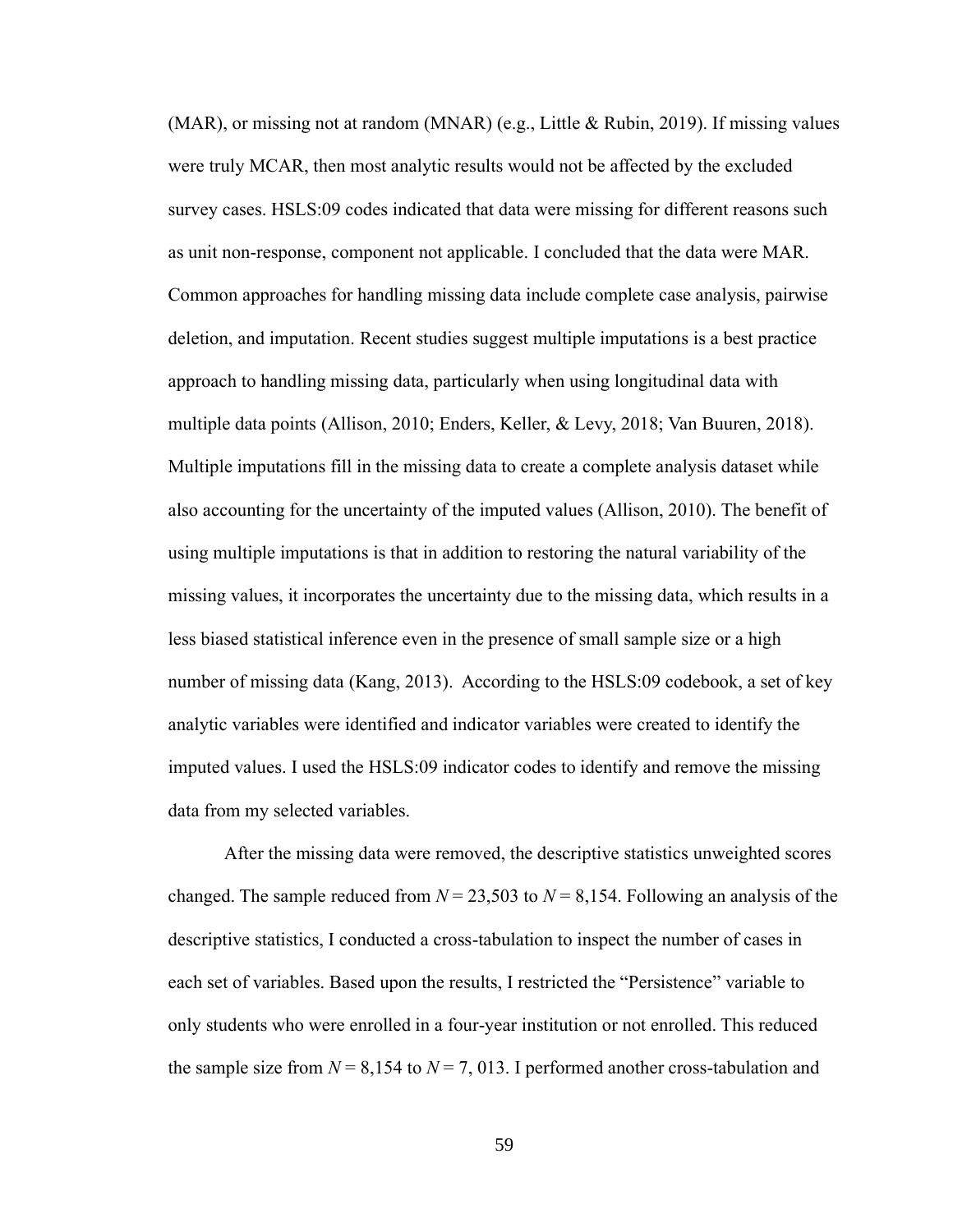reviewed the results.

Once I examined the data, I dropped "Only DE courses known" from the "DE Participation" variable because of the low number of cases (*N* = 28, Not Enrolled; *N* = 95, Enrolled) and kept "Both DE and postsecondary (PS) enrollment courses known" (*N* = 308, Not Enrolled; *N* = 1,235, Enrolled), and "Only PS enrollment courses known" (*N*  $= 1,415$ , Not Enrolled;  $N = 3,932$ ). For Gender, males serve as the reference group in my analysis because I wanted to observe the substantive differences in females as compared to males on the outcome of DE and college persistence (Rivera et al., 2019). Regarding the Race/Ethnicity variable, the measure that indicated "No biological/adoptive/stepparent in the household" was too low to measure, so I dropped the cases from the variable. I then combined Hispanic, race specified  $(N = 261)$ , Not Enrolled,  $N = 556$ , Enrolled) with Hispanic, no race specified  $(N = 9)$ , Not Enrolled,  $N = 12$ , Enrolled) into one category and labeled it "Hispanic." I also combined American Indian/Alaska Native, non-Hispanic ( $N = 14$ , Not Enrolled;  $N = 21$ , Enrolled); was combined with Native Hawaiian/Pacific Islander, non-Hispanic ( $N = 6$ , Not Enrolled;  $N = 21$ , Enrolled), and labeled "Other."

I reviewed another cross-tabulation and observed that the sample size reduced from  $N = 7,013$  to  $N = 6,890$ . However, I also observed that the "Other" cases were still low (*N* = 20, Not Enrolled; *N* = 41, Enrolled); therefore, I dropped the "Other" category as well. This reduced the sample size from  $N = 6,890$  to  $N = 6,829$ . The remaining unweighted sample size was as follows: The percentage of males was 45.79% and females were 54.21%. The percentage of students as categorized by race/ethnicity was as follows: Asian, non-Hispanic 9.66%; Black/African-American, non-Hispanic 8.38%;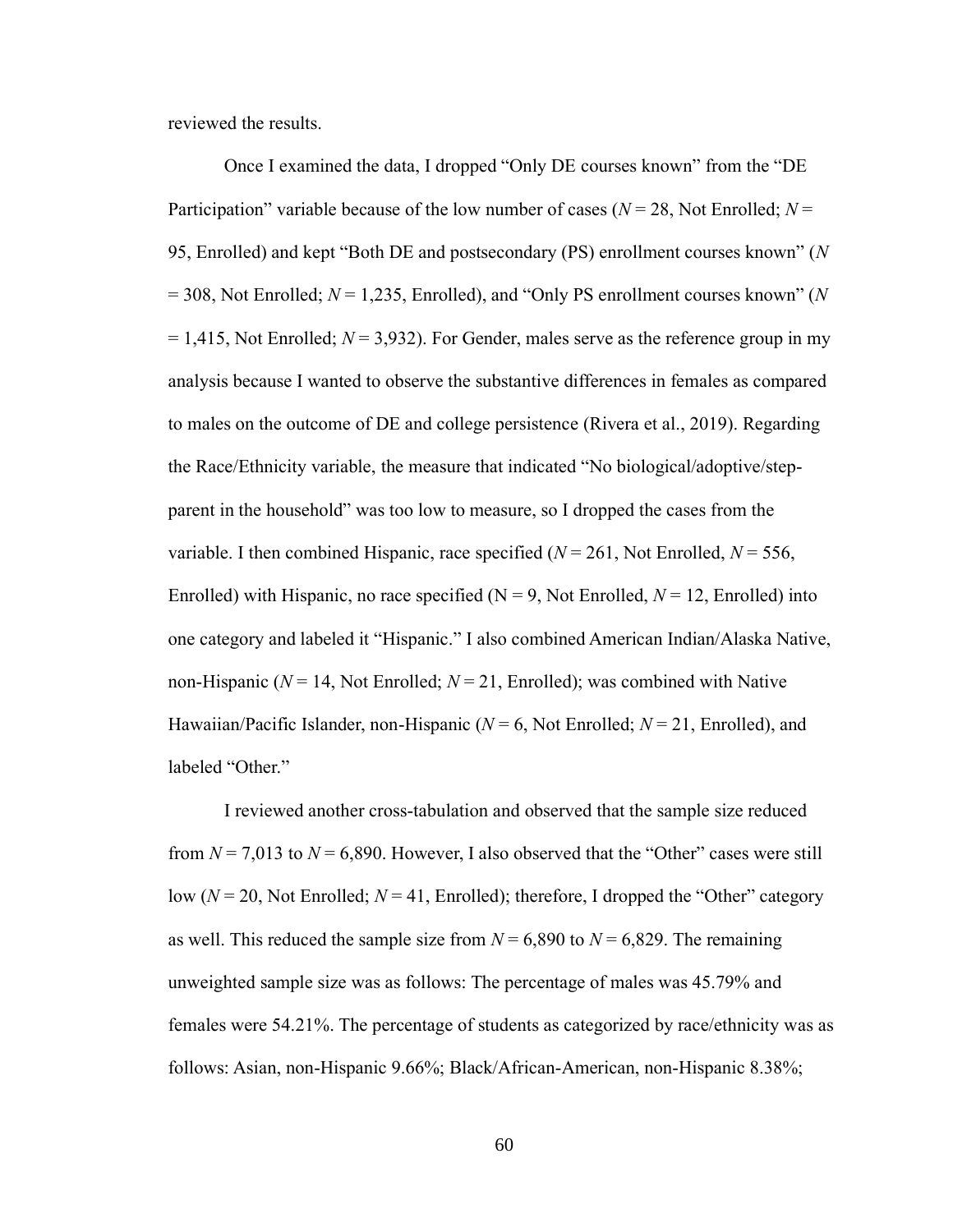Hispanic 12.41%; More than one race, non-Hispanic 8.49%; and White, non-Hispanic 61.33%. The percentage of students at or above poverty was 91.26%, and the percentage of students below poverty was 8.74%. The percentage of students based on rurality were City 31.01%, Suburb 31.47%, Town 11.69%, and Rural 25.83%. The percentage of students who participated in both DE and postsecondary enrollment courses (not including AP or IB) was 22.48%, and the percentage of students who participated in only postsecondary enrollment courses was 77.52%. The percentage of students as categorized by enrollment level were as follows: the percentage of students who were not enrolled was 24.94%, and the percentage of student who was enrolled in a four-year institution was 75.06%.

Table 3

| Characteristics                         |       | Sample        |
|-----------------------------------------|-------|---------------|
|                                         | N     | $\frac{0}{0}$ |
| Gender                                  |       |               |
| Male                                    | 3,127 | 45.79%        |
| Female                                  | 3,702 | 54.21%        |
| Race/Ethnicity                          |       |               |
| Asian, non-Hispanic                     | 660   | 9.66%         |
| Black/African American,<br>non-Hispanic | 572   | 8.38%         |
| Hispanic                                | 829   | 12.14%        |
| More than one race,<br>non-Hispanic     | 580   | 8.49%         |
| White, non-Hispanic                     | 4,188 | 61.33%        |

#### *Unweighted DE Variables without Missing Data*

SES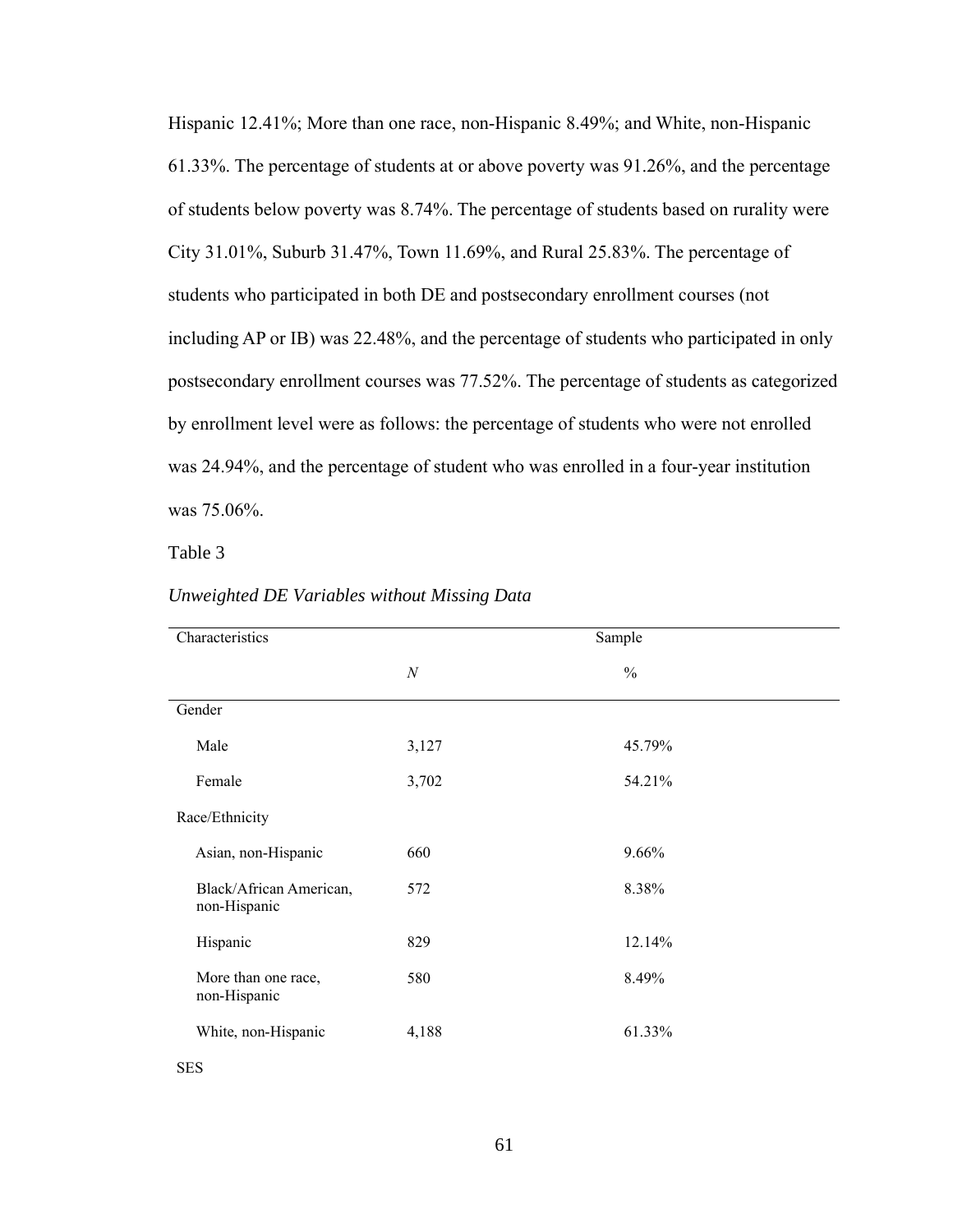| At or above poverty                        | 6,232 | 91.26% |
|--------------------------------------------|-------|--------|
| Below poverty                              | 597   | 8.74%  |
| Rurality                                   |       |        |
| City                                       | 2,118 | 31.01% |
| Suburb                                     | 2,149 | 31.47% |
| Town                                       | 798   | 11.69% |
| Rural                                      | 1,764 | 25.83% |
| DE Participation                           |       |        |
| Both DE and PS enrollment<br>courses known | 1,535 | 22.48% |
| Only PS enrollment courses<br>known        | 5,294 | 77.52% |
|                                            |       |        |
| College Persistence                        |       |        |
| Did Not Persist                            | 1,703 | 24.94% |
| Persisted                                  | 5,126 | 75.06% |

*Note*. *N* = 6,829. SOURCE: U.S. Department of Education, National Center for Education Statistics, High School Longitudinal Study of 2009 (HSLS:09) public-use data files. Base Year, Update and High School Transcript, Second Follow-up, and Postsecondary Evaluation Transcripts Public-Use Data files.

#### **Weighting Cases**

Several researchers argue that weights should be considered for studies with complex sampling designs and particularly those that employ multilevel models (Cai, 2013; Chen, Elliot, Haziza, Yang, Ghosh, Little, Sedransk & Thompson, 2017). Using weighted totals of variables correct for imperfections in the data that might lead to bias and provide conclusions generalizable to the target population (Kolenikov, 2016). Although the problem of self-selection bias cannot always be solved with the application of post-stratification procedures, the process of adding weights can minimize the effects by adjusting for the proportional over- and underrepresentation of certain populations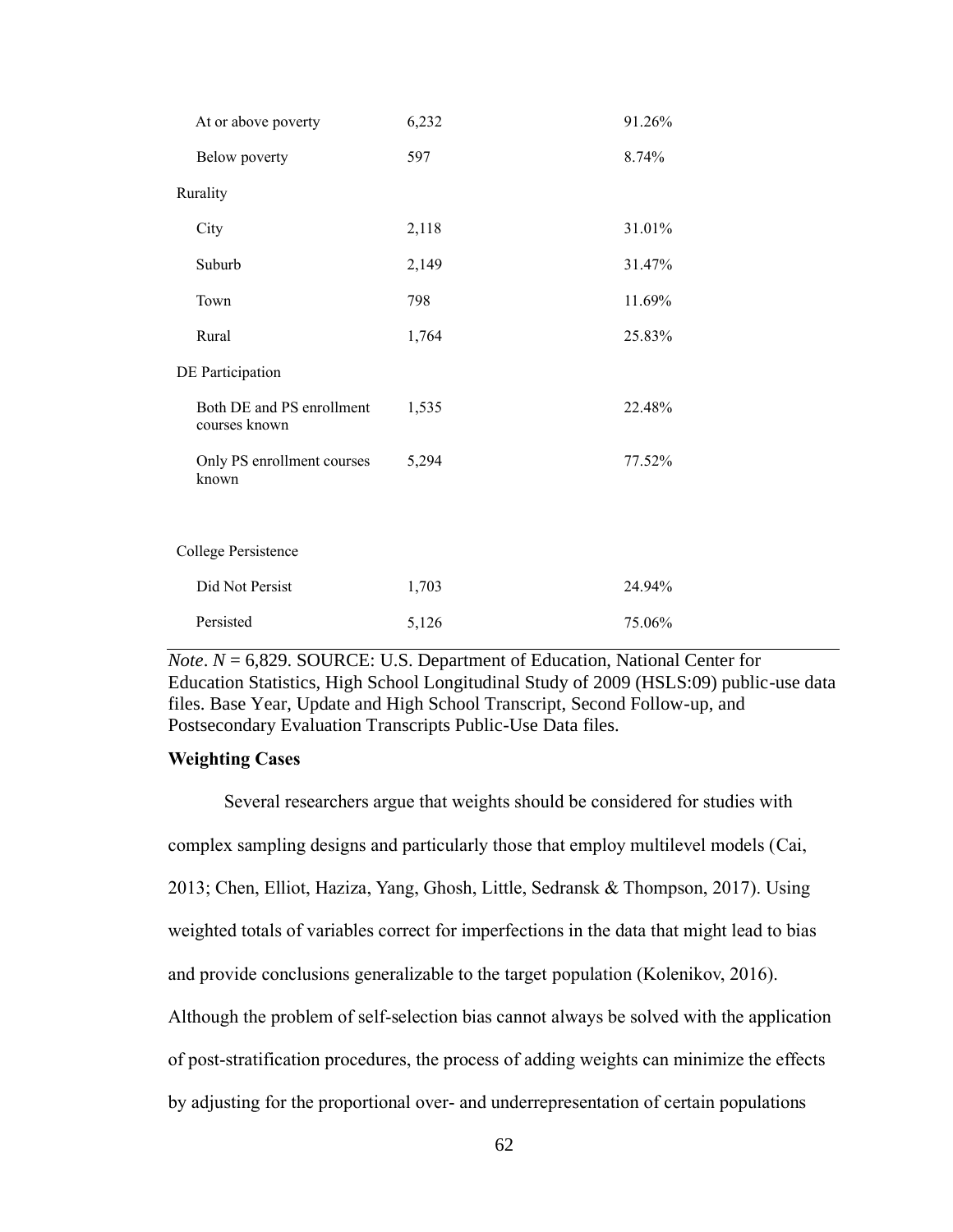(Bethlehem & Stoop, 2007). More importantly, the HSLS:09 Codebook recommended post-stratification weighting to more accurately reflect the population; therefore, weights were used in the regression analysis (Base-Year, p. 162).

Once I reviewed case counts for my variables one last time, then, I recoded each of the selected variables as described below and entered them in the SPSS statistical software version 27 with a complex sample add-on to observe main and moderating effects using weights to ensure population generalizability (HSLS:09 Codebook, Base-Year; Kolenikov, 2016; Kugler, Trail, Dziak, & Collins, 2012). Since this study examines the relationship between DE and college persistence over time, the HSLS:09 codebook suggested using a balanced repeated replication (BRR) weight to estimate longitudinal variance. Moreover, BRR was also the most appropriate method because HSLS:09 is based upon a complex survey design with the use of a stratified two-stage sample design and poststratification and nonresponse weights. BRR is a special form of replicate weights technique for computing standard errors of survey estimates. BRR is a method that provides unbiased estimates of the sampling error arising from complex [sample](javascript:sampleThat() selection procedures. The estimates capture the effects of stratification, clustering, and unequal probabilities of selection (Little & Rubin, 2019). To handle the BRR, an R version 3.6 software extension plug-in was added to the SPSS software. Then I selected the longitudinal weight that included the main effect variables of DE Participation, Gender, Race/Ethnicity, SES, and Rurality, which was W5W1W2W3W4PSTRANS005. These weights were selected because they accounted for all the data collection periods and variables of interest.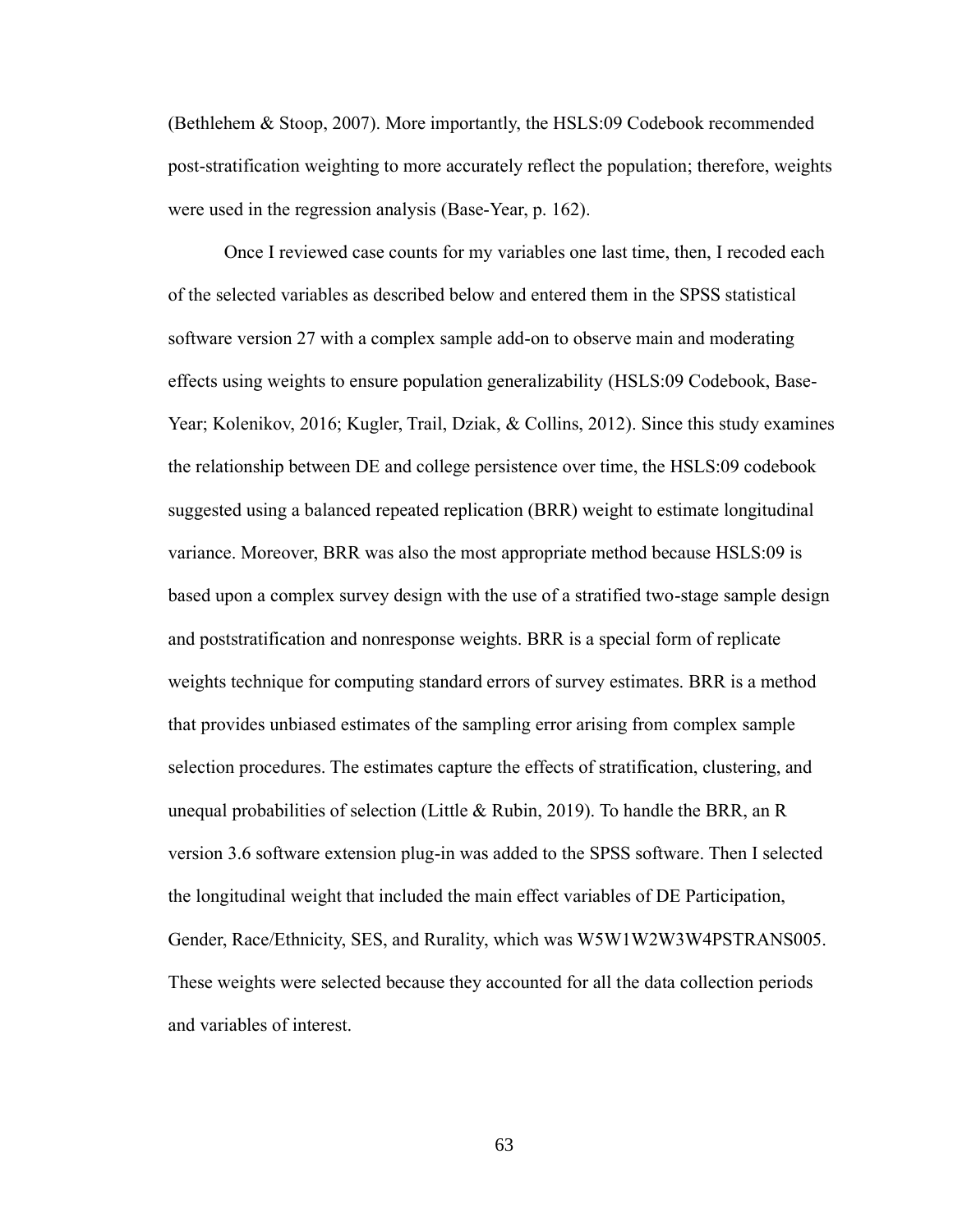#### **Recoded Variables**

Below, I discuss the selected student-level variables and the recoding according to the constructs they represent.

**College Persistence**. The College Persistence dependent variable was created from the college survey data to indicate college student persistence or "Persisted" from the first to the third-year as of February 2016 when a student would have been continuously enrolled in any four-year institution for three years. A student labeled as "Did Not Persist" is one who has left a four-year institution. The measures were as follows: "Persisted" = 1, Enrolled in a four-year institution as of February 2016; and "Did" Not Persist" =  $0$ , Not enrolled in a four-year institution as of February 2016.

**DE Participation**. The DE Participation independent variable was created using PST data to capture any DE courses a student took in high school and received college credit. The measures were coded as "Both DE and PS (Postsecondary) Enrollment Courses Known" = 1, and "Only PS Enrollment Courses Known" = 0. This variable includes any courses taken during high school for postsecondary credit except AP and IB courses.

**Gender**. The Gender independent variable was selected from the Grade 9 survey data and included two dichotomous measures, male and female. These measures were coded as Female  $= 1$ , Male  $= 0$ .

**Race/Ethnicity**. The Race/Ethnicity independent variable was created from Grade 9 survey data. Because prior literature described most students who participate in DE as White, this student population became my referent group. The variables of interest were other racial/ethnic student populations and coded as follows: Group 1: Asian, non-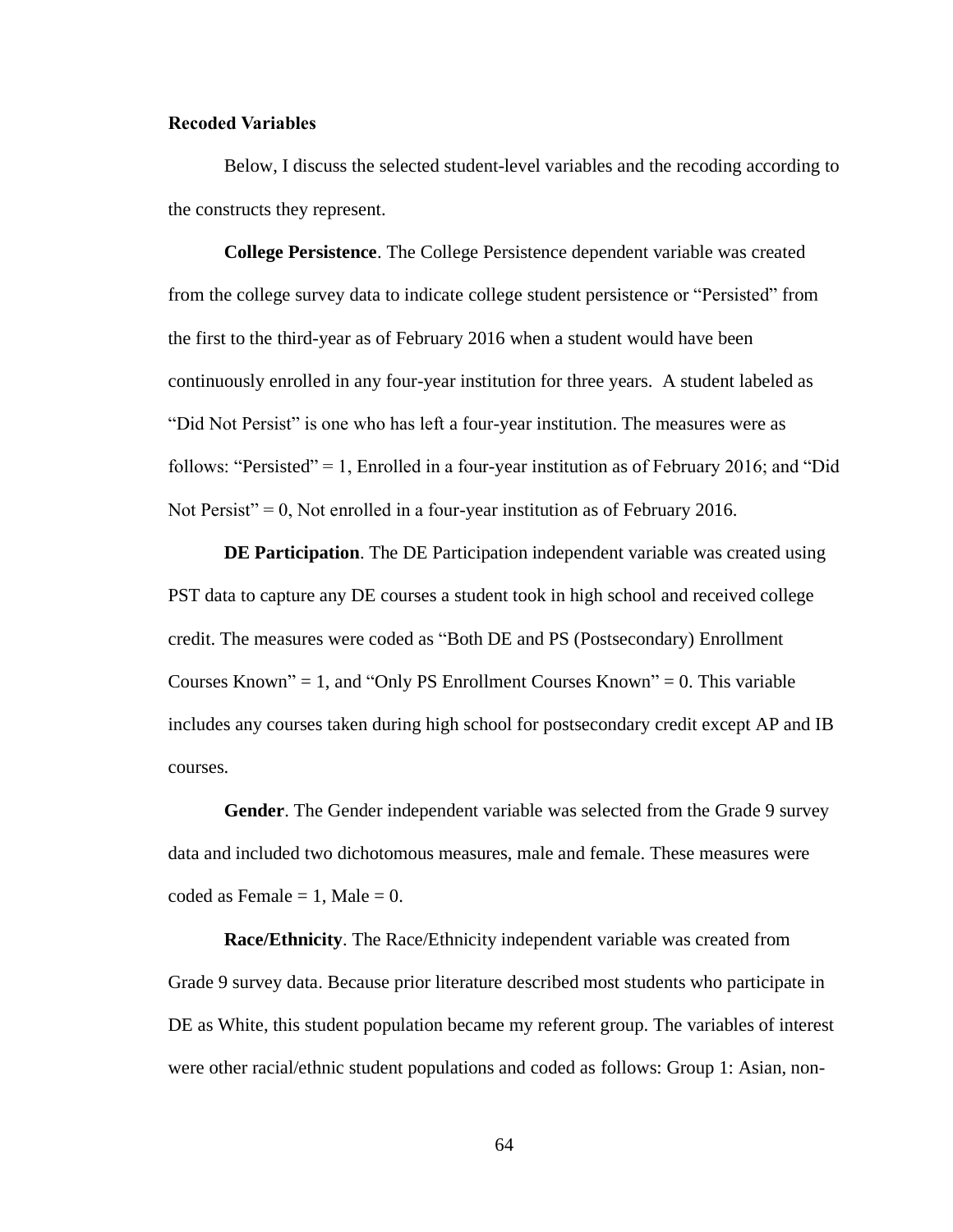Hispanic = 1; Group 2: Black/African American, non-Hispanic = 1; Group 3: Hispanic = 1; and Group 4: More than one race, non-Hispanic = 1.

**SES**. The SES independent variable was selected from the Grade 9 survey data that indicated whether the participating student's family was at, above, or below the 2008 poverty threshold by 100% as defined by the U.S. Census (HSLS:09). The data in this variable were coded as Below Poverty  $= 1$  and At or Above Poverty  $= 0$ .

**Rurality**. The Rurality independent variable was created from the college survey data to indicate the location of the last high school participating students attended before beginning college. The data from this variable included four measures (i.e., city, suburb, town, rural). According to data from the U.S. Department of Civil Rights 2015-16, DE courses and programs are more prevalent in rural areas and, thus, became my referent group. To examine the associations between DE and other locations (city, suburb, and town), I varied the coding as follows: Group 1: City = 1; Group 2: Suburb = 1; Group 3: Town  $= 1$ . Rural  $= 1$  with City, Suburb, and Town coded as 0.

Table 4 displays the dependent and independent variable recoding: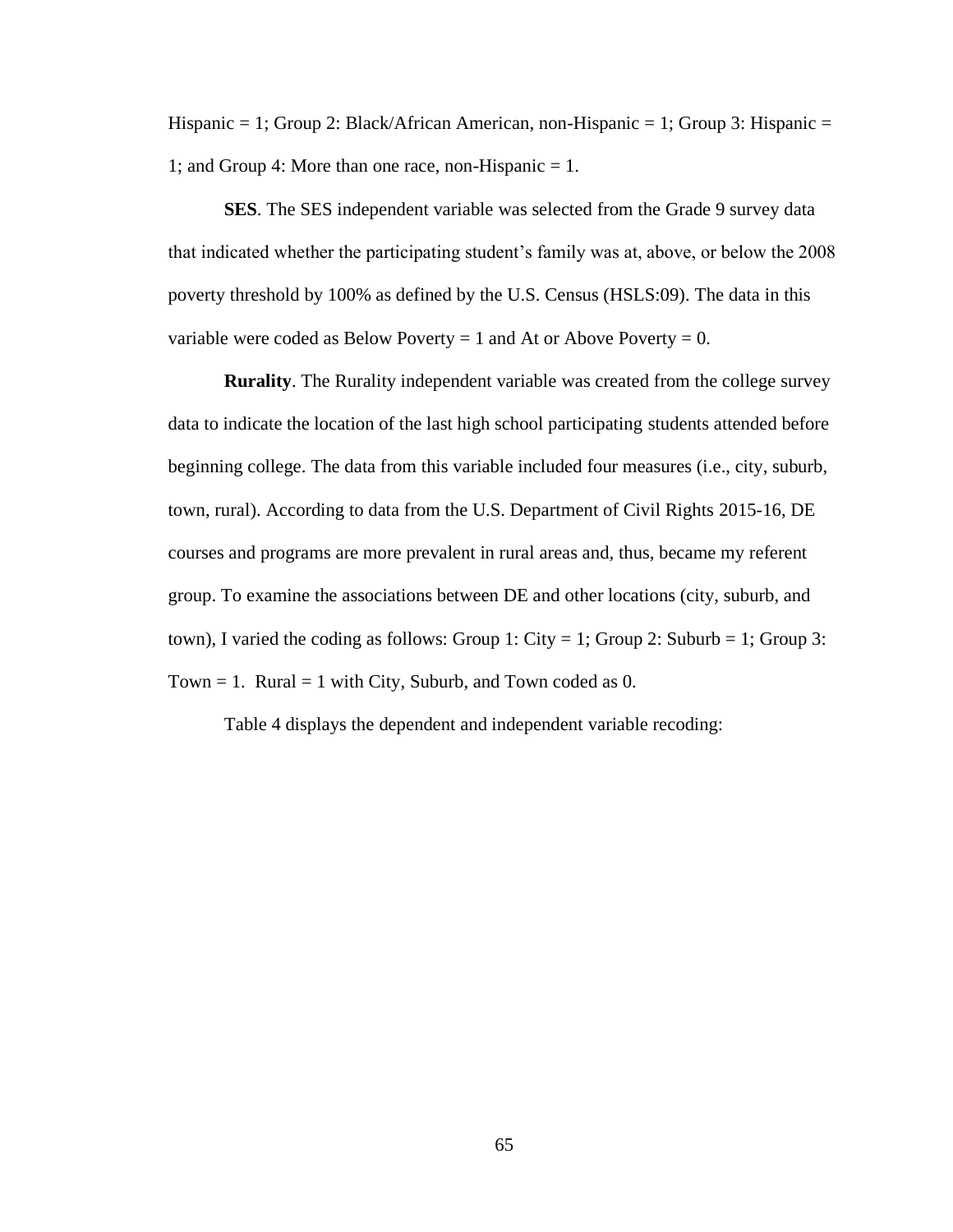## Table 4

## *Student-level Variables and Recoding*

| Hierarchical Models         | Variables                                 | Values                                  | Recoding         |
|-----------------------------|-------------------------------------------|-----------------------------------------|------------------|
| Dependent Variable          | <b>College Persistence</b><br>X4PSENRSTLV | Did Not Persist                         | $\theta$         |
|                             | (4-year institution)                      | Persisted                               | 1                |
| <b>Independent Variable</b> | DE Participation<br>X5DUALCRSFLG          | Both DE and PS Courses Known            | 1                |
|                             |                                           | Only PS Courses Known                   | $\boldsymbol{0}$ |
| Independent Variable        | Gender<br>X1SEX                           | Male                                    | $\theta$         |
|                             |                                           | Female                                  | 1                |
| <b>Independent Variable</b> | Race/ethnicity*<br>X1RACE                 | Asian, non-Hispanic                     | (0, 1)           |
|                             |                                           | Black/African-American, non-Hispanic    | (0, 1)           |
|                             |                                           | Hispanic                                | (0, 1)           |
|                             |                                           | More than one race, non-Hispanic        | (0, 1)           |
|                             |                                           | White, non-Hispanic                     | $\theta$         |
| <b>Independent Variable</b> | <b>SES</b><br>X1POVERTY                   | At or Above Poverty                     | $\theta$         |
|                             |                                           | Below Poverty $-100%$ poverty threshold | 1                |
| Independent Variable        | Rurality*<br>X4LOCALE                     | City                                    | (0, 1)           |
|                             |                                           | Suburb                                  | (0, 1)           |
|                             |                                           | Town                                    | (0, 1)           |
|                             |                                           | Rural                                   | $\boldsymbol{0}$ |

*Notes*. DE = Dual Enrollment. The asterisk (\*) indicates variables of interest that vary (coding changed from 1 or 0) to observe different group effects.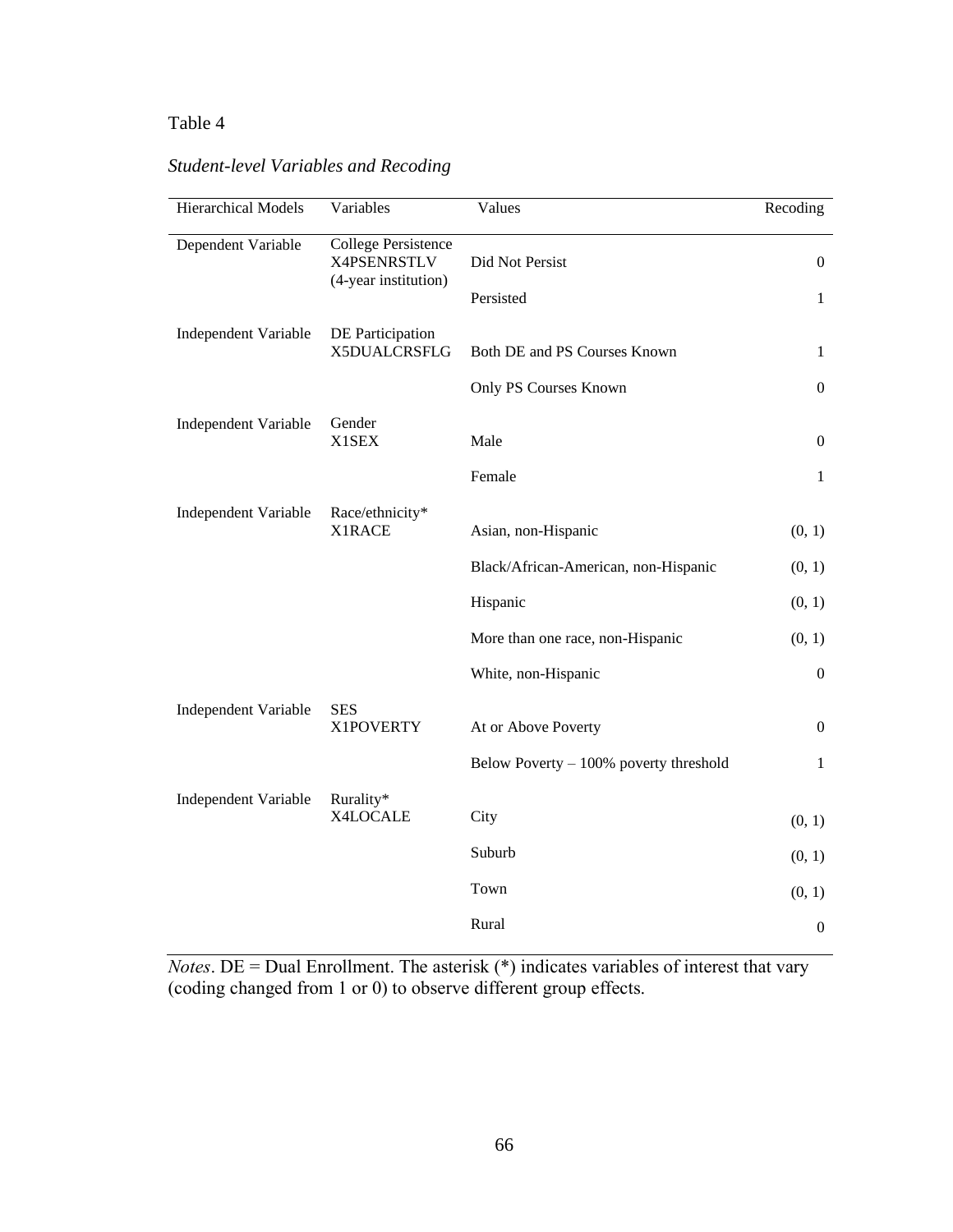Once the recoding was completed, a binary logistic regression was conducted to measure the relationship between the independent variable of DE Participation and the dependent variable of College Persistence, controlling for gender, race/ethnicity, SES, and rurality. Prior literature guided the selection of the sociodemographic models of gender, race/ethnicity, SES, and rurality as factors likely to influence a high school student's participation in DE and third-year college persistence (Agger et al., 2018; Ma et al., 2016). The main effects of the model examined the dependent variable of College Persistence and independent variable of DE Participation, controlling for the independent variables of Gender, Race/Ethnicity, SES, and Rurality. Nine sets of interaction terms were tested through the binary logistic regression model to determine whether the relationship between DE participation and college persistence changed when another variable (i.e., gender, race/ethnicity, SES, and rurality) was introduced. The interaction terms were: (a) DE and Gender (Female); (b) DE and Race/Ethnicity (Asian); (c) DE and Race/Ethnicity (Black/African American); (d) DE and Race/Ethnicity (Hispanic); (e) DE and Race/Ethnicity (more than one race); (f) DE and SES (below poverty); (g) DE and Rurality (City); (h) DE and Rurality (Suburb); and (i) DE and Rurality (Town). The formulas that guide these effects are as follows: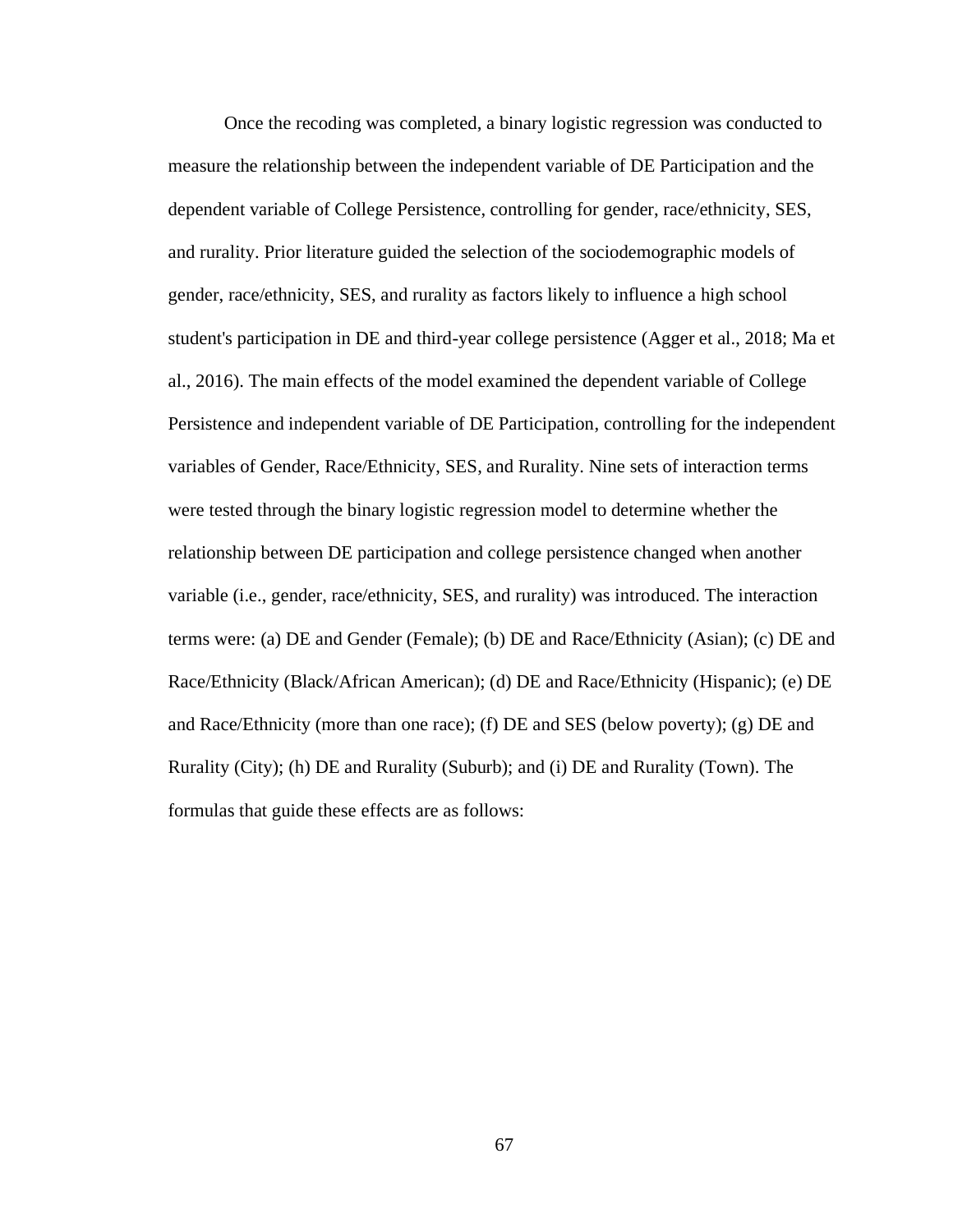#### **Main Effects**

*Logit* (College Persistence) =  $b_0$  (Constant) +  $b_1x_1$  (DE Participation) +  $b_2x_2$ 

 $(Gender) + b_3x_3$  (Race/Ethnicity)  $+ b_4x_4$  (SES)  $+ b_5x_5$  (Rurality)  $+ \epsilon$ .

#### **Moderating Effects – DE Participation x Gender**

*Logit* (College Persistence) =  $b_0$  (Constant) +  $b_1x_1$  (DE Participation) +  $b_2x_2$ 

 $(Gender) + b_3x_3$  (Race/Ethnicity)  $+ b_4x_4$  (SES)  $+ b_5x_5$  (Rurality)  $+ b_6x_1x_2$  (DE)

Participation x Gender) *+* ∈*.* 

#### **Moderating Effects – DE Participation x Race/Ethnicity**

*Logit* (College Persistence) =  $b_0$  (Constant) +  $b_1x_1$  (DE Participation) +  $b_2x_2$ 

 $(Gender) + b_3x_3 (Race/Ethnicity) + b_4x_4 (SES) + b_5x_5 (Rurality) + b_6x_1x_3 (DE)$ 

Participation x Race/Ethnicity) *+* ∈*.* 

#### **Moderating Effects - DE Participation x SES**

*Logit* (College Persistence) =  $b_0$  (Constant) +  $b_1x_1$  (DE Participation) +  $b_2x_2$ 

 $(Gender) + b_3x_3$  (Race/Ethnicity)  $+ b_4x_4$  (SES)  $+ b_5x_5$  (Rurality)  $+ b_6x_1x_4$  (DE)

Participation x SES) *+* ∈*.* 

#### **Moderating Effects - DE Participation x Rurality**

*Logit* (College Persistence) =  $b_0$  (Constant) +  $b_1x_1$  (DE Participation) +  $b_2x_2$ 

 $(Gender) + b_3x_3$  (Race/Ethnicity)  $+ b_4x_4$  (SES)  $+ b_5x_5$  (Rurality)  $+ b_6x_1x_5$  (DE

Participation x Rurality) *+* ∈*.*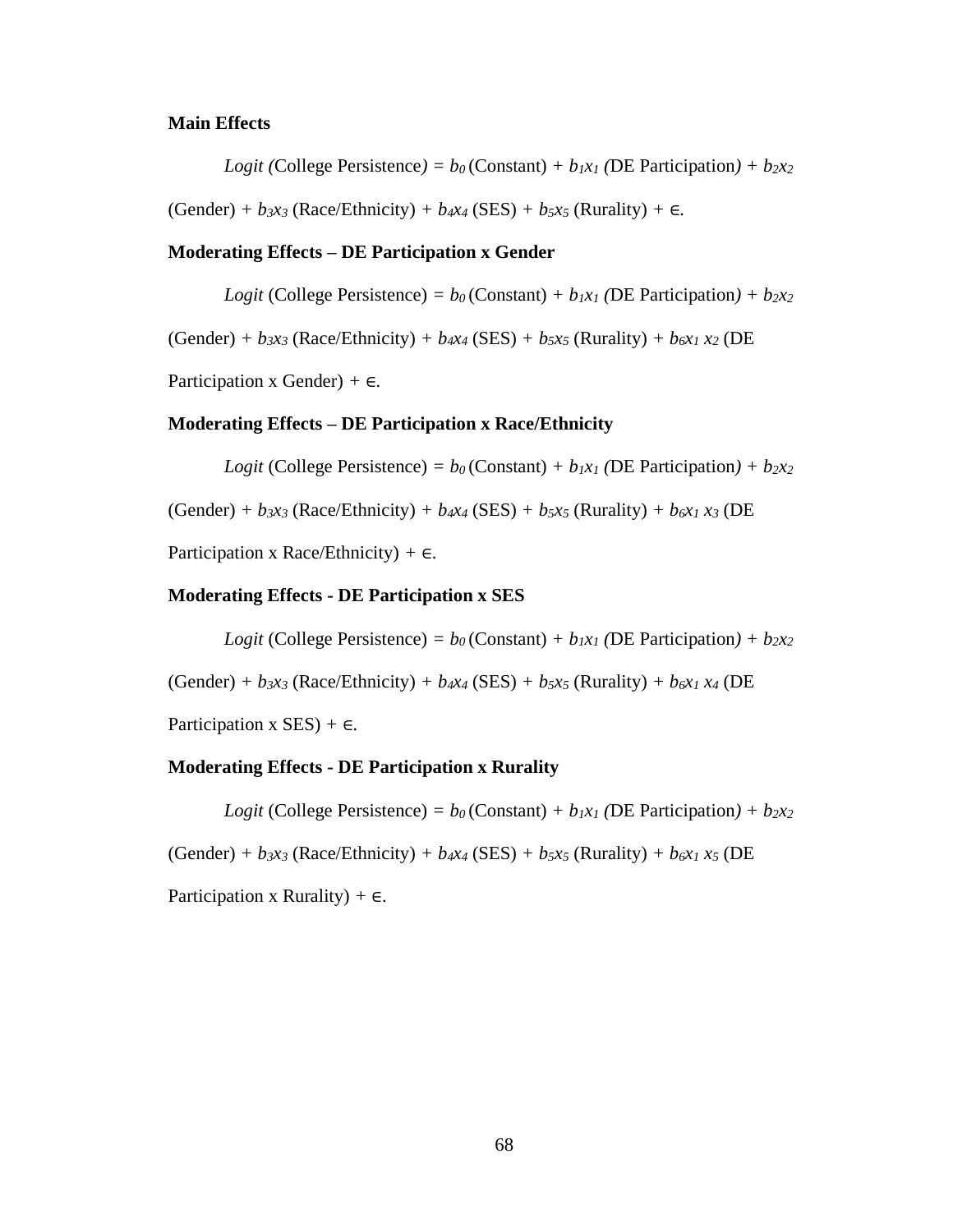## Table 5 demonstrates the models that investigated the interactions:

## Table 5

| Type of Interaction       | <b>Block</b>              | Variables                                       |
|---------------------------|---------------------------|-------------------------------------------------|
| Main Effects              | <b>Block 1</b>            | DE Participation (Persisted, group of interest) |
|                           | Block 2<br>(Demographics) | Gender (Female, group of interest)              |
|                           |                           | Race/Ethnicity*                                 |
|                           |                           | Asian                                           |
|                           |                           | <b>Black/African American</b><br>$\bullet$      |
|                           |                           | Hispanic<br>$\bullet$                           |
|                           |                           | More than one race<br>$\bullet$                 |
|                           |                           | White (referent group)<br>$\bullet$             |
|                           |                           | SES (Below poverty, group of interest)          |
|                           | Block 3                   | Rurality*                                       |
|                           |                           | City                                            |
|                           |                           | Suburb                                          |
|                           |                           | Town                                            |
|                           |                           | Rural (referent group)<br>٠                     |
| Moderating Effects        | Block 4                   | DE Participation x Gender                       |
| <b>Moderating Effects</b> | Block 4                   | DE Participation x Race/Ethnicity               |
|                           |                           | Asian                                           |
|                           |                           | <b>Black/African American</b><br>٠              |
|                           |                           | Hispanic<br>٠                                   |
|                           |                           | More than one race                              |
| <b>Moderating Effects</b> | Block 4                   | DE Participation x SES                          |
| <b>Moderating Effects</b> | Block 5                   | DE Participation x Rurality                     |
|                           |                           | City                                            |
|                           |                           | Suburb                                          |
|                           |                           | Town                                            |

*College Persistence Model Interactions*

*Notes*. DE = Dual Enrollment. The asterisk (\*) indicates variables of interest that vary (coding changed from 1 or 0) to observe different group effects.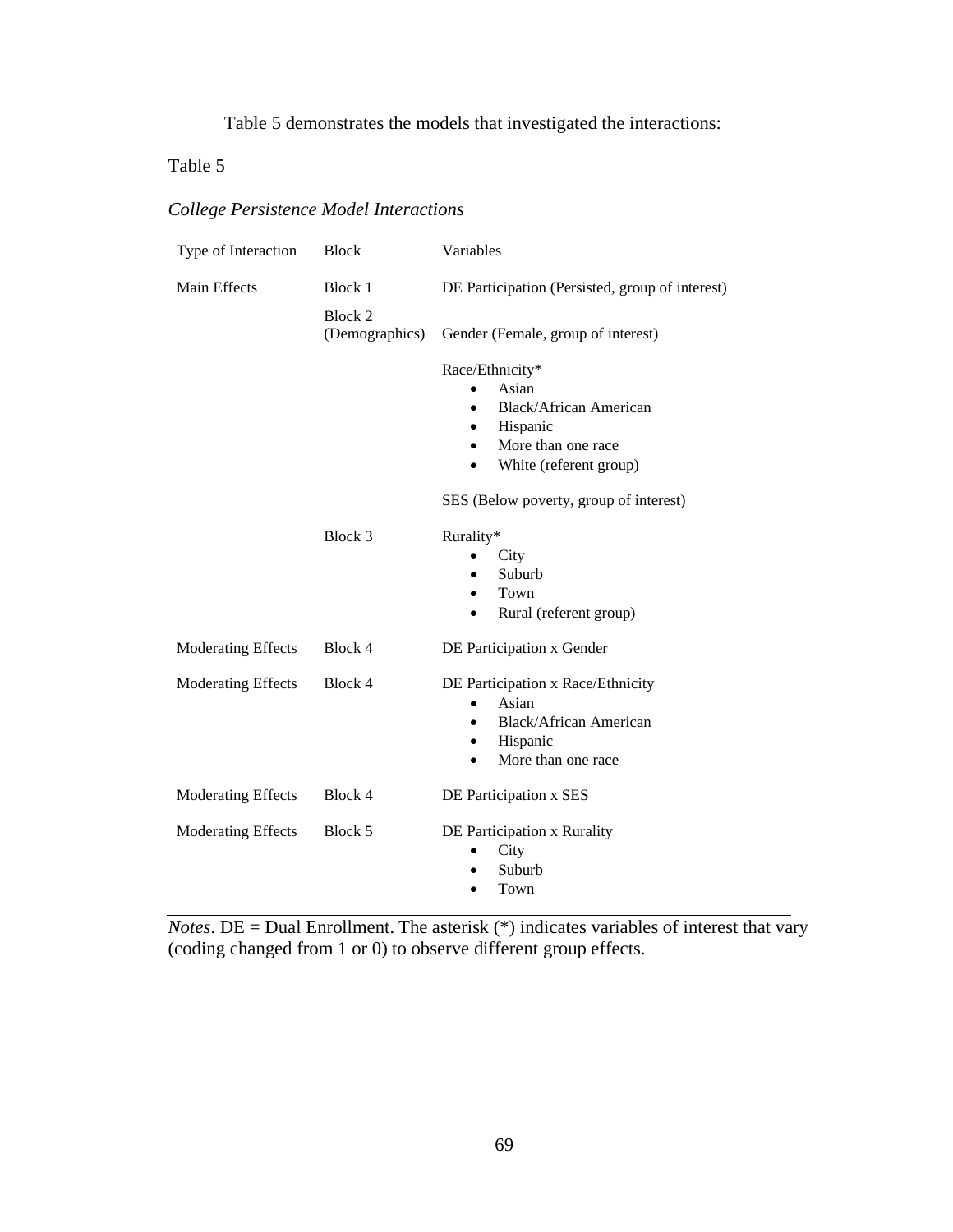The purpose of this chapter was to discuss the method for examining and analyzing differences between DE and first- to third-year college persistence, controlling for gender, race/ethnicity, SES, and rurality. The first sections of this chapter included the processes used to identify the appropriate data sources that represented the independent and dependent variables for the research question of this study. Once these data were finalized, the HSLS:09 variables and weights were determined. The variables were then re-coded and analyzed. Finally, a binary logistic regression was completed. Chapter Four will present the results from the regression analysis. It will also begin to link the findings to the primary research question.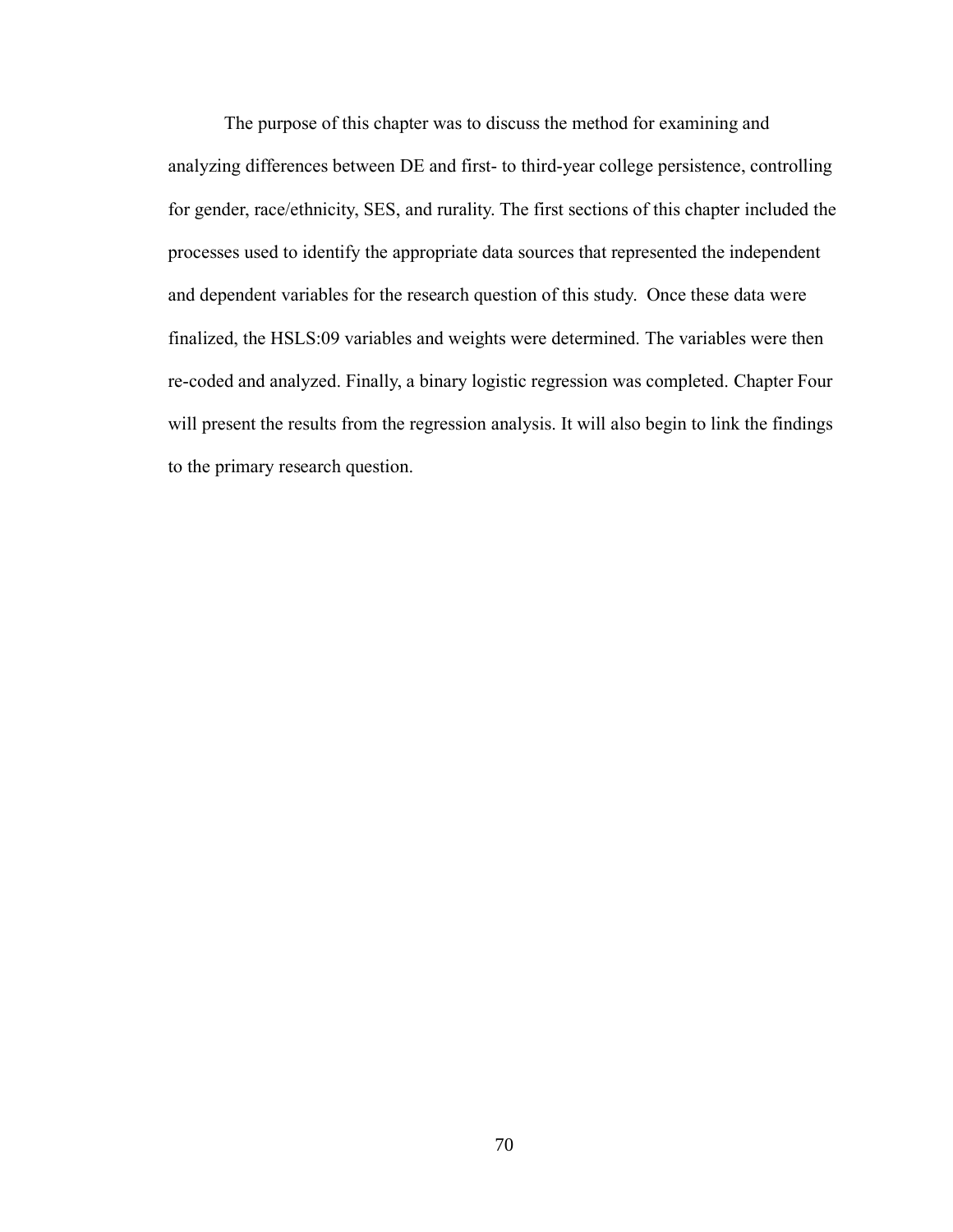## CHAPTER FOUR

### RESULTS

This chapter presents the findings from the study to determine whether DE influences the likelihood of first- to third-year college persistence, controlling for gender, race/ethnicity, SES, and rurality. As described in Chapter Three, I conducted a binary logistic regression to examine the main and moderating effects between the independent and dependent variables as described below.

#### **Descriptive Statistics**

After initially reviewing the descriptive statistics of the full sample ( $N = 23,503$ ), there was missing data that could potentially affect the precision, power, and bias of my sample. Prior literature suggested using multiple imputations to remove the missing data (Allison, 2010; Enders et al., 2018; Van Buuren, 2018). The HSLS:09 Codebook identified the specific items that were imputed; therefore, I used this coding to remove missing data from each of the selected variables. After reviewing several crosstabulations to determine case numbers, I subsequently restricted the college persistence variable to include only students who were enrolled in a four-year institution or not enrolled. When I examined the DE Participation variable, I dropped the measure that included "Only DE courses known" due to low case numbers ( $N = 28$ , Not Enrolled;  $N =$ 95, Enrolled) and kept "Both DE and postsecondary (PS) enrollment courses known" (*N* = 308, Not Enrolled; *N* = 1,235, Enrolled), and "Only PS enrollment courses known" (*N*  $= 1,415$ , Not Enrolled;  $N = 3,932$ ). I conducted additional cross-tabulations on the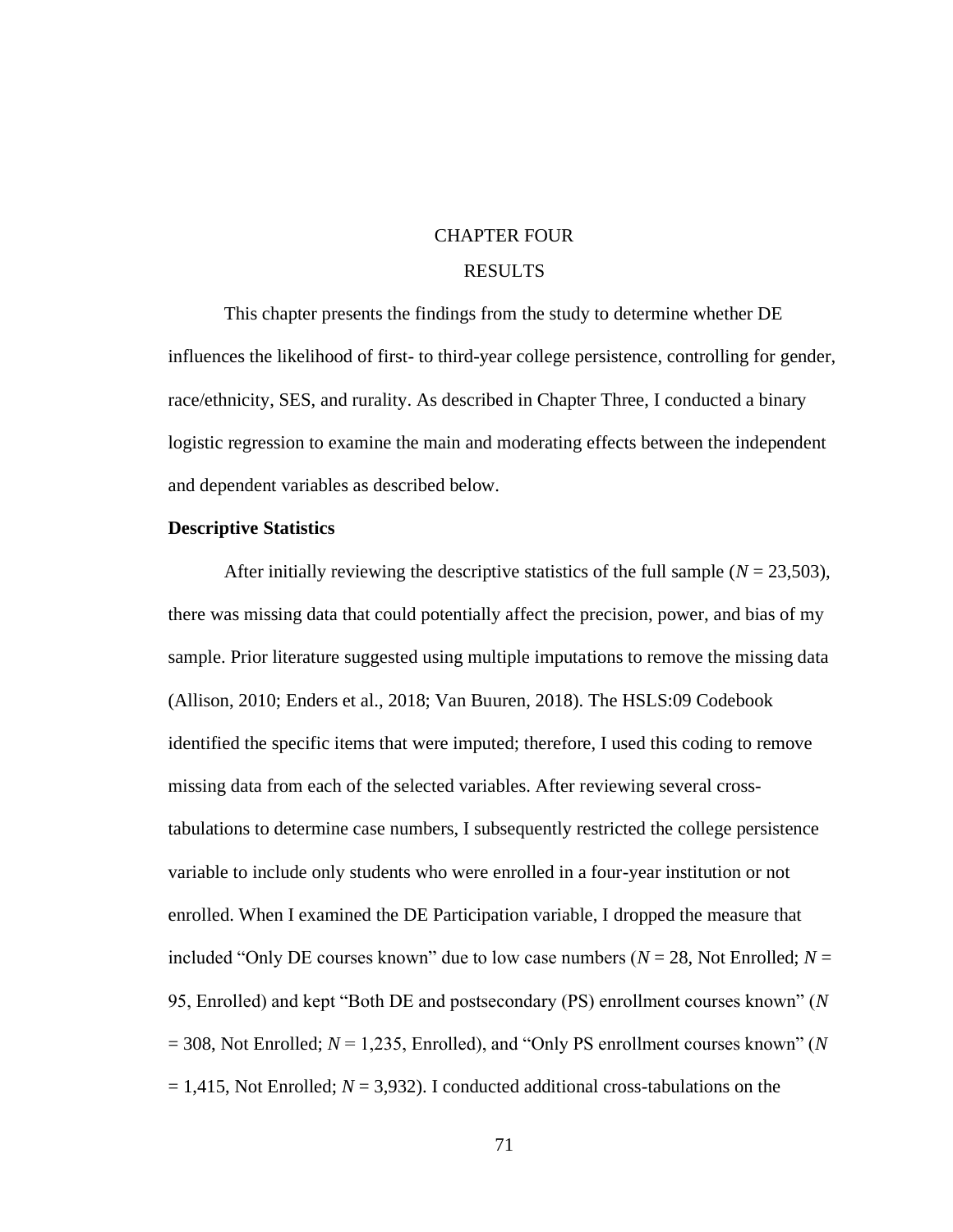race/ethnicity category to ensure that I had enough cases to examine. First, I dropped the measure that indicated "No biological/adoptive/step-parent in the household" because the cases were too low to be examined. I then combined Hispanic, race specified  $(N = 261)$ , Not Enrolled,  $N = 556$ , Enrolled) with Hispanic, no race specified ( $N = 9$ , Not Enrolled, N = 12, Enrolled) into one category and labeled it "Hispanic." I also combined American Indian/Alaska Native, non-Hispanic (*N* = 14, Not Enrolled; *N* = 21, Enrolled); was combined with Native Hawaiian/Pacific Islander, non-Hispanic (*N* = 6, Not Enrolled; *N* = 21, Enrolled), and labeled "Other." However, a subsequent cross-tabulation revealed that this category was still low ( $N = 20$ , Not Enrolled;  $N = 41$ , Enrolled); therefore, I dropped the "Other" category as well.

The final unweighted descriptive statistics as described in Chapter Three indicated as follows: the percentage of females was slightly greater than the percentage of males (54.21% and 45.79%, respectively); the percentage of White students were substantially greater than the percentage of other race/ethnicities (Asian, non-Hispanic, 9.66%; Black/African-American, non-Hispanic, 8.38%; Hispanic [including Hispanic, no race specified and Hispanic, race specified] 12.14%; More than one race, non-Hispanic, 8.49%); and White, non-Hispanic (61.33%). The percentage of "At or Above Poverty" students was greater than the percentage of students "Below Poverty" (91.26% and 8.74%, respectively) as identified by the U.S. Census 100% poverty threshold. In terms of Rurality, the percentage of suburban students was greater than the percentage of students from other areas; However, rural students had the second-largest percentage of students (Suburb, 31.47%; Rural 25.83%; City, 31.01%; Town, 11.69%). In terms of DE Participation, more than half of the students took "Only PS enrollment courses known;"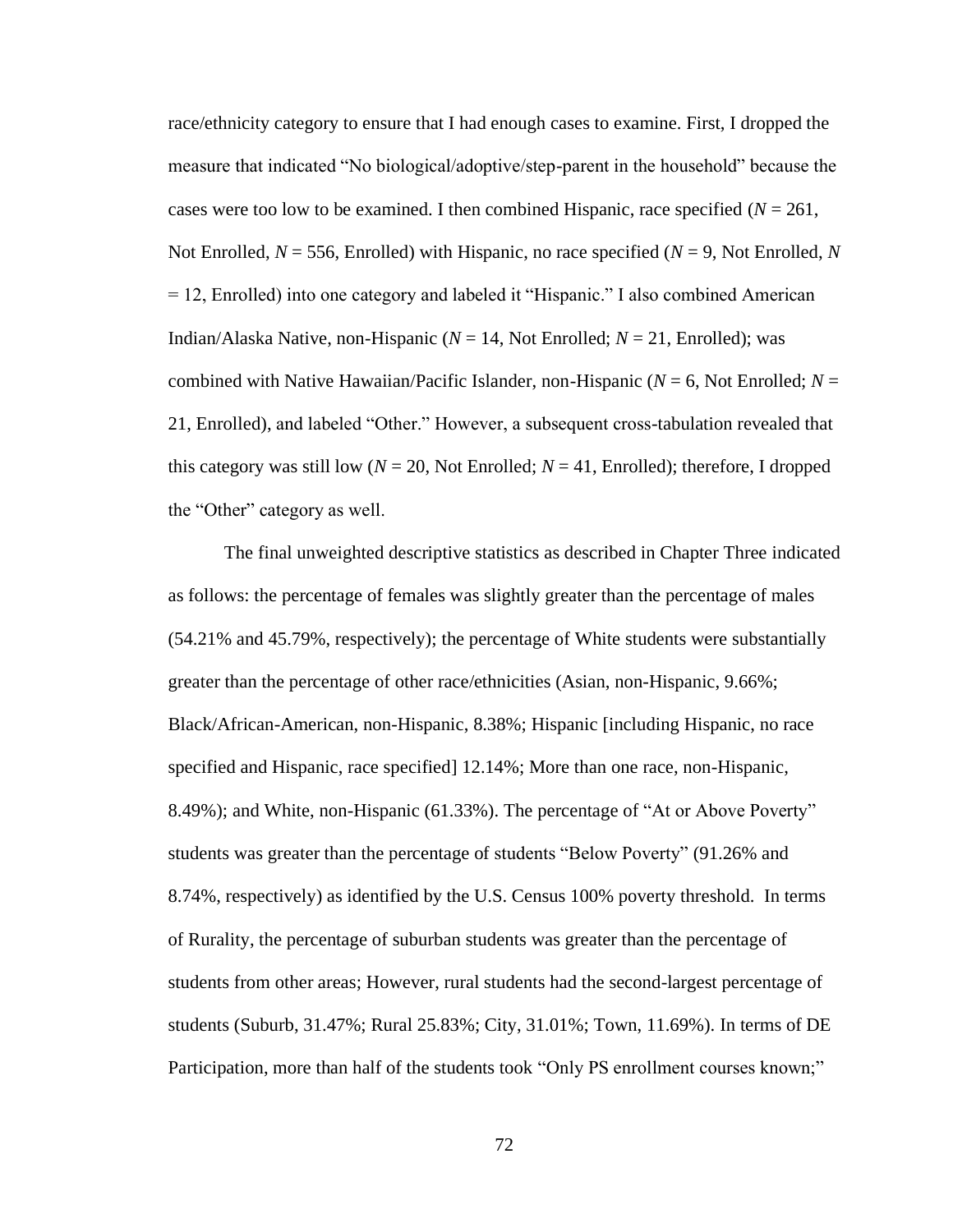A smaller percentage of students took "Only PS enrollment courses known" (77.52% and 22.48%, respectively). Lastly, the percentage of students who persisted from the first- to the third-year at a four-year institution was greater than the percentage of students who did not (Persisted, 75.06%; Did Not Persist, 24.94%).

#### **Regression Model**

Logistic regression was used to examine my research question of whether there was an influence of DE on first- to third-year college persistence, controlling for gender, race/ethnicity, SES, and rurality. First, I examined the main effects between the independent variables, (i.e., DE, gender, race/ethnicity, SES, and rurality) and the dependent variable (college persistence). Then, I included the moderating effects of gender, race/ethnicity, SES, and rurality to assess whether the relationship between DE and college persistence changed.

Using the sample derived from the HSLS:09 survey data, the predictors of DE participation, gender, race/ethnicity, SES, and rurality were used to determine the likehood of college student persistence from the first- to the third-year in any four-year institution. Based on hierarchical regression, five variable blocks were included in the model: Block 1 (DE Participation); Block 2 (Demographics including Gender, Race/ethnicity [Asian, Black/African American, Hispanic, More than one race], and SES); Block 3 (Rurality [city, suburb, and town]); Block 4 (Moderating effects: DE x Gender, DE x Race/ethnicity [Asian, Black/African American, Hispanic, More than one race], and DE x SES); Block 5 (Moderating effects: DE x Rurality [city, suburb, and town]) including the survey weight W5W1W2W3W4PSTRANS005 to get a more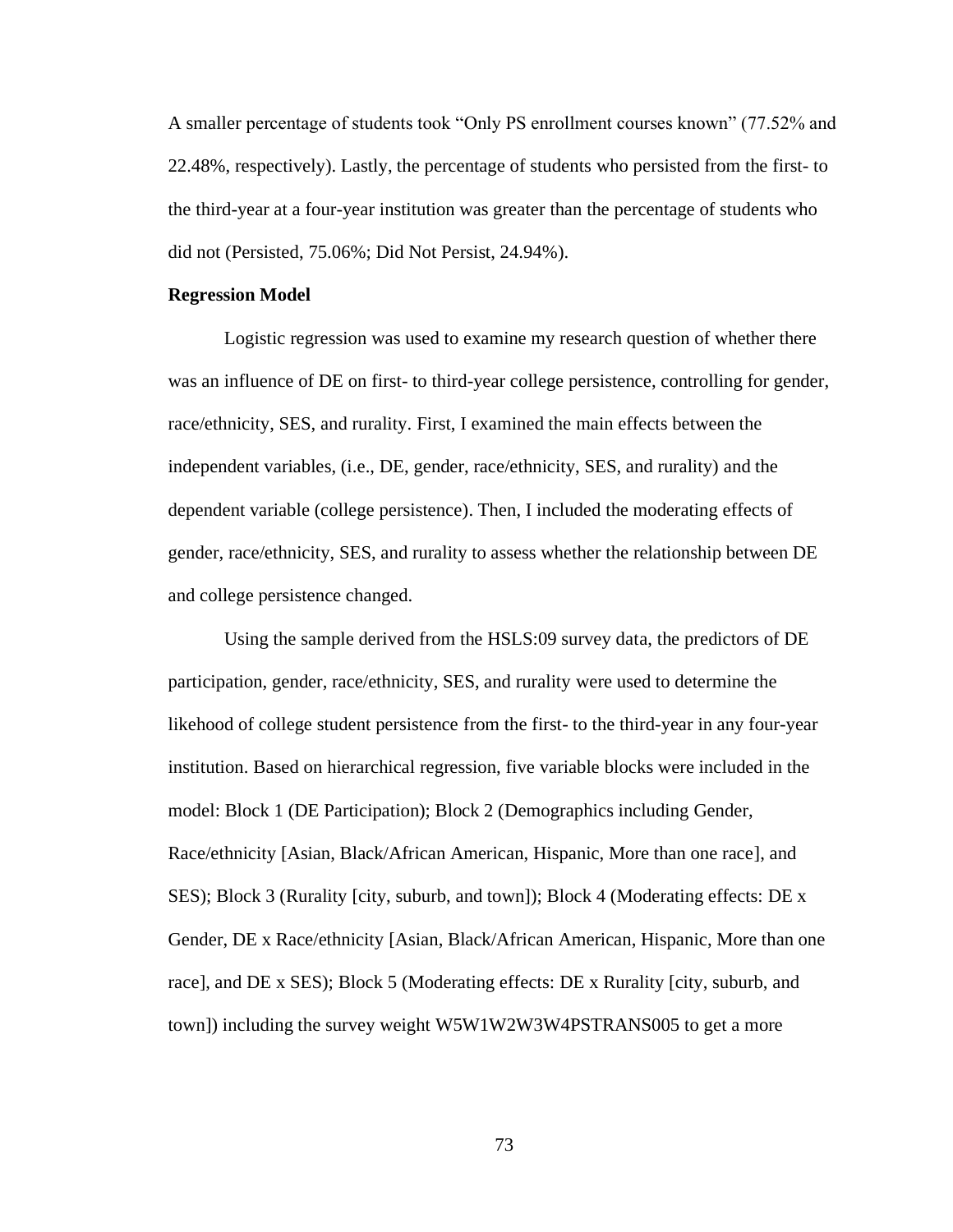accurate representative sample of the general population . Once the blocks were entered, and the regression finalized, the data were analyzed.

#### **Regression Model Main Effects**

#### *DE and College Persistence*

Before the first independent variable, DE Participation was added to the regression model, the Case Processing Summary indicated that the number of cases included in the analysis was  $N = 3,068$  with no missing data. After the DE Participation variable was added, the Omnibus Tests of Model Coefficients indicated that the predictor (DE Participation) was significant with the chi-square,  $\chi^2$  (1, *N* = 3,068) = 35,785.70, *p* < .05. Another way of evaluating the effectiveness of the regression model to calculate the strength of the relationship between the predictor variable and the outcome variable was through the Cox & Snell R Square and Nagelkerke R Square (Cox, Snell, 1968; Nagelkerke, 1991). The Classification Table indicated that the model did a good job of predicting those who persisted as compared to those who did not persist (100% versus 0, respectively). Overall, 65.8% of the students were correctly classified. Next, the Variables in the Equation were examined. The results of the unstandardized coefficient indicated that DE Participation decreased the log-odds of persisting by .687,  $p < .05$ . Controlling for other variables, this coefficient indicated that the log-odds were more likely for a DE student to persist from the first- to the third-year of college than a non-DE student (see Appendix A1).

#### *Demographics*

When the independent variables of Gender, Race/Ethnicity, and SES were added to the model in Block 2, the Omnibus Tests of Model Coefficients indicated that the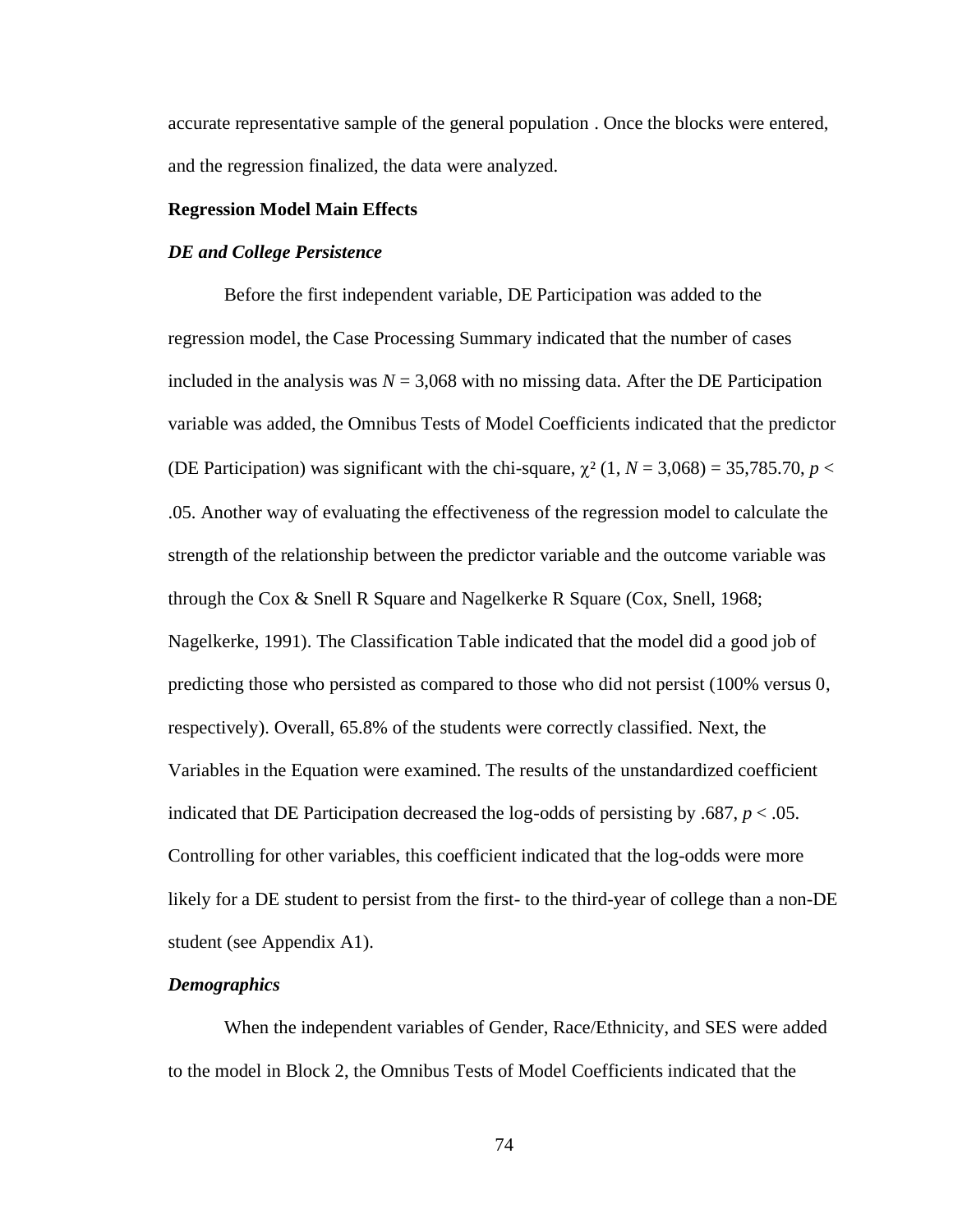predictors of DE Participation, Gender, Race/ethnicity, and SES were all statistically significant with the chi-square,  $\chi^2$  (7, *N* = 3,068) = 153,517.11, *p* < .05. This indicated that the model improved by including the additional demographic variables. The Cox & Snell R Square and Nagelkerke R Square measures indicated that between 7.4% and 10.2% of the variance in college persistence was explained by the model with the independent variables of DE Participation, controlling for gender, race/ethnicity, and SES. This meant that 92.6% to 89.8% of the factors that lead to college persistence were still unexplained even after adding the demographics of gender, race/ethnicity, and SES variables to the model. Overall, 68.5% of the students were correctly classified by this model. The results from the Variables in the Equation unstandardized coefficients indicated that being a female increased the log-odds of persisting by  $.477, p < .05$ .

## *Rurality*

When the independent variables of rurality (city, suburb, and town) were added to the model in Block 3, the Omnibus Tests of Model Coefficients were significant and indicated the chi-square was  $\chi^2$  (10,  $N = 3,068$ ) = 177,696.28,  $p < .05$ . This indicated that the model improved by including the additional rurality variables. The Model Summary - 2 Log-likelihood statistic was 2,391,511.79. The Classification Table indicated that the model did a good job in predicting those who persisted as compared to those who did not persist (92.2% versus 22.3%, respectively). The results from the Variables in the Equation unstandardized coefficients indicated that being in a suburb had more increased log-odds of persisting than being in a city (Suburb, .491,  $p < .05$ ; City, .151,  $p < .05$ ). However, being in a town had decreased log-odds for persisting by  $-.289, p < .05$ .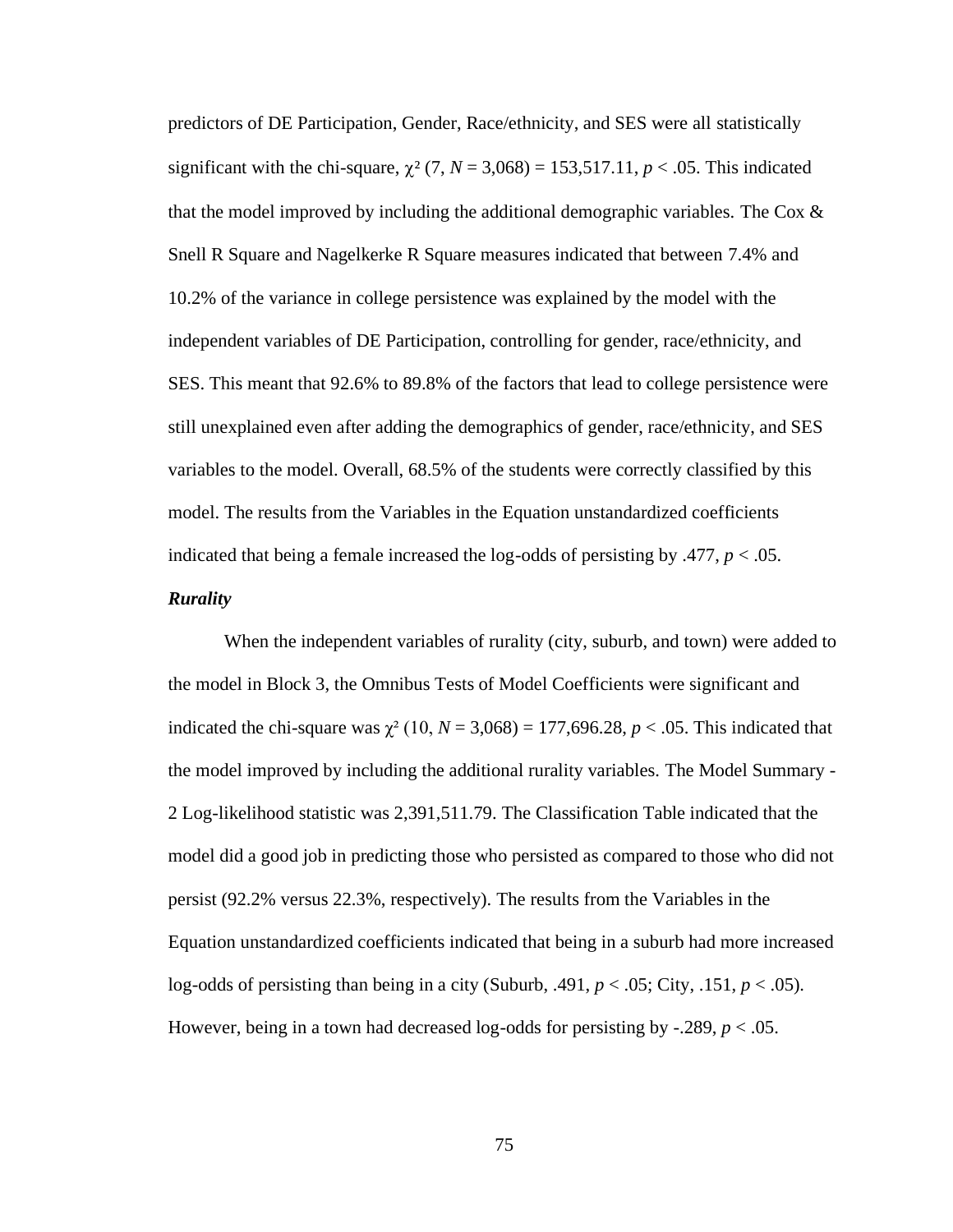Last, Block 5 was entered into the model to examine the moderating effects of rurality with the other model predictors. The Omnibus Tests of Model Coefficients were significant and indicated the chi-square was  $\chi^2$  (10, *N* = 3,068) = 177,696.28, *p* < .05. This indicated that the model improved by including the additional rurality variables. Subsequently, Block 4 and 5 included the moderating variables and were entered into the model. Specifically, Block 4 introduced the moderating variables of DE Participation x Gender, DE Participation x Race/Ethnicity, and DE Participation x SES into the model. The Omnibus Tests of Model Coefficients indicated that the model was statistically significant with the chi-square,  $\chi^2$  (16, *N* = 3,068) = 189,110.511, *p* < .05.

### *Regression Coefficient Rurality Results*

**DE Participation x Rurality (moderating effects).** Lastly, the moderating effects of DE Participation with rurality, which included city, suburb, town, and rural were placed into the model. The Omnibus Tests of Model Coefficients indicated that the model was statistically significant with the chi-square,  $\chi^2$  (19, *N* = 3,068) = 199,771.039, *p* < .05. The Cox & Snell R Square and Nagelkerke R Square indicated that between 9.5% and 13.1% of the variance in college persistence was explained by adding the moderating effects of DE Participation with Gender, Race/Ethnicity, and SES. This meant that between 90.5% and 86.9% of the factors that lead to college persistence were still unexplained. However, adding Rurality explained more of the variance than the other variables. The Hosmer and Lemeshow Test indicated a chi-square of  $\chi^2$  (8, *N* = 3,068) = 17936.525, *p* < .05. The Classification Table indicated that the model did a good job of predicting those who persisted as compared to those who did not persist (90.9% versus 25.7%, respectively). Overall, 68.6% of the students were correctly classified. Next, the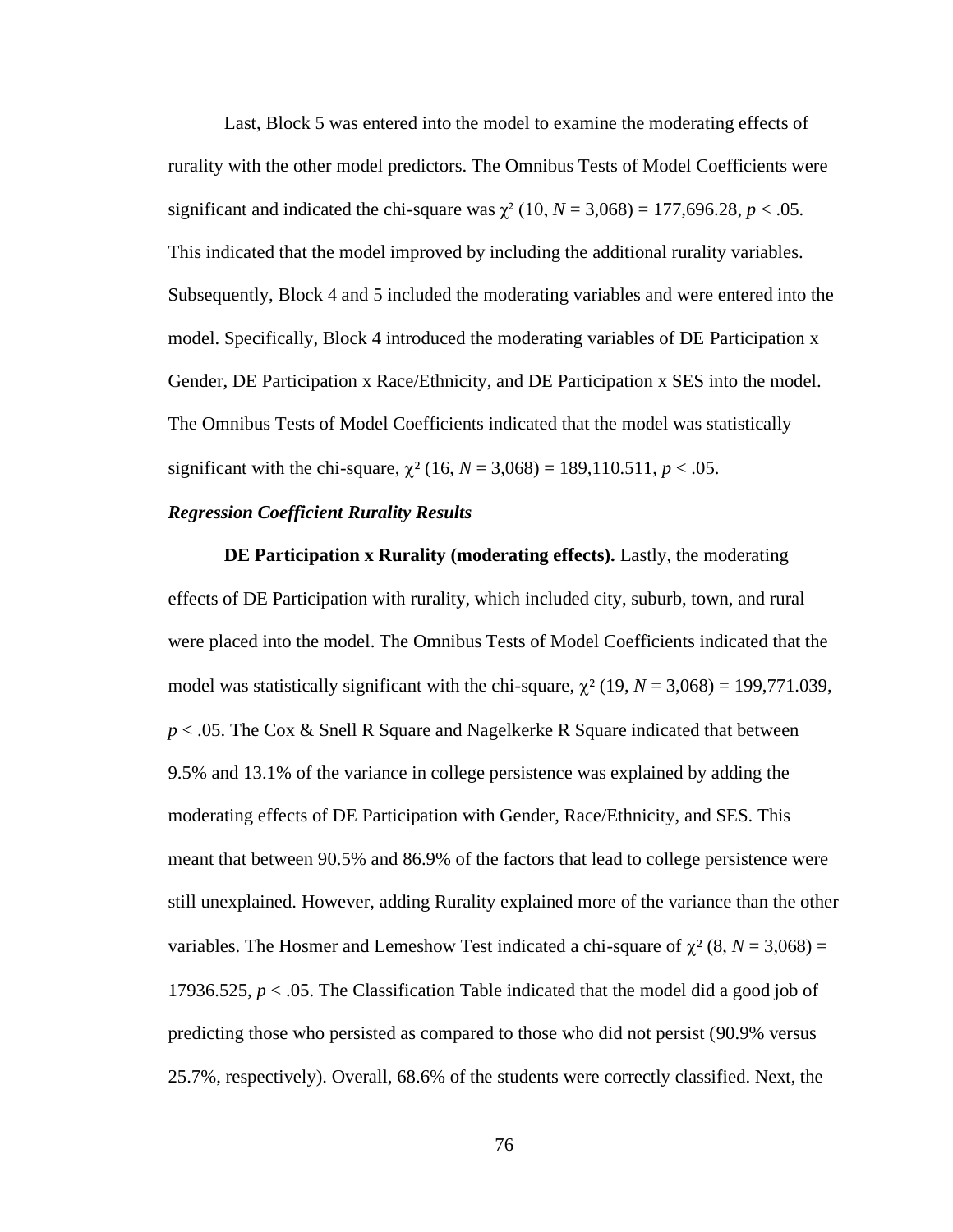Variables in the Equation were examined. The results of the unstandardized coefficient indicated the following:

**DE Participation x Rurality (City)**. DE Participation and Rurality (City) decreased the log-odds of persisting from the first- to third-year of college by -.387,  $p <$ .05. This meant that taking DE in the city is a moderating effect or weakens the relationship between DE and college persistence more than taking DE in suburb, town, or rural locations.

**DE Participation x Rurality (Suburb)**. DE Participation and Rurality (Suburb) decreased the log-odds of persisting from the first- to third-year of college by -.297,  $p <$ .05. This meant that taking DE in the suburb is a moderating effect or weakens the relationship between DE and college persistence as compared to other locations including city, town, and rural.

**DE Participation x Rurality (Town)**. DE Participation and Rurality (Town) increased the log-odds of persisting from the first- to third-year of college by .790, *p* < .05. This meant that taking DE in a town is a moderating effect or enhances the relationship between DE and college persistence more than taking DE in city, suburb, or rural locations.

The results from the moderating effects regression coefficients reflect the following:

**DE Participation x Rurality (City).** A one-unit increase in Block 5 (DE Participation x Rurality [City]) is a -.387 decrease in the regression coefficient of Block 1 (DE Participation) when controlling for other variables. This meant that the log-odds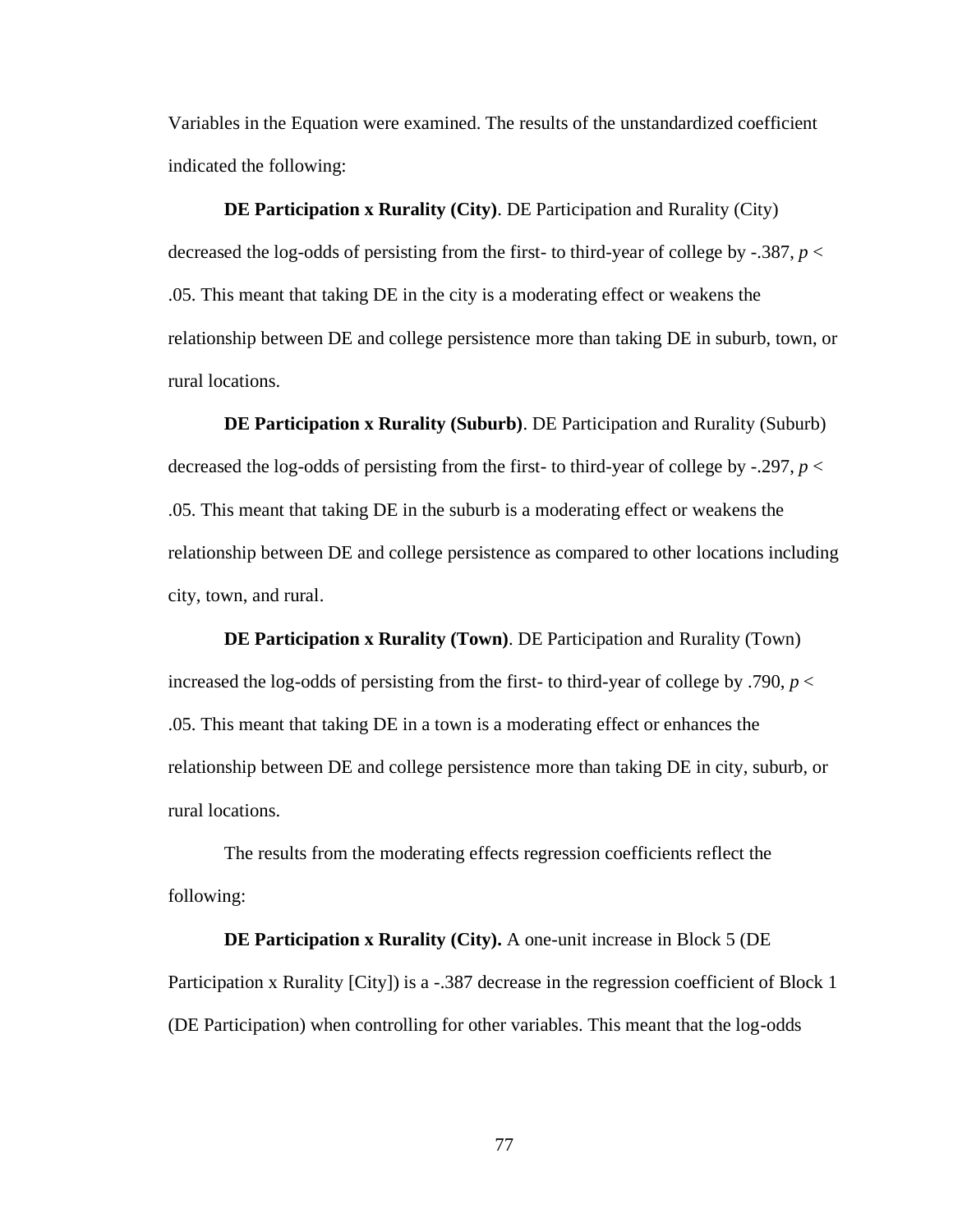were reduced for a student taking DE in the city to persist from the first- to the third-year of college when compared to a student taking DE in suburb, town, and rural locations.

**DE Participation x Rurality (Suburb).** A one-unit increase in Block 5 (DE Participation x Rurality [Suburb]) is a -.297 decrease in the regression coefficient of Block 1 (DE Participation) when controlling for other variables. This means that the logodds were reduced for a student taking DE in the suburb to persist from the first- to the third-year of college when compared to students taking DE in city, town, and rural locations.

**DE Participation x Rurality (Town).** A one-unit increase in Block 5 (DE Participation x Rurality [Town]) is a .790 increase in the regression coefficient of Block 1 (DE Participation) when controlling for other variables. This means that the log-odds were enhanced for a student taking DE student in a town to persist from the first- to the third-year of college when compared to students taking DE in city, suburb, and rural locations.

The main effects model results are summarized in the formula below:

#### *Regression Coefficient Demographic and Rurality Logit Model*

*Logit* (College Persistence) *=* .653 (Block 0 - Constant) + .687 (Block 1 - DE Participation) *+* .477 (Block 2 - Gender [Female]) *+* .968 (Block 2 - Race/Ethnicity [Asian]) -.347 (Block 2 - Race/Ethnicity [Black/African American]) – .494 (Block 2 - Race/Ethnicity [Hispanic]) - .566 (Block 2 - Race/Ethnicity [More than one race]) – 1.162 (Block 2 - SES [Below Poverty]) + .151 (Block 3 – Rurality [City]) + .491 (Block 3 - Rurality [Suburb]) - .289 (Block 3 - Rurality [Town]) *+* .146 (DE Participation x Gender) + .079 (DE Participation x Race/Ethnicity [Asian]) + .126 (DE Participation x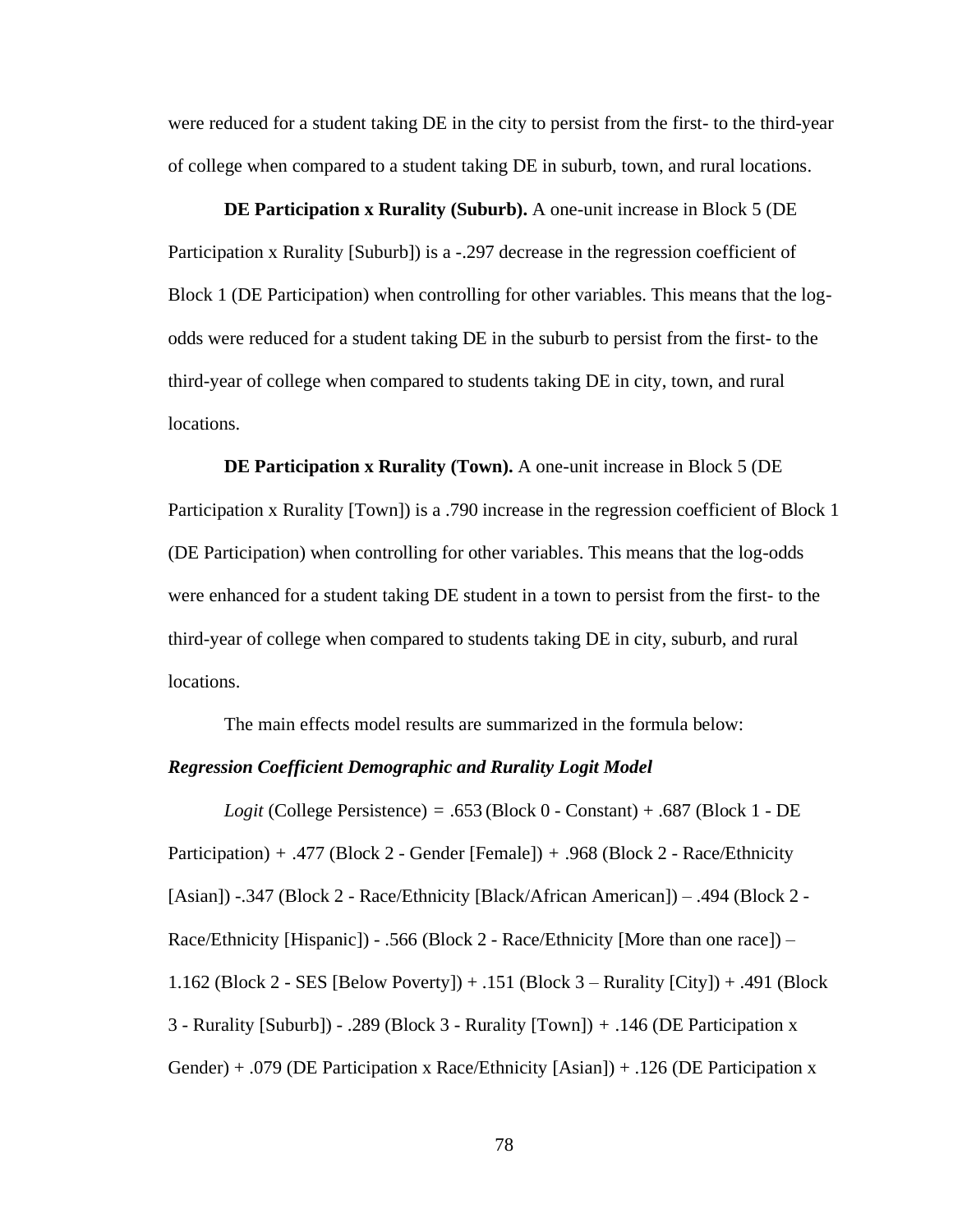Race/Ethnicity [Black/African American]) + .547 (DE Participation x Race/Ethnicity  $[Hispanic]) + .151$  DE Participation x (Race/Ethnicity [More than one race]) + 1.070 (DE Participation x SES [Below Poverty]) -.387 (DE Participation x Rurality [City]) -.297 (DE Participation x Rurality [Suburb]) + .790 (DE Participation x Rurality [Town]) + ∈*.* 

The regression coefficients from the moderating effects of Model 1 after including the independent variables of DE Participation x Gender, DE Participation x Race/Ethnicity, DE Participation x SES, and DE Participation x Rurality were all statistically significant at the .05 alpha level,  $p < 0.05$ . Therefore, I rejected the null hypothesis that there was no relationship between the dependent and independent variables. I accepted the alternative hypothesis that the moderating groups were statistically different from zero, and there was a relationship between the dependent and independent variables (Osborne, 2006).

Table 6 presents a summary of the results of the regression coefficient analyses. Table 6

|  | Model Results of College Persistence for DE Students |
|--|------------------------------------------------------|
|--|------------------------------------------------------|

| Outcome                | Model        | $\beta$  | <b>SE</b> |  |
|------------------------|--------------|----------|-----------|--|
| Main Effects           |              |          |           |  |
| DE Participation       | Main Effects | .687     | .004      |  |
| Gender (Female)        | Main Effects | .477     | .003      |  |
| Race/Ethnicity         |              |          |           |  |
| Asian                  | Main Effects | .968     | .010      |  |
| Black/African American | Main Effects | $-.347$  | .005      |  |
| Hispanic               | Main Effects | $-.494$  | .004      |  |
| More than one race     | Main Effects | $-.566$  | .006      |  |
| SES (Below Poverty)    | Main Effects | $-1.162$ | .005      |  |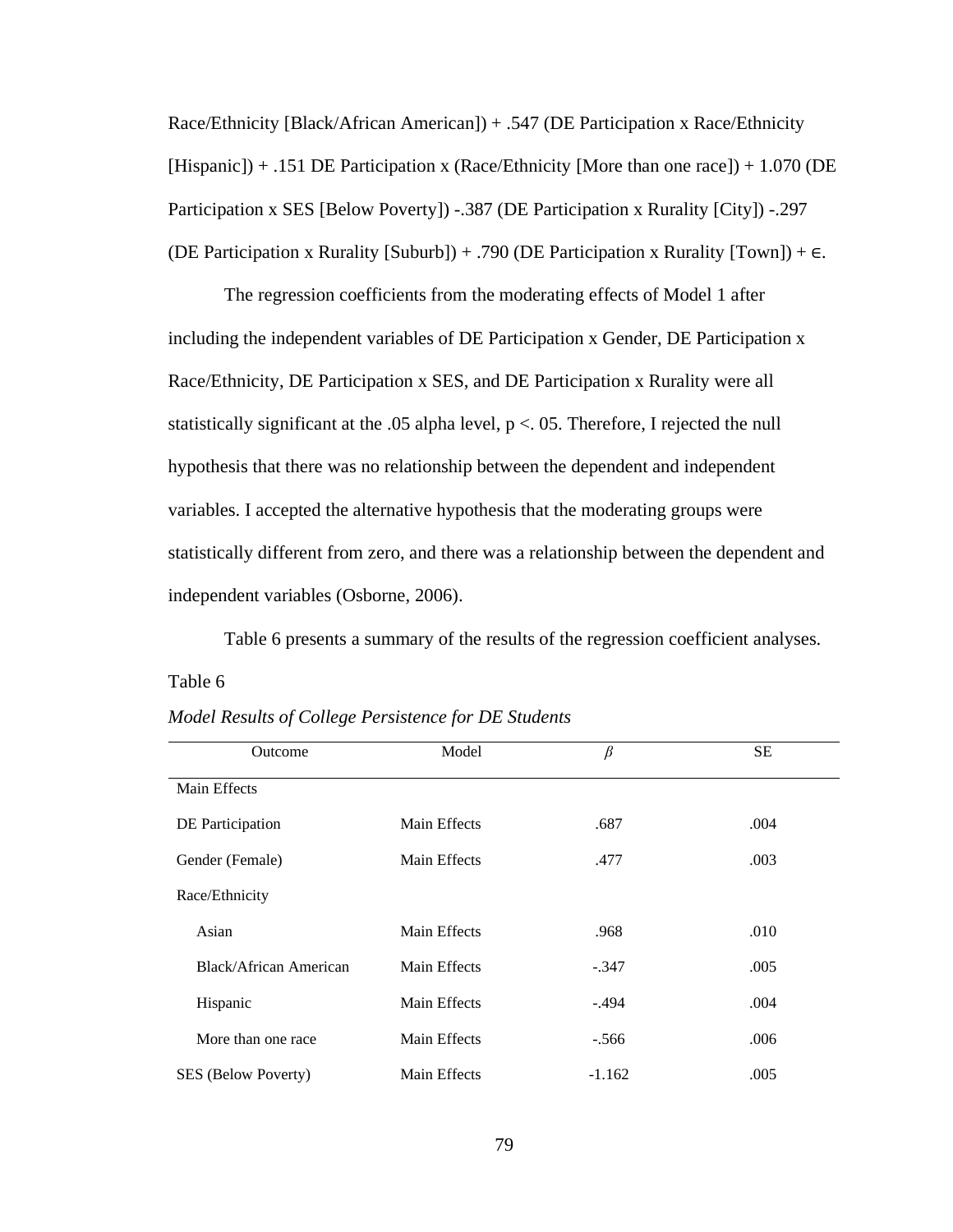| City                           | Main Effects              | .151    | .004 |
|--------------------------------|---------------------------|---------|------|
| Suburb                         | Main Effects              | .491    | .004 |
| Town                           | Main Effects              | $-.289$ | .005 |
| <b>Moderating Effects</b>      |                           |         |      |
| DE x Gender (Female)           | <b>Moderating Effects</b> | .146    | .008 |
| Race/Ethnicity                 |                           |         |      |
| DE x Asian                     | Moderating Effects        | .079    | .028 |
| DE x Black/African<br>American | <b>Moderating Effects</b> | .126    | .014 |
| DE x Hispanic                  | <b>Moderating Effects</b> | .547    | .013 |
| DE x More than one race        | <b>Moderating Effects</b> | .151    | .017 |
| DE x SES (Below Poverty)       | Moderating Effects        | 1.070   | .015 |
| Rurality                       |                           |         |      |
| DE x City                      | Moderating Effects        | $-.387$ | .010 |
| DE x Suburb                    | <b>Moderating Effects</b> | $-.297$ | .011 |
| DE x Town                      | <b>Moderating Effects</b> | .790    | .012 |
|                                |                           |         |      |

*Note:* DE = Dual Enrollment. SE = standard error.

SOURCE: U.S. Department of Education, National Center for Education Statistics, High School Longitudinal Study of 2009 (HSLS:09) public-use data files. Base Year, Update and High School Transcript, Second Follow-up, and Postsecondary Evaluation Transcripts Public-Use Data files.

Chapter Four described the results from the binary logistic regression conducted to analyze the influence of DE on first- to third-year college persistence, controlled by gender, race/ethnicity, SES, and rurality. The results from the main effects indicated that the independent variables of DE Participation, Gender, Race/Ethnicity, SES, and Rurality were all statistically significant at the .05 alpha level,  $p < 0.05$ . Therefore, I rejected the null hypothesis and accepted the alternative hypothesis that the main effects groups were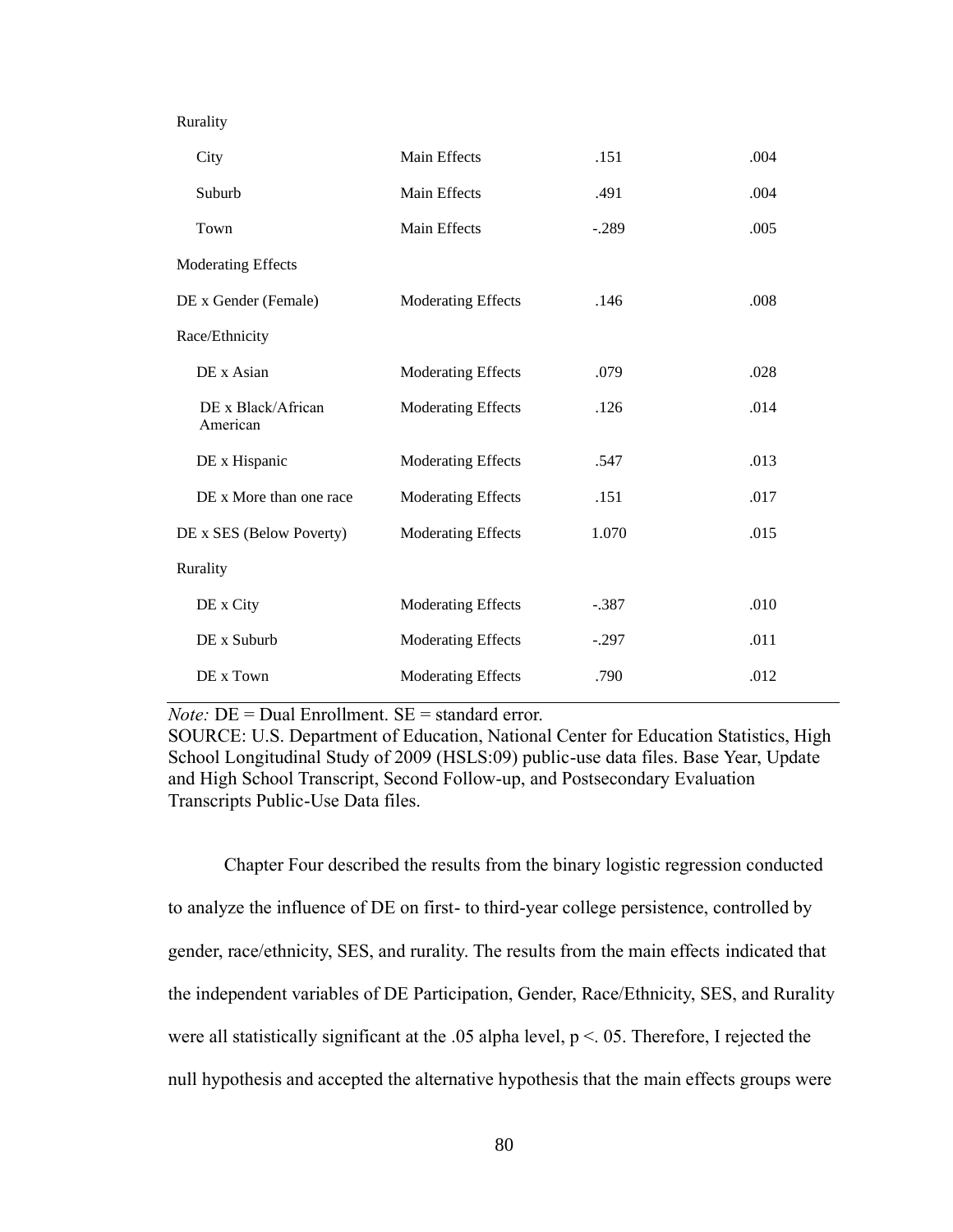statistically different from zero, and there was a relationship between the dependent and independent variables. I then observed the moderating effects of the variables with the dependent variable. The results from the moderating effects indicated that the independent variables of DE Participation x Gender, DE Participation x Race/Ethnicity, DE Participation x SES, and DE Participation x Rurality were all statistically significant at the .05 alpha level, p <. 05. Therefore, I rejected the null hypothesis and accepted the alternative hypothesis that the groups were statistically different from zero, and there was a moderating effect between the dependent and independent variables. Chapter Five presents a discussion of the findings and links the results to the research question.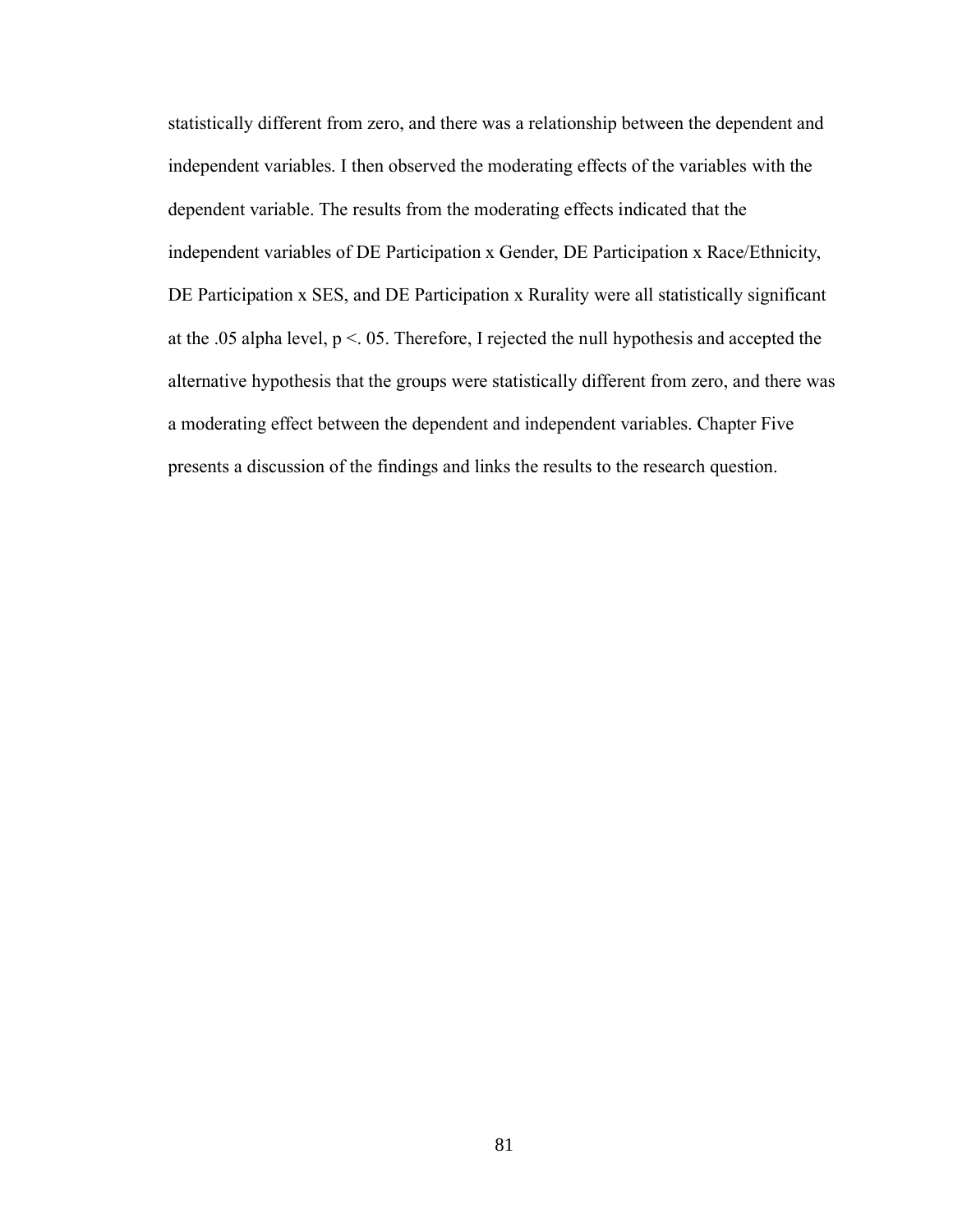# CHAPTER FIVE

## DISCUSSION

Although rural students graduate from high school at higher rates than the national average, the percentages of students who enroll, persist, and complete a college degree are still lower than their urban and suburban peers (Wells, Manly, Kommers, Kimball, 2019). Numerous obstacles have historically kept rural youth from earning degrees beyond high school. Among some of these barriers include a dwindling population as agricultural and manufacturing jobs disappear and leaving lower-income and less educated residents (U.S. Economic Research Service, 2017). Many students in these areas attend secondary schools that are more geographically isolated, have smaller tax revenues and budgets, and a lack of qualified teachers than nonrural schools (Cromartie, 2017; Johnson et al., 2019; Mattingly, 2020; U.S. Economic Research Service, 2017). Yet rural students have a strong attachment to their communities that makes moving away from a difficult choice even though their educational opportunities may be limited (Hillman, 2016). As a result, many educational leaders have begun offering DE even more than AP or IB to lessen the effects of these issues and help promote rural student college persistence and degree completion (U.S. Department of Education, Civil Rights Data Collection, 2015-16). Studies indicate that DE courses help students by increasing academic rigor, easing the transition between high school and college, saving college tuition because of reduced or waived DE course costs, and decreasing time to college degree attainment (Barnett et al., 2014; Kilgore et al., 2017;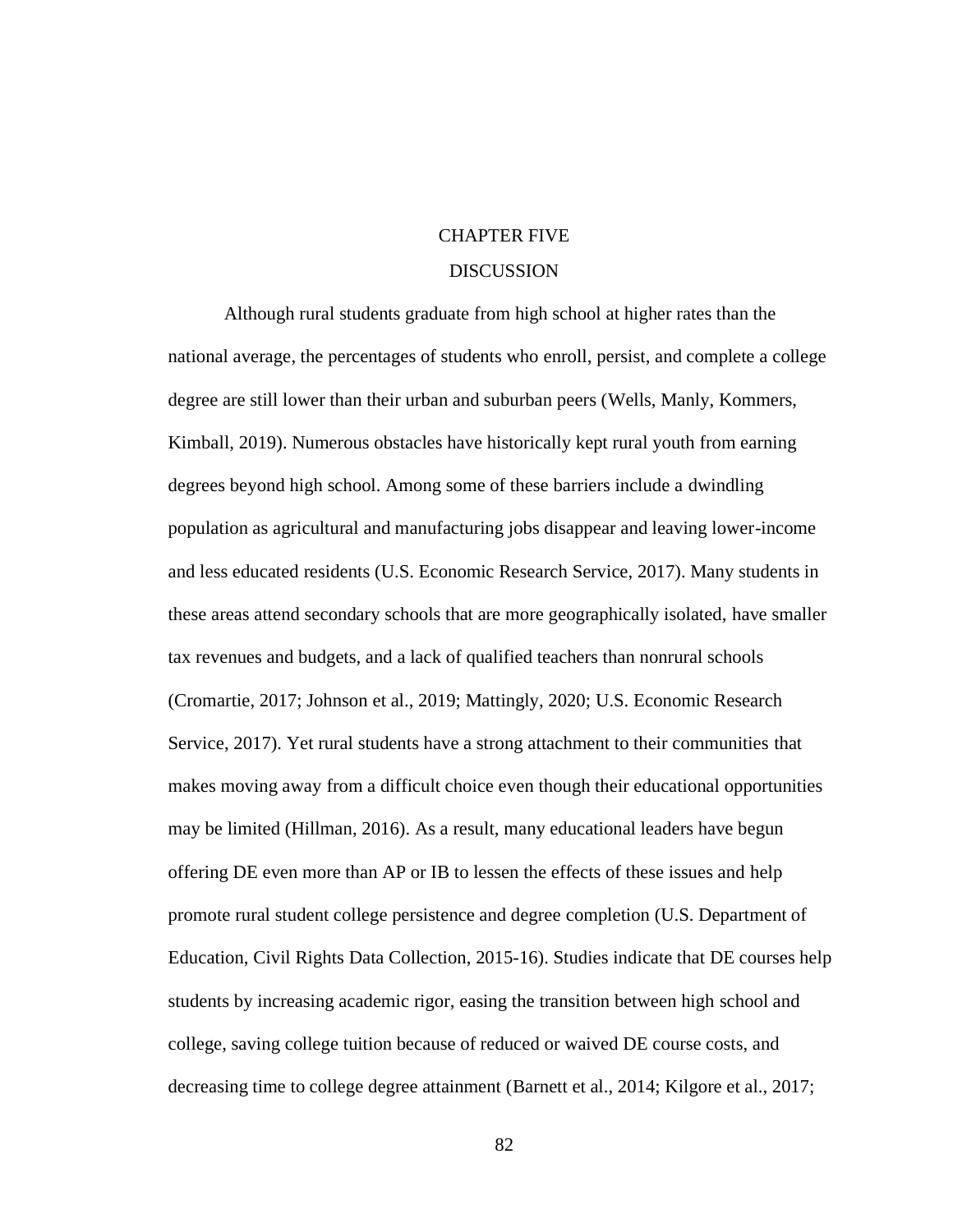Partridge et al., 2020). Moreover, educators encourage DE over AP or IB because they view DE programs as a strategy to improve college preparedness and promote postsecondary access for underrepresented, disadvantaged students because it does not require the passing of a test for a student to receive college credit (Kryst, Kotok,  $\&$ Hagedorn, 2018). Still, access to DE courses is stratified by gender, race/ethnicity, SES, and location or rurality. Regarding gender, studies indicate that females participate in advanced coursework and attend college at greater rates than males. Yet DE participation appears to be contrary to this trend with males being far more likely to participate in DE than females (U.S. Department of Education, Civil Rights Data Collection, 2015-16). Regarding race and ethnicity, about one in four students in rural areas are students of color. Nevertheless, most rural students participating in DE courses and programs are White (U.S. Department of Education, Civil Rights Data Collection, 2015-16). Further, higher-SES students enroll in DE than lower-SES students even though research indicates that low-SES students may benefit more from DE than middle or high-SES students (An, 2013; An et al., 2015). Therefore, my research question was to determine to what extent does dual enrollment influence first- to third-year college persistence, controlling for gender, race/ethnicity, socioeconomic status, and rurality.

Although extensive literature examines DE courses and programs, most of the research focuses on singular DE programs or institutions rather than a national scope (e.g., Hunter et al., 2019; Pierson et al., 2017). This study adds to the literature on DE and rurality by using the most current NCES national data, HSLS:09, to determine whether DE influences the likelihood of first- to third-year college persistence in a four-year institution, controlling for gender, race/ethnicity, SES, and rurality. To address this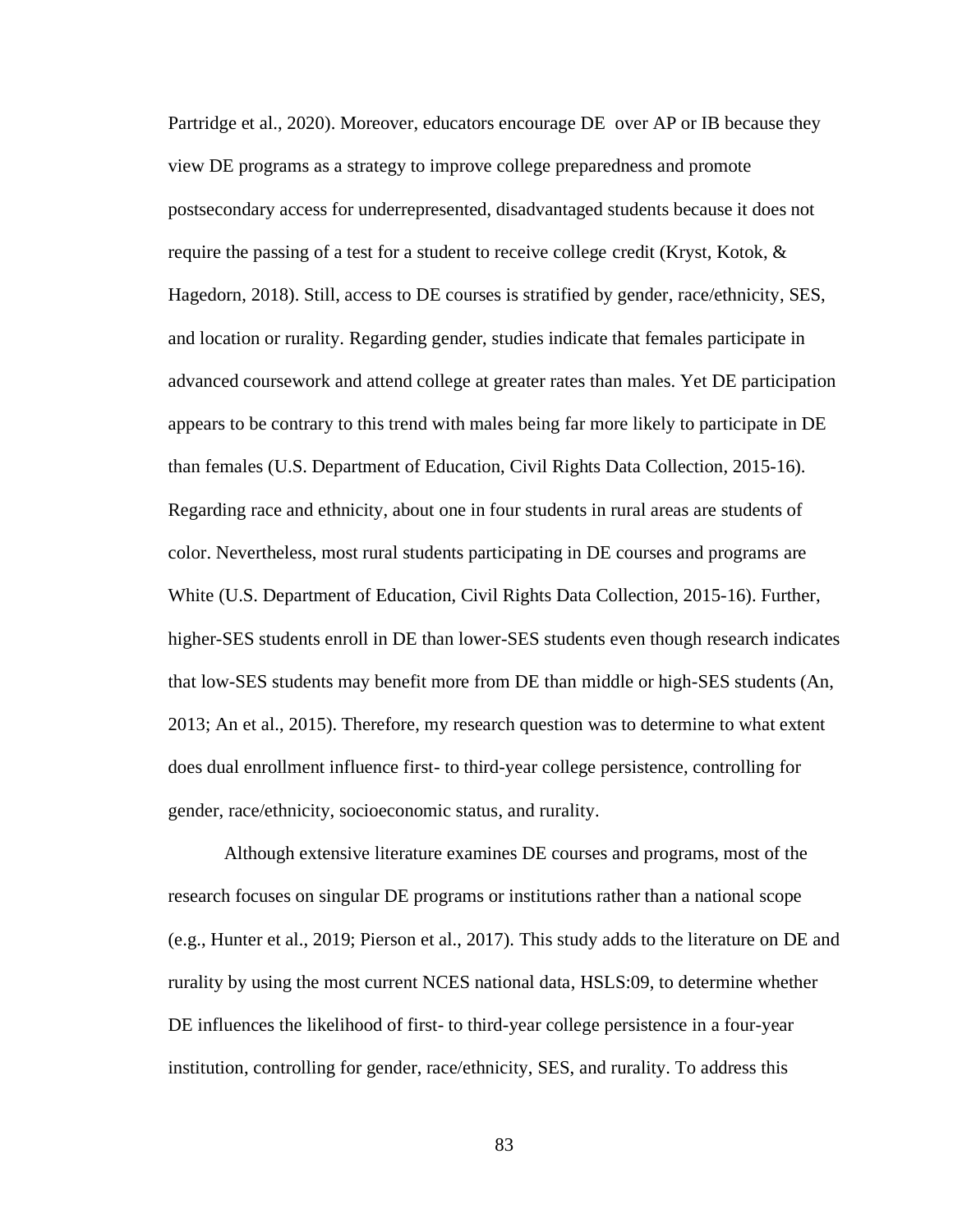research question, I adapted Tinto's 1997 *Classroom as Communities* SIM to determine variables as related to college persistence. HSLS:09 student data sources (i.e., survey data, high school transcripts, and postsecondary transcripts) were then inspected and selected for survey students beginning in Grade 9, Grade 11, Grade 12, and the first three years of college. Once the appropriate variables were selected, the information was separated into hierarchical blocks, which included DE Participation (those who participated in DE versus those who did not participate in DE), Gender, Race/Ethnicity (Asian, Black/African American, Hispanic, and more than one race), SES (below poverty versus at or above poverty), and Rurality (city, suburb, town, and rural). Then, the blocks were analyzed using a binary logistic regression to investigate the research question. The following section includes a discussion of the findings, limitations of the study, implications for stakeholders, recommendations for future research, and a conclusion.

#### **Summary of the Findings**

#### *DE Participation and College Persistence*

**Main Effects.** First, the main effects regarding the influence of DE participation on college persistence, controlling for gender, race/ethnicity, and SES moderated by rurality was examined. A summary of the results from the logistic regression reflected the following: When the independent variable of DE Participation was added to the model, the relationship to the dependent variable of college persistence increased (.687, *p* < .05). This indicated that a DE student was more likely to persist from the first- to thirdyear of college than a non-DE student. Once the independent variable of gender was added to the model, the relationship of DE participation to the dependent variable of college persistence increased again  $(.477, p < .05)$ . This indicated that a female DE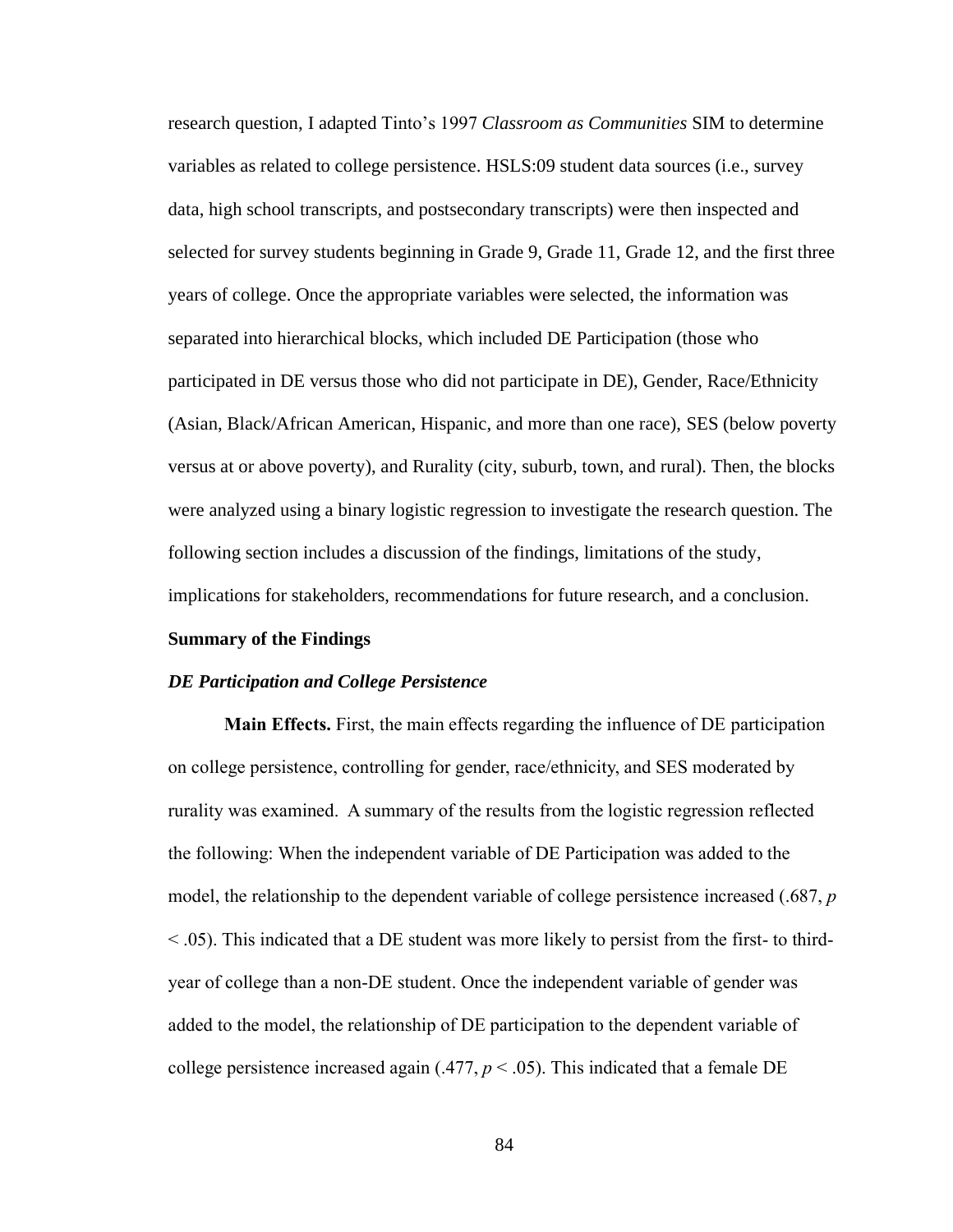student was also more likely to persist from the first- to the third-year of college as compared to a male DE student. With the inclusion of the independent variable of Race/Ethnicity, the following results were observed: Asian DE students had the greatest likelihood to persist from the first- to the third-year of college as compared with other races of DE students (.968,  $p < .05$ ). However, Black/African American DE students had a slightly higher likelihood of persisting than Hispanic or more than one race DE students, respectively (Black/African American,  $-.347, p < .05$ ; Hispanic,  $-.494, p < .05$ , and more than one race,  $-.566$ ,  $p < .05$ ). Although low-SES DE students were less likely to persist when compared with middle to high-SES DE students  $(-1.162, p \le 0.05)$ , the results of the moderating effects suggested that participating in DE might have the greatest influence on low-SES students  $(1.070, p < .05)$ . In terms of rurality, DE students who took courses in a suburb or city were more likely to persist when compared to DE students who took courses in town or rural locations (Suburb, .491, *p* < .05; City, .151, *p* < .05), controlling for other variables. Yet, DE students who took courses in a town were less likely to persist as compared to DE students who took courses in a rural location when controlling for other variables (Town,  $-.289, p < .05$ ). Overall, the results from the main effects of the independent variables of DE Participation, Gender, Race/Ethnicity, SES, Rurality, and the dependent variable of college persistence revealed that the groups were statistically significant, and there were relationships between the dependent and independent variables. Therefore, the alternative hypothesis was accepted. There was a statistically significant difference in first- to third-year college persistence between students who participate in dual enrollment and students who participate in other college credit courses, after controlling for gender, race/ethnicity, socioeconomic status, and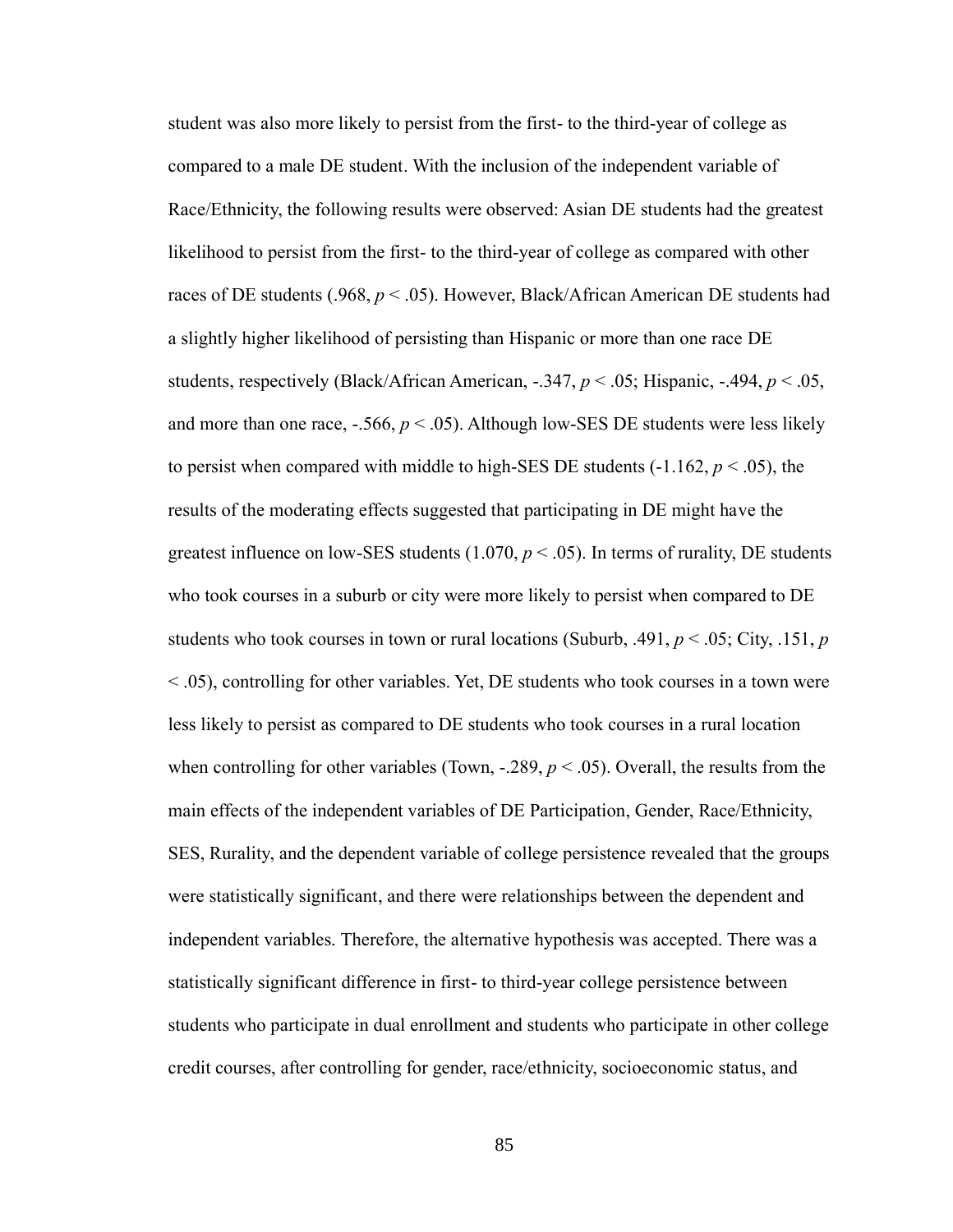rurality.

**Moderating Effects.** When the moderating effects regarding the influence of DE participation on college persistence, controlling for gender, race/ethnicity, and SES moderated by rurality were examined, a similar pattern emerged. Once the independent variable of DE Participation x Gender was added to the model, the relationship between DE participation and college persistence increased  $(.146, p < .05)$ . This meant that being a female is a moderating effect or enhances the relationship between DE and college persistence as compared to males. Once the variables of Race/Ethnicity were added, the following observations were made: DE Participation and Race/Ethnicity (Asian) increased the relationship of DE participation to the dependent variable of college persistence (.079,  $p < .05$ ). This meant that being Asian is a moderating effect or enhances the relationship between DE and college persistence as compared to other races. When the independent variable of DE Participation x Race/Ethnicity (Black/African American) was added, the relationship between DE participation and college persistence increased by  $(.126, p < .05)$ . This meant that being Black/African American is a moderating effect or enhances the relationship between DE and college persistence as compared to other races. After the independent variable of DE Participation and Race/Ethnicity (Hispanic) was added, the relationship between DE participation and college persistence increased by  $(.547, p < 05)$ . This meant that being Hispanic is a moderating effect or enhances the relationship between DE and college persistence more than it does as compared to other races (i.e., Asian, Black/African American, and more than one race). Adding the independent variable of DE Participation x Race/Ethnicity (more than one race) also increased the relationship between DE participation and college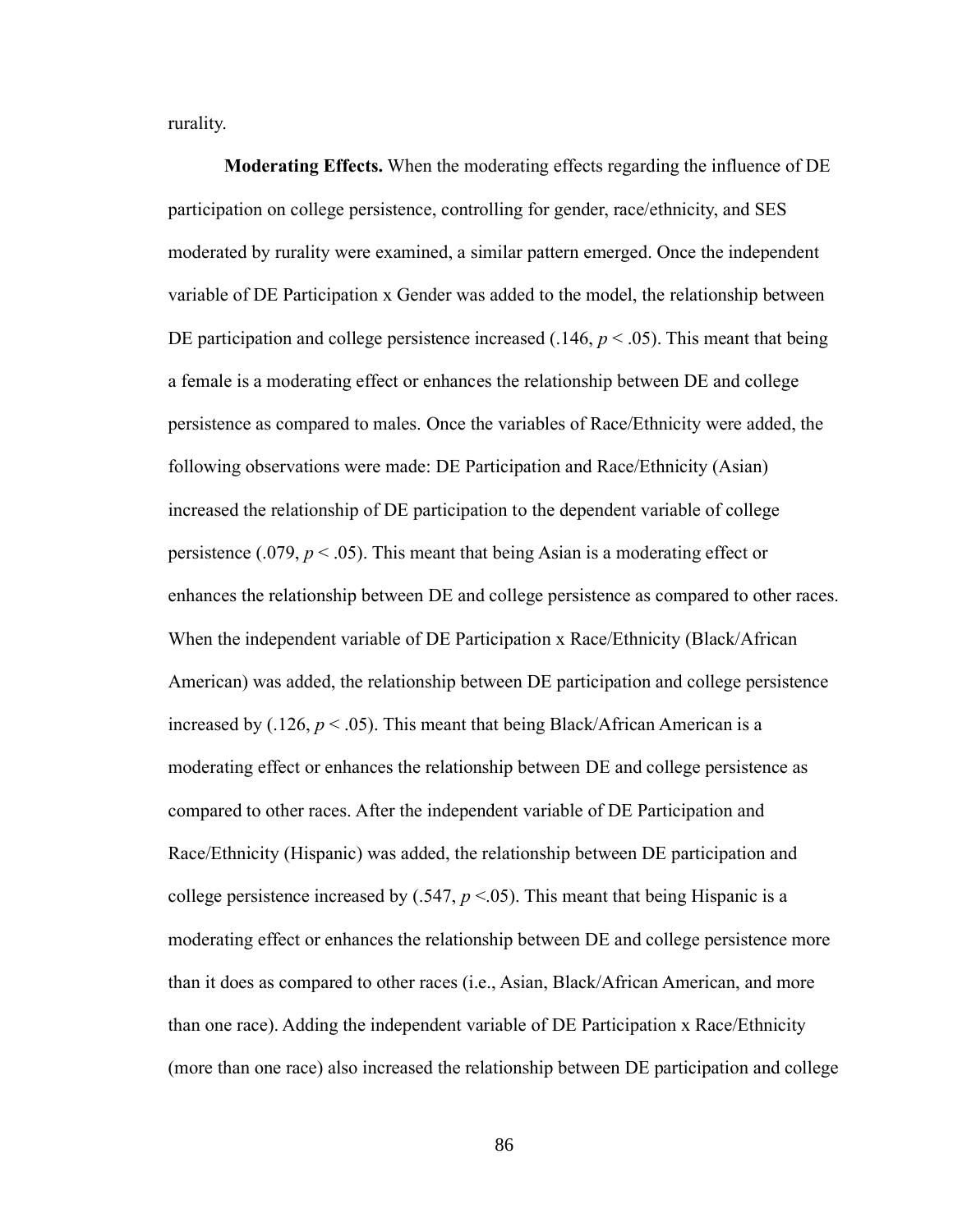persistence increased by  $(.151, p < .05)$ . Also, adding the independent variable of DE Participation x SES to the model, the relationship between DE participation and college persistence increased by  $(1.070, p \le 0.05)$ . For rurality, a different pattern emerged with the following results: adding the independent variable of DE Participation x Rurality (City) decreased the relationship between DE participation and college persistence by (- .387,  $p < .05$ ). This meant that taking DE in the city is a moderating effect or weakens the relationship between DE and college persistence more than taking DE in suburb, town, or rural locations. Similarly, adding the independent variable of DE Participation x Rurality (Suburb) also decreased the relationship between DE participation and college persistence by  $(-.297, p < .05)$ . This meant that taking DE in the suburb is a moderating effect or weakens the relationship between DE and college persistence as compared to other locations including city, town, and rural. Yet, adding the independent variable of DE Participation x Rurality (Town) the increased relationship between DE participation and college persistence by  $(.790, p < .05)$ . This meant that taking DE in a town is a moderating effect or enhances the relationship between DE and college persistence more than taking DE in city, suburb, or rural locations.

#### **Discussion of the Findings**

Advocates of DE contend that students who participate in DE courses and programs have higher GPAs, may take the courses at reduced costs, and graduate at greater rates than those who do not participate in such courses (e.g., Freismuth, 2017; Hunter et al., 2019; Grubb et al., 2017; Warren, 2019). Further, many rural schools and school district leaders offer DE over AP or IB because they view DE programs as a way to improve college preparedness and promote postsecondary access for disadvantaged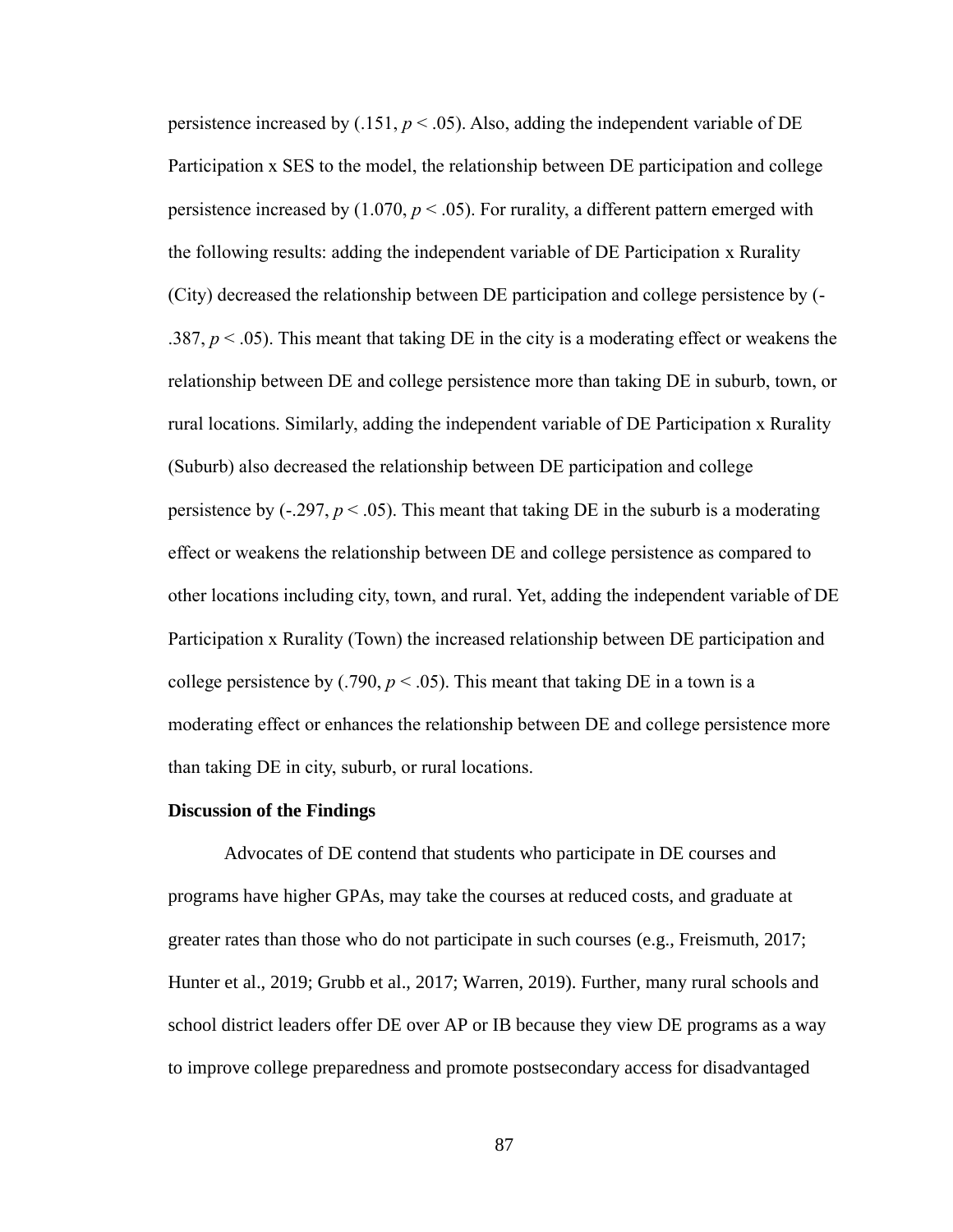students since it does not require the passing of a test for a student to receive college credit (Kryst et al., 2018). Still, some critics argue that DE courses are often taught in high schools by high school instructors who may not be qualified to teach college-level courses. Moreover, fears that an ill-prepared DE instructor may be teaching the courses have even greater possible repercussions as more DE programs target low-income who struggle academically or are from historically underrepresented populations.

Before I examined the HSLS:09 data, I theorized that taking high school DE in a rural environment would provide female, minority, low-SES students with a postsecondary experience that gave them a unique advantage in first- to third-year college persistence over male, White, middle to high-SES, nonrural DE peers. This study found that there was a significant difference in first- to third-year college persistence between students who participate in dual enrollment and students who participate in other college credit courses (not including AP and IB) after controlling for gender, race/ethnicity, socioeconomic status, and rurality. Based on the indicated findings, the following conclusions were made:

- 1. DE students have a greater likelihood to persist from the first- to the third-year of college as compared to non-DE students.
- 2. Female DE students have a greater likelihood to persist from the first- to the third-year of college as compared to male DE students.
- 3. Although minority (Black/African American, Hispanic, and more than one race) students have less of a likelihood to persist from the first- to the thirdyear of college as Asian and White students, they do have an increased likelihood to persist than Hispanic and more than one race DE students. Yet,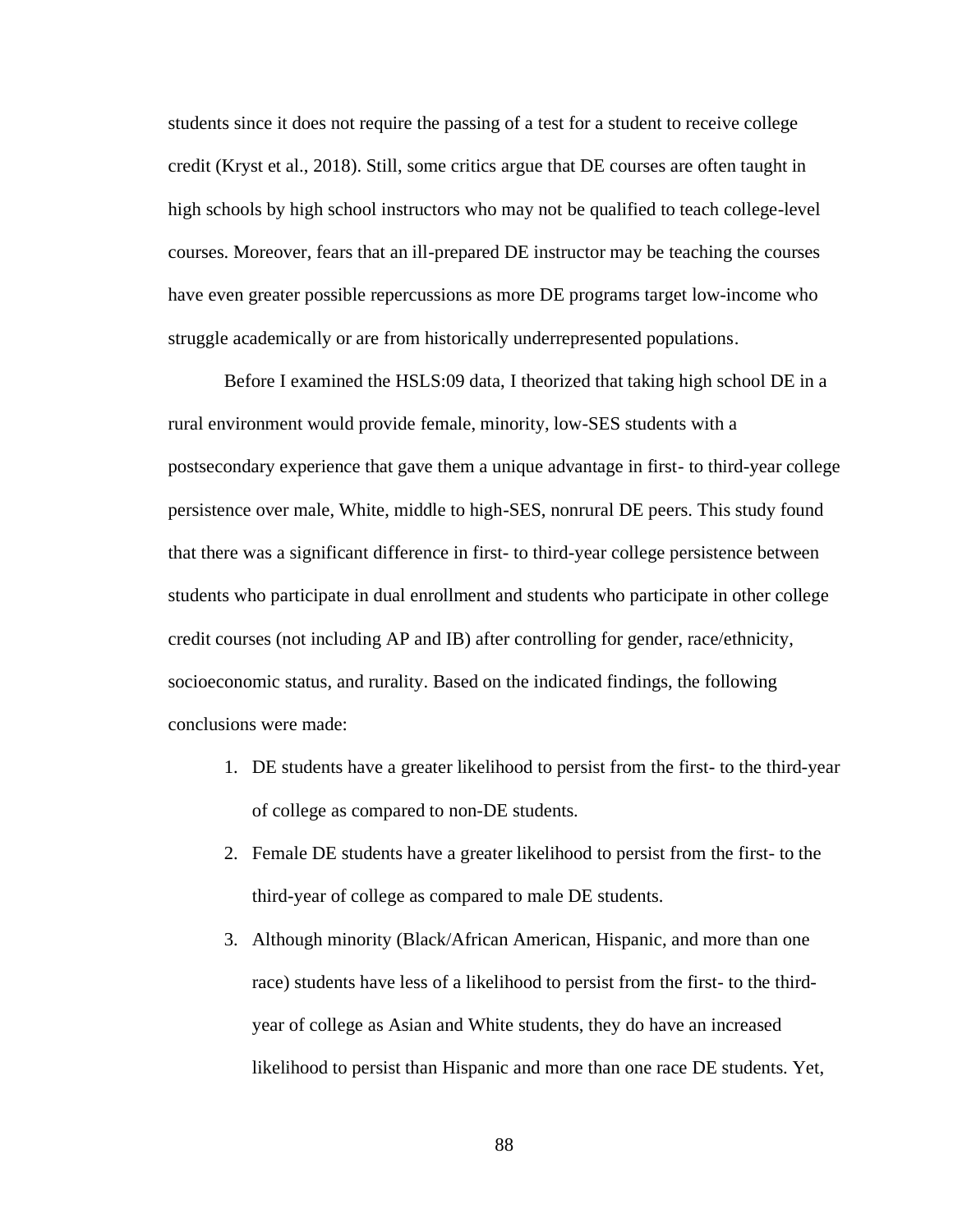Hispanic DE students had the greatest effect on the relationship of DE to firstto third-year college persistence as compared to other races of DE students.

- 4. Similarly, low-SES DE students have less advantage to persist from the firstto the third-year of college over the middle- or high-SES DE students. However, low-SES DE students had the greatest effect on the relationship of DE to first- to third-year college persistence when compared to DE students as categorized by gender, race/ethnicity, SES, and rurality.
- 5. DE students who took courses in a rural location were less likely to persist when compared to DE students who took courses in city or suburb locations, controlling for other variables; however, they were more likely to persist as compared to DE students who took courses in a town when controlling for other variables. Nevertheless, DE students who took DE in a town had the greatest effect on the relationship of DE to first- to third-year college persistence as compared to other locations of DE students.

As prior research suggests, this study also indicates that DE participation has a positive effect on college persistence, controlling for gender, race/ethnicity, SES, and rurality. The focus for this study was to examine whether participating in DE courses or programs gave female, White, low-SES, rural students an increased likelihood to persist in college from the first- to third-year over comparison groups. Yet, the correlations from this study indicate that female, Asian/White, middle- to high-SES, students who took DE courses in a city or suburb are the most likely to persist from the first- to third-year of college when they participate in DE courses and programs. Even though data indicated that females do not participate in DE at the same rate as males, they are more likely to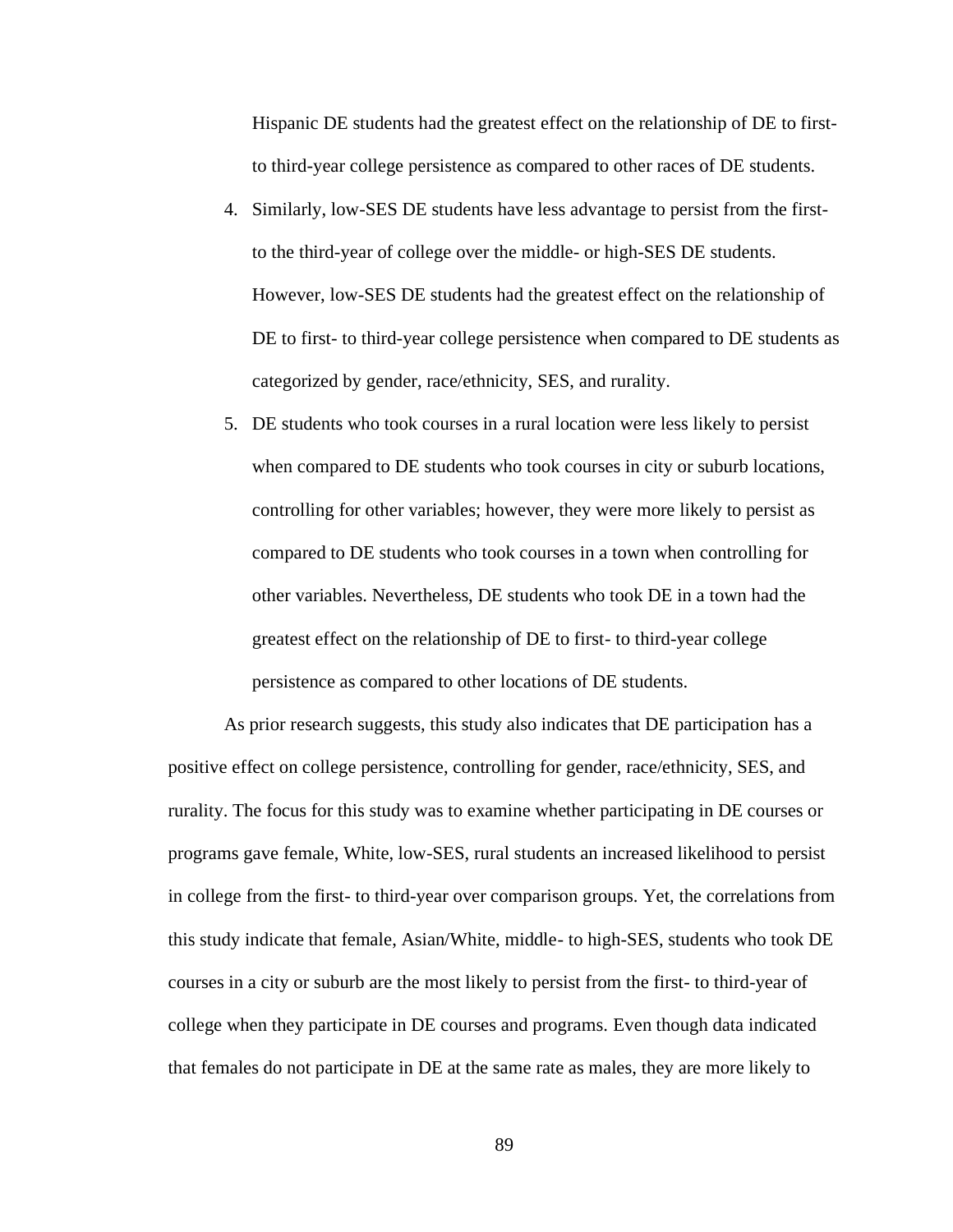persist from the first- to the third-year when they participate in DE. As related to SES, low-SES students had the greatest influence on the relationship of DE to college persistence, even though they are less likely to persist from first- to third-year when compared to middle- to high-SES peers. Still, the main and moderating effects for low-SES students were significant with the main effect being negative  $(-1.162, p < .05)$  but the moderating effect being positive  $(1.070, p < .05)$ . This meant that participating in DE courses while in high school positively influenced low-SES college persistence from first- to third-year as compared to middle- or high-SES. With race/ethnicity, Asian/White students were more likely to persist from the first- to the third-year. However, Black/African American students were slightly more likely to persist as compared to Hispanic and more than one race students. Nevertheless, Hispanic students had the greatest influence on the relationship of DE to college persistence as compared to other races. Moreover, the main and moderating effects of race/ethnicity (Asian, Black/African American, Hispanic, and more than one race) were all significant with the moderating effects being positive (Asian, .079, *p* < .05; Black/African American, .126, *p* < .05, Hispanic, .547,  $p < .05$ ; more than one race, .151,  $p < .05$ ). This meant that participating in DE courses while in high school positively influenced minority college persistence from first- to third-year as compared to Whites. Concerning rurality, DE students who took courses in a rural or town location were less likely to persist in college from first- to the third-year as compared to those participating in a city or suburb, However, the moderating effects indicated that participating in high school DE courses in a town greatly influenced college persistence from first- to third-year even more than living in a city, suburb, or rural location (Town, .790,  $p < .05$ ).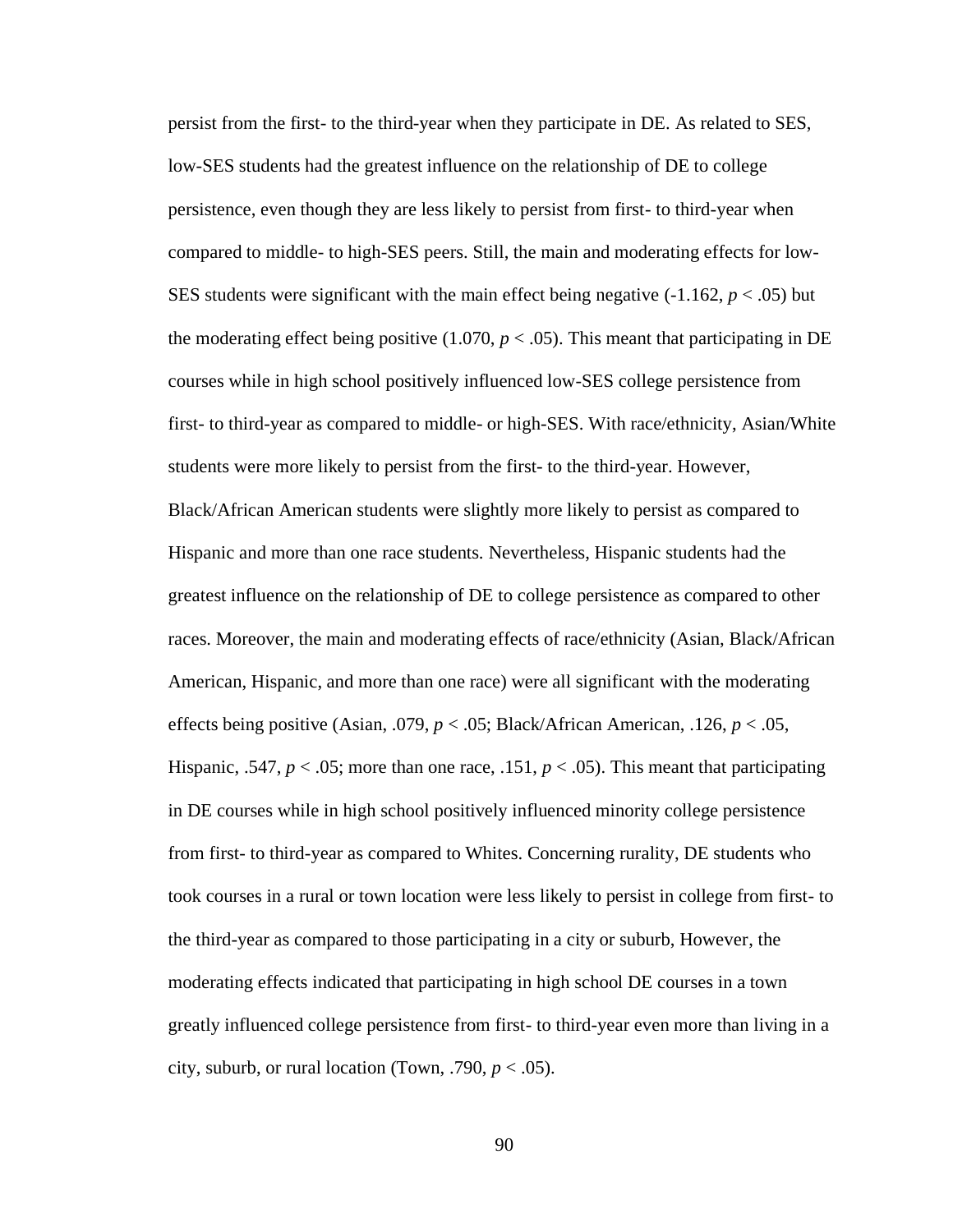#### **Implications of the Findings**

Numerous rigorous research studies have found that DE leads to multiple positive outcomes such as: academically and socially preparing students for college; increasing college enrollment and persistence; strengthening academic performance; and improving college completion (e.g., An, 2013; Hughes et al., 2012). Yet, research regarding longterm college persistence in a four-year institution, particularly related to rural students is limited to nonexistent.

Drawing upon research from Tinto's 1997 SIM, this study investigated how DE, controlling for gender, race/ethnicity, SES, and rurality shape students' first-to third-year college persistence on their quest to complete a degree. Previous research has shown that a rigorous high school curriculum is the single most important predictor of success in postsecondary education (Adelman, 1999, 2006). Consistent with prior literature, the findings from this study suggest that a DE student has an increased likelihood of persisting from the first year of college to the third-year as compared to a non-DE student. While educational disparities still exist for DE students who are low-SES, minority or live in a rural area or town, this study indicates that participating in DE courses and programs may help reduce those educational differences. Further, this study suggests that DE courses and programs might be especially important for rural students and students from low-income households. For example, DE can help rural students overcome unique hurdles (such as living farther away from four-year colleges) and transition into the college environment (Hillman, 2016; Tinto, 1997). DE programs might also reduce the financial burden of pursuing a college degree for students from a lowincome household, by enabling them to earn college credits that are free, subsidized, or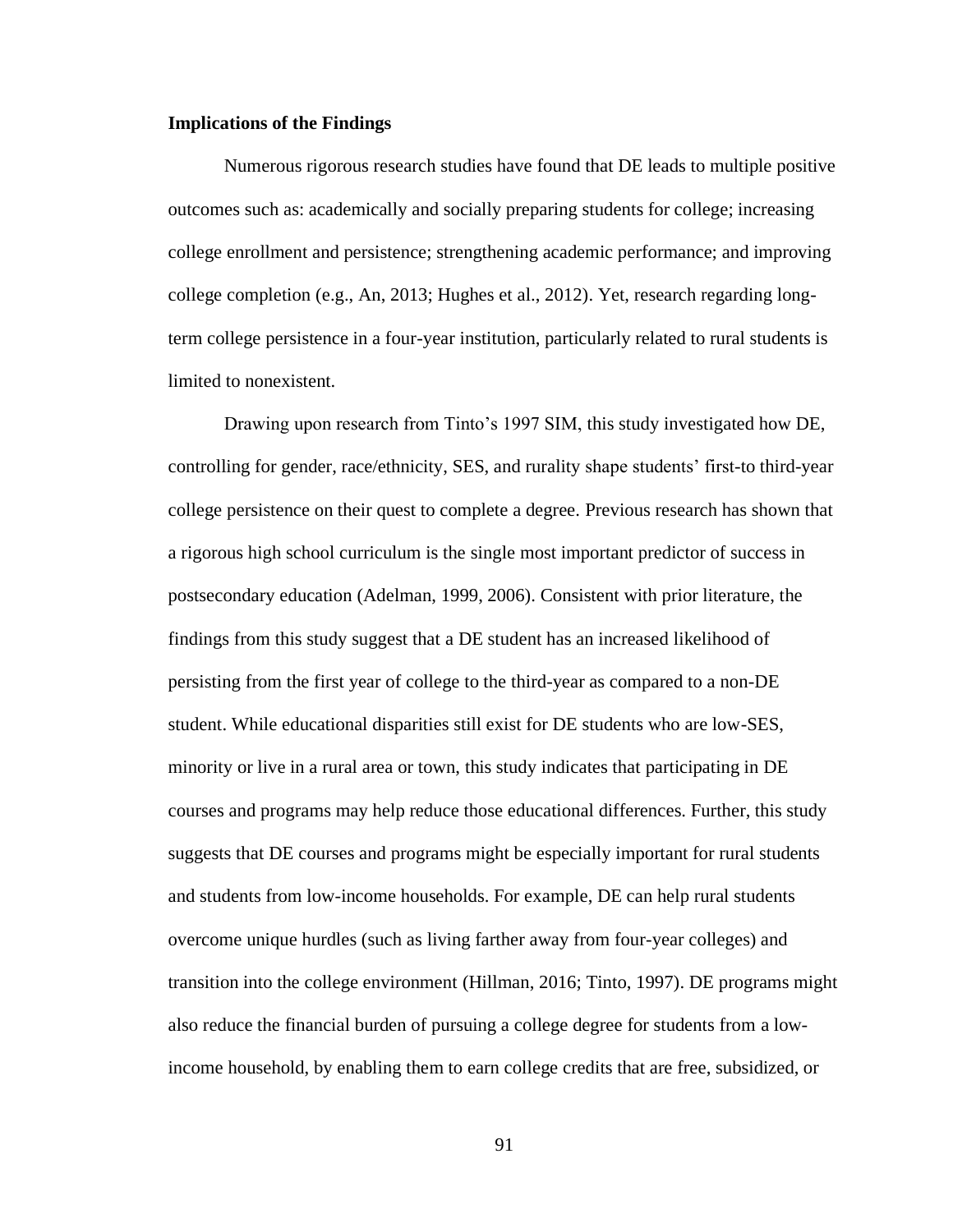reduced than the typical cost at a four-year college. Previous research indicates that the influence of DE on postsecondary degree attainment is greater for students from lowincome households than for students from middle- to high-income households (Berger et. al., 2013). The results from this research indicate that DE may hold potential for positively impacting minority students as well.

In sum, this research which examines whether DE influences first- to third-year college persistence, controlling for gender, race/ethnicity, SES, and rurality at a national level is both timely and important. Consistent with prior literature, this study indicates that completing advanced academic coursework in high school such as DE is more important to college achievement than family relationships, SES, or geographic location (e.g., Adelman, 1999, 2006; Byun et al., 2015). While previous research provided a glimpse on the short-term (i.e., first- to second-year) outcomes of DE participants, this study adds to the understanding of the long-term (i.e., first- to third-year) outcomes of DE participants by providing a closer analysis of the effects of DE controlling for race/ethnicity, SES, and rurality. Not only does the research support these benefits for rural DE students, but it also has implications for students from other underrepresented backgrounds on their journey to a postsecondary degree.

#### **Limitations of the Study**

This study has several limitations. One limitation was that this study used publicly accessible data rather than restricted. Despite the richness of the HSLS:09 public data, selecting variables to align with the research question of this study was challenging. This issue resulted in some modifications of the study to fit the data. For example, this study defines college persistence as students who are enrolled in college from the first- to third-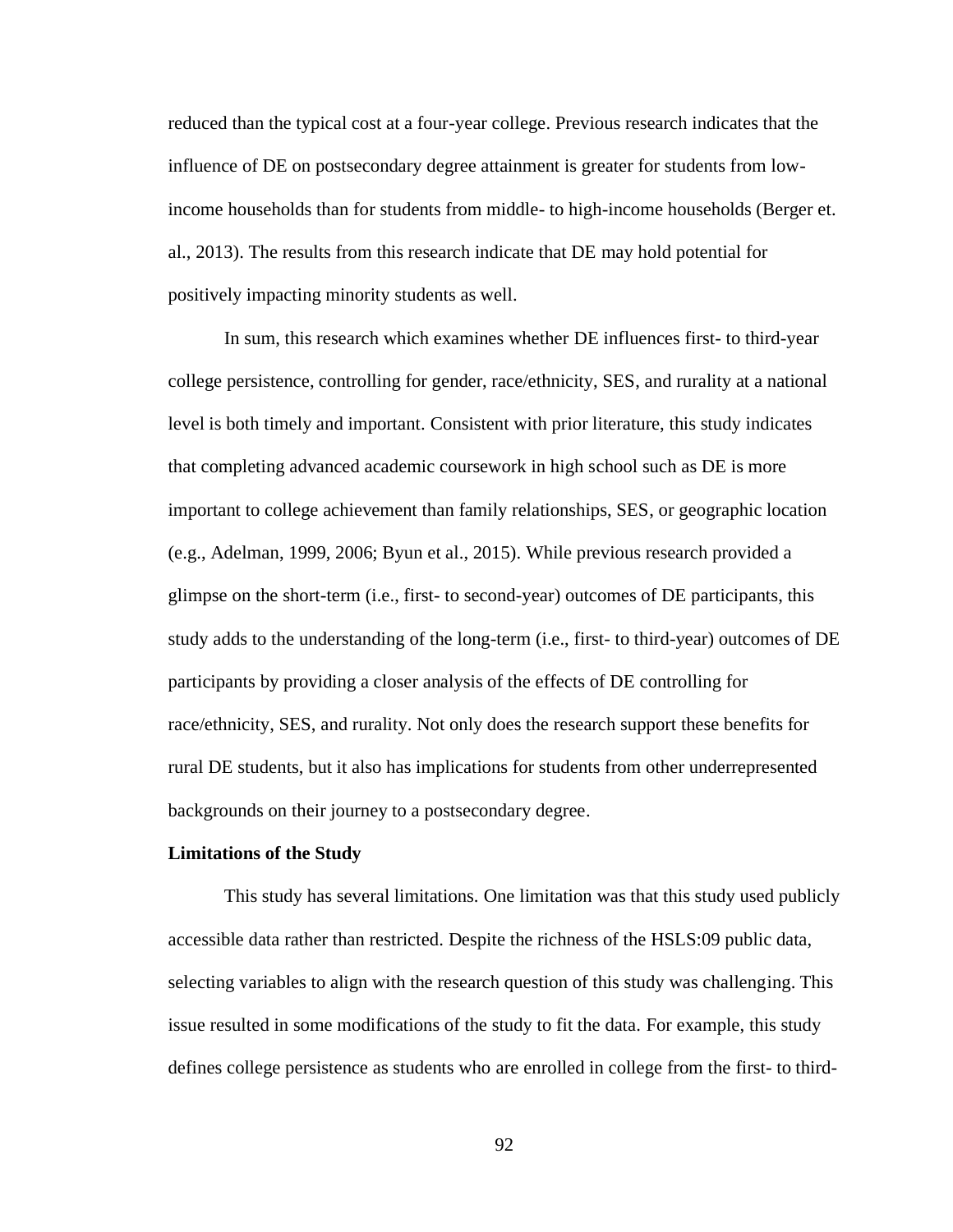year, unlike prior studies that define college persistence as students who are enrolled in college from the first- to second year. Although the results from studying first- to thirdyear persistence are valuable, the study could not examine first- to second-year persistence as a comparison group. The available variables only allowed for examination of student persistence according to the years when the HSLS:09 participant group was studied (i.e., first- to third-year in college). Another limitation was that the data used in this study was from secondary sources, primarily student self-reported surveys. Although HSLS:09 collects information from transcripts, institution records, and national databases, the study relied mostly on information reported from the students which can affect variability in comprehension, memory retrieval, and reliability (Rosen, Porter,  $\&$ Rogers, 2017). Lastly, DE courses may have self-selection bias as students may select themselves into a course and can limit the sample because they do not represent the entire population. To minimize this effect, I weighted the variables and also used BRR to provide unbiased estimates of the sampling error that arise from complex [sample](javascript:sampleThat() selection procedures and also make the sample more representative of the general population.

Despite these limitations, the study had several strengths. This study provides a national perspective to the existing literature on DE as related to SES, rurality, and college persistence by using the extensive HSLS:09 dataset. As HSLS:09 is the most current NCES study, this research offers more current information about the influence of DE on student outcomes to educators and policymakers who are responsible for making funding decisions. Finally, this study gives high school students and their families, particularly those who live in rural locations, the knowledge that may help them when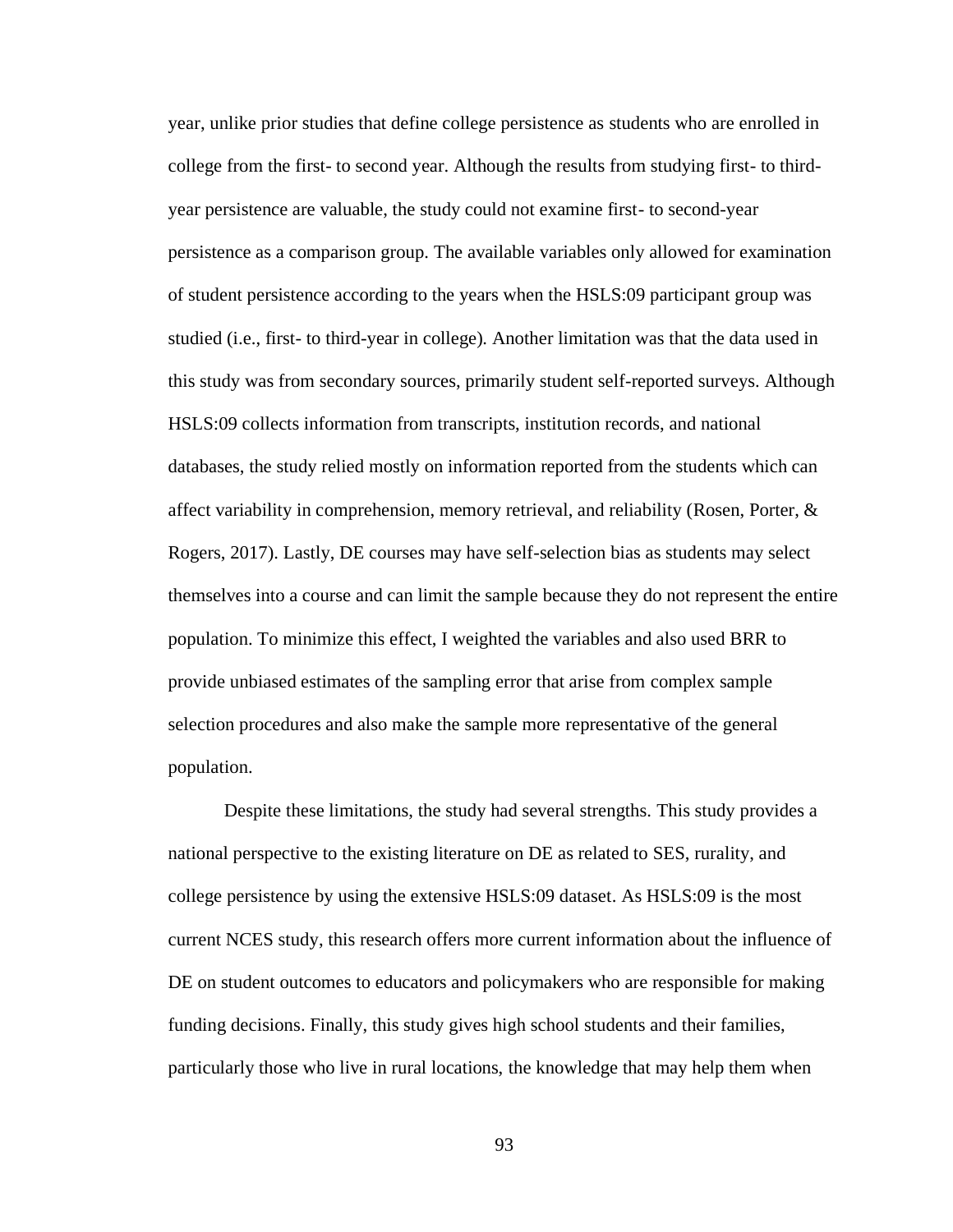deciding on a program that can provide students with greater potential for enrolling, persisting, and graduating from college with a postsecondary degree.

#### **Implications for DE Stakeholders**

#### *Educational Leaders and Policymakers*

Overall, this study indicated that student populations as categorized by gender, race/ethnicity, SES, and rurality all experienced increased likelihoods to persist from the first- to third-year in college. For educational leaders and policymakers who struggle with deciding which advanced courses to implement in rural schools and school districts, this study indicates that DE courses and programs provide an important resource for rural students who have limited opportunities for college. The results indicate that minority DE students who live in towns and rural locations are less likely to persist in college from the first- to third-year than Asian, White, city, and suburban students. However, the effects of DE on college persistence are greatest for minority DE students who live in towns and rural locations. This suggests that federal, state, and local educational agencies might want to explore more strategies to expand DE access in towns and rural areas, such as offering courses online or at locations in addition to high school or college campuses (Zinth, 2015). States may want to identify and address barriers that prevent DE participation such as transportation to college campuses or inadequate technology access for online courses. Also, educational leaders and policymakers might focus DE program expansion efforts on schools and school districts with higher racial/ethnic minority and economically disadvantaged student populations. Because DE certified teachers can be a barrier to offering DE courses in schools, especially high poverty schools, school administrators should consider whether potential teacher hires have qualifications to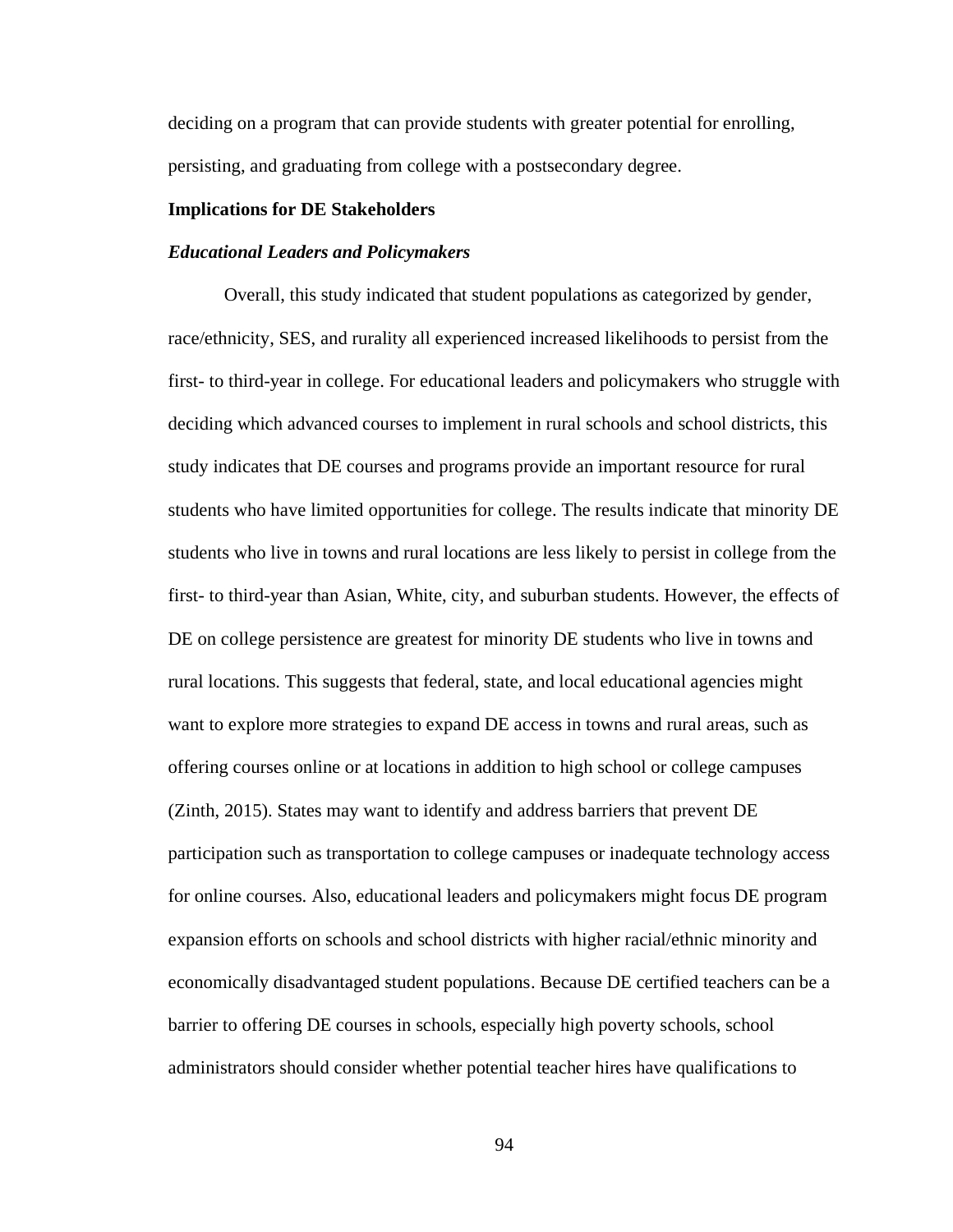teach DE courses. Educators should also consider creating a pathway for those teachers who may be a few college credit hours shy from DE certification.

#### *K-12 Schools and Postsecondary Institutions*

Although there are sometimes substantial costs of administering DE, this study suggests it is vital to continue finding ways to reduce the costs of DE to students and especially to low-income students and their families because the investment may greatly help improve their likelihood to persist in college and graduate with a degree. Further efforts could explore creating stronger partnerships between high schools and four-year institutions to ease the transition of students to and through postsecondary education. Instead of promoting DE courses mostly with two-year colleges, secondary schools should consider partnerships with more four-year institutions to align better align DE courses and programs. Additionally, K-12 schools and postsecondary institutions should consider partnering with teacher education programs to get more students into the rural education pipeline.

#### **Conclusion**

#### *Research Summary*

The purpose of this study was to examine the extent of whether DE influences first- to third-year college persistence, controlling for gender, race/ethnicity, SES, and rurality. The first chapter of this study introduced the topic of research. Chapter two introduced the research question and hypothesis as well as the theoretical and conceptual framework for the study. This chapter also presented literature on rurality, the influence of families and schools on rural students, and previous studies of DE programs. Chapter three introduced the methodology used to address the research question. An analysis of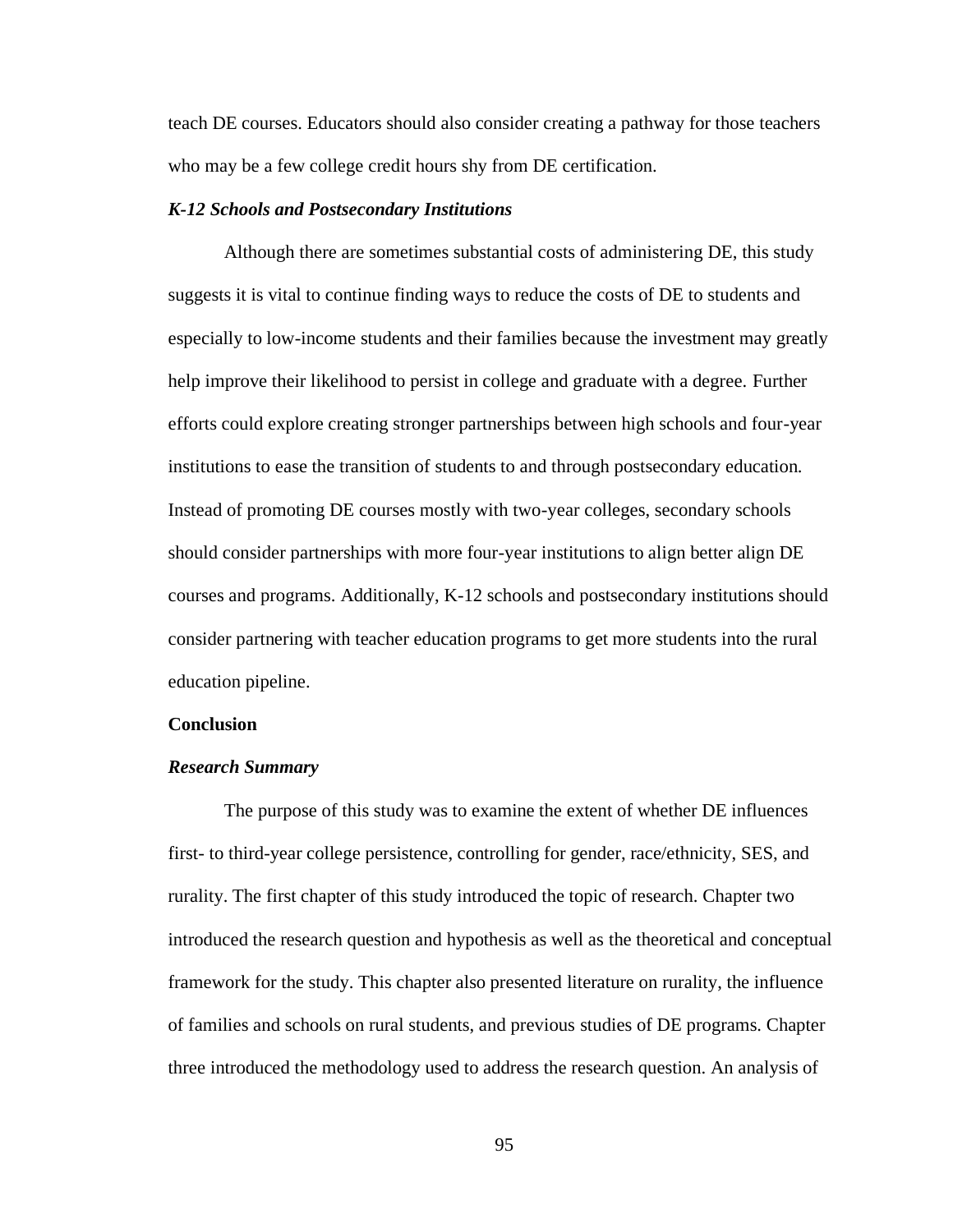HSLS:09 secondary data was the research method and variables were selected from different data collections. After missing data were removed and variables were coded, a binary logistic regression was conducted to test the hypothesis, while controlling for demographic variables. Chapter four presented the results of this regression analysis. The results revealed that high school DE courses are a significant predictor in student first- to third-year college persistence at four-year institutions.

### *Significance of Study Findings*

While many of the problems rural schools face are connected to larger problems of population declines and lack of economic development, the results from this study are significant because they indicate that DE courses and programs hold promise for rural student college persistence and degree completion. With few studies that use national data to analyze DE and college persistence at four-year institutions and particularly for rural students, this research is a small addition to the literature by shedding further light on the relationship of DE and college student persistence. This study found that students who take high school DE courses are more likely to graduate from a four-year college or university, controlling for gender, race/ethnicity, SES, and rurality as compared to students who do not participate in DE. This study also found that Asian students had the greatest likelihood to persist from the first- to the third-year of college as compared with other races of DE students. However, Black/African American students had a slightly higher likelihood of persisting than Hispanic or more than one race DE students. Nevertheless, Hispanic students had the greatest influence on the relationship of DE to college persistence as compared to other races. Students who participated in DE courses in towns and rural areas were less likely to persist in college from first- to the third-year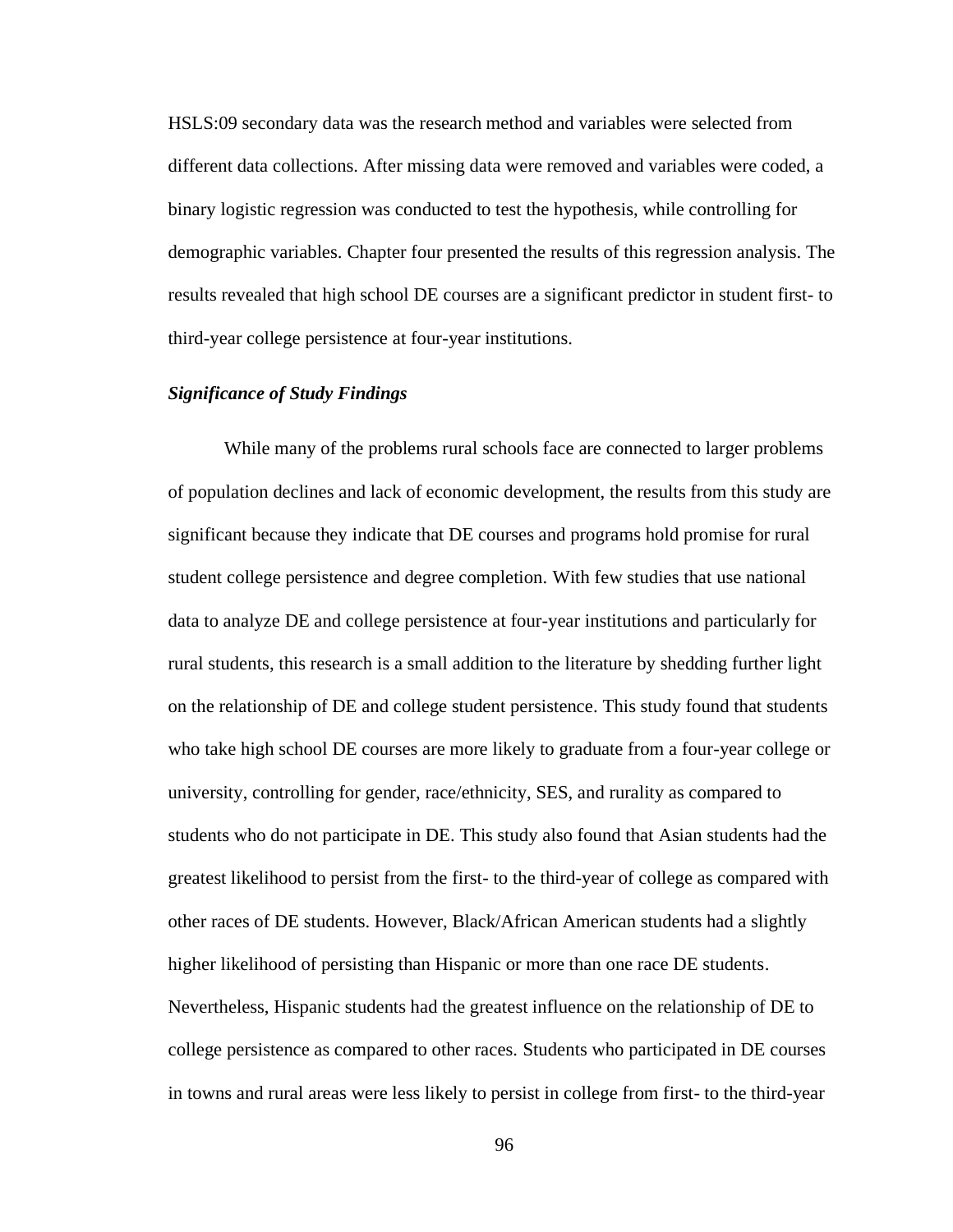as compared to those participating in a city or suburb. More surprisingly, low-SES DE students had the greatest likelihood to persist from the first- to the third-year of college as compared to other DE students as categorized by gender, race/ethnicity, SES, and rurality. With the limited research on the outcomes of participating in DE courses for low-SES and underrepresented student populations, these findings were significant. They strongly suggest that regardless of the administrative or financial costs of implementing DE, continuing to expand DE options for students could provide an effective way to increase the persistence of students on their path to postsecondary degrees, particularly for rural and low-income students.

#### **Recommendations for Future Research**

Although this study indicates that completing DE courses leads to increased firstto third-year college persistence, a future study should consider comparing first- to second-year with first- to third-year persistence. Additional analysis could also focus on students who took DE STEM courses in high school, persisted in DE college majors, and then completed STEM degrees as the HSLS:09 data focuses on students who took STEM courses and declared STEM college majors. Also, another study could use primary data collected directly from students to provide more information on whether the students began the process of social and academic integration that leads to retention as suggested by Tinto (1997). A qualitative research study could add a richness to this quantitative study. Moreover, a study on DE degree completion could be extremely valuable once the 2025 HSLS:09 data becomes available. Further, there is limited research on DE participation about females and minorities. Even though there are more females participate in higher education than males, and also more minorities migrating to rural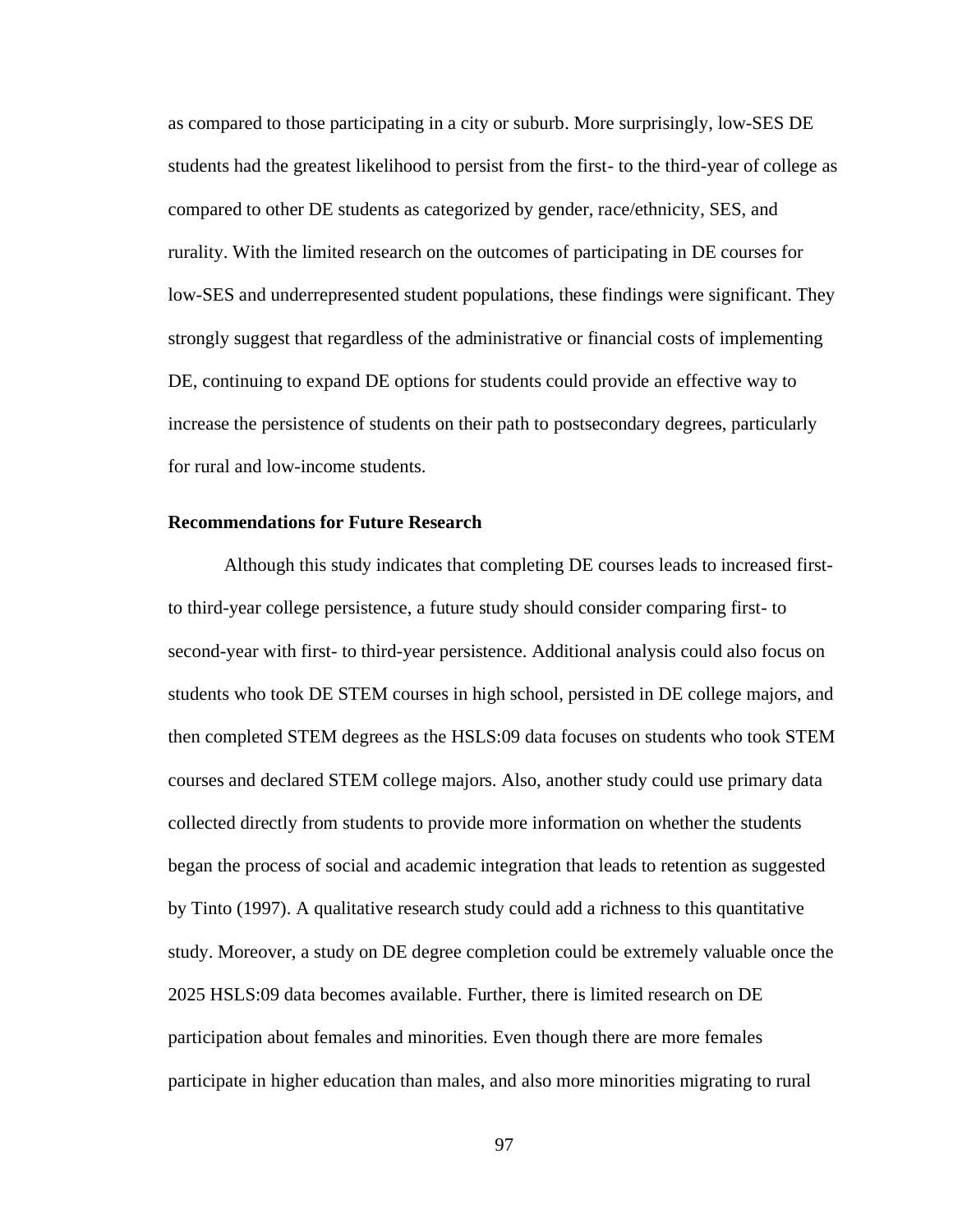areas, students who participate in DE courses are still mostly male and White. Recommendations for future research could include an analysis of the benefits and challenges of DE participation for females and minorities. While this study investigated differences among DE students who had three or more credit hours, future research could also how the number of DE credit hours correlates with GPAs, college persistence, and financial savings for taking DE courses. Researchers may also want to investigate the effectiveness of DE programs that are fully or partially online, given that during the 2019/20 and 2020/21 school years many dual, concurrent, and AP courses were delivered online because of school closures resulting from the coronavirus pandemic. In addition, many states may be considering making a shift to offering more courses online in the future, especially dual enrollment courses that would otherwise take place on a college campus. Lastly, colleges that operate in education deserts may provide a very limited range of academic programs for students. Further research is needed to examine how geography is linked to DE and academic offerings, financial resources, and postsecondary outcomes. As the number of students who participate in DE continues to grow, so should the research into the area to aid educators, policymakers, students, and their families as they make important decisions that could affect their postsecondary outcomes for years to come.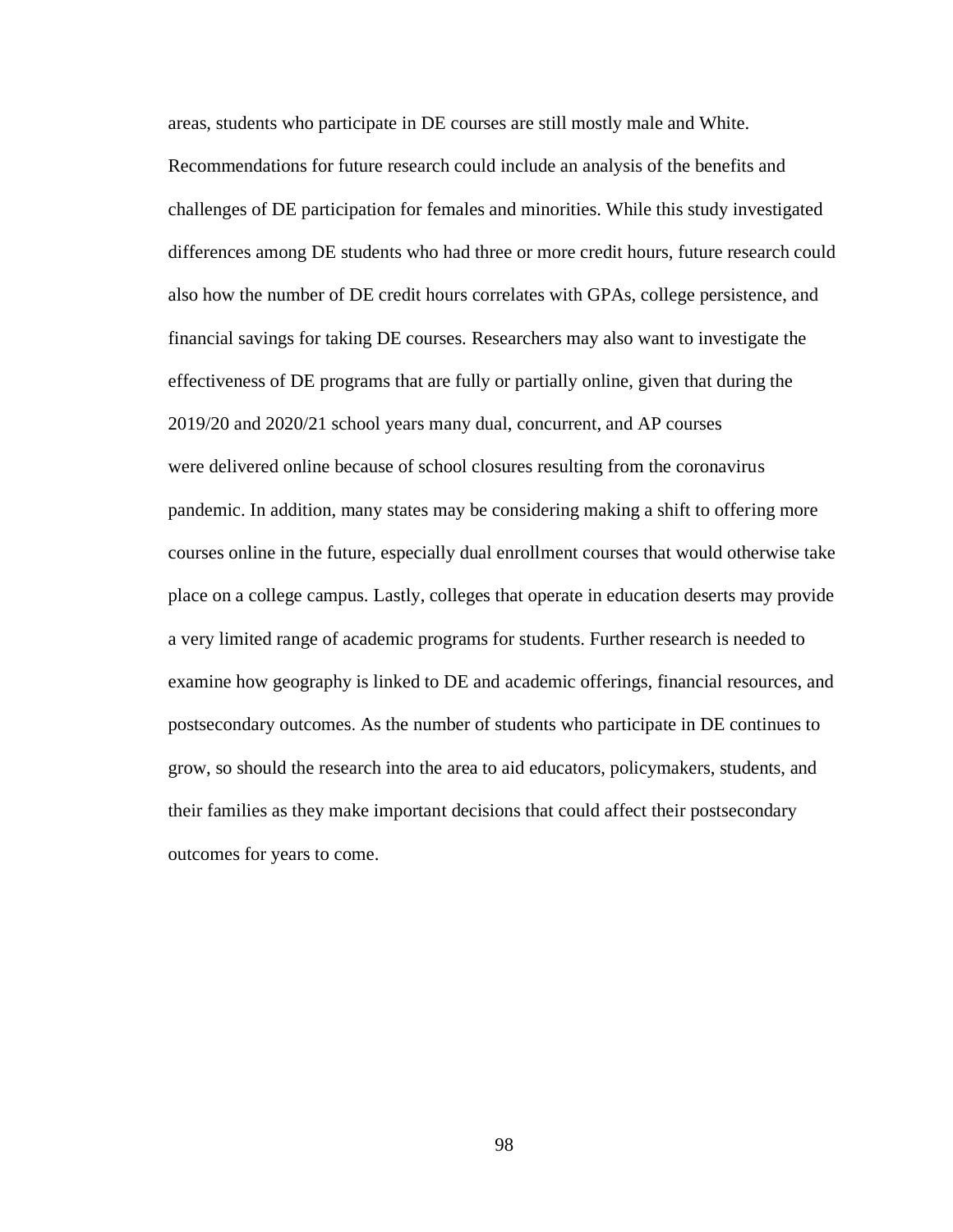#### **REFERENCES**

- Adams, C. (2013). Dual credit and exam-based courses in U.S. public high schools, 2010–11. *Education Week, 32*(22), 5.
- Adelman, C. (1999). *Answers in the toolbox: Academic intensity, attendance patterns and bachelor's degree attainment*. Report of the U.S. Department of Education Office of Educational Research and Improvement.<https://doi.org/10.1002/yd.20038>
- Adelman, C. (2006). *The toolbox revisited: Paths to degree completion from high school through college.* Report of the U.S. Department of Education. <https://doi.org/ED490195>
- Agger, C., Meece, J., & Byun, S. Y. (2018). The influences of family and place on rural adolescents' educational aspirations and post-secondary enrollment. *Journal of Youth and Adolescence*, *47*(12), 2554-2568.
- Alleman, N. F., & Holly, N. L. (2013). Multiple points of contact: Promoting rural postsecondary preparation through school-community partnerships. *The Rural Educator*, *34*(2).
- Allen, D., & Dadgar, M. (2012). Does dual enrollment increase students' success in college? Evidence from a quasi‐experimental analysis of dual enrollment in New York City. *New Directions for Higher Education*, *2012*(158), 11–19. doi:10.1002
- Allen, J., Radunzel, J., & Moore, J. (2017). *Evidence for standard setting: Probabilities of success in" benchmark" college courses, by ACT Test Scores*. Technical Brief. ACT, Inc.
- Allison, P. D. (2010). *Missing data*. Thousand Oaks, CA: Sage.
- American College Testing (2011). *The condition of college and career readiness 2011*. <http://www.act.org/research/policymakers/cccr11/>
- An, B. P. (2013). The impact of dual enrollment on college degree attainment: Do low-SES students benefit? *Educational Evaluation and Policy Analysis*, *35*(1), 57–75. doi:10.3102/0162373712461933
- An, B. P., & Taylor, J. L. (2015). Are dual enrollment students college ready? Evidence from the Wabash National Study of Liberal Arts Education. *Educational Policy Analysis Archives*, *23*, 1–26.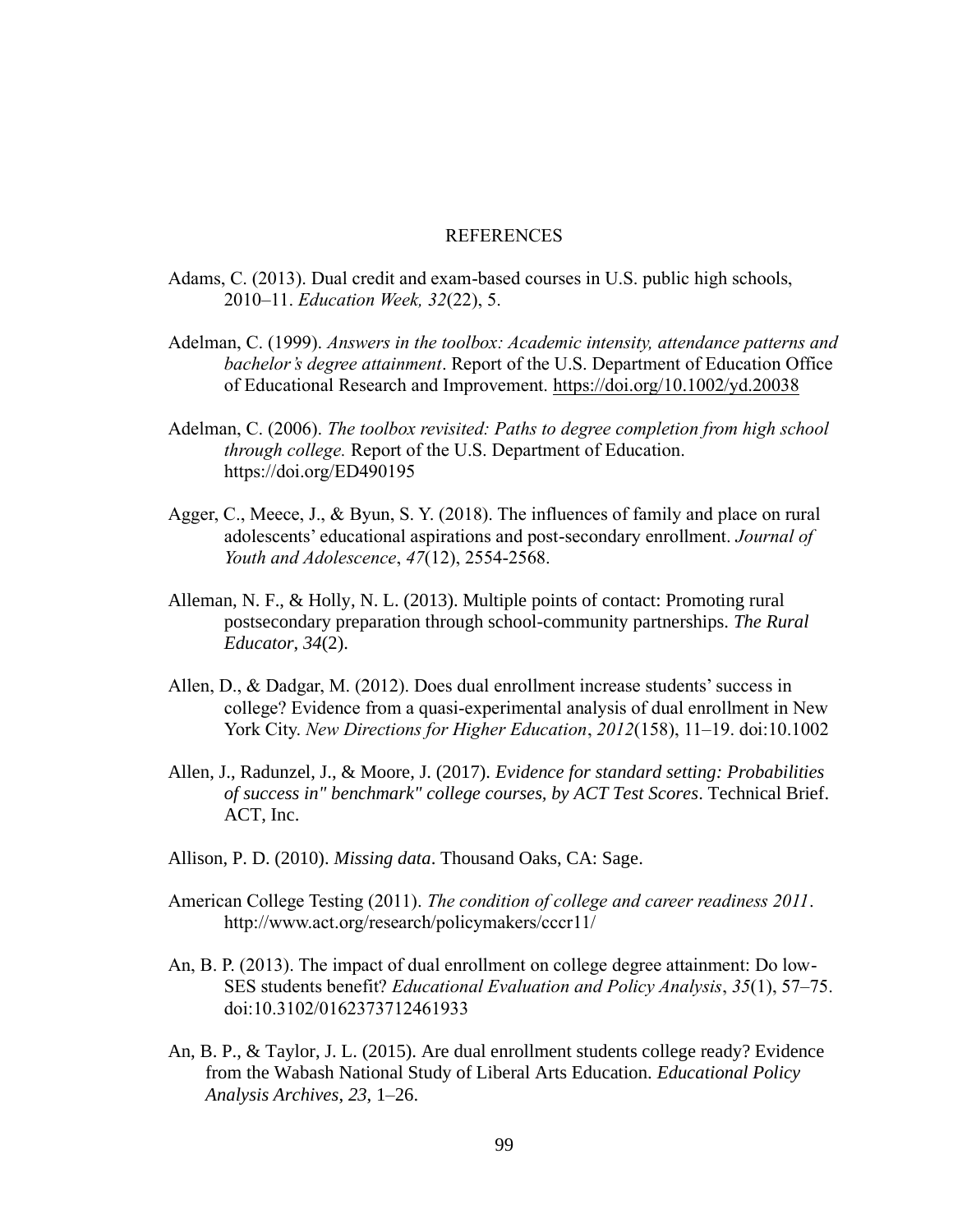- An, B. P., & Taylor, J. L. (2019). A review of empirical studies on dual enrollment: Assessing educational outcomes. *Higher Education: Handbook of Theory and Research*, 99-151.
- Arnold, B., Knight, H., & Flora, B. (2017). Dual enrollment student achievement in various learning environments. *Journal of Learning in Higher Education*, *13*(1),  $25 - 32.$
- Astin, A. W. (1984). Student involvement: A developmental theory for higher education. *Journal of College Student Development*, *25*(4), 297–308. <https://doi.org/10.1353/csd.0.0098>
- Astorne-Figari, C., & Speer, J. D. (2018). Drop out, switch majors, or persist? The contrasting gender gaps. *Economics Letters*, *164*, 82-85.
- Aulck, L., Velagapudi, N., Blumenstock, J., & West, J. (2016). Predicting student dropout in higher education. *arXiv preprint arXiv:1606.06364*.
- Azmitia, M., Sumabat‐Estrada, G., Cheong, Y., & Covarrubias, R. (2018). "Dropping out is not an option": How educationally resilient first-generation students see the future. *New Directions for Child and Adolescent Development*, *2018*(160), 89- 100.
- Barnett, E., & Kim, J. (2014). *Expanding access to dual enrollment and college: A case study of Memphis City Schools*. Chapel Hill: National Alliance of Concurrent Enrollment Partnerships. [https://nacep.org/docs/research-and-policy/MC-](https://nacep.org/docs/research-and-policy/MC-SCaseStudy.pdf)[SCaseStudy.pdf](https://nacep.org/docs/research-and-policy/MC-SCaseStudy.pdf)
- Barnett, E., & Stamm, L. (2010). Dual enrollment: A strategy for educational advancement of all students. Washington, DC: Blackboard Institute.
- Bean, J. P., & Metzner, B. S. (1985). A conceptual model of nontraditional undergraduate student attrition. *Review of educational Research*, *55*(4), 485-540.
- Bell, K. (1992). Overcoming rural disadvantage: a literature review and a framework to integrate rural education. *Youth Studies Australia*, *11*(2), 46-51.
- Berger, A., Turk-Bicakci, L., Garet, M., Song, M., Knudson, J., Haxton, C., Zeiser, K., Hoshen, G., Ford, J., Stephan, J., Keating, K., & Cassidy, L. (2013). *Early college, early success: Early College High School Initiative impact study*. American Institutes for Research.<https://eric.ed.gov/?id=ED577243>
- Bethlehem, J., & Stoop, I. (2007). Online panels. A paradigm theft? *The challenges of a changing world*, 113-131.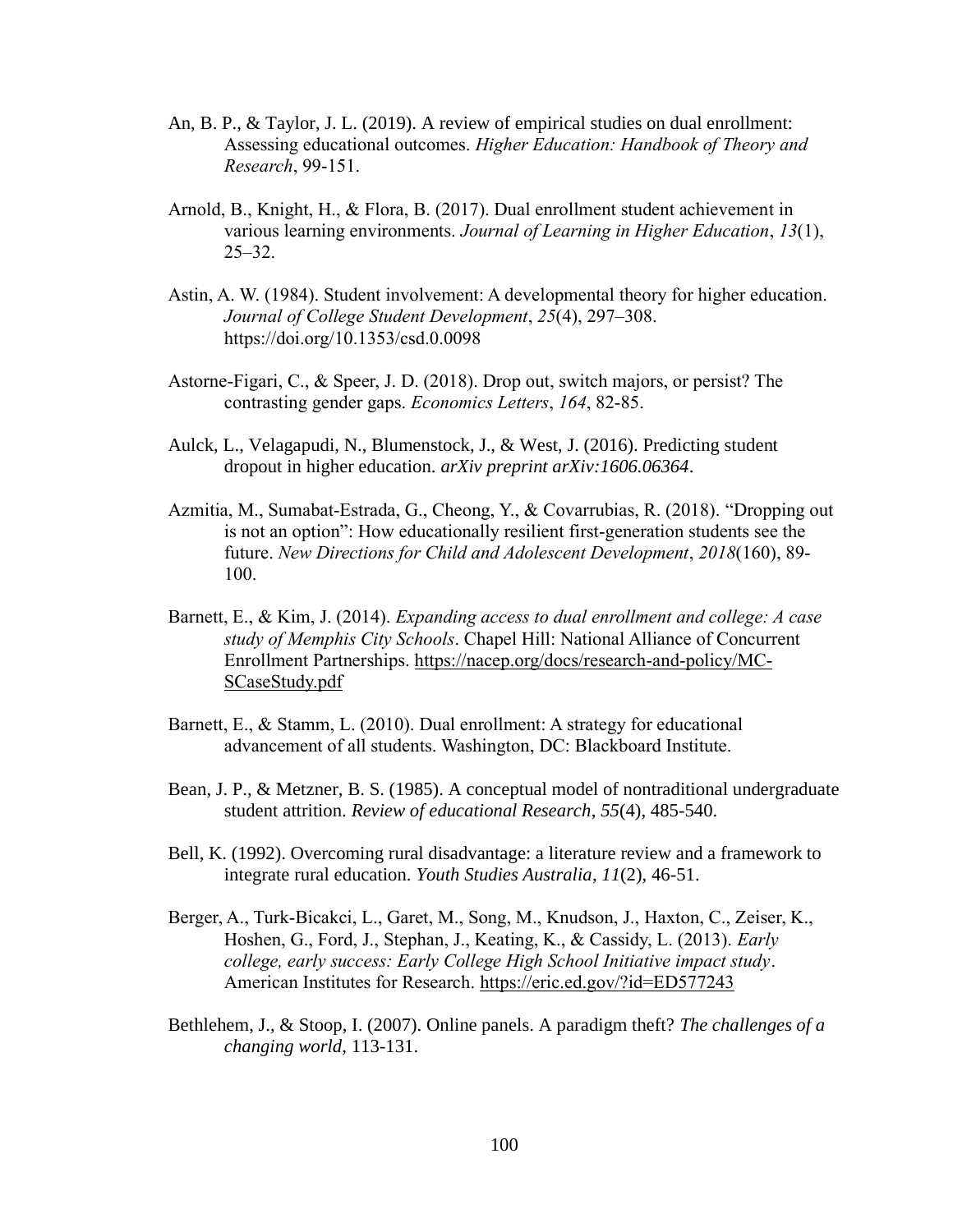- Blankenberger, B., Lichtenberger, E., & Witt, M. A. (2017). Dual credit, college type, and enhanced degree attainment. *Educational Researcher, 46*, 259–263. <https://doi.org/10.3102/0013189x17718796>
- Braxton, J. M., Milem, J. F., & Sullivan, A. S. (2000). The influence of active learning on the college student departure process: Toward a revision of Tinto's theory. *The journal of higher education*, *71*(5), 569-590.
- Browman, A. S., Destin, M., Carswell, K. L., & Svoboda, R. C. (2017). Perceptions of socioeconomic mobility influence academic persistence among low socioeconomic status students. *Journal of Experimental Social Psychology*, *72*, 45-52.
- Butler, J., Wildermuth, G. A., Thiede, B. C., & Brown, D. L. (2020). Population change and income inequality in rural America. *Population Research and Policy Review*, *39*(5), 889-911.
- Byun, S.Y., Irvin, M. J., & Meece, J. L. (2012). Predictors of bachelor's degree completion among rural students at four-year institutions. *The Review of Higher Education, 35*(3), 463-484.
- Byun, S.Y., Irvin, M. J., & Meece, J. L. (2015). Rural-nonrural differences in college attendance patterns. *Peabody Journal of Education, 90*, 263-279.
- Byun, S.Y., Meece, J. L., & Agger, C. A. (2017). Predictors of college attendance patterns of rural youth. *Research in Higher Education*. <https://doi.org/10.1007/s11162-017-9449-z>
- Byun, S. Y., Meece, J. L., & Irvin, M. J. (2012). Rural-nonrural disparities in postsecondary educational attainment revisited. *American educational research journal*, *49*(3), 412-437.
- Cai, T. (2013). Investigation of ways to handle sampling weights for multilevel model analyses. *Sociological Methodology, 43*(1), 178–219.
- Carr, P. J., & Kefalas, M. J. (2009). The rural brain drain. *The Chronicle of Higher Education*, *9*, 1-13.
- Cassidy, L., Keating, K., & Young, V. (2010). Dual enrollment: Lessons learned on school-level implementation. *SRI International, Princeton, NJ*.
- Cataldi, E. F., Bennett, C. T., & Chen, X. (2018). First-generation students: College access, persistence, and postbachelor's outcomes. Stats in Brief. NCES 2018-421. *National Center for Education Statistics*.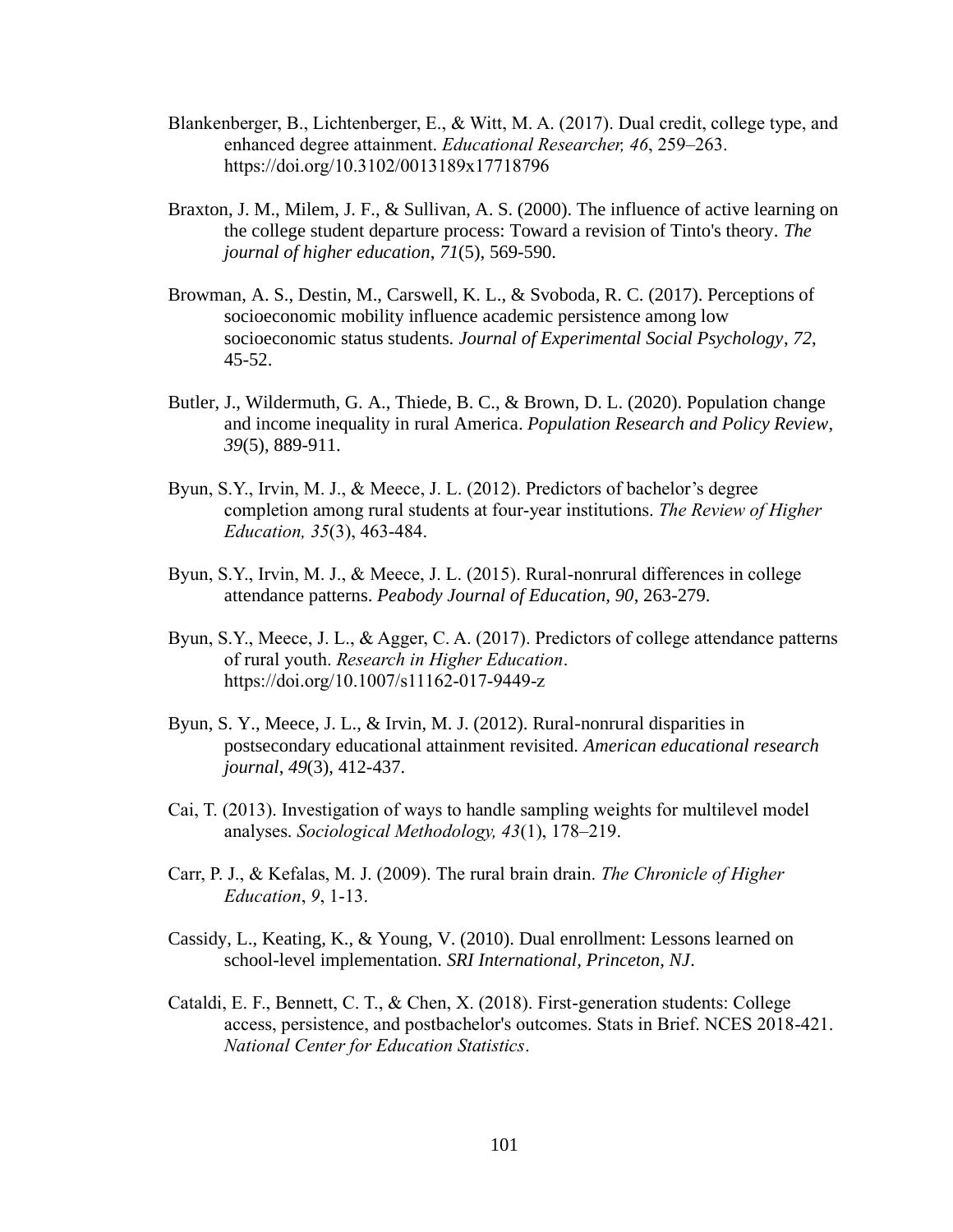- Chen, Q., Elliott, M. R., Haziza, D., Yang, Y., Ghosh, M., Little, R. J. A., Sedransk, J., & Thompson, M. (2017). Approaches to improving survey-weighted estimates. *Statistical Sci*ence *32*(2), 227–248. [https://doi-org.echo.louisville.edu/10.1214/17-](https://doi-org.echo.louisville.edu/10.1214/17-STS609) [STS609](https://doi-org.echo.louisville.edu/10.1214/17-STS609)
- Chetty, R., Hendren, N., & Katz, L. F. (2016). The effects of exposure to better neighborhoods on children: New evidence from the Moving to Opportunity experiment. *American Economic Review*, *106*(4), 855-902.
- Cosby, A. G., McDoom-Echebiri, M. M., James, W., Khandekar, H., Brown, W., & Hanna, H. L. (2019). Growth and persistence of place-based mortality in the United States: the rural mortality penalty. *American Journal of Public Health*, *109*(1), 155-162.
- Cowan, J., & Goldhaber, D. (2015). How much of a "running start" do dual enrollment programs provide students? *The Review of Higher Education*, *38*(3), 425-460. <https://muse.jhu.edu/article/576572/pdf>
- Cox, D. R., & Snell, E. J. (1968). "A general definition of residuals," *Journal of the Royal Statistical Society, Series B, 30*, 248–275.
- Cromartie, J. (2017). *Rural areas show overall population decline and shifting regional patterns of population change* (No. 1490-2017-3197).
- Demi, M.A., Coleman-Jensen, A., & Snyder, A.R. (2010). The rural context and postsecondary school enrollment: An ecological systems approach. *Journal of Research in Rural Education, 25*(7). [http://jrre.vmhost.psu.edu/wp](http://jrre.vmhost.psu.edu/wp-content/uploads/2014/02/25-7.pdf)[content/uploads/2014/02/25-7.pdf](http://jrre.vmhost.psu.edu/wp-content/uploads/2014/02/25-7.pdf) [\[Google Scholar\]](http://scholar.google.com/scholar_lookup?hl=en&publication_year=2010&issue=7&author=M.A.+Demiauthor=A.+Coleman-Jensenauthor=A.R.+Snyder&title=The+rural+context+and+post-secondary+school+enrollment%3A+An+ecological+systems+approach)
- Durosko, H. (2019). Challenges in transferring Dual enrollment credit. *Journal of College Admission*, (242).
- Eagan, K., Stolzenberg, E. B., Ramirez, J. J., Aragon, M. C., Suchard, M. R., & Hurtado, S. (2014). The American freshman: National norms fall 2014. *Los Angeles: Higher Education Research Institute, UCLA*, *36*.
- Edmunds, J. A., Unlu, F., Glennie, E., Bernstein, L., Fesler, L., Furey, J., & Arshavsky, N. (2017). Smoothing the transition to postsecondary education: The impact of the early college model. *Journal of Research on Educational Effectiveness*, *10*(2), 297-325.
- Education Commission of the States. (2016). *Advanced Placement policies: All state profiles*.<http://ecs.force.com/mbdata/mbprofallrt?Rep=APA16>
- Education Commission of the States. (2019). *Dual/concurrent enrollment: Statewide policy in place*. http://ecs.force.com/mbdata/MBQuest2RTanw?Rep=DE1901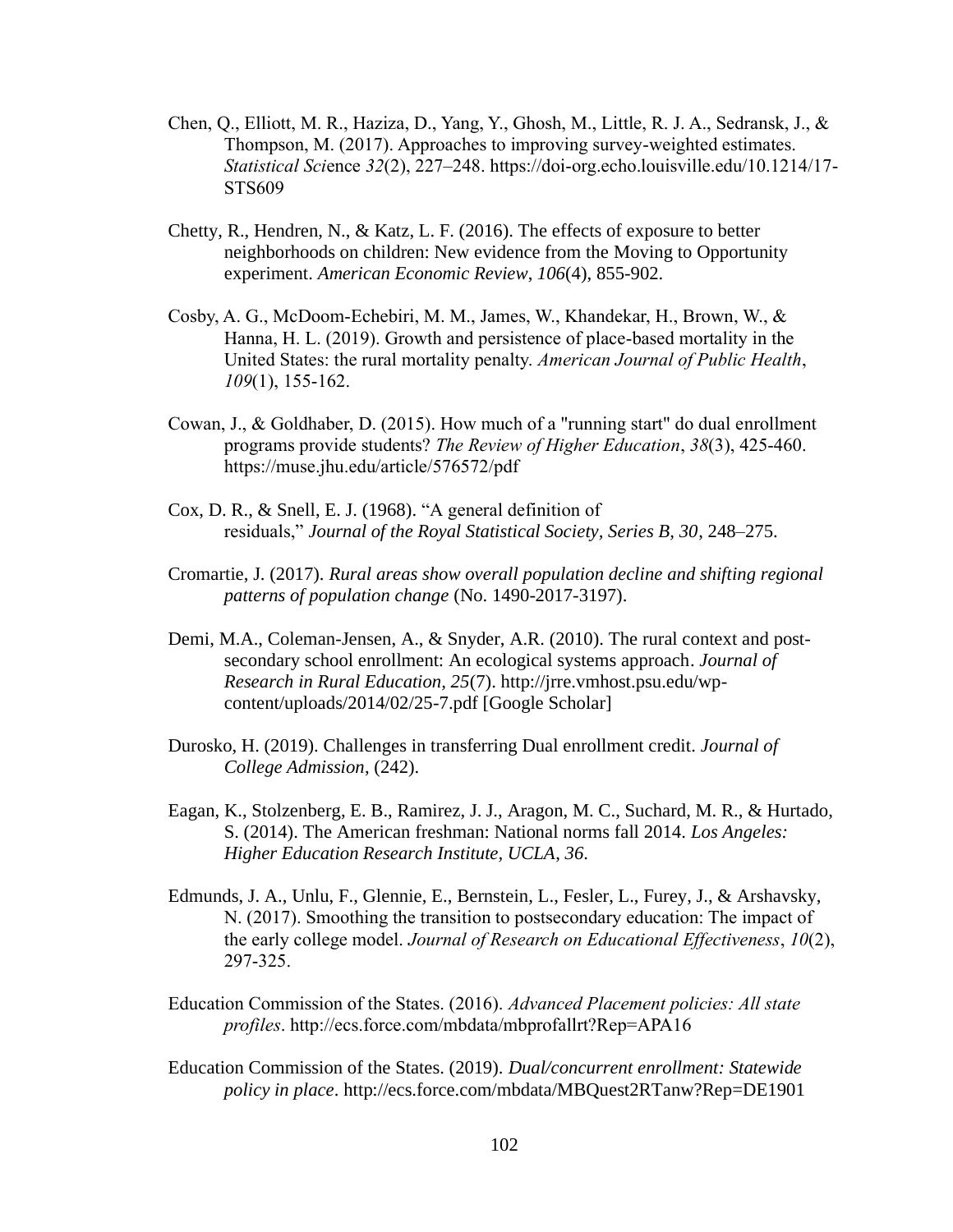- Edwards, L., & Hughes, K. (2011). Dual enrollment for high school students. *Community College Research Center, Columbia University*.
- Enders, C. K., Keller, B. T., & Levy, R. (2018). A fully conditional specification approach to multilevel imputation of categorical and continuous variables. *Psychological methods*, *23*(2), 298.
- Endo, J. J., & Harpel, R. L. (1982). The effect of student-faculty interaction on students' educational outcomes. *Research in Higher Education, 16*, 115-135.
- Evenbeck, S., & Johnson, K. E. (2012). Students must not become victims of the Completion Agenda. *Liberal Education*, *98*(1), 26-33.
- Falk, W. W. (1996). The assertion of identity in rural sociology. *Rural sociology*, *61*(1), 159-174.
- Farmer, T. W., Dadisman, K., Latendresse, S. J., Hill, N. C., Farmer, C., Thompson, J., & Irvin, M. J. (2006). Educating out and giving back: Adults' conceptions of successful outcomes of African American high school students from impoverished rural communities. *Journal of Research in Rural Education*, *21*(10), 1–12.
- Farruggia, S. P., Han, C., Watson, L., Moss, T. P., & Bottoms, B. (2018). Noncognitive factors and college student success. *Journal of College Student Retention: Research, Theory & Practice 20, no. 3*: 308-327.
- Ferguson, C., Baker, P., & Burnett, D. (2015). Faculty members' perceptions of rigor in dual enrollment, accelerated programs, and standard community college courses. *New Directions for Community Colleges*, *2015*(169), 83-91.
- Frazier, P. A., Tix, A. P., & Barron, K. E. (2004). Testing moderator and mediator effects in counseling psychology research. *Journal of counseling psychology*, *51*(1), 115.
- Freismuth, S. (2017). The higher education pitfall: Wasting credits leads to wasteful debt. *U. Ill. L. Rev.*, 1615.
- Gagnon, D., Liu, J., & Cherasaro, T. (2021). Understanding access to and participation in dual enrollment by locale and income level. REL 2021-089. *Regional Educational Laboratory Central*.
- Geverdt, D. E. (2015). Education demographic and geographic estimates program (EDGE): Locale boundaries user's manual. NCES 2016-012. *National Center for Education Statistics*.
- Greider, T., & Garkovich, L. (1994). Landscapes: The social construction of nature and the environment. *Rural sociology*, *59*(1), 1-24.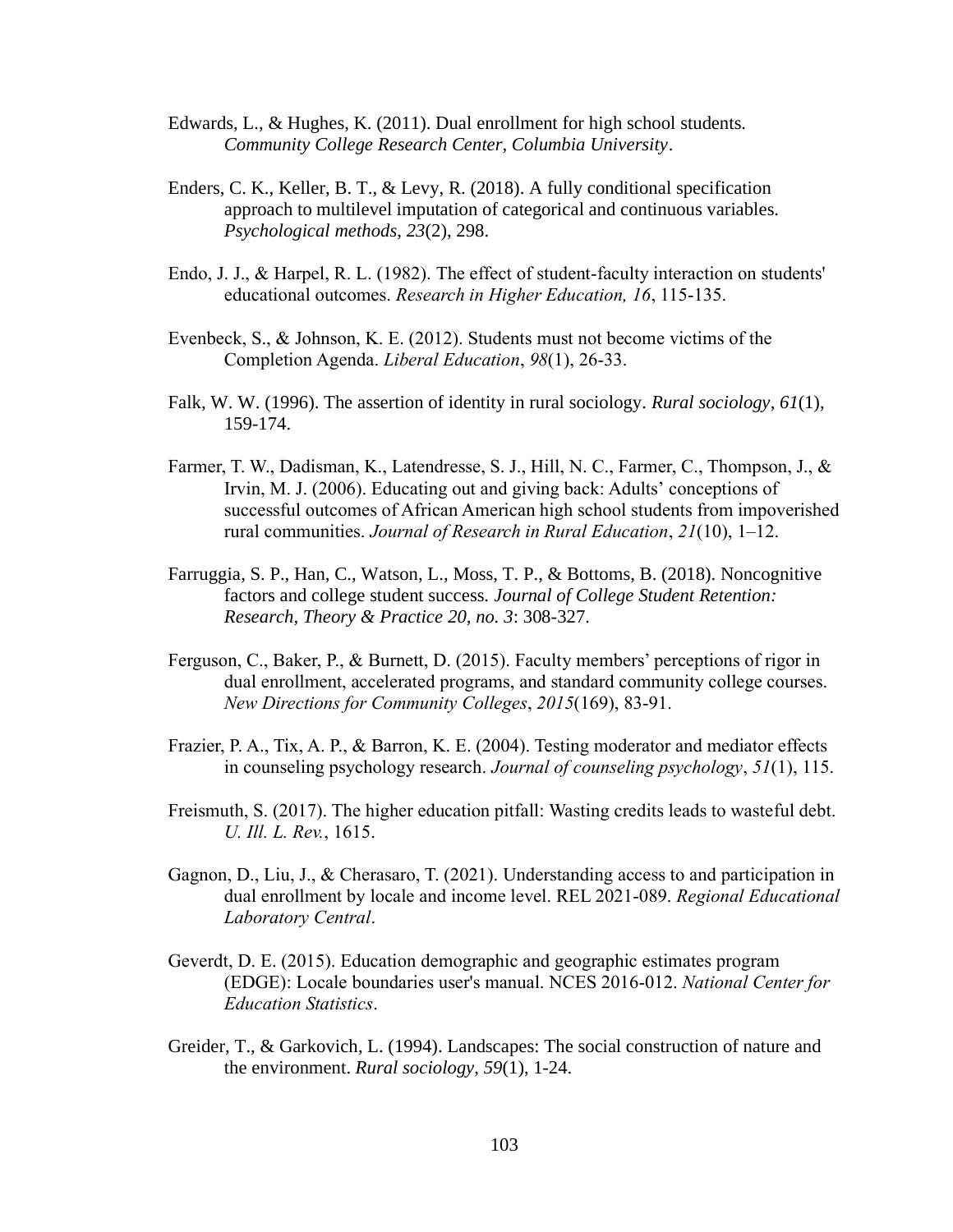- Grubb, J. M., Scott, P. H., & Good, D. W. (2017). The answer is yes: Dual enrollment benefits students at the community college. *Community College Review*, *45*(2), 79-98.
- Guo, S., & Fraser, M. W. (2014). *Propensity score analysis: Statistical methods and applications* (Vol. 11). SAGE publications.
- Guzy, A. (2016). AP, dual enrollment, and the survival of honors education. *Journal of the National Collegiate Honors Council*, *17*(2), 3-11.
- Hamilton, L. C., Hamilton, L. R., Duncan, C. M., & Colocousis, C. R. (2008). Place matters: Challenges and opportunities in four rural Americas.
- Handwerk, P., Tognatta, N., Coley, R. J., & Gitomer, D. H. (2008). Access to success: Patterns of Advanced Placement participation in U.S. high schools. Policy Information Report. *Educational Testing Service*.
- High School Longitudinal Study of 2009. (2009). Base-Year Data File Documentation. NCES 2011-328. National Center for Education Statistics. Institute of Education Sciences, U.S. Department of Education. Washington, DC.
- Hillman, N. W. (2016). Geography of college opportunity: The case of education deserts. *American Educational Research Journal*, *53*(4), 987-1021.
- Hoffman, N., Vargas, J., & Santos, J. (2009). New directions for dual enrollment: Creating stronger pathways from high school through college. *New Directions for Community Colleges*, *145*(spring), 43–58.
- Howley, C. (2006). Remote possibilities: Rural children's educational aspirations. *Peabody Journal of Education*, *81*(2), 81–120. <https://doi.org/10.1207/S15327930pje8102>
- Huang, L., Roche, L. R., Kennedy, E., & Brocato, M. B. (2017). Using an integrated persistence model to predict college graduation. *International Journal of Higher Education*, *6*(3), 40-56.
- Hughes, K. L. (2010). Dual enrollment: Postsecondary/secondary partnerships to prepare students. *Journal of College Science Teaching*, *39*(6), 12-13.
- Hughes, K. L., Rodriguez, O., Edwards, L., & Belfield, C. (2012). Broadening the benefits of dual enrollment: Reaching underachieving and underrepresented students with career-focused programs. *Report of the James Irvine Foundation*. <https://files.eric.ed.gov/fulltext/ED533756.pdf>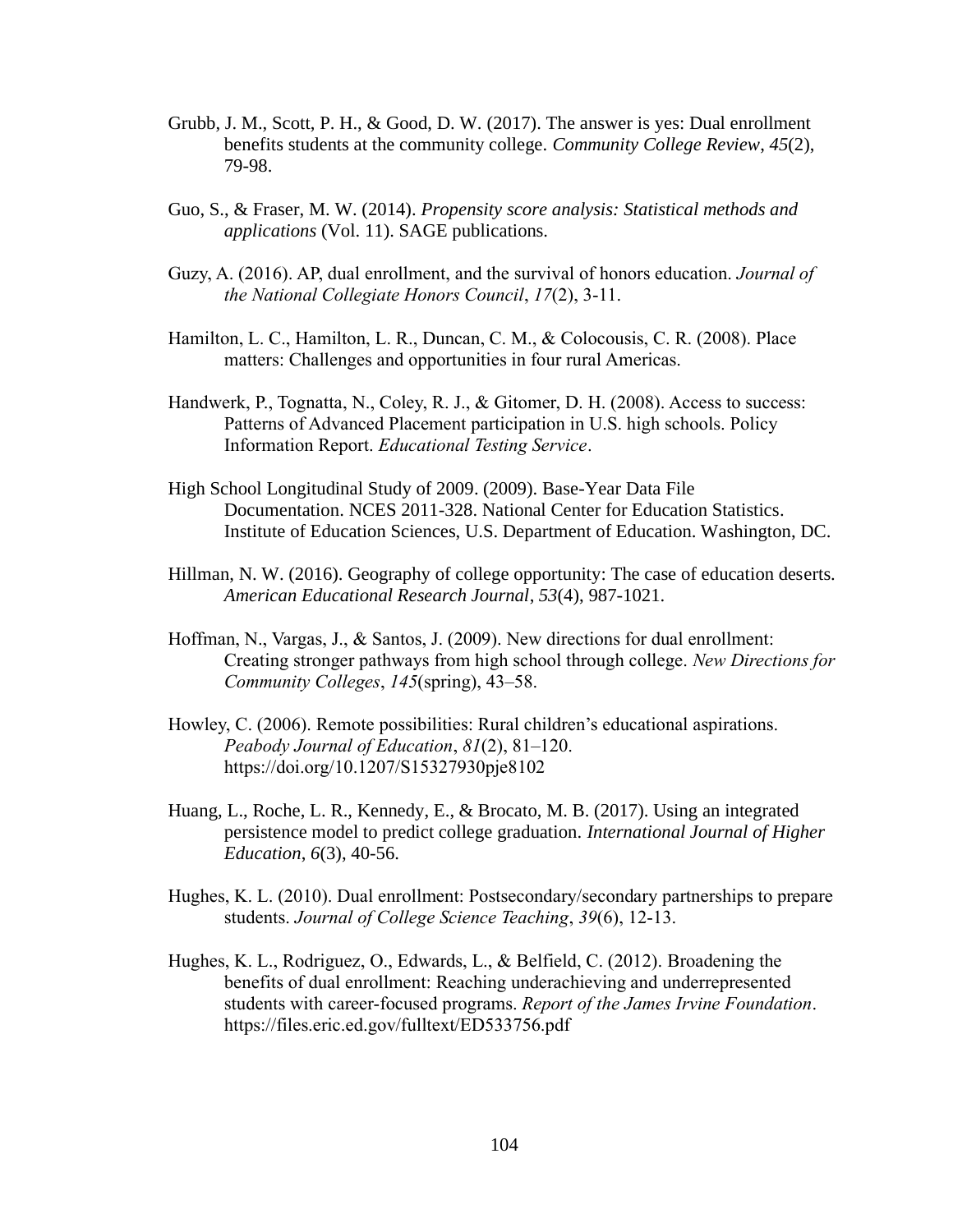- Hunter, M. P., & Wilson, J. E. (2019). Dual enrollment and retention in Tennessee community colleges: Implications for practice. *Community College Journal of Research and Practice*, *43*(3), 232-236.
- Ihrig, L. M., Lane, E., Mahatmya, D., & Assouline, S. G. (2018). STEM excellence and leadership program: Increasing the level of STEM challenge and engagement for high-achieving students in economically disadvantaged rural communities. <https://doi.org/10.1177/0162353217745158>
- Irvin, M. J., Byun, S., Smiley, W. S., & Hutchins, B. C. (2013). Inequality in advanced math course taking for youth in rural schools. Manuscript submitted for publication.
- Ishitani, T. T., & Flood, L. D. (2018). Student transfer-out behavior at four-year institutions. *Research in Higher Education*, *59*(7), 825-846.
- Jacob, S., Bourke, L., & Luloff, A. E. (1997). Rural community stress, distress, and wellbeing in Pennsylvania. *Journal of Rural Studies*, *13*(3), 275-288.
- Johnson, K. M., & Lichter, D. T. (2019). Rural depopulation: growth and decline processes over the past century. *Rural Sociology*, *84*(1), 3-27.
- Johnson, J. D., & Zoellner, B. P. (2016). School funding and rural districts. Educational opportunity in rural contexts: The politics of place. *Information Age Publishing, Inc*.: Charlotte, NC
- Johnson, S. R., & Stage, F. K. (2018). Academic engagement and student success: do high-impact practices mean higher graduation rates? *The Journal of Higher Education*, *89*(5), 753-781.
- Jones, S. J. (2014). Student participation in dual enrollment and college success. *Community College Journal of Research and Practice*, *38*(1), 24-37.
- Kang, H. (2013). The prevention and handling of the missing data. *Korean Journal of Anesthesiology*, *64*(5), 402.
- Karp, M. M., & Hughes, K. L. (2008). Study: Dual enrollment can benefit a broad range of students. *Techniques: Connecting Education and Careers (J1)*, *83*(7), 14-1
- Karp, M. M., & Jeong, D. W. (2008). *Conducting research to answer your questions about dual enrollment*. (Research Report No. ED05CO006). https://doi.org/10.7916/D8M61H99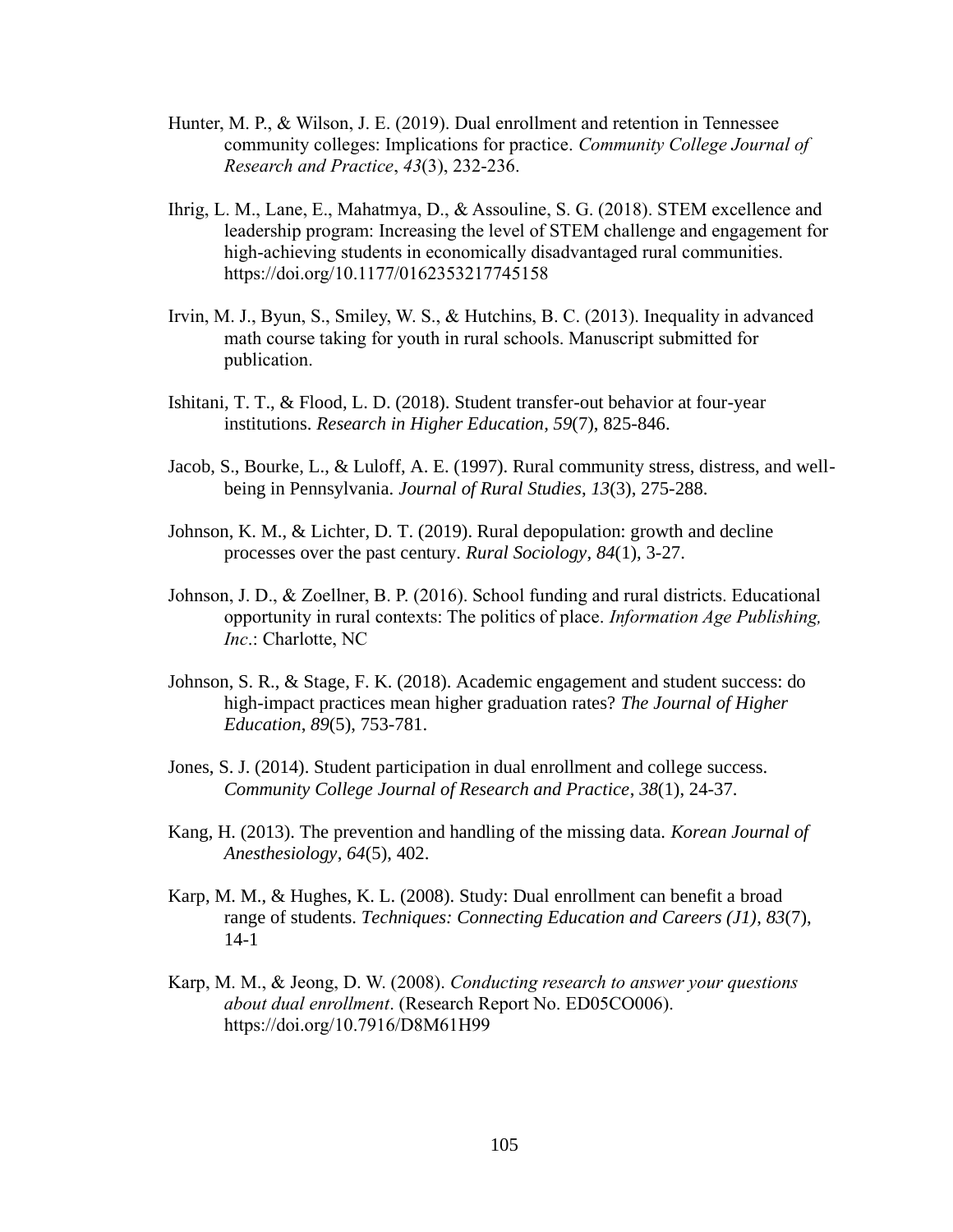- Kena, G., Hussar, W., McFarland, J., De Brey, C., Musu-Gillette, L., Wang, X., Zhang, J., Rathbun, A., Wilkinson-Flicker, S., Diliberti, M., Barmer, A. & Dunlop Velez, E. (2016). The condition of education 2016. NCES 2016-144. *National Center for Education Statistics*.
- Kilgore, W., & Wagner, E. (2017). Dual enrollment from two points of view: Higher education and K-12. *College and University*, *92*(3), 57-62.
- Kinnick, K. N. (2012). The impact of dual enrollment on the institution. *New Directions for Higher Education*, *2012*(158), 39-47.
- Klasik, D., Blagg, K., & Pekor, Z. (2018). Out of the education desert: How limited local college options are associated with inequity in postsecondary opportunities. *Social Sciences*, *7*(9), 165.
- Kolenikov, S. (2016). Post-Stratification or Non-Response Adjustment? *Survey Practice* 9 (3).<https://doi.org/10.29115/SP-2016-0014>
- Koricich, A., Chen, X., & Hughes, R. P. (2018). Understanding the effects of rurality and socioeconomic status on college attendance and institutional choice in the United States. *The Review of Higher Education*, *41*(2), 281–305. https://doi.org/10.1353/rhe.2018.0004
- Kotok, S., Kryst, E. L., & Hagedorn, A. (2016). A new narrative on rural education: How one high school takes on 21st century challenges. *Educational Opportunity in Rural Contexts: The Politics of Place*, 107-122.
- Koziol, N., Arthur, A., Hawley, L., Bovaird, J., Bash, K., McCormick, C., & Welch, G. (2015). Identifying, analyzing, and communicating rural: A quantitative perspective. *Journal of Research in Rural Education*, *30*(4), 1–14.
- Kryst, E. L., Kotok, S., & Hagedorn, A. (2018). Pursuing higher education in rural Pennsylvania schools: Shaping the college path. *Rural Educator*, *39*(1), 1-15.
- Kugler, K. C., Trail, J. B., Dziak, J. J., & Collins, L. M. (2012). Effect coding versus dummy coding in analysis of data from factorial experiments. University Park, PA: The Methodology Center, Pennsylvania State University.
- Lancaster, C., & Xu, Y. J. (2017). Challenges and supports for African American STEM student persistence: A case study at a racially diverse four-year institution. *The Journal of Negro Education*, *86*(2), 176-189.
- Langdon, D., McKittrick, G., Beede, D., Khan, B., & Doms, M. (2011). STEM: Good jobs now and for the future. http://www.esa. doc.gov/Reports/stem-good-jobsnow-and-future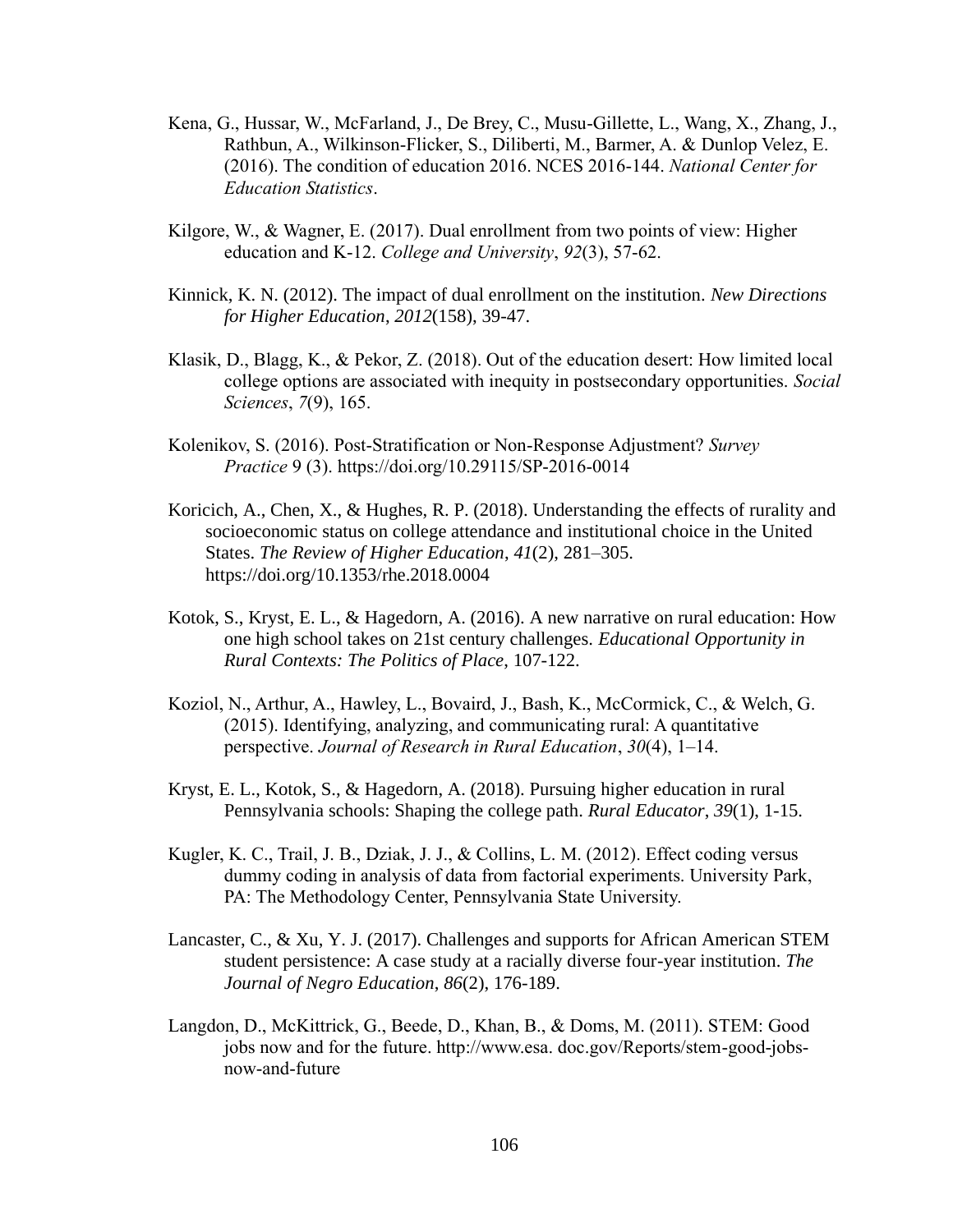- Lewine, R., Manley, K., Bailey, G., Warnecke, A., Davis, D., & Sommers, A. (2019). College success among students from disadvantaged backgrounds:"Poor" and "Rural" do not spell failure. *Journal of College Student Retention: Research, Theory & Practice*.
- Little, R. J., & Rubin, D. B. (2019). *Statistical analysis with missing data* (Vol. 793). John Wiley & Sons.
- Loes, C. N., An, B. P., Saichaie, K., & Pascarella, E. T. (2017). Does collaborative learning influence persistence to the second year of college? *The Journal of Higher Education*, *88*(1), 62-84.
- Ma, J., Pender, M., & Welch, M. (2016). Education pays 2016: The benefits of higher education for individuals and society. Trends in higher education series. *College Board*.
- Mattingly, M. J. (2020). Changes in work and family across the rural U.S. *Rural Families and Communities in the United States*.
- McFarland, J., Hussar, B., Zhang, J., Wang, X., Wang, K., Hein, S., Diliberti, M., Cataldi, E.F., Mann, F.B., & Barmer, A. (2019). The condition of education 2019. NCES 2019-144. *National Center for Education Statistics*.
- Means, D. (2018). Supporting the pathways to postsecondary education for rural students. *National Association for College Admissions Counseling*.
- Meece, J. L., Hutchins, B. C., Byun, S. Y., Farmer, T. W., Irvin, M. J., & Weiss, M. (2013). Preparing for adulthood: A recent examination of the alignment of rural youth's future educational and vocational aspirations. *Journal of Educational and Developmental Psychology*, *3*(2), 175.
- Miller, J. D., & Benbow, C. P. (2012). Introduction to staying ahead of the gathering storm. *Peabody Journal of Education*, *87*(1), 1-5.
- Miller, T., Kosiewicz, H., Wang, E. L., Marwah, E. V., Delhommer, S., & Daugherty, L. (2017). *Dual credit education in Texas.*
- Miratrix, L. W., Sekhon, J. S., Theodoridis, A. G., & Campos, L. F. (2018). Worth weighting? How to think about and use weights in survey experiments. *Political Analysis*, *26*(3), 275-291.
- Morello, C, & Keating, D. (2011). Asians, Hispanics tip urban growth. *Washington Post*, April 6, p. A01.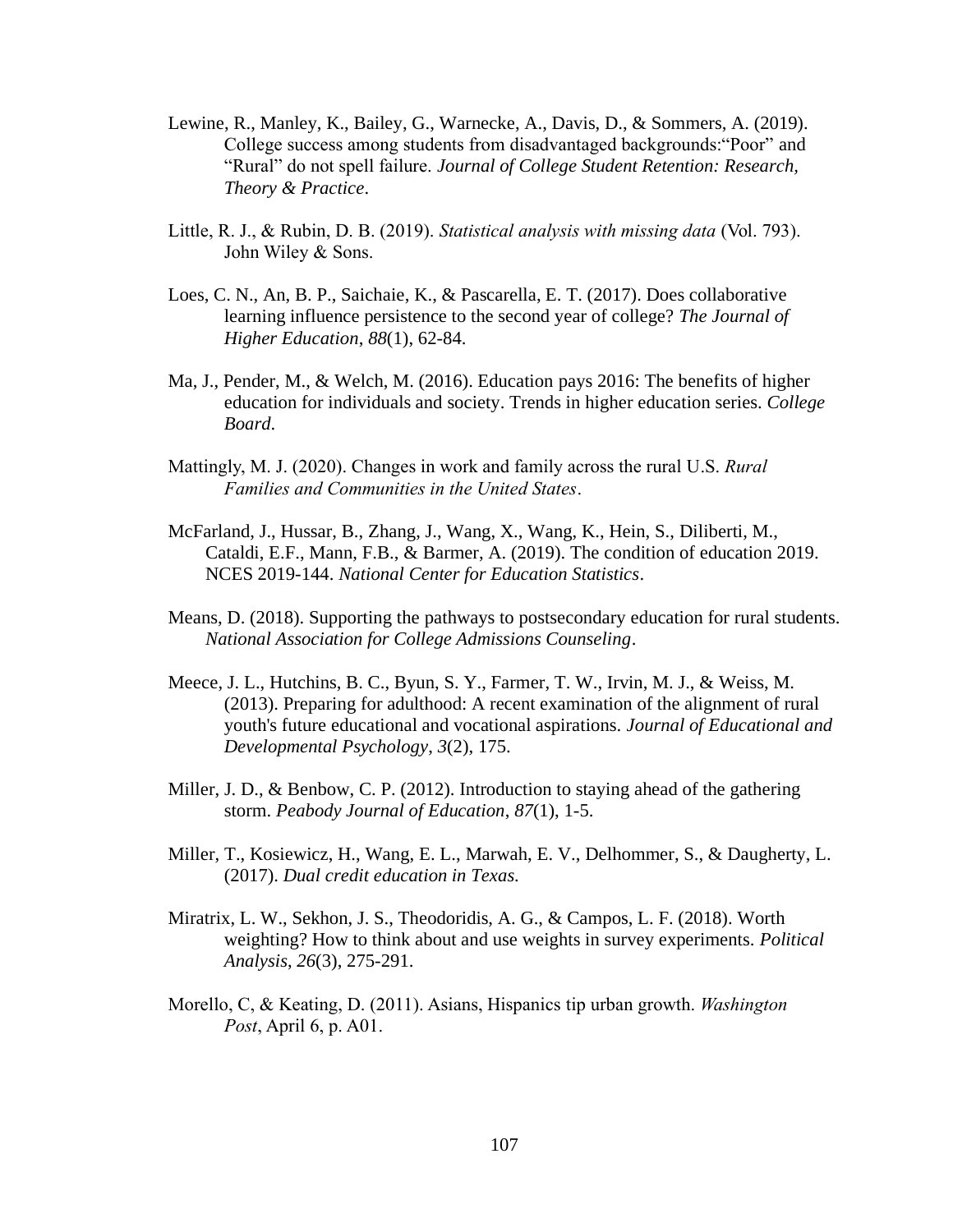- Museus, S. D., Lutovsky, B. R., & Colbeck, C. L. (2007). Access and equity in dual enrollment programs: Implications for policy formation. *Higher Education in Review*, *4*, 1-19.
- Nagelkerke, N. J. (1991). A note on a general definition of the coefficient of determination. *Biometrika*, *78*(3), 691-692.
- National Educational Longitudinal Study of 1988 (NELS:88). https://nces.ed.gov/surveys/nels88/
- National Center for Education Statistics, High School Longitudinal Study, 2009 [https://nces.ed.gov/surveys/hsls09/hsls09\\_data.asp](https://nces.ed.gov/surveys/hsls09/hsls09_data.asp)
- Nelson, S. L., & Waltz, S. J. (2019). Dual enrollment programs: Litigation and equity. *Educational Policy*, *33*(2), 386-417.
- Newhouse, K. N. (2021). *Class and Race in The College Classroom: Faculty interactions and student learning among racially diverse poor and working-class collegians* (Doctoral dissertation, UCLA).
- Nora, A. (2004). The role of habitus and cultural capital in choosing a college, transitioning from high school to higher education, and persisting in college among minority and nonminority students. *Journal of Hispanic Higher Education*, *3*(2), 180-208.
- Nora, A., Barlow, E., & Crisp, G. (2005). Student persistence and degree attainment beyond the first year in college. *College Student Retention: Formula for Success*, 129-153.
- Nora, A., & Cabrera, A. F. (1996). The role of perceptions of prejudice and discrimination on the adjustment of minority students to college. *The Journal of Higher Education*, *67*(2), 119-148.
- Nora, A., Cabrera, A., Hagedorn, L. S., & Pascarella, E. (1996). Differential impacts of academic and social experiences on college-related behavioral outcomes across different ethnic and gender groups at four-year institutions. *Research in higher education*, *37*(4), 427-451.
- Ovink, S., Kalogrides, D., Nanney, M. & Delaney, P., (2018). College match and undermatch: Assessing student preferences, college proximity, and inequality in post-college outcomes. *Research in Higher Education 59*: 553–90.
- Partridge, M. A., Schaller, T. K., Berry, R. L., & Routon, P. W. (2020). The economic benefit from tuition savings for dual enrollment students in Georgia. *Journal of School Choice*, 1-13.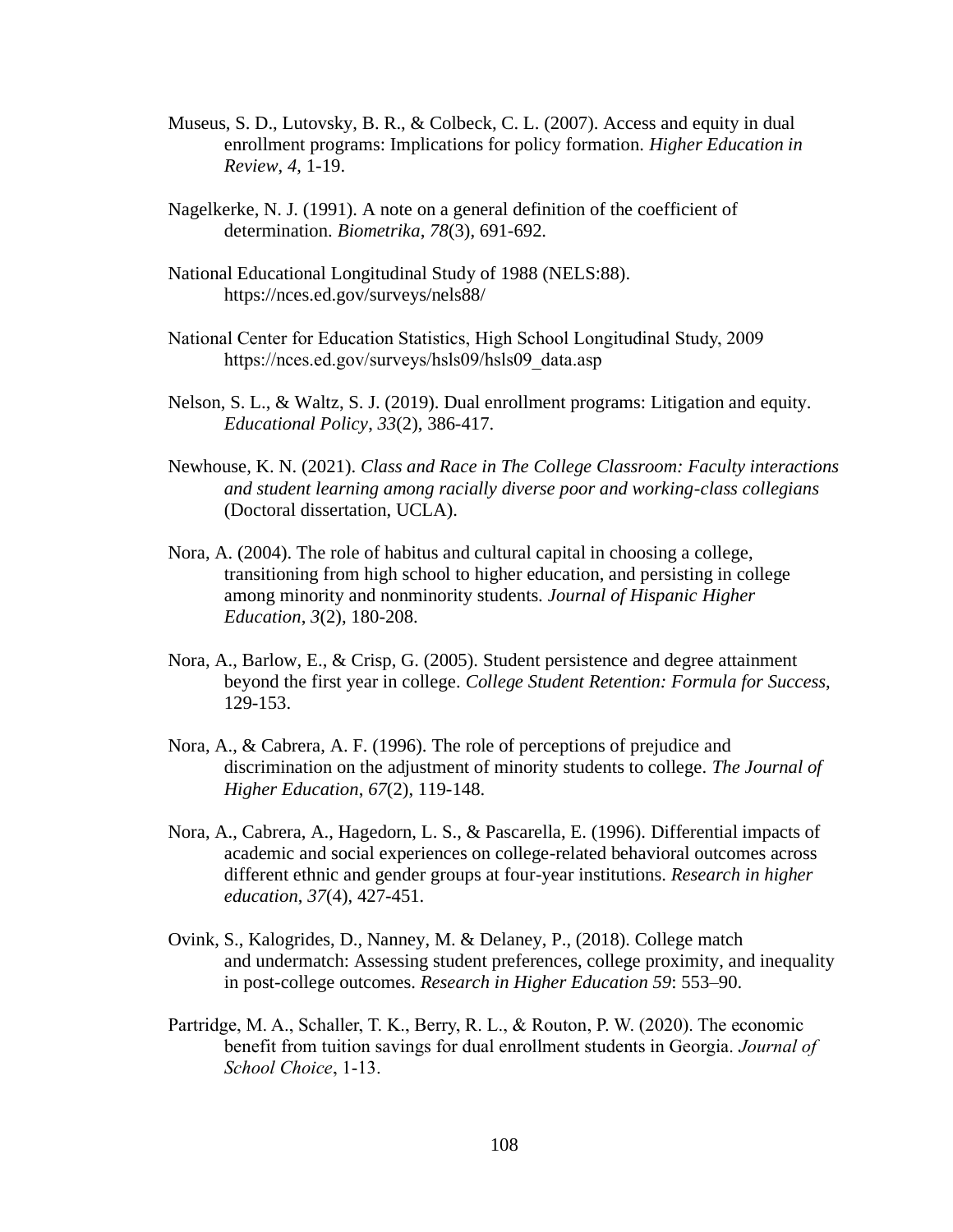- Pascarella, E. T., & Terenzini, P. T. (1980). Predicting freshman persistence and voluntary drop out decisions from a theoretical model. *Journal of Higher Education*, 51(1), 60-75.
- Pascarella, E. T., & Terenzini, P. T. (2005). *How College Affects Students: A Third Decade of Research. Volume 2*. Jossey-Bass, An Imprint of Wiley. 10475 Crosspoint Blvd, Indianapolis, IN 46256.
- Petrin, R. A., Schafft, K. A., & Meece, J. L. (2014). Educational sorting and residential aspirations among rural high school students: What are the contributions of schools and educators to rural brain drain? *American Educational Research Journal*, *51*(2), 294–326.<https://doi.org/10.3102/0002831214527493>
- Petrzelka, P. (2004). The new landform's here! The new landform's here! We're somebody now! The role of discursive practices on place identity. *Rural Sociology*, *69*(3), 386-404.
- Pierson, A., Hodara, M., & Luke, J. (2017). *Earning college credits in high school: Options, participation, and outcomes for Oregon students* (Research Report No. ED-IES-12-C-0003).<https://files.eric.ed.gov/fulltext/ED573021.pdf>
- Pretlow, J., & Wathington, H. D. (2014). Expanding dual enrollment: Increasing postsecondary access for all? *Community College Review*, *42*(1), 41-54.
- Rachfal, C. L., & Gilroy, A. A. (2019). Broadband internet access and the digital divide: Federal assistance programs. *Congressional research service report RL30719. Available online: https://fas. org/sgp/crs/misc/RL30719. pdf*.
- Ralph, J. (2013). Dual credit and exam-based courses in U.S. public high schools: 2010–11. *National Center for Education Statistics*.
- Rands, M. L., & Gansemer-Topf, A. M. (2017). The room itself is active: How classroom design impacts student engagement. *Journal of Learning Spaces*, *6*(1), 26.
- Ratcliffe, M., Burd, C., Holder, K., & Fields, A. (2016). Defining rural at the U.S. Census Bureau. American community survey and geography brief, 1, 8. https://www.researchgate.net/profile/Michael\_Ratcliffe2/publication/311533270 Defining Rural at the US Census Bureau/links/584aad3708aeb19dcb758910/D [efining-Rural-at-the-US-Census-Bureau.pdf](https://www.researchgate.net/profile/Michael_Ratcliffe2/publication/311533270_Defining_Rural_at_the_US_Census_Bureau/links/584aad3708aeb19dcb758910/Defining-Rural-at-the-US-Census-Bureau.pdf)
- Rivera, L. E., Kotok, S., & Ashby, N. (2019). Access to dual enrollment in the United States: Implications for equity and stratification. *Texas Education Review*.
- Rosen, J. A., Porter, S. R., & Rogers, J. (2017). Understanding student self-reports of academic performance and course-taking behavior. *AERA Open*, *3*(2), 2332858417711427.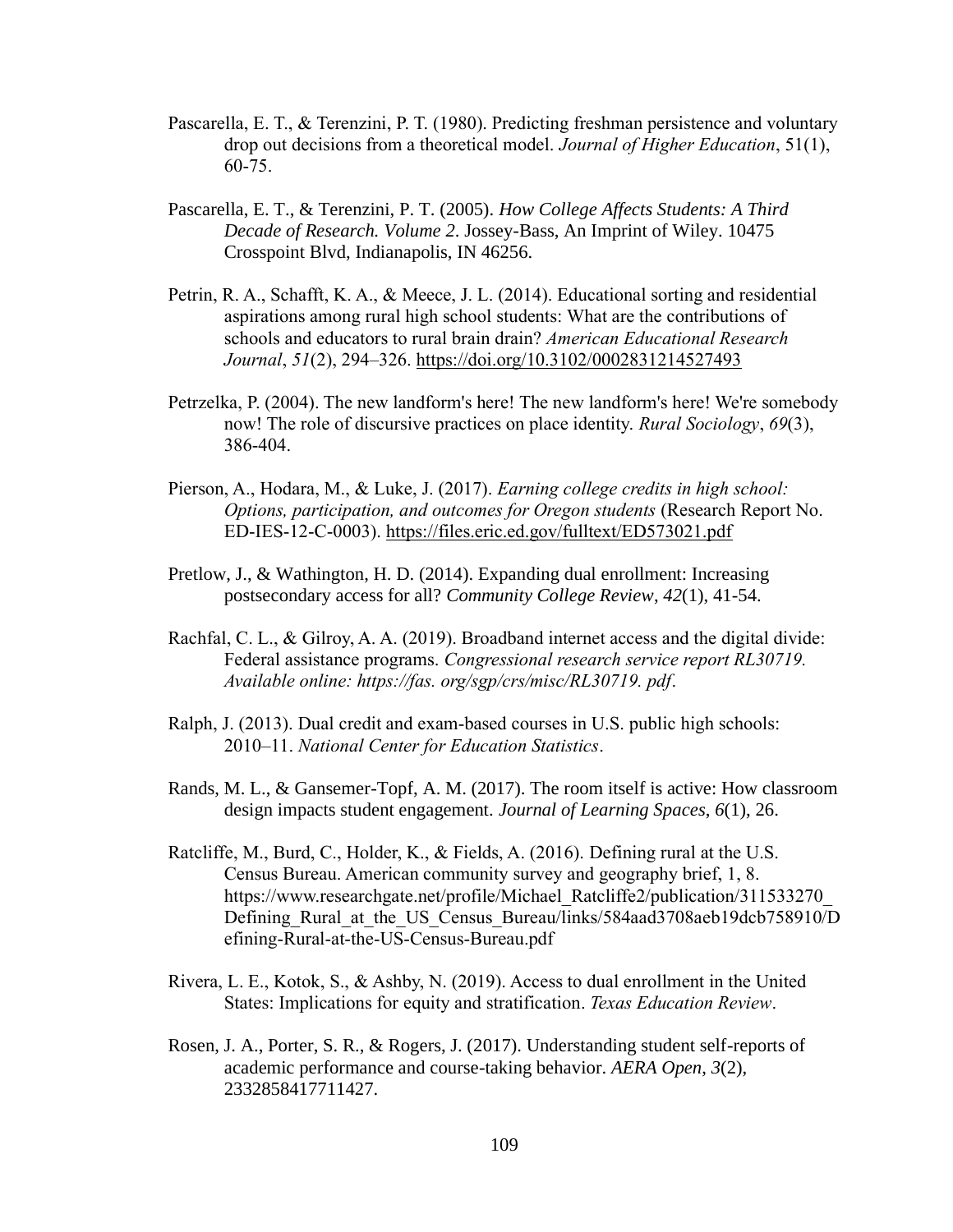- Rosenboom, V., & Blagg, K. (2018). Disconnected from higher education: How geography and internet speed limit access to higher education.
- Rothwell, J. T., & Massey, D. S. (2015). Geographic effects on intergenerational income mobility. *Economic Geography*, *91*(1), 83-106.
- Sage, R., & Sherman, J. (2014). There are no jobs here: Opportunity structures, moral judgement, and educational trajectories in the rural Northwest. *Dynamics of Social Class, Race, and Place in Rural Education*.
- Shapiro, D., Dundar, A., Huie, F., Wakhungu, P. K., Yuan, X., Nathan, A., & Hwang, Y. (2017). A national view of student attainment rates by race and ethnicity–Fall 2010 cohort.
- Shapiro, D., Ryu, M., Huie, F., Liu, Q., & Zheng, Y. (2019). Completing college, 2019 National report. (Signature Report No. 18). *National Student Clearinghouse*.
- Sherman, J., & Sage, R. (2011). Sending off all your good treasures: Rural schools, braindrain, and community survival in the wake of economic collapse. *Journal of Research in Rural Education, 26*(11). http://jrre.vmhost. psu.edu/wpcontent/uploads/2014/02/26-11.pdf
- Showalter, D., Hartman, S. L., Johnson, J., & Klein, B. (2019). *Why rural matters 2018- 2019: The time is now*. A Report of the Rural School and Community Trust.
- Spencer, G., & Maldonado, M. (2021). Determinants of dual enrollment access: A national examination of institutional context and state policies. *AERA Open*, *7*, 23328584211041628.
- Storer, H. L., Mienko, J. A., Chang, Y. L., & Kang, J. Y. (2012). Moving beyond dichotomies: How the intersection of race, class and place impacts high school graduation rates for African American studies. *J. Soc. & Soc. Welfare*, *39*, 17.
- Snyder, T. D., De Brey, C., & Dillow, S. A. (2019). Digest of education statistics 2017, NCES 2018-070. *National Center for Education Statistics*.
- Taie, S., & Goldring, R. (2017). Characteristics of public elementary and secondary school teachers in the United States: Results from the 2015-16 national teacher and principal survey. First look. NCES 2017-072. *National Center for Education Statistics*.
- Taylor, J. L., & Yan, R. (2018). Exploring the outcomes of standards-based concurrent enrollment and advanced placement in Arkansas. *Education Policy Analysis Archives*, *26*, 123.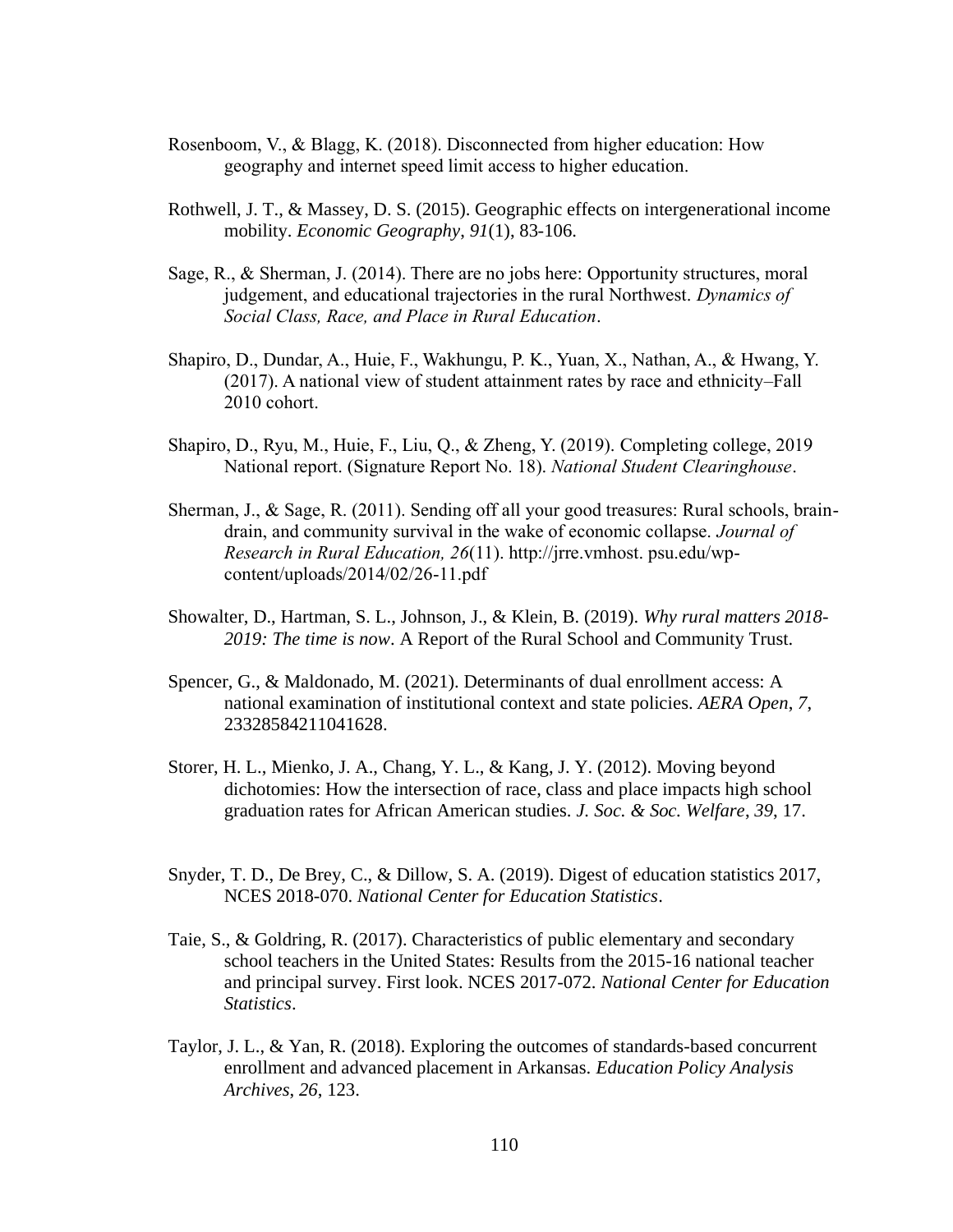- Terenzini, P. T., & Pascarella, E. T. Voluntary freshman attrition and patterns of social and academic integration in a university: A test of a conceptual model. *Research in Higher Education, 1977, 6*, 25–43.
- Thomson, A. (2017). Dual enrollment's expansion: Cause for concern. *Thought & Action*, 33(2), 51-62.
- Tieken, M. C. (2014). Why rural schools matter. Chapel Hill, NC: The University of North Carolina Press.
- Tinberg, H., & Nadeau, J. P. (2013). What happens when high school students write in a college course? A study of dual credit. *English Journal*, 35-42.
- Tinto, V. (1975). Dropout from higher education: A theoretical synthesis of recent research. *Review of Educational Research*, *45*(1), 89-125.
- Tinto, V. (1987). *Leaving college: Rethinking the causes and cures of student attrition*. Chicago, IL: University of Chicago Press.
- Tinto, V. (1993). Building community. *Liberal Education*, *79*(4), 16-21.
- Tinto, V. (1997). Classrooms as communities: Exploring the educational character of student persistence. *The Journal of Higher Education*, *68*(6), 599-623.
- Tobolowsky, B. F., & Ozuna Allen, T. (2016). (Un) intended consequences: The firstyear college experience of female students with dual credits. *Journal of The First-Year Experience & Students in Transition*, *28*(1), 27-47.
- Toutkoushian, R. K., May-Trifiletti, J. A., & Clayton, A. B. (2019). From "First in Family" to "First to Finish": Does college graduation vary by how first-generation college status is defined? *Educational Policy*, 0895904818823753.
- Turley, R. N. L. (2009). College proximity: Mapping access to opportunity. *Sociology of Education*, *82*(2), 126–146.<https://doi.org/10.1177/003804070908200202>
- U.S. Department of Agriculture (USDA). (2017). Rural education at a glance, 2017 edition.
- U.S. Department of Agriculture (USDA). (2018). Rural America at a glance, 2018 edition.
- U. S. Census Bureau. (2010). 2010 Census urban and rural classification and urban area criteria.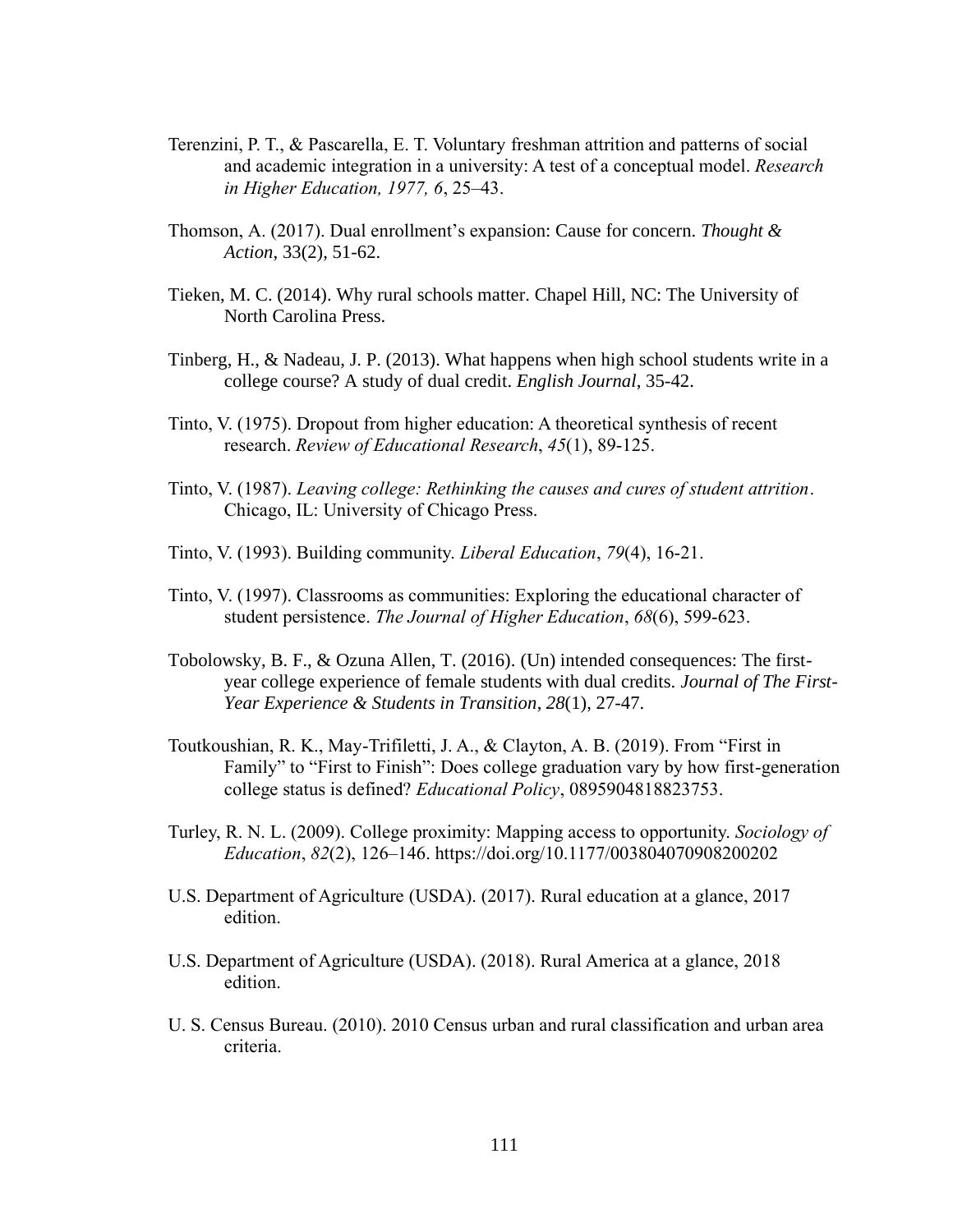- U.S. Economic Research Service. (2017). Rural America at a glance, 2017 edition. Economic Information Bulletin 182. <https://www.ers.usda.gov/webdocs/publications/85740/eib-182.pdf?v=0>
- U.S. Department of Education, Office for Civil Rights, Civil Rights Data Collection, 2015–16.
- U.S. Office of Management and Budget. (2010). 2010 standards for delineating metropolitan and metropolitan statistical areas.
- Van Buuren, S. (2018). *Flexible imputation of missing data*. CRC press.
- Warren, J. M., & Goins, C. L. (2019). Exploring the relationships between high school course enrollment, achievement, and first-semester college GPA. *Journal of Educational Research and Practice*, *9*(1), 386-399.
- Wells, R. S., Manly, C. A., Kommers, S., & Kimball, E. (2019). Narrowed gaps and persistent challenges: Examining rural-nonrural disparities in postsecondary outcomes over time. *American Journal of Education*, *126*(1), 1–31. <https://doi.org/10.1086/705498>
- Weeden, K. A., Gelbgiser, D., & Morgan, S. L. (2020). Pipeline dreams: occupational plans and gender differences in STEM major persistence and completion. *Sociology of Education*, *93*(4), 297-314.
- Westrick, P. A., Le, H., Robbins, S. B., Radunzel, J. M., & Schmidt, F. L. (2015). College performance and retention: A meta-analysis of the predictive validities of ACT® scores, high school grades, and SES. *Educational Assessment*, *20*(1), 23- 45.
- Witteveen, D., & Attewell, P. (2021). Delayed time-to-degree and post-college earnings. *Research in Higher Education*, *62*(2), 230-257.
- Wu, A. D., & Zumbo, B. D. (2008). Understanding and using mediators and moderators. *Social Indicators Research*, *87*(3), 367-392.
- Zinth, J. (2015). State approaches to funding dual enrollment. ECS education policy analysis. *Education Commission of the States*.
- Zinth, J. (2016). Early college high schools: Model policy components. Policy Analysis. *Education Commission of the States*.
- Zinth, J., & Barnett, E. A. (2018). Rethinking dual enrollment to reach more students.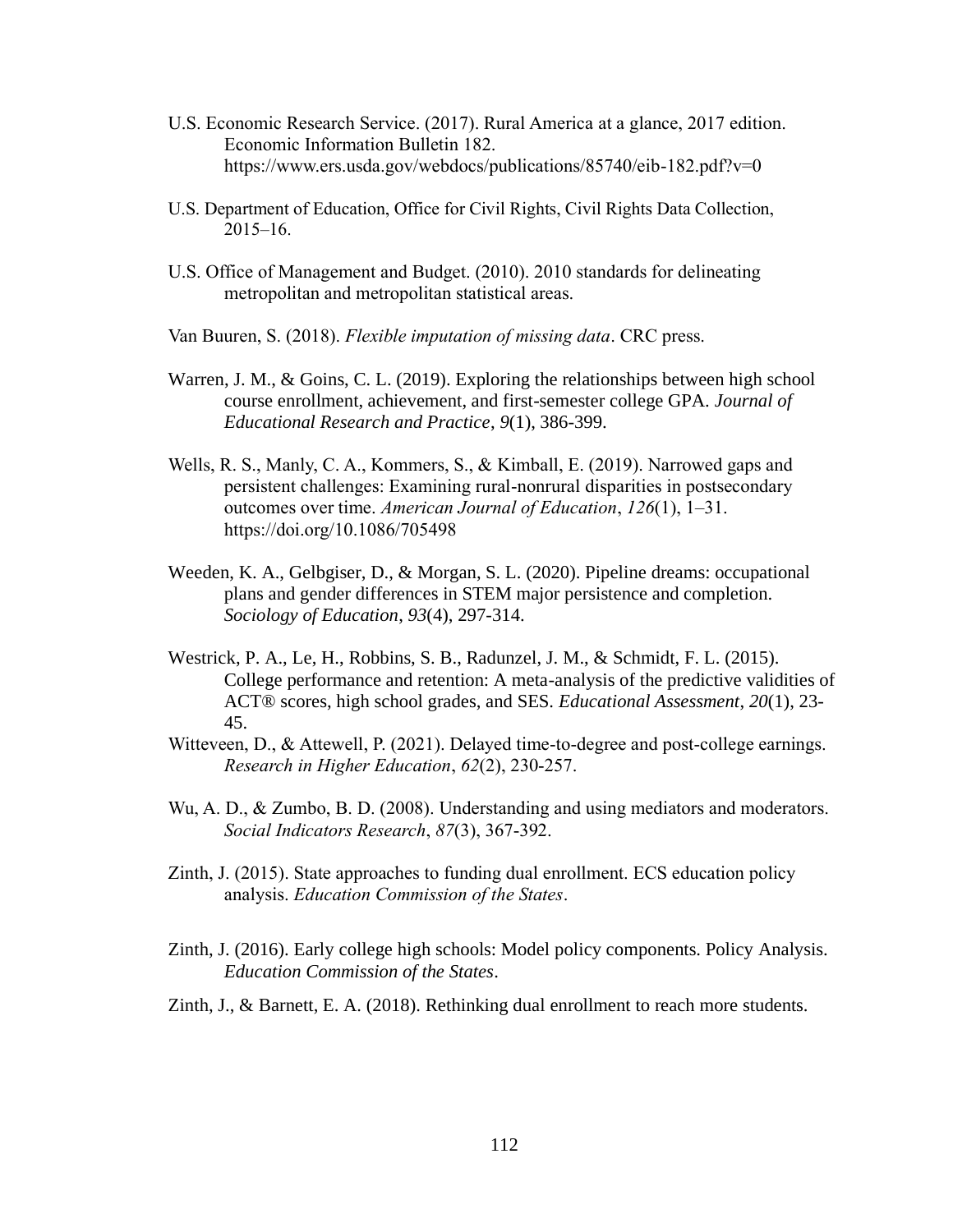### APPENDIX A

# A1: Model 1: Main Effects (DE Participation)

# *Block 1: Variables in the Equation*

|      |                  |      |      |           |                |      |              | 95% C.I. for  |       |
|------|------------------|------|------|-----------|----------------|------|--------------|---------------|-------|
|      |                  |      |      |           |                |      |              | EXP $(\beta)$ |       |
| Step |                  | β    | S.E. | Wald      | df             | Sig  | $Exp(\beta)$ | Lower         | Upper |
| 1    |                  |      |      |           |                |      |              |               |       |
|      | DE Participation | .687 | .004 | 33486.775 | $\sim$ 1       | .000 | 1.988        | 1.973         | 2.002 |
|      | Constant         | .498 | .002 | 87708.519 | $\overline{1}$ | .000 | 1.645        |               |       |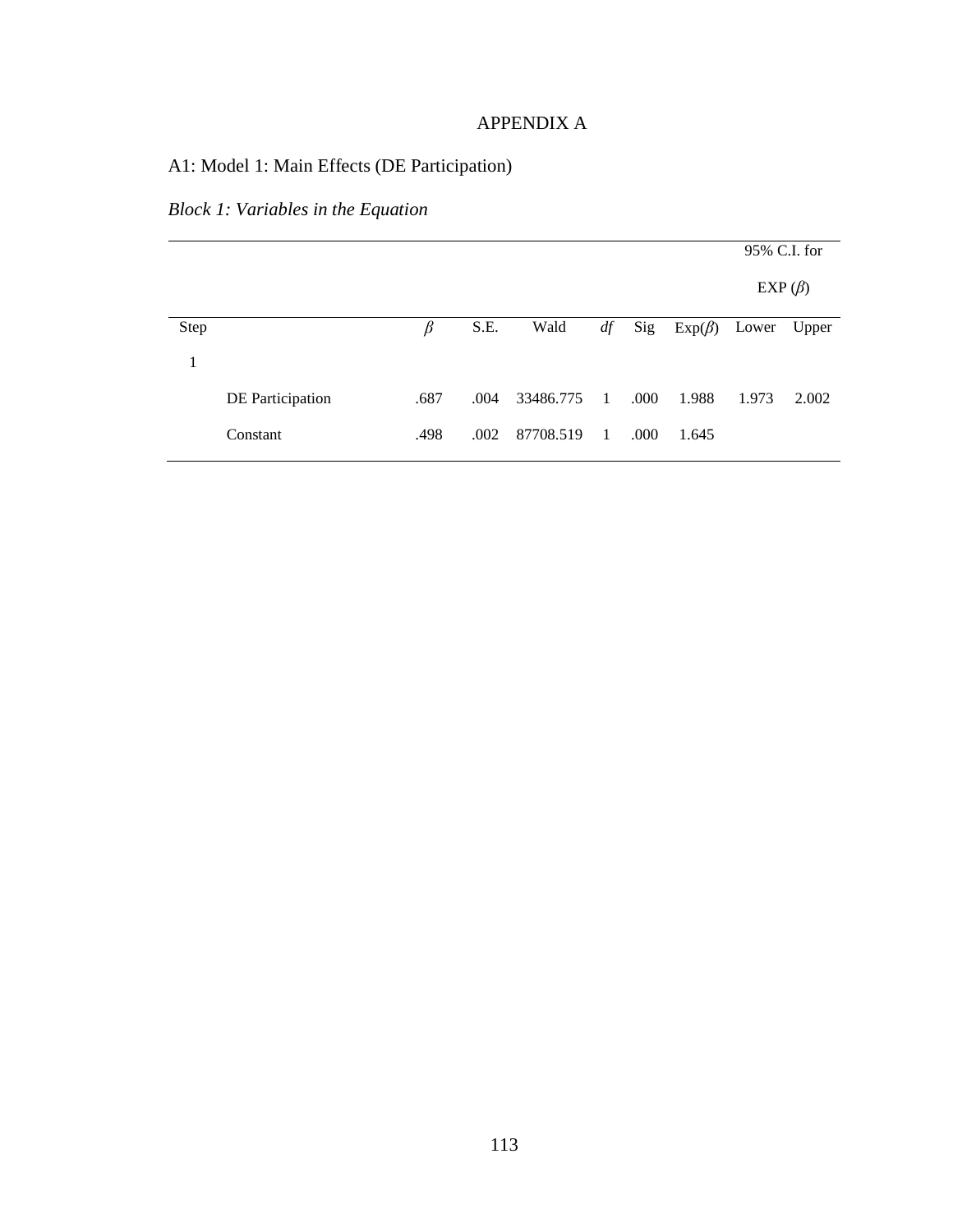# A2: Model 1: Main Effects (Demographics)

# *Block 2: Variables in the Equation*

|              |                               |          |      |           |              |      |              | 95% C.I. for |       |
|--------------|-------------------------------|----------|------|-----------|--------------|------|--------------|--------------|-------|
|              |                               |          |      |           |              |      |              | $EXP(\beta)$ |       |
| Step         |                               | $\beta$  | S.E. | Wald      | df           | Sig  | $Exp(\beta)$ | Lower        | Upper |
| $\mathbf{1}$ |                               |          |      |           |              |      |              |              |       |
|              | DE Participation              | .521     | .004 | 17803.563 | $\mathbf{1}$ | .000 | 1.683        | 1.670        | 1.696 |
|              | Female                        | .477     | .003 | 22626.310 | $\mathbf{1}$ | .000 | 1.611        | 1.601        | 1.621 |
|              | Asian                         | .968     | .010 | 8672.090  | $\mathbf{1}$ | .000 | 2.633        | 2.580        | 2.687 |
|              | <b>Black/African American</b> | $-.347$  | .005 | 5305.083  | 1            | .000 | .707         | .700         | .714  |
|              | Hispanic                      | $-.494$  | .004 | 13840.011 | 1            | .000 | .610         | .605         | .615  |
|              | More than One Race            | $-.566$  | .006 | 10148.198 | 1            | .000 | .568         | .561         | .574  |
|              | <b>SES</b>                    | $-1.162$ | .005 | 59661.948 | $\mathbf{1}$ | .000 | .313         | .310         | .316  |
|              | Constant                      | .599     | .003 | 50175.899 | $\mathbf{1}$ | .000 | 1.821        |              |       |
|              |                               |          |      |           |              |      |              |              |       |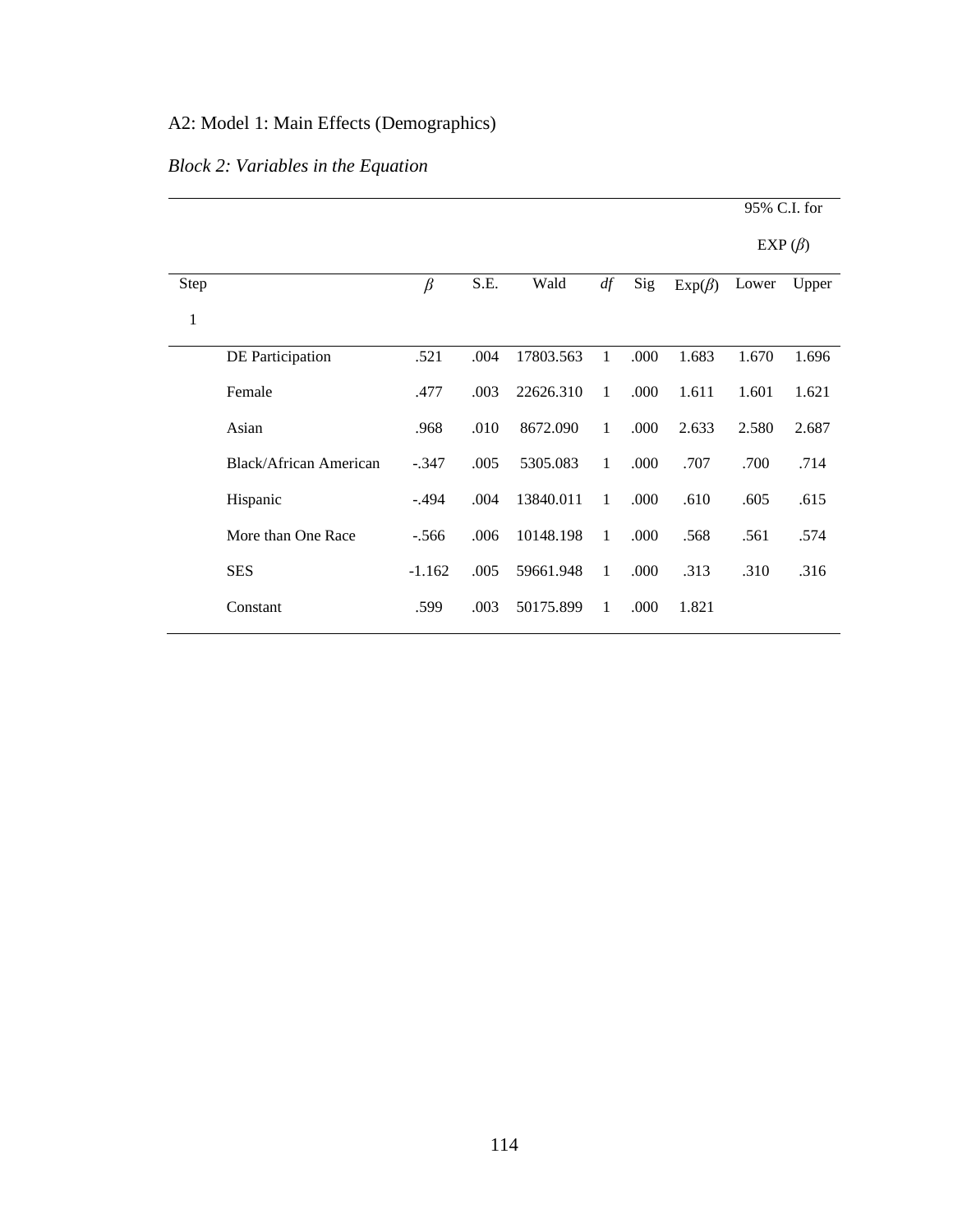# A3: Model 1: Main Effects (Rurality)

# *Block 3: Variables in the Equation*

|                               |          |      |           |              |      |              | 95% C.I. for  |       |
|-------------------------------|----------|------|-----------|--------------|------|--------------|---------------|-------|
|                               |          |      |           |              |      |              | EXP $(\beta)$ |       |
|                               | $\beta$  | S.E. | Wald      | df           | Sig  | $Exp(\beta)$ | Lower         | Upper |
|                               |          |      |           |              |      |              |               |       |
| DE Participation              | .607     | .004 | 23222.540 | $\mathbf{1}$ | .000 | 1.834        | 1.820         | 1.849 |
| Female                        | .488     | .003 | 23349.115 | $\mathbf{1}$ | .000 | 1.628        | 1.618         | 1.639 |
| Asian                         | .805     | .010 | 5969.689  | $\mathbf{1}$ | .000 | 2.237        | 2.192         | 2.283 |
| <b>Black/African American</b> | $-.402$  | .005 | 6959.787  | $\mathbf{1}$ | .000 | .669         | .663          | .675  |
| Hispanic                      | $-.574$  | .004 | 17576.795 | $\mathbf{1}$ | .000 | .564         | .559          | .568  |
| More than One Race            | $-.631$  | .006 | 12312.296 | $\mathbf{1}$ | .000 | .532         | .526          | .538  |
| <b>SES</b>                    | $-1.166$ | .005 | 59106.742 | $\mathbf{1}$ | .000 | .312         | .309          | .314  |
| City                          | .151     | .004 | 1371.802  | $\mathbf{1}$ | .000 | 1.163        | 1.154         | 1.172 |
| Suburb                        | .491     | .004 | 13357.349 | $\mathbf{1}$ | .000 | 1.635        | 1.621         | 1.648 |
| Town                          | $-.289$  | .005 | 3090.178  | $\mathbf{1}$ | .000 | .749         | .741          | .756  |
| Constant                      | .467     | .004 | 17594.599 | $\mathbf{1}$ | .000 | 1.594        |               |       |
|                               |          |      |           |              |      |              |               |       |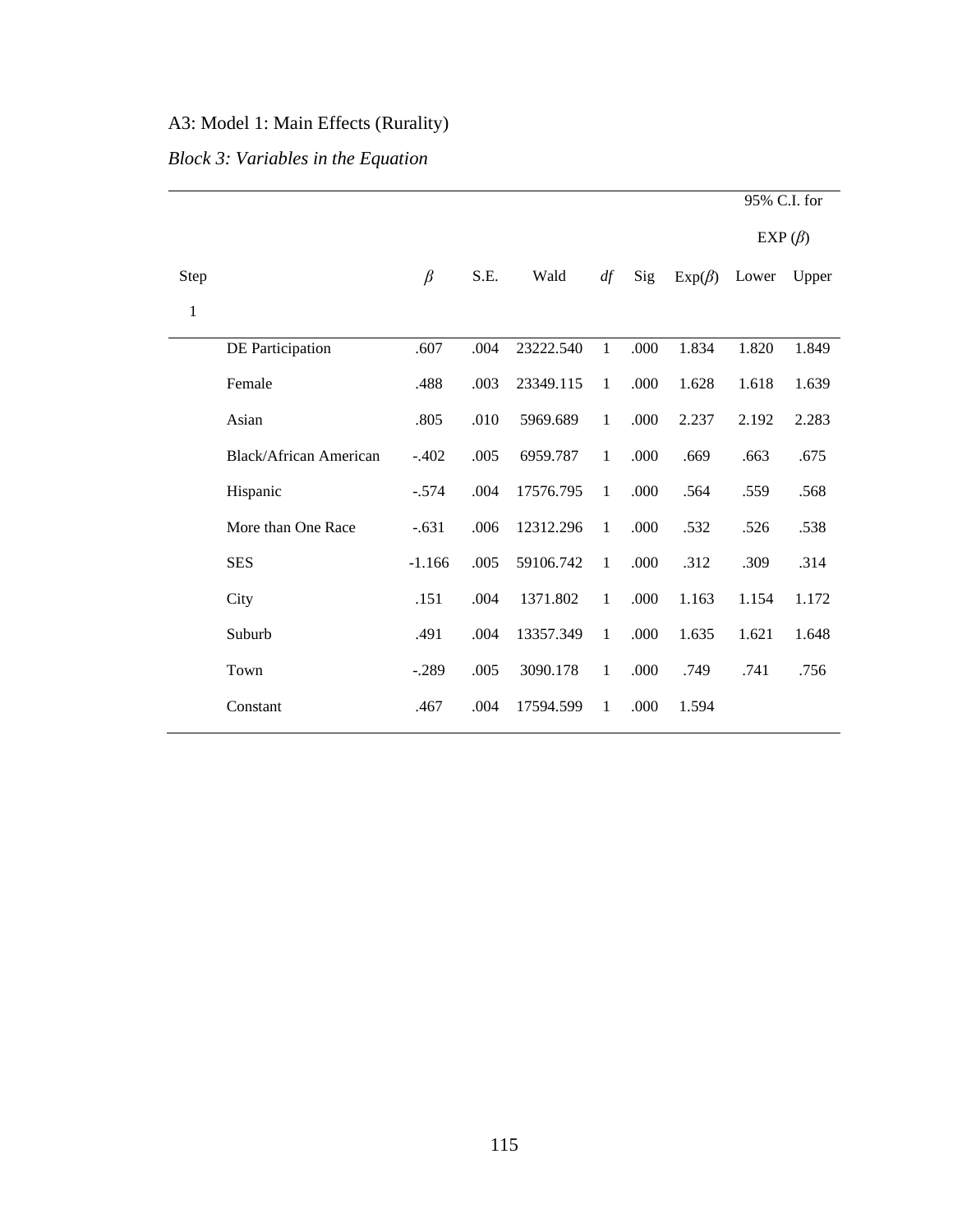|              |                                |          |      |           |              |      |              | 95% C.I. for  |       |
|--------------|--------------------------------|----------|------|-----------|--------------|------|--------------|---------------|-------|
|              |                                |          |      |           |              |      |              | EXP $(\beta)$ |       |
| Step         |                                | $\beta$  | S.E. | Wald      | df           | Sig  | $Exp(\beta)$ | Lower         | Upper |
| $\mathbf{1}$ |                                |          |      |           |              |      |              |               |       |
|              | <b>DE Participation</b>        | .338     | .006 | 3453.521  | $\mathbf{1}$ | .000 | 1.402        | 1.386         | 1.417 |
|              | Female                         | .450     | .004 | 15655.717 | $\mathbf{1}$ | .000 | 1.569        | 1.558         | 1.580 |
|              | Asian                          | .793     | .011 | 4792.907  | $\mathbf{1}$ | .000 | 2.209        | 2.160         | 2.260 |
|              | <b>Black/African American</b>  | $-.440$  | .005 | 7167.207  | $\mathbf{1}$ | .000 | .644         | .637          | .651  |
|              | Hispanic                       | $-.686$  | .005 | 21345.748 | $\mathbf{1}$ | .000 | .504         | .499          | .508  |
|              | More than One Race             | $-.661$  | .006 | 11557.171 | $\mathbf{1}$ | .000 | .517         | .510          | .523  |
|              | <b>SES</b>                     | $-1.339$ | .005 | 63497.098 | $\mathbf{1}$ | .000 | .262         | .259          | .265  |
|              | City                           | .157     | .004 | 1455.205  | $\mathbf{1}$ | .000 | 1.171        | 1.161         | 1.180 |
|              | Suburb                         | .472     | .004 | 12207.441 | $\mathbf{1}$ | .000 | 1.603        | 1.590         | 1.617 |
|              | Town                           | $-.292$  | .005 | 3157.861  | $\mathbf{1}$ | .000 | .747         | .739          | .754  |
|              | DE x Female                    | .146     | .008 | 339.795   | $\mathbf{1}$ | .000 | 1.157        | 1.139         | 1.175 |
|              | DE x Asian                     | .079     | .028 | 7.644     | $\mathbf{1}$ | .006 | 1.082        | 1.023         | 1.144 |
|              | DE x Black/African<br>American | .126     | .014 | 75.488    | $\mathbf{1}$ | .000 | 1.134        | 1.102         | 1.167 |
|              | DE x Hispanic                  | .547     | .013 | 1785.163  | $\mathbf{1}$ | .000 | 1.729        | 1.685         | 1.773 |
|              | DE x More than One             | .151     | .017 | 80.374    | $\mathbf{1}$ | .000 | 1.163        | 1.125         | 1.202 |
|              | Race                           |          |      |           |              |      |              |               |       |
|              | DE x SES                       | 1.070    | .015 | 5054.857  | $\mathbf{1}$ | .000 | 2.915        | 2.830         | 3.002 |
|              | Constant                       | .545     | .004 | 21600.117 | $\mathbf{1}$ | .000 | 1.724        |               |       |

# A4: Model 1: Moderating Effects (DE Participation x Demographics)

*Block 4: Variables in the Equation*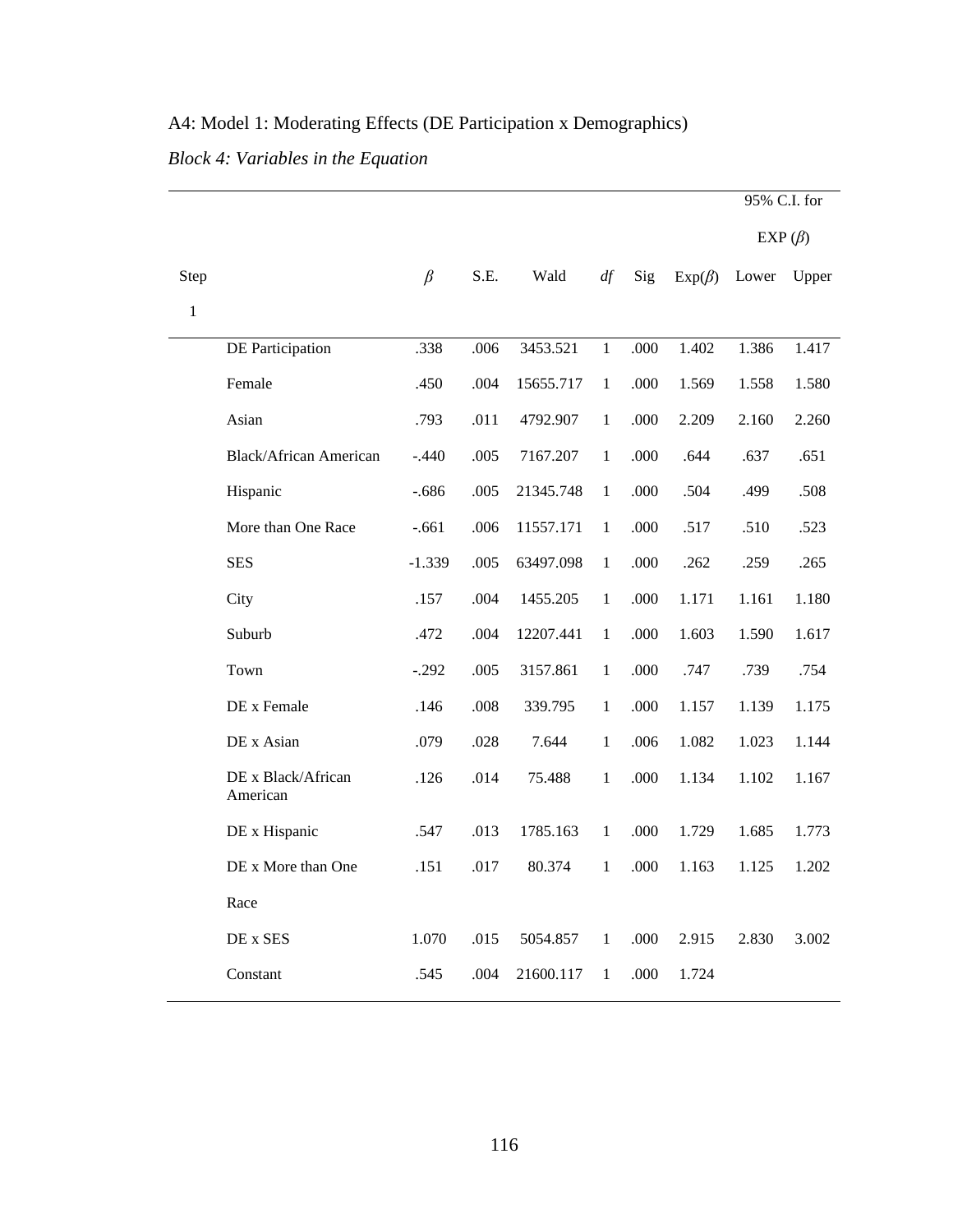# A5: Model 1: Moderating Effects (DE Participation x Rurality)

*Block 5: Variables in the Equation* 

|              |                                |          |      |           |              |      |              | 95% C.I. for |       |
|--------------|--------------------------------|----------|------|-----------|--------------|------|--------------|--------------|-------|
|              |                                |          |      |           |              |      |              | $EXP(\beta)$ |       |
| Step         |                                | $\beta$  | S.E. | Wald      | df           | Sig  | $Exp(\beta)$ | Lower        | Upper |
| $\mathbf{1}$ |                                |          |      |           |              |      |              |              |       |
|              | DE Participation               | .306     | .008 | 1547.280  | $\mathbf{1}$ | .000 | 1.358        | 1.337        | 1.379 |
|              | Female                         | .455     | .004 | 15807.783 | $\mathbf{1}$ | .000 | 1.576        | 1.565        | 1.587 |
|              | Asian                          | .741     | .011 | 4162.787  | $\mathbf{1}$ | .000 | 2.099        | 2.052        | 2.147 |
|              | <b>Black/African American</b>  | $-.458$  | .005 | 7673.345  | $\mathbf{1}$ | .000 | .632         | .626         | .639  |
|              | Hispanic                       | $-0.734$ | .005 | 23896.385 | $\mathbf{1}$ | .000 | .480         | .475         | .484  |
|              | More than One Race             | $-.692$  | .006 | 12557.365 | $\mathbf{1}$ | .000 | .500         | .494         | .506  |
|              | <b>SES</b>                     | $-1.349$ | .005 | 63844.095 | $\mathbf{1}$ | .000 | .259         | .257         | .262  |
|              | City                           | .222     | .005 | 2309.139  | $\mathbf{1}$ | .000 | 1.248        | 1.237        | 1.259 |
|              | Suburb                         | .515     | .005 | 11845.134 | $\mathbf{1}$ | .000 | 1.673        | 1.657        | 1.688 |
|              | Town                           | $-.589$  | .006 | 8351.218  | $\mathbf{1}$ | .000 | .555         | .548         | .562  |
|              | DE x Female                    | .122     | .008 | 238.182   | $\mathbf{1}$ | .000 | 1.130        | 1.113        | 1.148 |
|              | DE x Asian                     | .371     | .029 | 168.118   | $\mathbf{1}$ | .000 | 1.449        | 1.370        | 1.532 |
|              | DE x Black/African<br>American | .384     | .015 | 654.246   | $\mathbf{1}$ | .000 | 1.469        | 1.426        | 1.512 |
|              | DE x Hispanic                  | .745     | .013 | 3197.719  | $\mathbf{1}$ | .000 | 2.107        | 2.053        | 2.162 |
|              | DE x More than One             | .290     | .017 | 297.266   | 1            | .000 | 1.337        | 1.294        | 1.382 |
|              | Race                           |          |      |           |              |      |              |              |       |
|              | DE x SES                       | 1.053    | .015 | 4888.476  | $\mathbf{1}$ | .000 | 2.866        | 2.783        | 2.952 |
|              | DE x City                      | $-.387$  | .010 | 1417.752  | $\mathbf{1}$ | .000 | .679         | .666         | .693  |
|              | DE x Suburb                    | $-.297$  | .011 | 726.156   | $\mathbf{1}$ | .000 | .743         | .727         | .759  |
|              | DE x Town                      | .790     | .012 | 4683.707  | $\mathbf{1}$ | .000 | 2.203        | 2.154        | 2.254 |
|              | Constant                       | .559     | .004 | 20355.903 | $\mathbf{1}$ | .000 | 1.749        |              |       |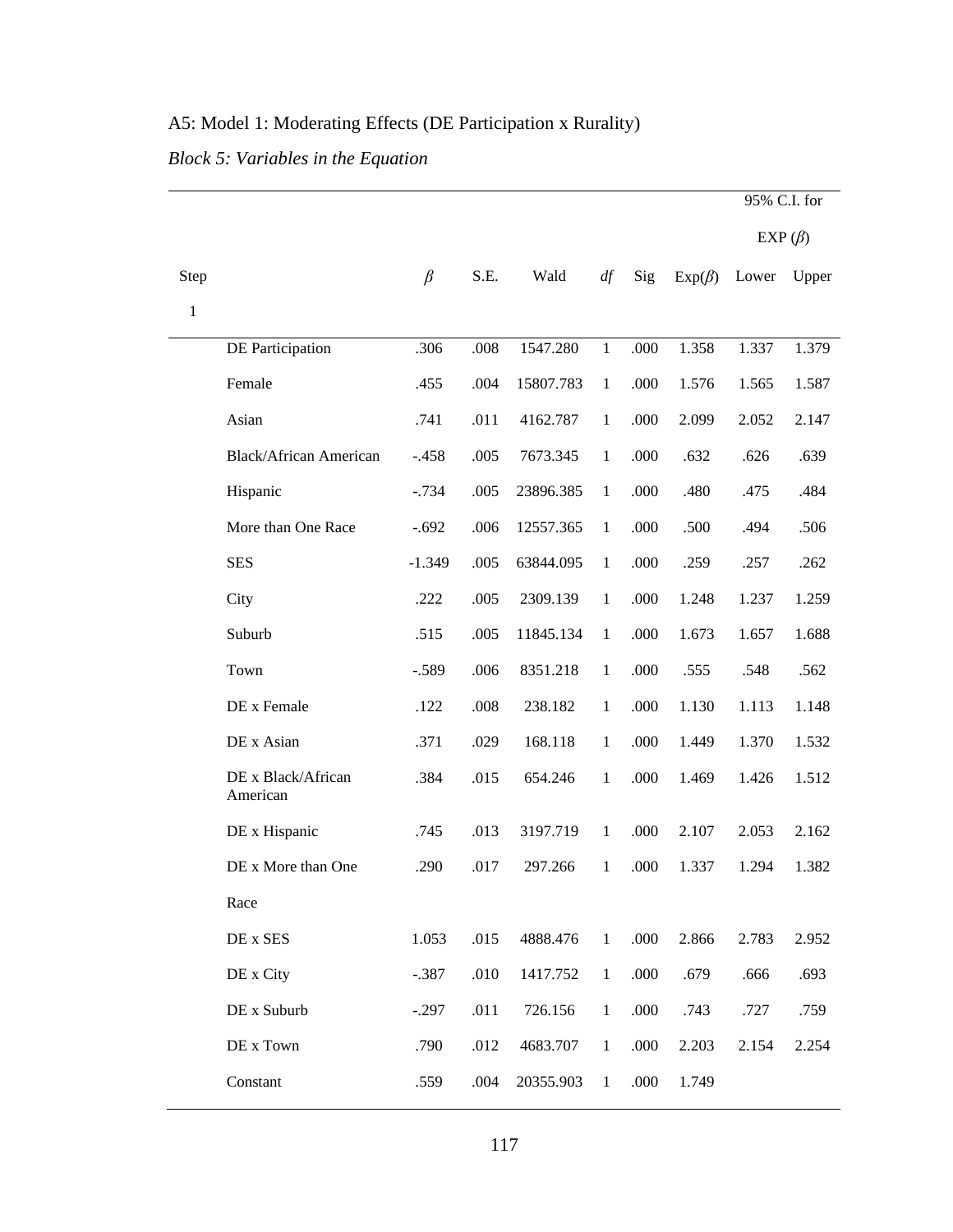### APPENDIX B

### B1: Model 1: Main and Moderating Effects (Gender)



*DE Participation and Gender*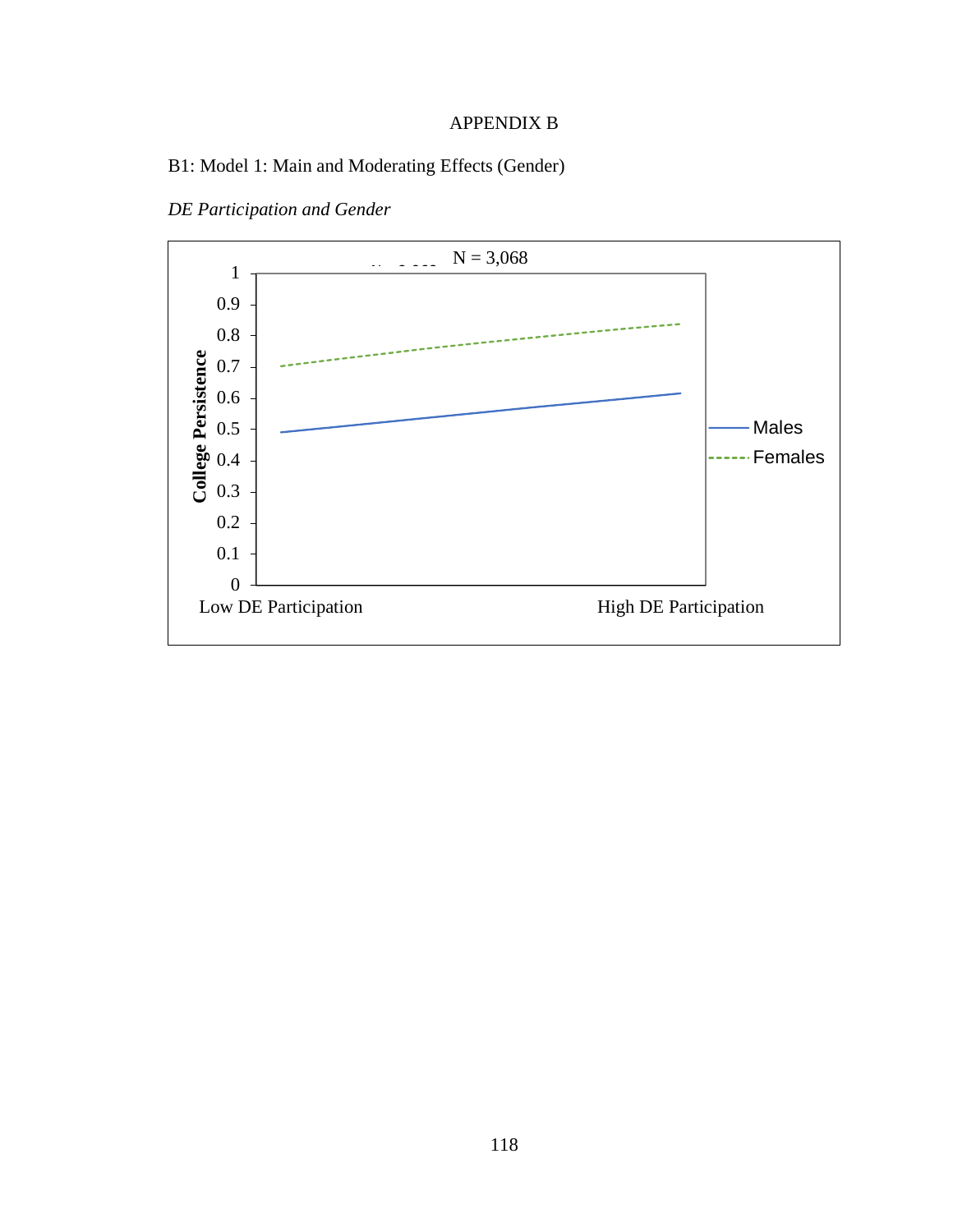# B2: Model 1: Main and Moderating Effects (Race/Ethnicity - Asian)



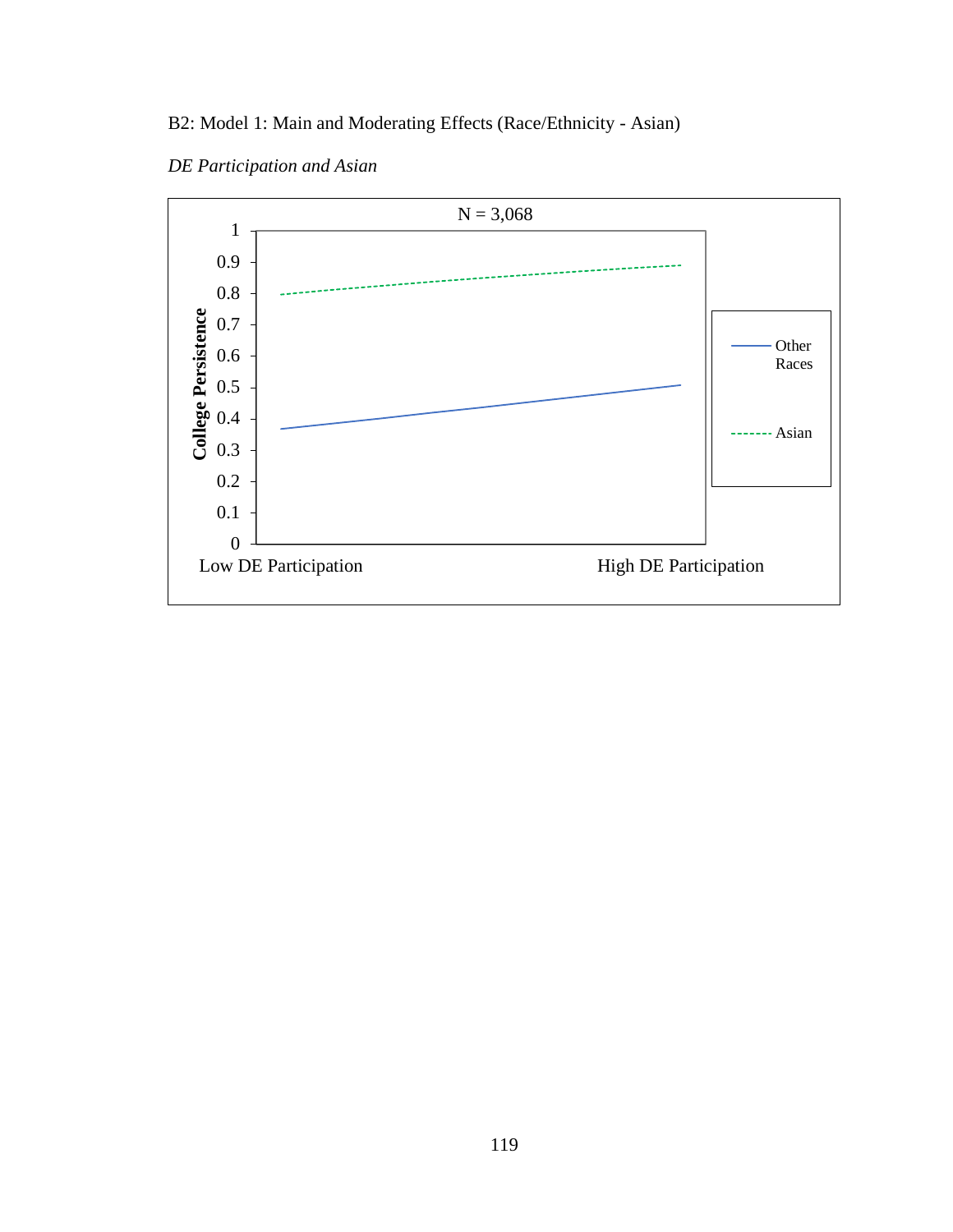B3: Model 1: Main and Moderating Effects (Race/Ethnicity – Black/African American)

*DE Participation and Black/African American*

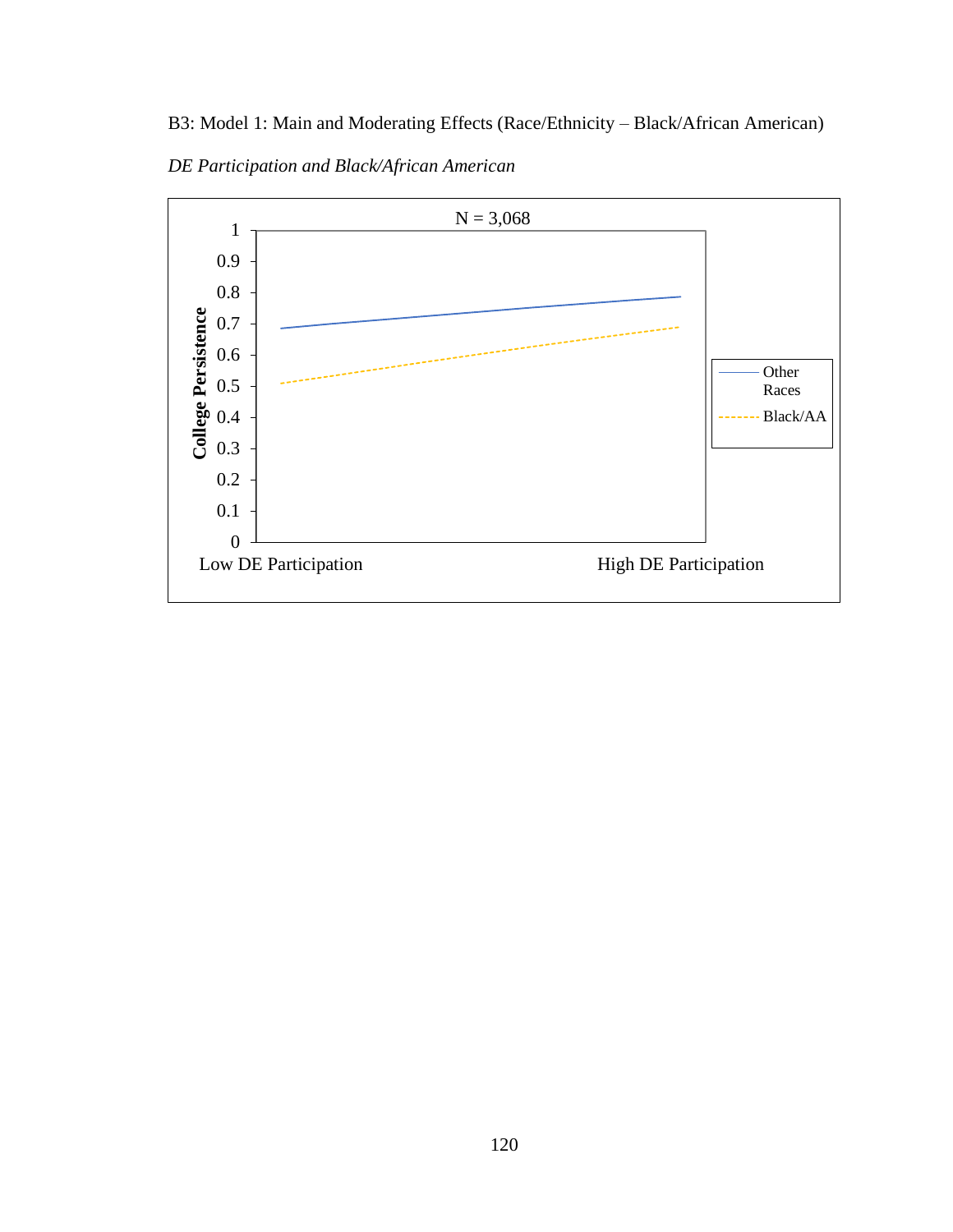B4: Model 1: Main and Moderating Effects (Race/Ethnicity – Hispanic)

*DE Participation and Hispanic*

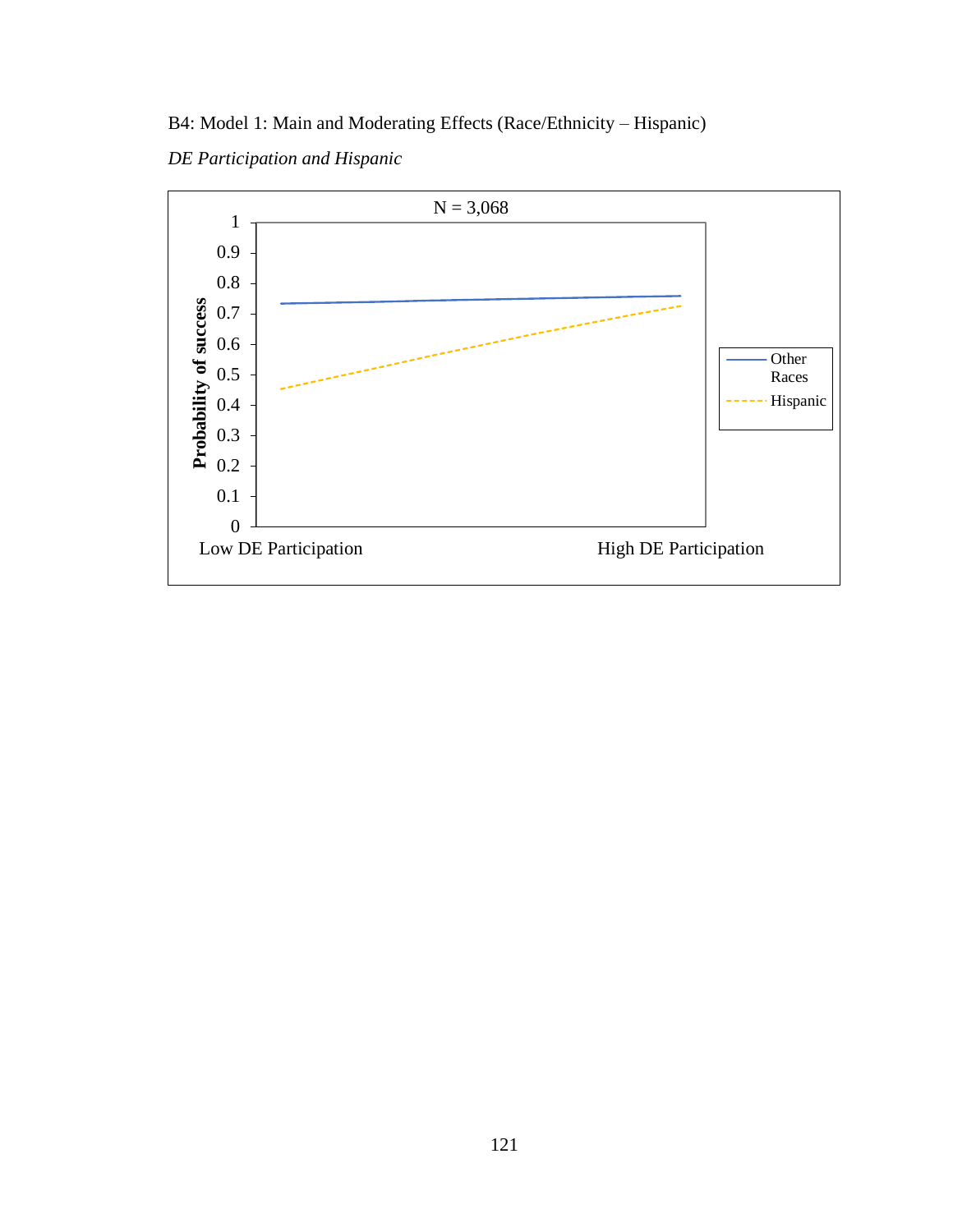B5: Model 1: Main and Moderating Effects (Race/Ethnicity – More Than One Race)



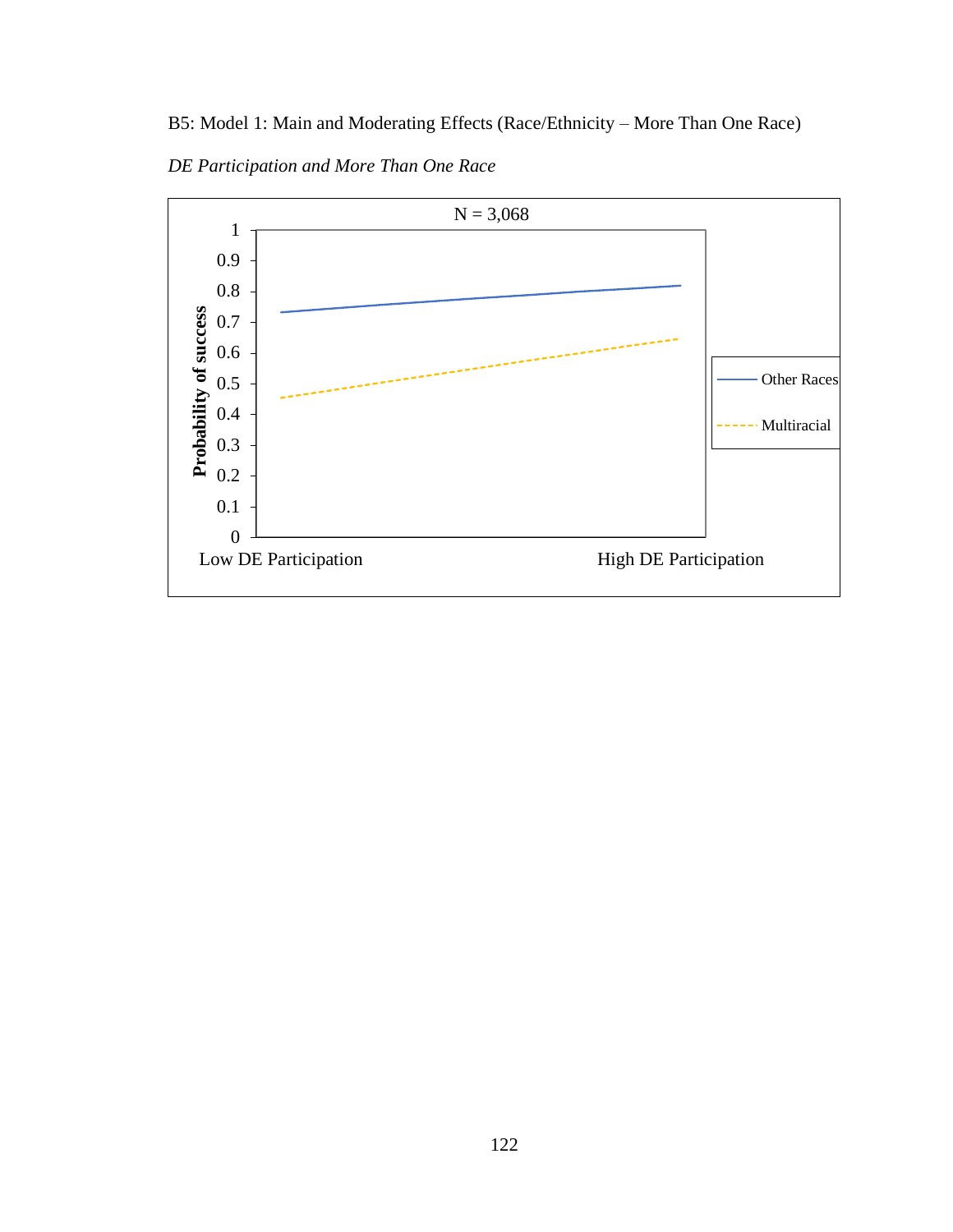# B6: Model 1: Main and Moderating Effects (SES)

*DE Participation and SES*

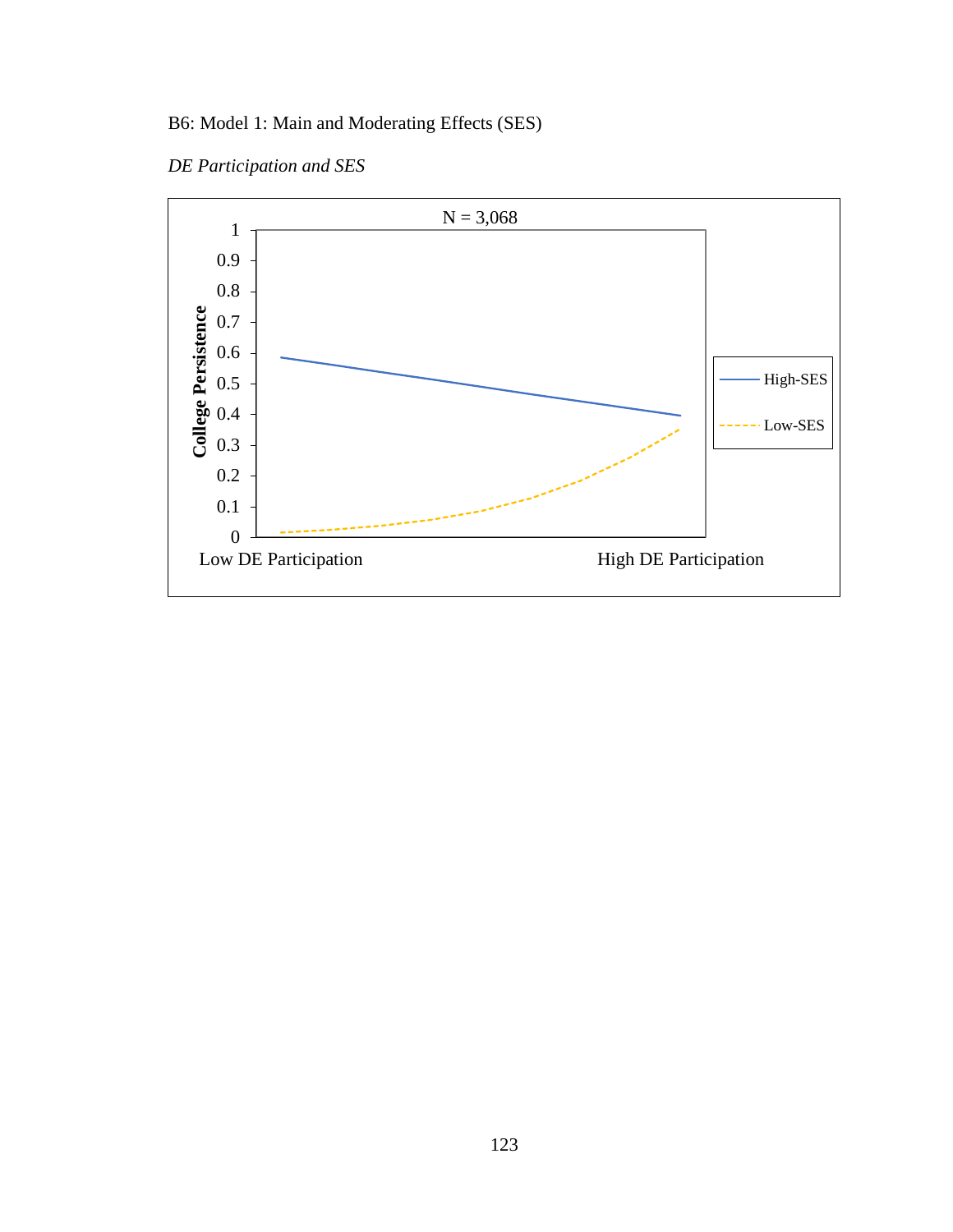# B7: Model 1: Main and Moderating Effects (City)

*DE Participation and City*

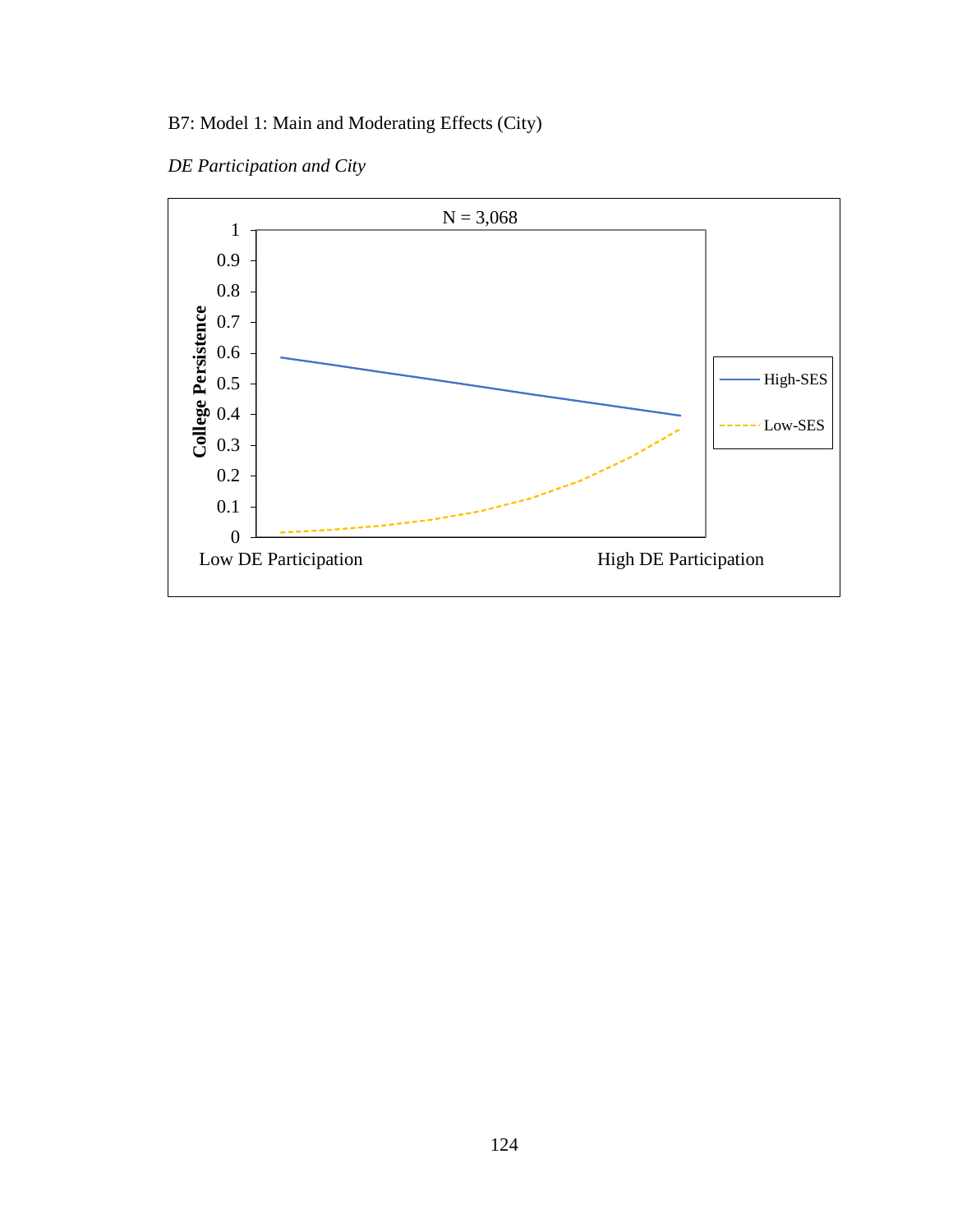# B8: Model 1: Main and Moderating Effects (Suburb)



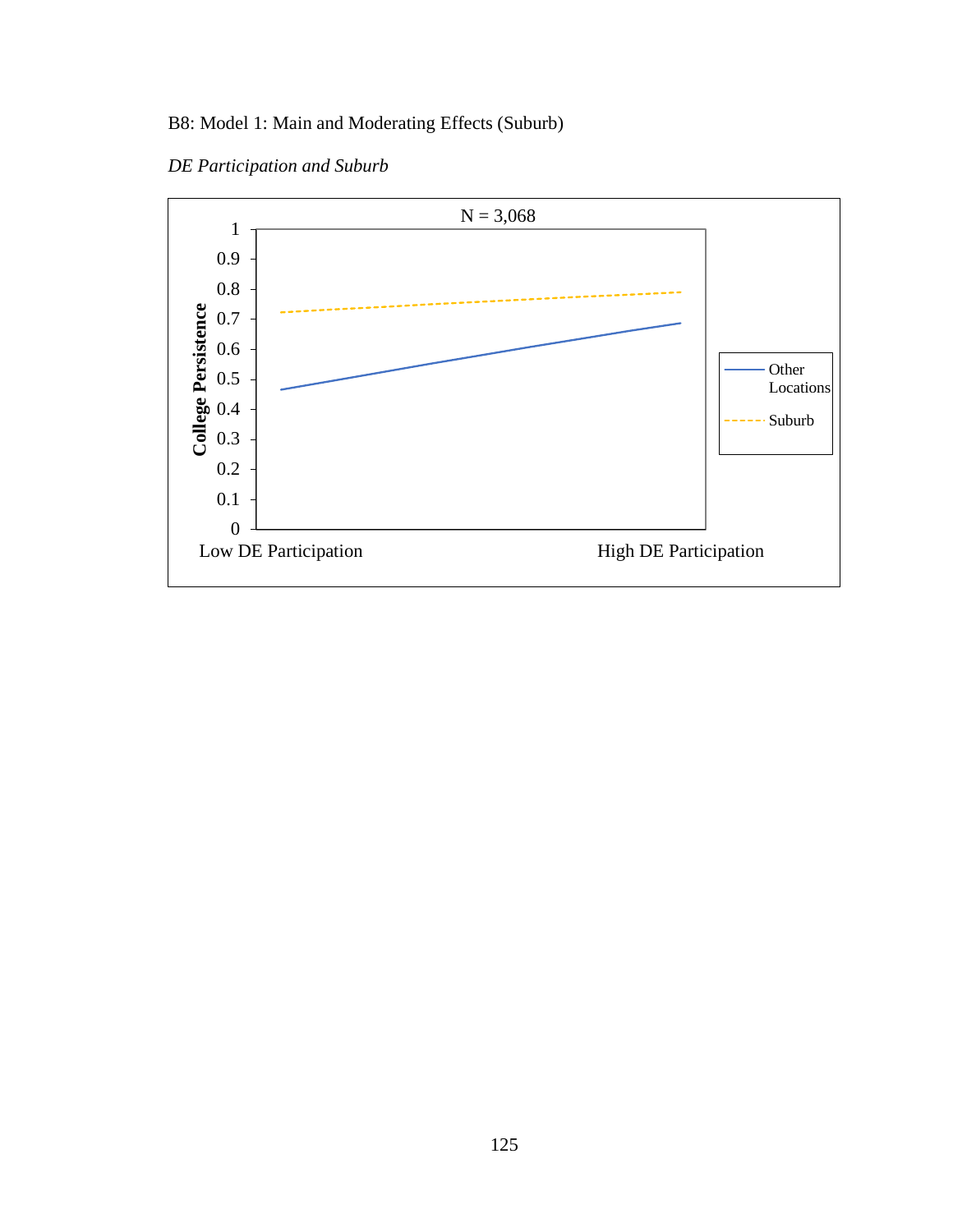# B9: Model 1: Main and Moderating Effects (Town)

*DE Participation and Town*

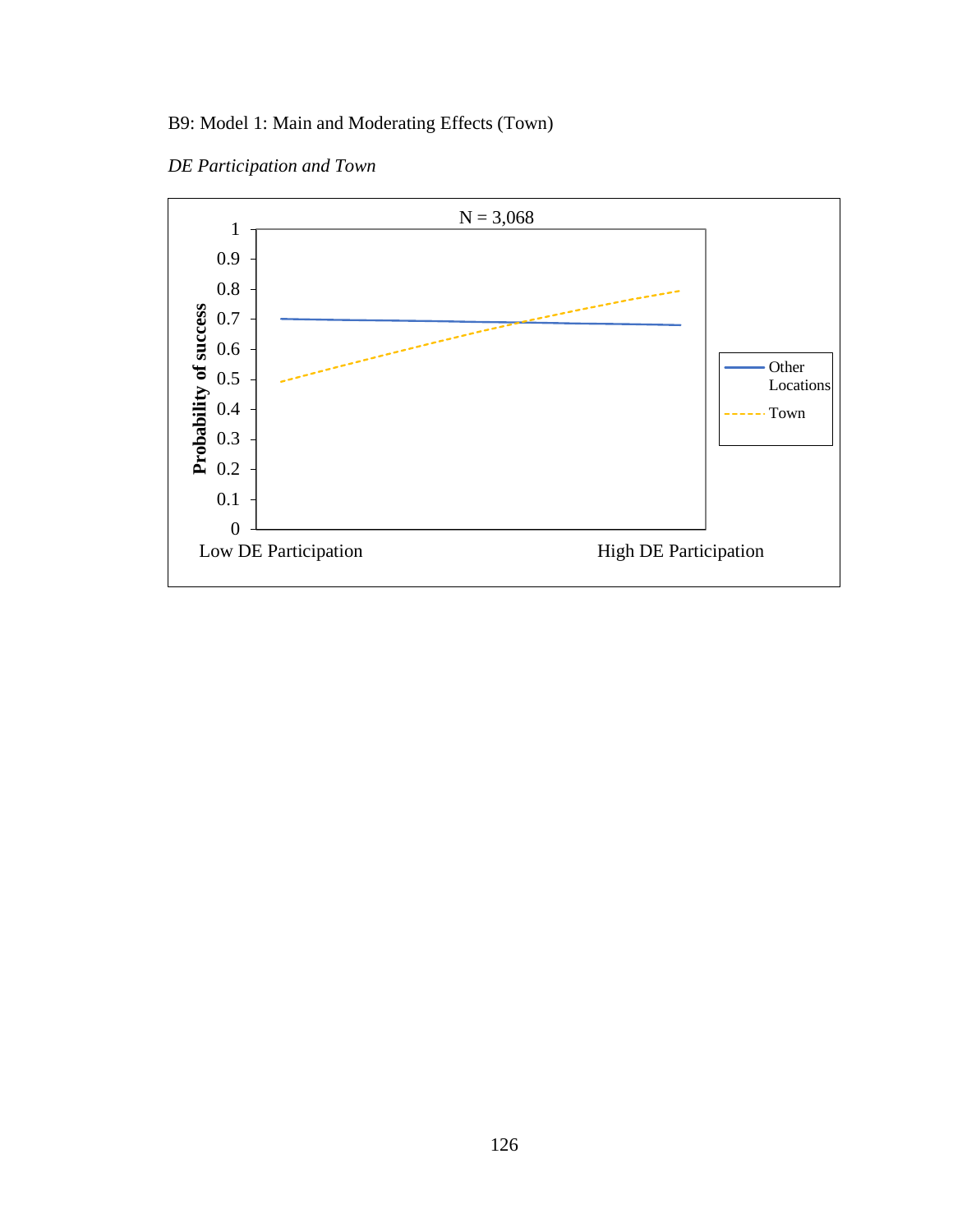### CURRICULUM VITA

NAME : Jeanne Guerrero

ADDRESS: P.O. Box 1703 Springfield, VA 22151

### EDUCATION:

B.A., Journalism Louisiana State University

Certificate of Latin American and Latino Studies University of Louisville Louisville, Kentucky

M.Ed., English Education Delta State University

Ph.D., Higher Education Administration University of Louisville

### EXPERIENCE:

#### **Equalyx Educational Consulting**

Springfield, VA 2020 – Present *Education Consultant* Equalyx is an educational consulting firm that serves clients in K-12 and higher education. Equalyx combines primary research with advanced analytics and strategy consulting to help clients realize opportunities in sectors increasing growth potential and decreasing costs.

#### **Hanover Research**

Arlington, VA 2020 *Content Director* Hanover Research is an education company that provides high-quality research and analytics to K-12 and post-secondary institutions. Responsibilities included: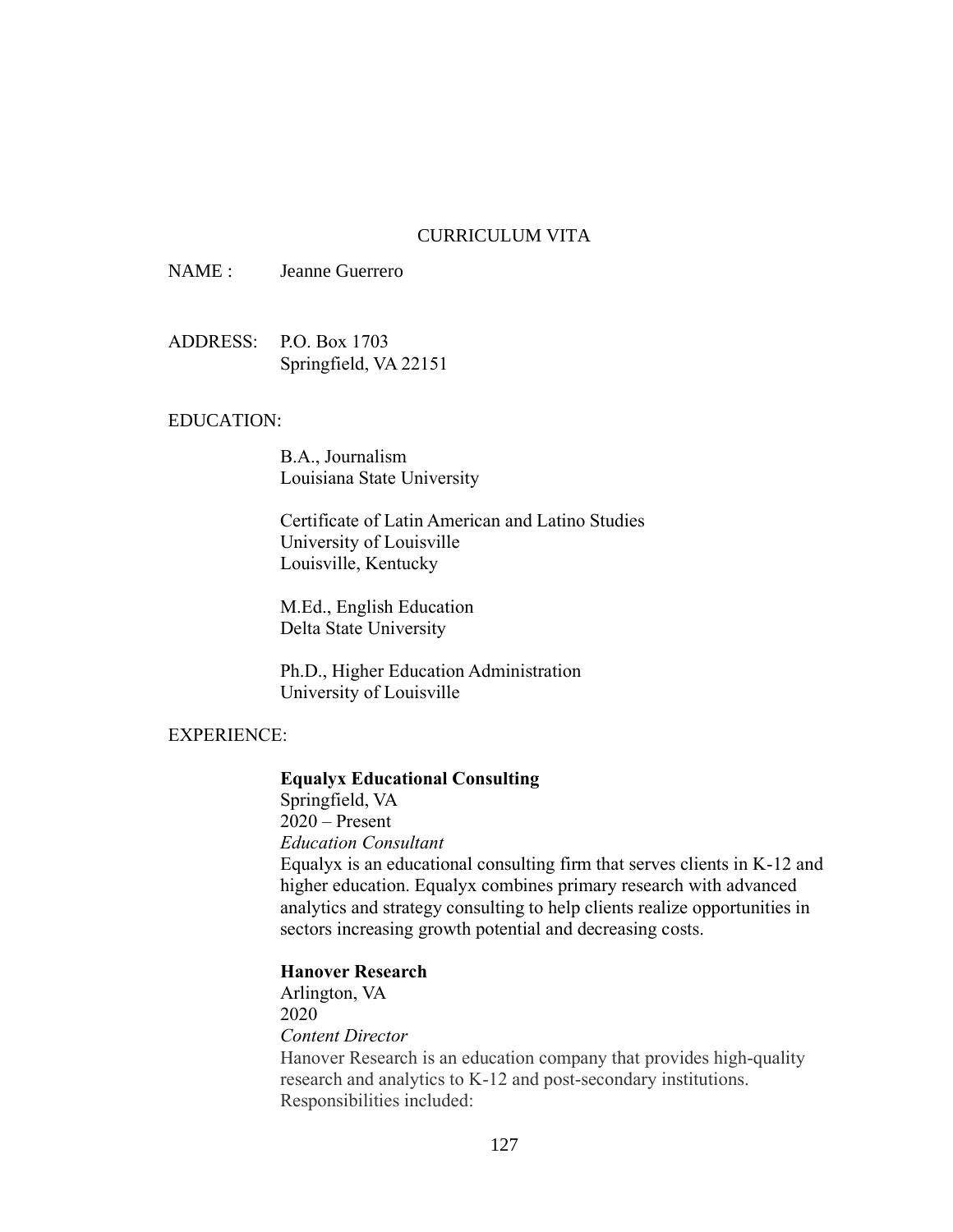- Developed, designed, and edited custom educational research projects using qualitative and quantitative methodologies for K-12 and postsecondary education clients.
- Supervised a team of content analysts, researchers, and sales associates.

### **The University of Louisville**

Louisville, Kentucky 2009-2020 *Program Director, High School Dual Credit/College Credit Programs,* 2009-19

*Director, Advanced Placement Summer Institute*, 2010-19 The University of Louisville (UofL) is a public university located in Louisville, Kentucky. UofL has a total enrollment of approximately 22,000 with bachelor's, master's, and doctoral degrees. Responsibilities included:

- Directed student college credit programs, recruit part-time lecturers, coordinate school administrators, and coordinate pre-and post-program evaluation.
- Supervised dual credit education, English, and math coordinators, six UofL part-time lecturers, over 20 UofL certified high school instructors and four student assistants.
	- Increased dual-credit student enrollment by an average of six percent annually.
	- Generated revenues to the university's general operating funds of approximately \$130,000 annually.
	- Gained university membership in the National Alliance of Concurrent Enrollment Partnerships (NACEP), the dual credit/enrollment accreditation agency, and worked to align programs with agency policies and procedures.
- Responded to grant opportunities for external funding of college awareness and transfer articulation improvements.
	- Secured over \$300,000 in external grant and programmatic funding.
- Directed the annual College Board Advanced Placement Summer Institute (APSI) for high school teachers of advanced placement courses.
	- Wrote the proposal to create the APSI at the University. UofL became one of only two other universities to offer this institute in the state of Kentucky. Then asked to become director of the UofL APSI. Served as director from the program inception in the summer of 2001 until 2019.
	- Supervised College Board-certified APSI consultants, staff persons, and seasonal student workers.
	- Generated self-supporting programmatic funds of over \$150,000 to \$200,000 annually, which also contributed an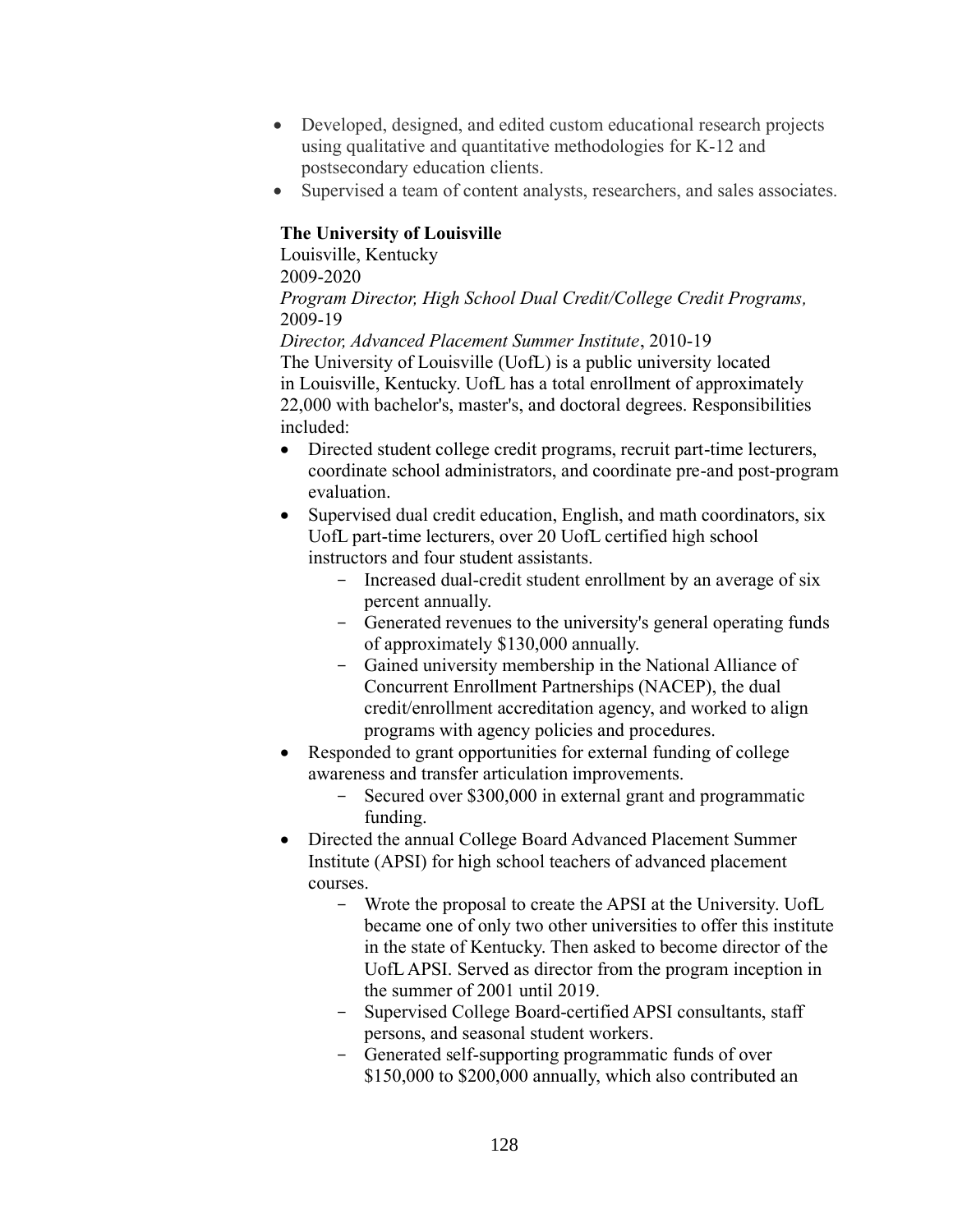additional \$30,000 - \$40,000 in annual revenue to UofL operational funds from 2010-2019.

- Hosted over 2,500 participants from 28 U.S. states and seven countries on the UofL campus from 2010-2019.
- Wrote proposal and directed College Board Advanced Placement Professional Development one-day fall workshop for high school teachers and program coordinators.

### *Interim Coordinator, International Student Undergraduate Admissions*, 2013-2014

Appointed interim international student coordinator for undergraduate international student admissions in addition to responsibilities as program director of UofL High School Dual Credit/College Visitor Program and director of APSI. Responsibilities included:

- Streamlined admission guidelines by writing, updating, and recommending changes to admission criteria, policies, and procedures.
- Collaborated with other university departments to obtain applicant information to verify student data.
- Maintained database of UofL faculty-led and other departmentalsponsored international programs.
- Advised student centers and other departmental offices about UofL policies on student academic work and graduation from institutions worldwide.

### *Director of Technology/Community Development*, 2002-2009

Appointed director of the UofL High School Dual Credit Program with a mandate to overhaul and expand participating schools and school district partnerships. Responsibilities included:

- Managed UofL part-time lecturers and worked with over 60 high school teachers and coordinators.
- Increased partnership schools from nine to 14. Also, increased class offerings from ten to 27 within two years.
- Managed a \$220,000 yearly operational budget.

The Community @ eMain

Louisville, KY

*Founding Executive Director, 2001-2002*

Recruited to design, develop, and lead this educational technology institute located in the heart of downtown Louisville with the focus of creating educational programs for information technology professionals.

• Formed collaborative partnerships between the UofL, Jefferson County Public School Systems, Kentucky Community and Technical College System, and the City of Louisville to operate different classes and programs from the institute.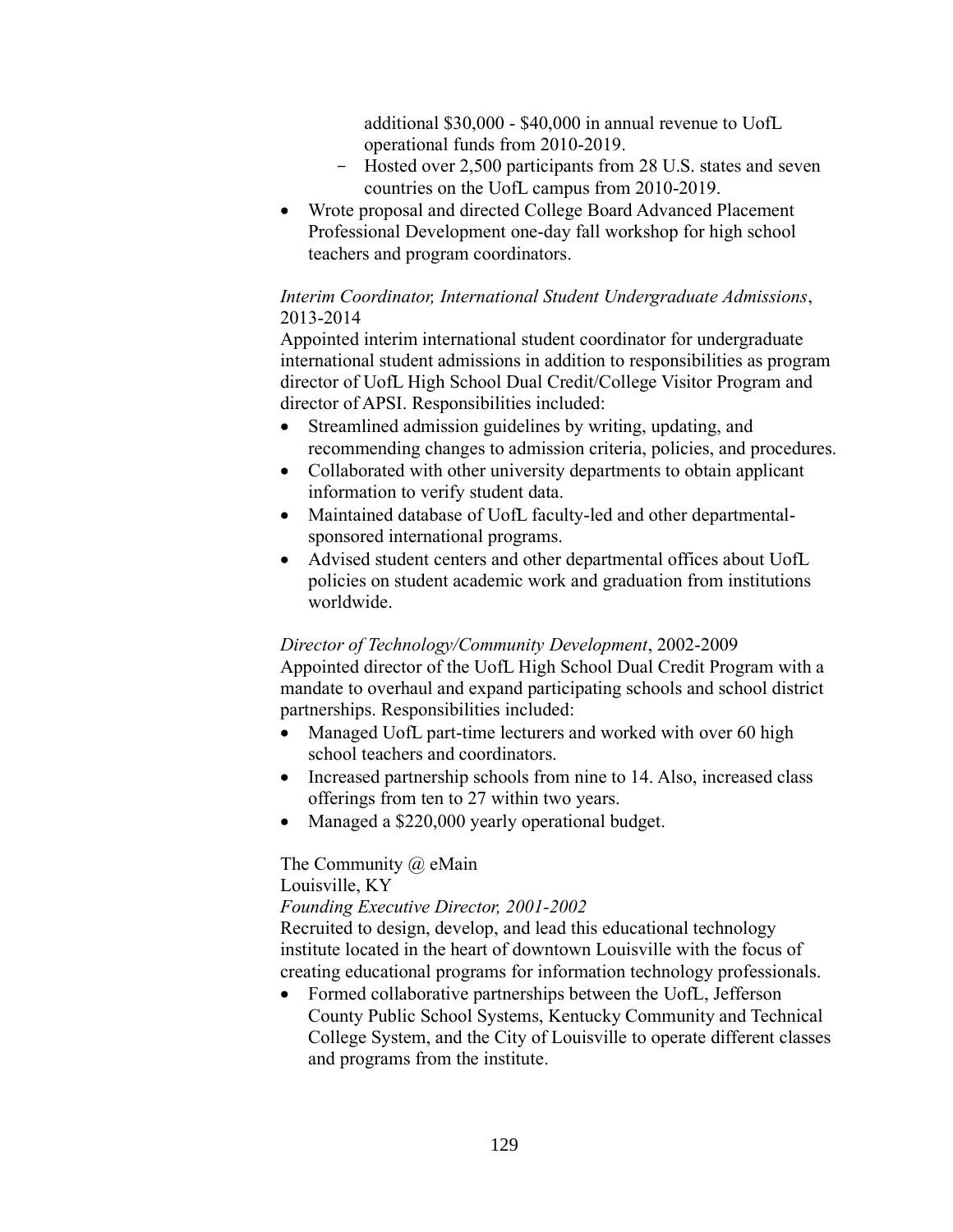- Managed budget of over \$1 million annually and supervised staff of two full-time workers.
- Louisville to operate different classes and programs from the institute.

### **The University of North Carolina, Greensboro The SouthEastern Regional Vision for Education**

*Educational Technology Specialist*, 1992-2001 SERVE is a federally funded resource center for K-12 teachers and administrators to assist in planning, implementing, evaluating, and improving programs and policies throughout the Southeastern United States and Puerto Rico. Responsibilities included:

- Developed district-wide educational technology plans that included training and support for K-12 and university teachers and administrators.
- Assisted administrators and staff to implement procedures trained and supervised training of school-based technology teams with regional institutions to create organizational alliances. The primary focus was to work intensively with K-12 schools and school districts to improve student-learning outcomes in Alabama, Arkansas, Mississippi, and Tennessee.
	- Developed multimedia video for the school that won the State Blue Ribbon award for Excellence at Booneville Middle School in Booneville, Mississippi.
	- Revised Comprehensive Outcome Evaluation for Central Middle School in Lake Village, Arkansas.
	- Wrote SERVE Guidebook for Using Electronic Portfolios in a School District.
	- Developed Delta Project Monograph to train math and science teachers using technology in collaboration with the National Aeronautics and Space Administration - Tri-State Education Initiative (NASA-TSEI).

### HONORS AND AWARDS:

National Science Foundation Innovation Corps (I-Corps), spring 2018

• Nominated to participate in a program that prepares academics to move work toward commercialization. The proposal is currently being evaluated for a possible \$50,000 in funding.

National Science Foundation-AWARE: ACCESS program, spring 2018

• Awarded \$5,000 in Accelerating Women and Underrepresented Entrepreneurs: Accelerate Entrepreneurial Success (AWARE: ACCESS) program for training and support of innovative research.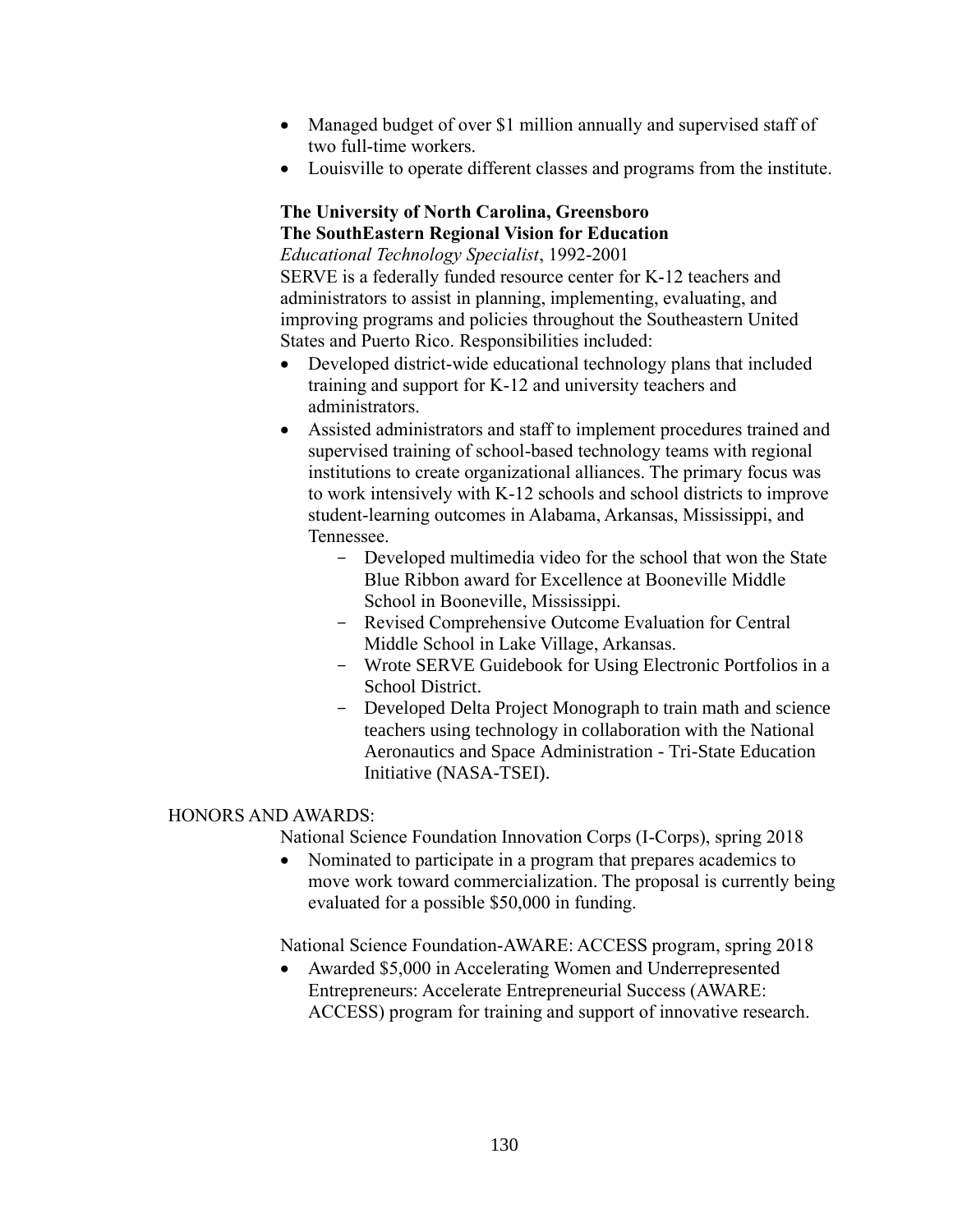University of Louisville National Science Foundation I-Corps Award, fall 2017

• Awarded \$2,500 to develop an entrepreneurial project with commercial viability.

University of Louisville Publishing Academy Participant, spring 2016

Selected as a participant in the first UofL Publishing Academy cohort for graduate students.

Association of College Unions International (ACUI), December 2015

Received leadership award from the UofL Commission on the Status of Women (COSW) to attend the conference.

## GRANTS:

- Principal Writer, The Fourth Friday Transfer Student Tour, funded by the Council on Postsecondary Education, (\$8,186 for one year) 2010.
- Principal Writer, Kentucky Adult Learner Initiative: Lessons Learned, Council on Postsecondary Education, funded by the Council on Postsecondary Education, (\$20,000 for one year) 2009.
- Principal Writer, the University of Louisville Advanced Placement Summer Institute, approved site granted by the College Board; initially funded by the University of Louisville (\$150,000 start-up funds) 2009. Institute now generates self-supporting funds.
- Principal Writer, Kentucky Adult Learner Initiative: University of Louisville Institutional Plan, funded by the Council on Postsecondary Education (\$30,000 for two years) 2009.
- Principal Writer, Think College Now, funded by the Council on Postsecondary Education (\$8,075 for one year) 2009.

#### PUBLICATIONS:

Guerrero, J., "Real Women Have Curves." *Raído,* v. 6, n. 12: 85-94, July, 2012.

## SELECTED PRESENTATIONS:

Guerrero, J. (2017, March). *The Potential for Educational Technology to Bridge Precollege Science, Math, and Technology Education for Hispanic and Latino Students*. Presented at the International Technology and Education Conference (INTED), Valencia, Spain.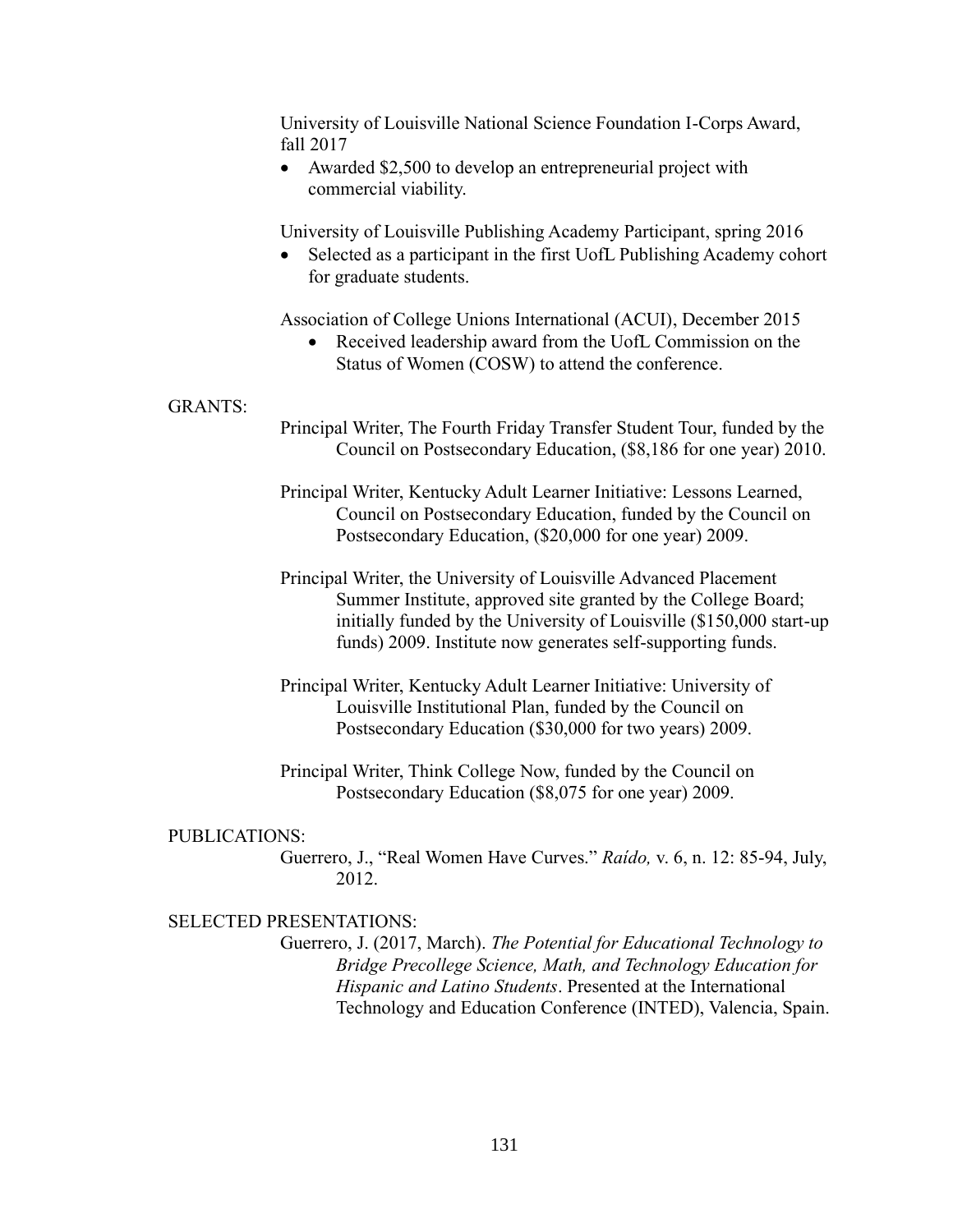- Guerrero, J. (2017, October). *Dual Enrollment Equity, Accessibility, and Affordability for Latino Students*. Presented at the National Alliance for Concurrent Enrollment Partnerships (NACEP) annual conference, Washington, D.C.
- Guerrero, J. (2016, October). *Dual Credit and Central High School: Advancing Minority Student Opportunities*. Presented at the National Alliance for Concurrent Enrollment Partnerships (NACEP) annual conference, Louisville, Kentucky.
- Guerrero, J. (2013, February). Racism, Colonialism, and the Mexican American: Recurring Themes of Struggle in the novel, *Y no se lo trag*ó *la tierra***.** Paper presented at the Louisville Conference on Literature and Culture, Louisville, KY.
- Guerrero, J. (1999, June). *Managing One or More Computers in Your Classroom While Keeping Your Hair and Your Sanity*. Presented at the National Educational Computing (NECC) Conference.
- Guerrero, J. (1999, February). *Is the Stress from New Technology Getting to You? How to Manage One of More Computers in Your Classroom*. Presented at the Mississippi Educational Computing Association (MECA) Conference.

#### COMMITTEES

The University of Louisville Commission on the Status of Women Chairperson, 2015-18 Vice Chair, 2018-16 Member, 2009-18

The University of Louisville Hispanic and Latino Faculty and Staff Association Treasurer, 2015-18

National Alliance of Concurrent Enrollment Partnerships (NACEP) Research Committee Member, 2018-2019 University Representative, 2016-2019

# COMMUNITY ACTIVITIES:

Adelante Hispanic Achievers Board of Directors, 2018 - 19 Intern and Volunteer, 2013 – 2018

Greater Louisville Workforce Education Initiative Board Member, 2009